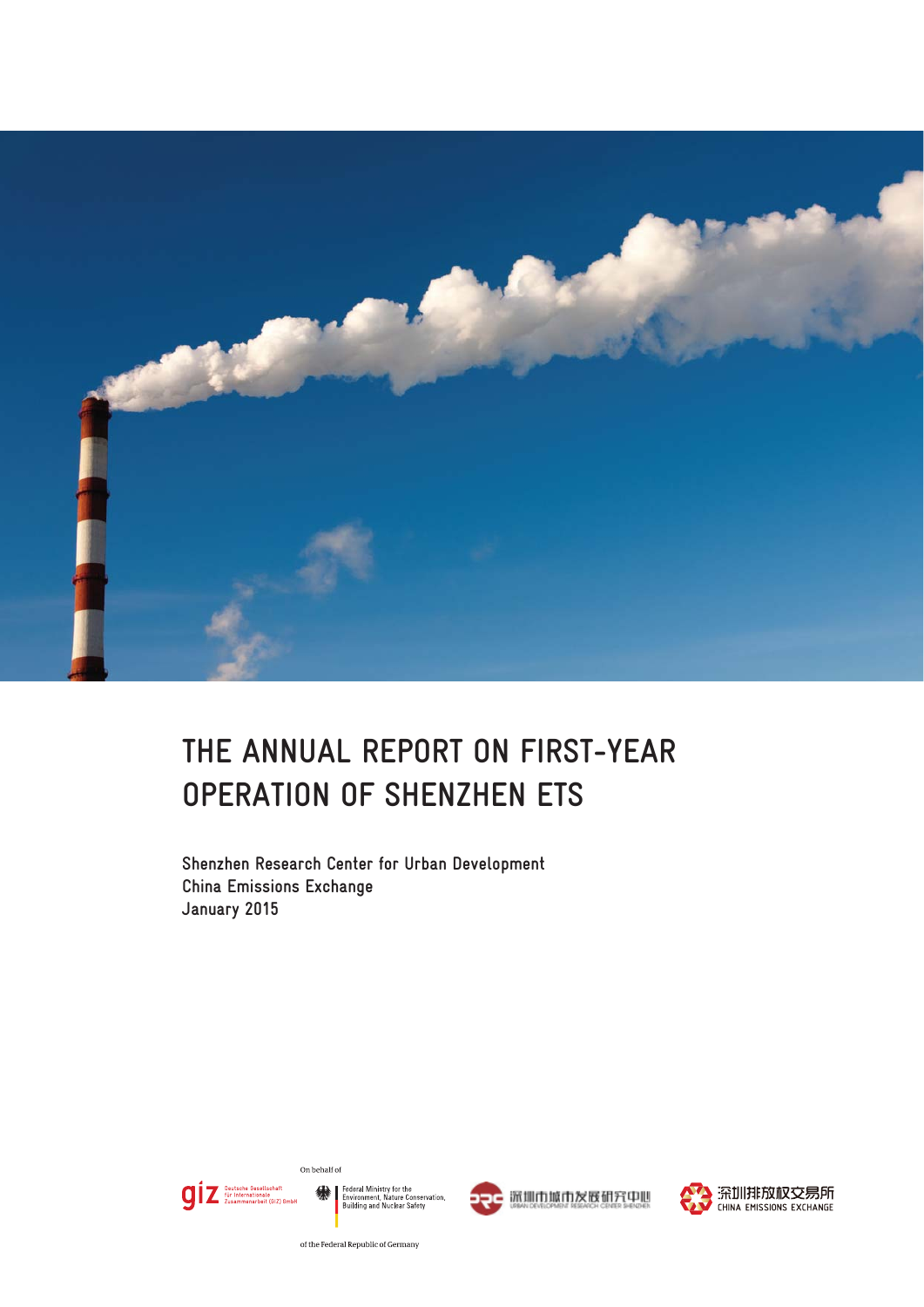#### **The GIZ Mission**

**As a federal enterprise, GIZ supports the German Government in achieving its objectives in the field of international cooperation for sustainable development.**

#### **Published by**

**Deutsche Gesellschaft für Internationale Zusammenarbeit (GIZ) GmbH Capacity Building for the Establishment of Emissions Trading Schemes in China**

#### **Responsible Person**

**Ms. Constanze Boening**

#### **Authors**

**Shenzhen Research Center for Urban Development China Emissions Exchange** 

**2015.03 Shenzhen, China**

#### **Disclaimer**

**The findings and conclusions expressed in this document are entirely those of the authors and do not necessarily represent the views of the GIZ or the Federal Ministry for the Environment, Nature Conservation, Building and Nuclear Safety of the Federal Republic of Germany. The information provided is without warranty of any kind.**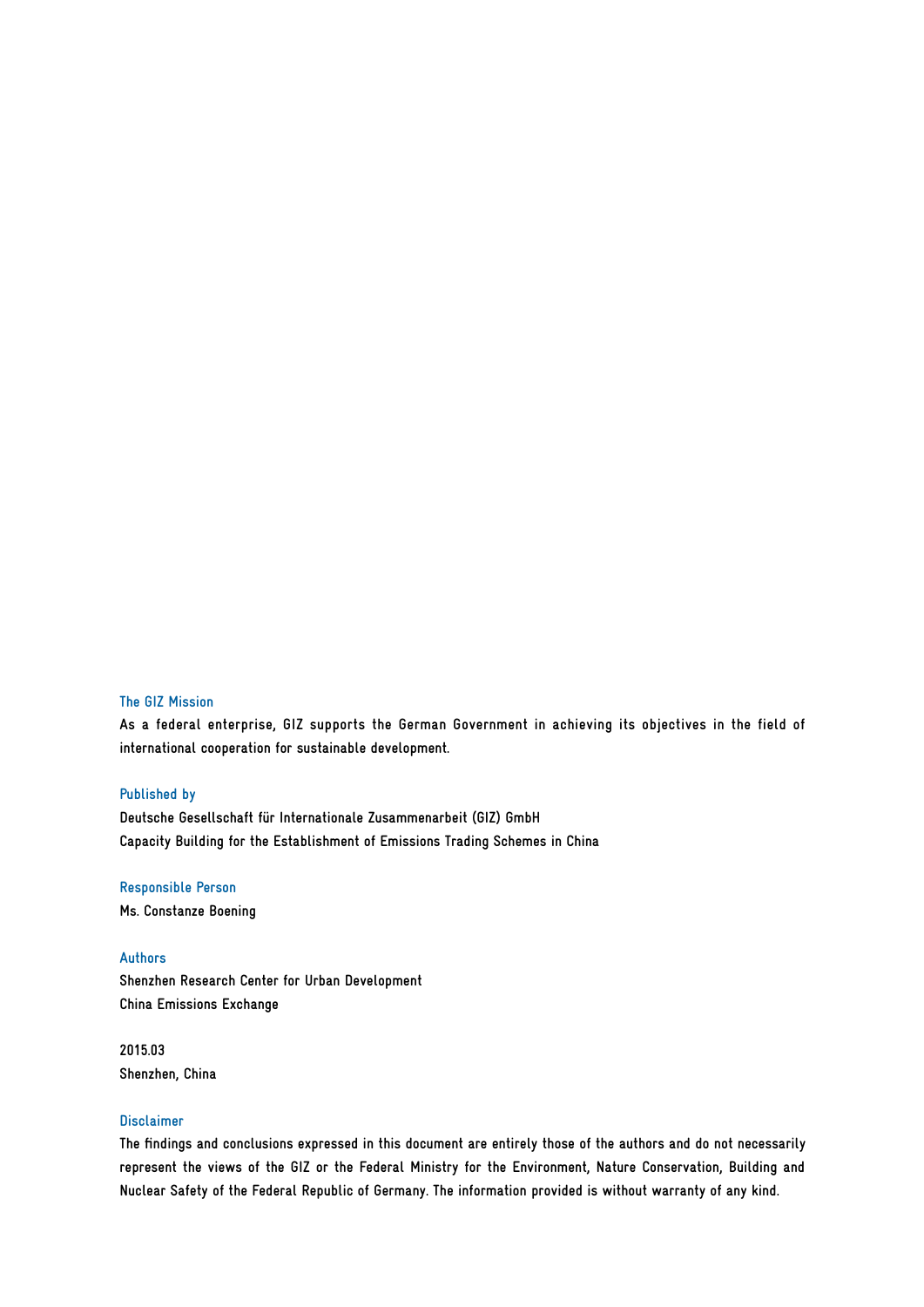# **Table of Contents**

| CHAPTER ONE: EXPLANATION AND COMPARISON OF SHENZHEN ETS                                | 1  |
|----------------------------------------------------------------------------------------|----|
| 1.1 Background of the Shenzhen ETS                                                     | 1  |
| 1.2 Elaboration of the Shenzhen ETS                                                    | 4  |
| 1.3 Comparison with other domestic pilots                                              | 12 |
| 1.4 Comparison with international ETS                                                  | 17 |
| CHAPTER TWO: PERFORMANCE OF THE SHENZHEN CARBON MARKET                                 | 23 |
| 2.1 Compliance performance                                                             | 23 |
| 2.2 Emissions reduction                                                                | 24 |
| 2.3 Economic growth of regulated companies                                             | 25 |
| 2.4 Emission reduction achievements and reasons                                        | 26 |
| 2.5 Market transaction performance                                                     | 28 |
| CHAPTER THREE: EXPERIENCE FROM THE FIRST YEAR OF OPERATION                             | 34 |
| 3.1 Feedback and comments of Shenzhen ETS stakeholders                                 | 34 |
| 3.2 Successful experiences from the Shenzhen ETS                                       | 46 |
| 3.3 Common problems faced by the Shenzhen ETS                                          | 49 |
| CHAPTER FOUR: SUGGESTIONS TO REFINE THE SHENZHEN ETS                                   | 52 |
| 4.1 Refine the internal mechanisms of the Shenzhen ETS                                 | 52 |
| 4.2 Accelerate the establishment of a national carbon market                           | 55 |
| 4.3 Implications from the Shenzhen ETS Pilot Experience for the National Carbon Market | 55 |
| 4.4 Research on the national market                                                    | 58 |
| Appendix: Case studies on Shenzhen's Regulated Companies                               | 59 |
| <b>CASE STUDY ONE</b>                                                                  | 59 |
| <b>CASE STUDY TWO</b>                                                                  | 60 |
| <b>CASE STUDY THREE</b>                                                                | 61 |
| <b>CASE STUDY FOUR</b>                                                                 | 63 |
| <b>CASE STUDY FIVE</b>                                                                 | 64 |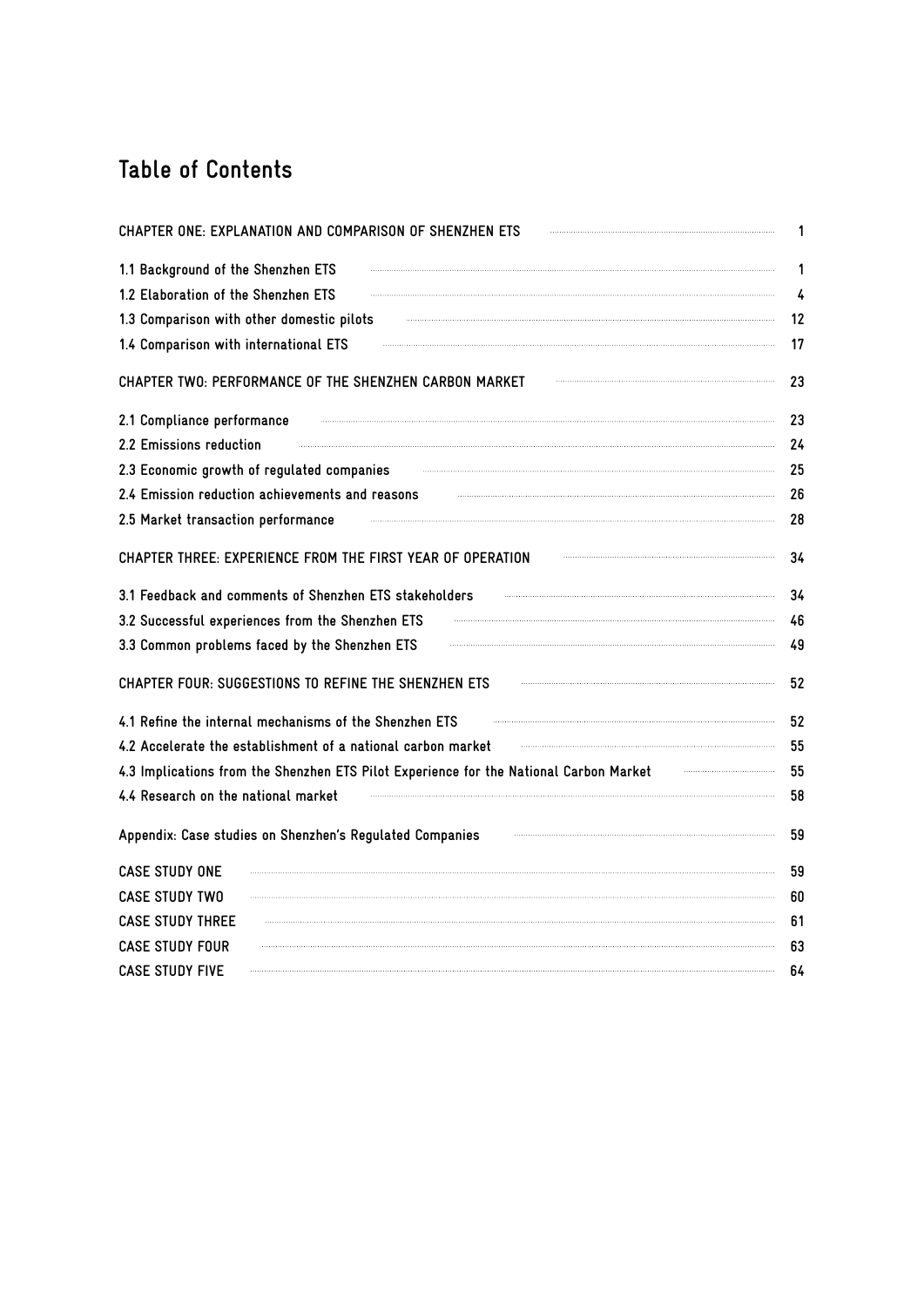| Graphs and Tables |  |  |  |
|-------------------|--|--|--|
|-------------------|--|--|--|

| Graph 1.1 Shenzhen GDP (2004 - 2013)                                                                               | 1  |
|--------------------------------------------------------------------------------------------------------------------|----|
| Graph 1.2 Shenzhen industrial structure                                                                            | 2  |
| Graph 1.3 Shenzhen energy consumption per 10,000 CNY GDP                                                           | 3  |
| Graph 1.4 Compliance cycle                                                                                         | 9  |
| Graph 1.5 MRV: Competent authority                                                                                 | 10 |
| Graph 2.1 Distribution of regulated companies based on carbon emissions in 2013                                    | 25 |
| Graph 2.2 Proportions of online transactions in value and volume                                                   | 29 |
| Graph 2.3 Daily transactions                                                                                       | 30 |
| Graph 2.4 Proportions of different market participants                                                             | 30 |
| Graph 2.5 Proportions and price range of allowance transactions by June 30, 2014                                   | 32 |
| Graph 2.6 Trends of average price and volume in Shenzhen ETS (2013.6.18-2014.6.30)                                 | 32 |
| Graph 2.7 K-line in Shenzhen carbon market                                                                         | 33 |
| Graph 3.1 Scores on the design components of Shenzhen ETS from carbon asset management companies                   | 38 |
| Graph 3.2 Average scores on the design elements of Shenzhen ETS from third -party verification bodies<br>          | 39 |
| Graph 3.3 Full-time staff on carbon asset management                                                               | 41 |
| Graph 3.4 Department specialised in carbon asset management                                                        | 41 |
| Graph 3.5 Proportion of companies that carry out annual energy saving and emission reduction activities            | 42 |
| Graph 3.6 Proportion of companies that carry out annual energy saving and emission reduction activities to         |    |
| accomplish carbon trading target                                                                                   | 42 |
| Graph 3.7 KPI for carbon assets management                                                                         | 43 |
| Graph 3.8 Trading frequency by regulated companies                                                                 | 43 |
| Graph 3.9 Establishment of complete internal authorisation mechanism to participate into carbon trading            | 44 |
| Graph 3.10 Recognised price range of allowances                                                                    | 44 |
| Graph 3.11 Challenges to participate into carbon trading                                                           | 45 |
| Graph 3.12 Benefits from carbon trading                                                                            | 45 |
| Graph 3.13 Companies attitudes towards the submission of quarterly emissions reports                               | 46 |
| Table 1.1 Shenzhen ETS Penalty Rules                                                                               | 12 |
| Table 1.2 Comparisons among domestic ETSs                                                                          | 13 |
| Table 1.3 Comparisons with EU ETS                                                                                  | 19 |
| Table 1.4 Comparisons with California ETS                                                                          | 21 |
| Table 2.1 Analysis of the industrial value added of 621 manufacturing companies                                    | 25 |
| Table 2.2 Comparison between 2013 and other years on the decrease rate of carbon emissions and carbon<br>intensity | 26 |
| Table 2.3 Analysis of emission reduction achievements of 621 manufacturing companies                               | 27 |
| Table 2.4 Ratio between transaction amount and total amount of allowances by June 30                               | 31 |
| Table 2.5 Proportion and price range of allowance transactions by June 30, 2014                                    | 31 |
| Table 3.1 Composition of samples                                                                                   | 34 |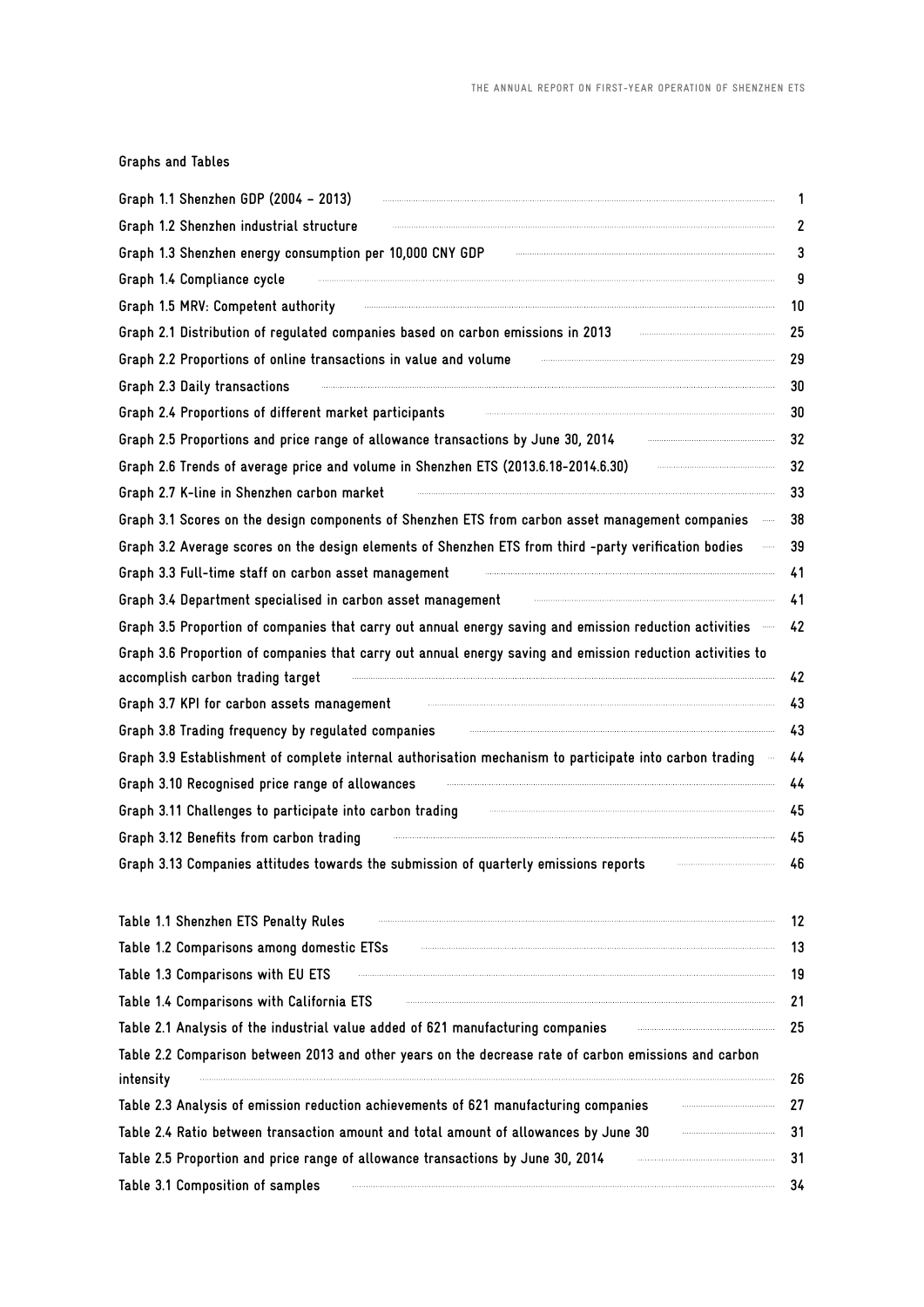# **Acknowledgements**

This report has been made possible by GIZ (Deutsche Gesellschaft für Internationale Zusammenarbeit), which has provided long-term support for the development of the Shenzhen carbon market, especially regarding the capacity building for regulated companies and verification bodies. Furthermore, GIZ has contributed the sharing of international experience and exchange. We wish to express our particular thanks for GIZ's support on this project and its long-term cooperation regarding the Shenzhen carbon market.

We must also express special thanks to the Shenzhen Development and Reform Commission (Shenzhen DRC) for its deep involvement in the progress and advancement of this research project as well as offering advice and support on the project's implementation.

Our particular thanks go also to the relevant authorities at both national and city level, and other government departments, regulated companies, international and domestic carbon trading research institutions, carbon asset management companies, financial institutions, third-party verification bodies as well as investors for their active participation and deep involvement in the Shenzhen carbon market.

Last but not the least, we would like to thank the implementing team for its hard work and outstanding contributions to this report.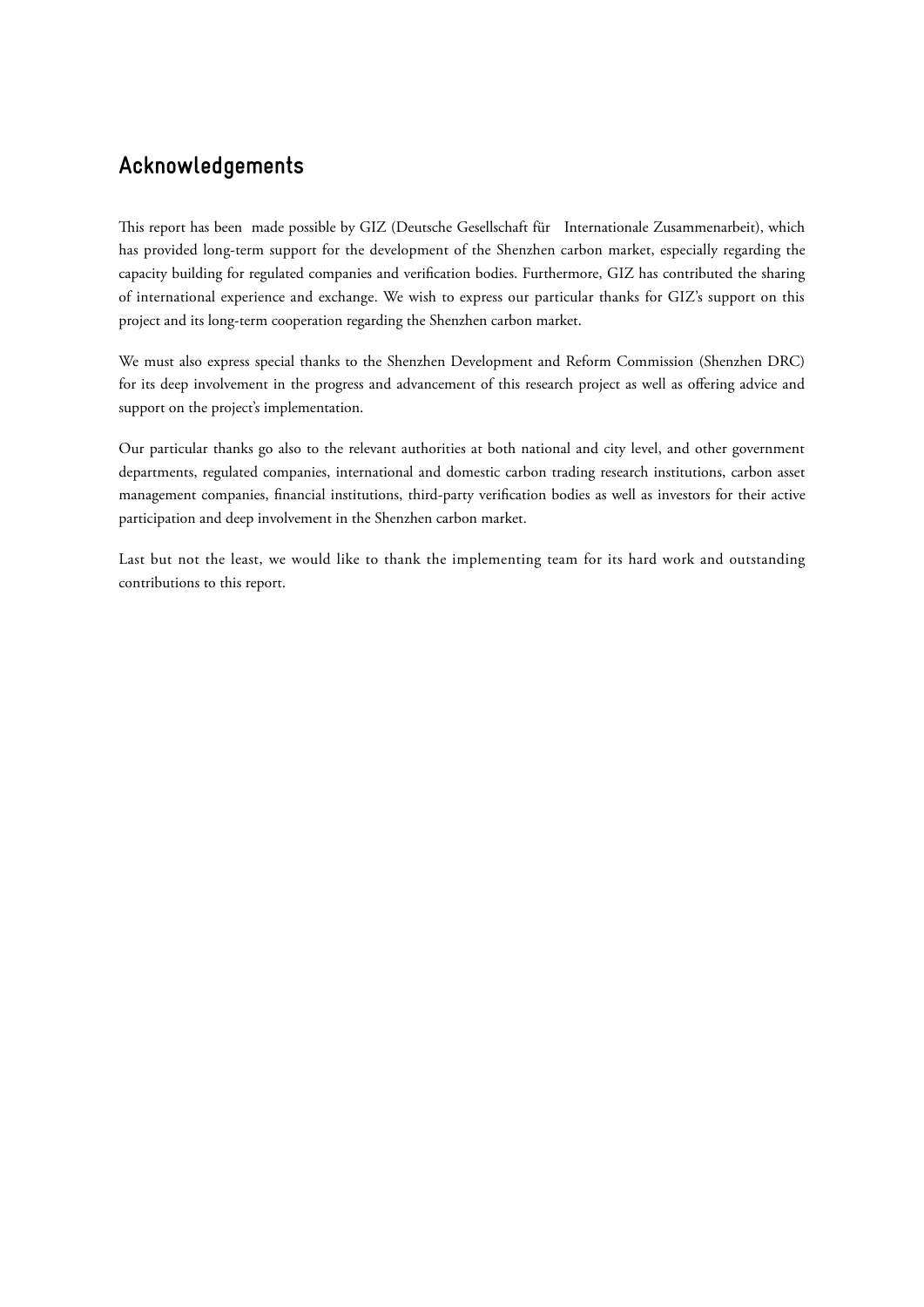# **Preface**

Global warming is one of the most serious threats to mankind in the 21<sup>st</sup> century. According to the latest assessment report published in November 2014 by the Intergovernmental Panel on Climate Change (IPCC), the most authoritative organisation in this field, climate change is no longer a distant threat, but a practical problem to be faced. If this issue cannot be controlled within a very short period of time, human beings will face serious, universal and irreversible disasters, such as food shortages, refugee crises, species extinction and heavy floods.

After thirty years of rapid economic development, China is facing unprecedented pressure in the areas of energy consumption, environment protection, and climate change. As the world's largest developing country with the largest population, China has taken on responsibility in tackling climate change with effective mitigation and adaptation measures. In 2009, the Chinese government pledged to reduce the carbon intensity of GDP in 2020 by 40 to 45 percent compared with the 2005level. On 29<sup>th</sup> October 2011, the National Development and Reform Commission (NDRC) published a notice authorizing the implementation of carbon emissions trading pilot programs, in Beijing, Tianjin, Shanghai, Chongqing, Guangdong, Hubei and Shenzhen. On 1st December the same year, the State Council published its Plan to Control Greenhouse Gas Emissions for the 12<sup>th</sup> Five-Year Plan, and required the establishment of an emissions trading market.

Shenzhen has played a leading role in China's economic reform and opening up. In the context of further deepening reforms, Shenzhen is actively seeking to take a leading role in the development of an 'ecological civilization', and also puts a great deal of emphasis on the establishment of its emissions trading pilot scheme. Drawing on the EU experience and analysis of local circumstances, pioneers of the Shenzhen carbon market scientifically designed the emissions trading scheme, and actively promoted its development. Through a joint efforts, on 18th June 2013 Shenzhen officially launched its ETS, the first among the seven pilots, once again revealing its innovative edge to both the international and domestic communities.

As this research began, the Shenzhen carbon market had operated for over one year, and experienced a full compliance period. Given the emission reductions achieved, continued economic growth, as well as market performance, the design and operation of the Shenzhen ETS is so far successful. However, the Shenzhen carbon market still has great potential to improve and develop. This project aims to summarise the past one-year operational experience of the Shenzhen carbon market, to identify deficiencies and gaps, and to explore strategies and measures to improve the market. Thus, it provides important analysis and suggestions to enhance performance of the Shenzhen carbon market.

The report will review and draw conclusions about the Shenzhen carbon market's first year performance from the following perspectives: Chapter 1 will elaborate the key components of the Shenzhen ETS, and compare Shenzhen's ETS with other ETSs; Chapter 2 will introduce the Shenzhen carbon market's operational performance, including compliance results, enterprise growth, and trading performance. Chapter 3 will sum up the experience of the first year of operation of the Shenzhen ETS. Chapter 4 will provide policy recommendations on the improvement of the Shenzhen ETS. The report finally provides five case studies of typical regulated companies after in-depth research and highlights the best practice of some companies as well as the passive response of other companies, for the sake of providing a reference for other regulated companies.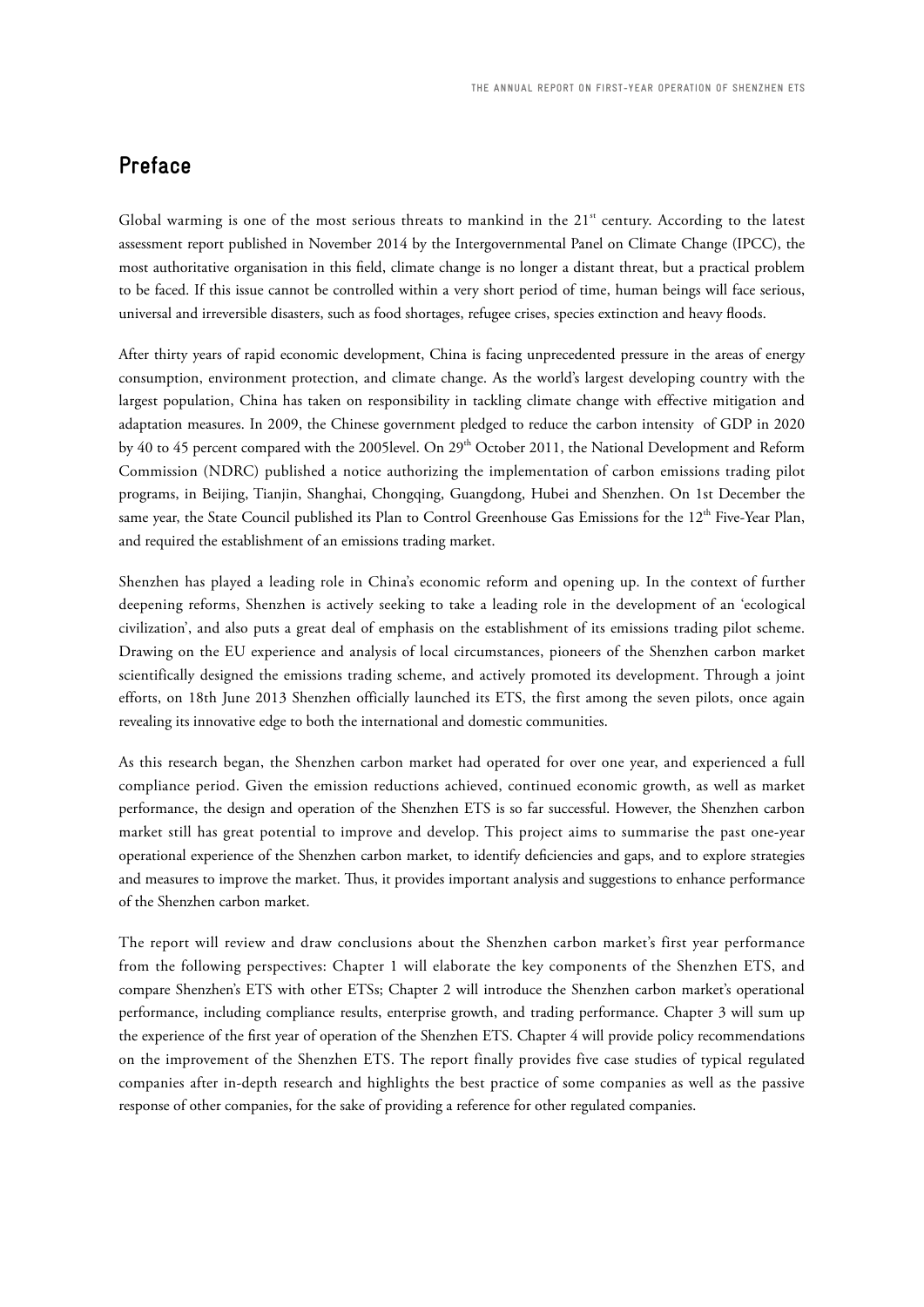# **Executive Summary**

The Shenzhen carbon market started its preparation phase in 2011, and became the first carbon market among the seven pilots to launch on 18th June, 2013. By mid-2014, the Shenzhen carbon market had operated for over one year and had completed its first compliance period. During its first compliance period, the Shenzhen carbon market established several records within China's carbon market. With an open and innovative attitude providing guidance for the development of China's carbon market, Shenzhen has won widespread praise. The reviewing, analysing, and improving of Shenzhen's carbon market has been widely anticipated.

# 1. The unique context of the Shenzhen ETS

# 1.1 The first city-wide ETS in China

Shenzhen is the first and only city-wide ETS, even among the other pilots, as Beijing, Shanghai, Tianjin and Chongqing are all municipalities directly under the central government. This gives them an equal status to provinces. Compared to the other pilots, the size of the jurisdictional area, population, the economic and industrial structure, as well as the total emissions, brings greater challenges to the design of ETS.

# 1.2 The dual emissions reduction targets

Shenzhen is at the latter stage of industrialisation and urbanisation, and its energy consumption and total GHG emissions will continue to increase for the foreseeable future. Thus, it is unrealistic to implement a single absolute cap on carbon emissions. Therefore, Shenzhen designed dual emissions reduction targets with an absolute cap for regulated companies collectively and a relative emission reduction target or an adjustable cap for each individual regulated company.

# 1.3 Alarm at over-supply of allowances in European carbon market

The EU ETS is recognised as the largest and most successful emissions trading scheme in the world at present. Despite the reputation, the EU ETS has still faced systemic risk in that over-supply cannot be regulated and thus leads to a continuous and significant decline in prices. How to avoid or eliminate high volatility of a carbon price caused by economic fluctuation is a key question for Shenzhen ETS designers.

# 2. Shenzhen features innovative ETS design

# 2.1 Strong legal basis created for ETS

Shenzhen takes full advantage of its legislative authority as a Special Economic Zone to enact laws and announced a series of regulations and rules, providing a solid legal foundation for the ETS. In October 2012, the Standing Committee of the Shenzhen People's Congress passed the Provisions of Shenzhen Special Economic Zone on GHG emissions Management (hereinafter referred as "the Provisions"), which is China's first local law specifically on GHG emissions management. It was voted as one of nine highlights of global climate change legislation by the Global Legislators Organisation (GLOBE). In March 2014, the Shenzhen Municipal Government published the Provisional Regulations of the Shenzhen Emissions Trading Pilot Scheme (hereinafter referred as "the Regulation"), which stands out amongst the administrative measures of other pilots due to its length and depth of content.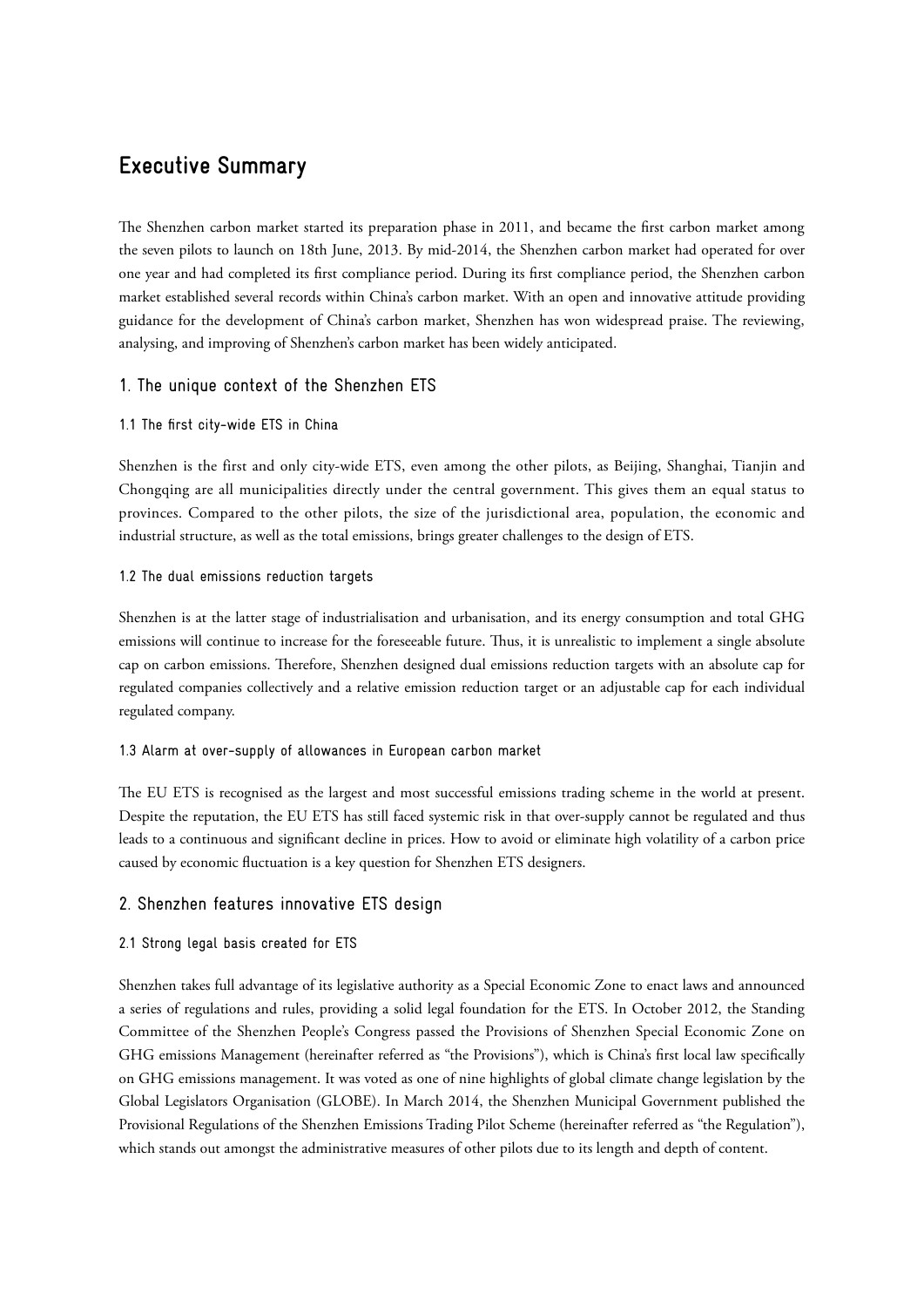#### 2.2 Dual control on absolute GHG emissions and carbon intensity

Shenzhen's industrial structure led to the Shenzhen ETS controlling for both absolute GHG emissions and carbon intensity. On one hand, Shenzhen sets an absolute cap according to the economic development of regulated companies. On the other hand, Shenzhen sets a carbon intensity target for each sector and regulated companies according to the historical carbon intensity of each regulated company and sector. It also adjusts the allowances for each regulated company according to its actual production. Meanwhile, Shenzhen does not allow the amount of free allowances to surpass the amount of allowances deducted from regulated companies during the post-adjustment, thus guaranteeing that the absolute cap would not be exceeded by the post-adjustment. The dual control meets the requirement of carbon trading for an 'absolute cap' as well as adapting to the need for continuous development of regulated companies.

#### 2.3 Relatively sophisticated market adjustment mechanism

In order to stabilise the carbon price and to encourage regulated companies to further emissions reductions, Shenzhen boldly created relative sophisticated market adjustment mechanisms, including selling allowances at a fixed price and an allowance buy-back mechanism. These two mechanisms, on the one hand emphasise regulating the market in a moderate way to avoid a strong impact on the carbon market; on the other hand, it sets constraints on market regulation, such as the intensity, frequency, and object of control, to avoid market failure from excessive government intervention.

#### 2.4 Legal ground for carbon financial innovation

Drawing on experience of the development of international carbon markets, the Shenzhen ETS has created room for carbon market innovation. The Provisions encourage institutions and individuals to participate in carbon trading, and the Regulation clearly stipulates that regulated companies can gain profits from allowance allocation through transfer, pledge or other legal means, providing the legal basis for allowance capitalization and carbon finance innovation. At present, the Shenzhen carbon market has developed carbon financial products and services such as carbon pledges, carbon bonds, carbon funds, and the custody of allowance for the spot market. These products/services help regulated companies to obtain capital materialization of allowances, and provide diversified financing channels for regulated companies, actively realizing an economic value of allowances as a financial asset.

# 3. Shenzhen ETS achieves satisfactory outcomes

# 3.1 Strict enforcement of the ETS law

Shenzhen has strictly enforced the ETS law during the compliance period, keeping the compliance deadline unchanged and making full use of media channels to publish announcements related to penalty rules, thus dismissing the hesitant and reluctant attitudes of some regulated companies, effectively guaranteeing a high compliance rate for the Shenzhen ETS. Therefore, the Shenzhen ETS pilot became one of only two pilots that did not defer its compliance deadline.

#### 3.2 Compliance result beyond expectations

As of 1st July 2014, 631 out of 635 regulated companies in the Shenzhen ETS successfully surrendered allowances and fulfilled their compliance obligations on time. This number represents the highest level among the seven pilot ETSs. The compliance rate of companies reached 99.4% while the compliance rate of allowances reached 99.7%.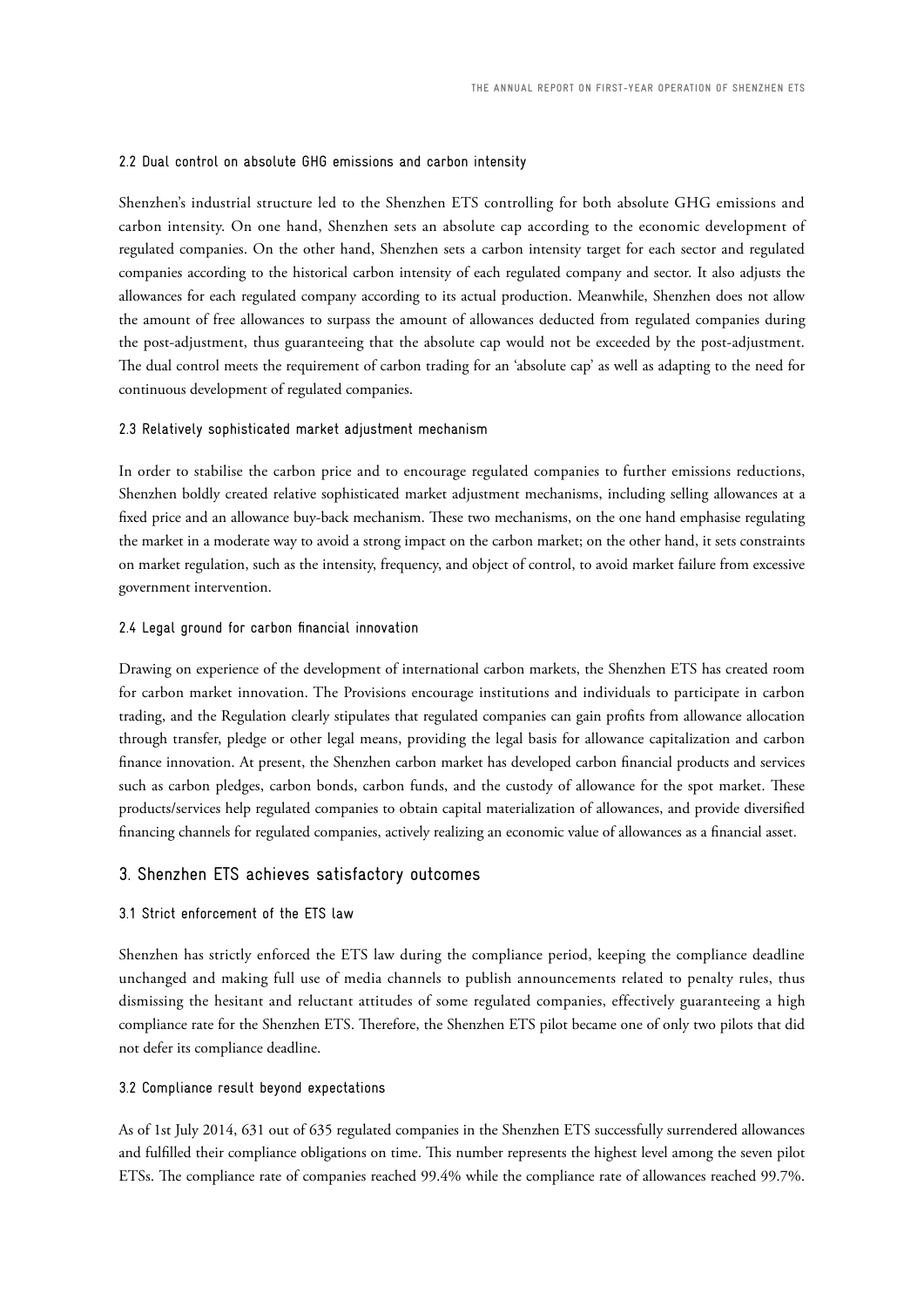Shenzhen's compliance result is very close or equal to that of international carbon markets, thus going beyond expectations.

#### 3.3 Outstanding emissions reduction achievements

The Shenzhen ETS's first year of operation successfully achieved the reduction targets in both carbon intensity and carbon emissions. Compared with the base-year (2010), in 2013 the total amount of GHG emissions of the 635 regulated companies decreased by 3.75 million tons, a rate of 11.5%. Among these 635 regulated companies, 621 manufacturing companies produced total carbon emissions of 0.8 million tons, a decline of 5.2%. Meanwhile, the carbon intensity (CO2 per unit of industrial added value) of 621 manufacturing companies declined by 33.2% compared with 2010. The achievement exceeds the carbon intensity goal set in Shenzhen's 12th Twelfth Five-year Plan which is 21%.

#### 3.4 Impressive economic growth of regulated companies

In 2013, the total electricity output of the 8 covered power plants was 20 billion kilowatt hours, the amount of water generated by 4 water supply plants was 1 billion cubic meters, natural gas produced by a single covered company was approximately 6 million tons, and the total amount of glass exceeded 0.3 million tons. At the same time, the industrial added value of 621 Shenzhen manufacturing companies was about CNY351.8 billion, CNY105.1 billion more than 2010, an increase of 42.2%. It is obvious that the regulated companies successfully achieved the emissions reduction target together with great economic growth.

#### 3.5 Preliminarily functioning of the carbon market

Shenzhen's carbon market is a leader in terms of liquidity. Firstly, not only is the Shenzhen carbon market open to domestic individual investors and institutions, but it is also opens to overseas investors, increasing the diversity of market participants. Secondly, in the first compliance year, the Shenzhen carbon market accounted for 2.5% of the allowances of all seven pilots and accomplishes 12.6% of overall trading volume and 22.9% of the turnover. Shenzhen's carbon market is also the first ETS that broke CNY100 million trading value in China. Thirdly, the ratio of the carbon market's trading volume to turnover is 5.24%, higher than other ETS pilots. Fourthly, the Shenzhen carbon market has a large number of effective trading days. To the end of the compliance period, the Shenzhen carbon market had 256 trading days, 209 of which were effective trading days. Thus, it can be seen that the market function of the Shenzhen ETS is evident via forming a relatively complete price curve, allowing preliminary and effective information for decision-making by market participants.

#### 3.6 Building momentum for development of China's national market

Research for the development of China's national carbon market has begun. The Shenzhen ETS can bring the following four lessons to the development of a nationwide ETS. The first is to strengthen the top-level design of nationwide carbon trading, formulating national frameworks to curb greenhouse gas emissions, as well as promoting the progress of carbon trading legislation, providing a clear direction for the development of China's national carbon market. The second is to enhance the details of ETS design structure. This is an important element which will distinguish the nationwide carbon market from the pilots. The national government shall issue related guidelines and solutions to technical problems. The third is to promote an open market, that is, closed or false markets are not allowed. The last is to strengthen the full range of capacity building, from policy makers to regulated companies, verification bodies, as well as to market investors and the trading platform.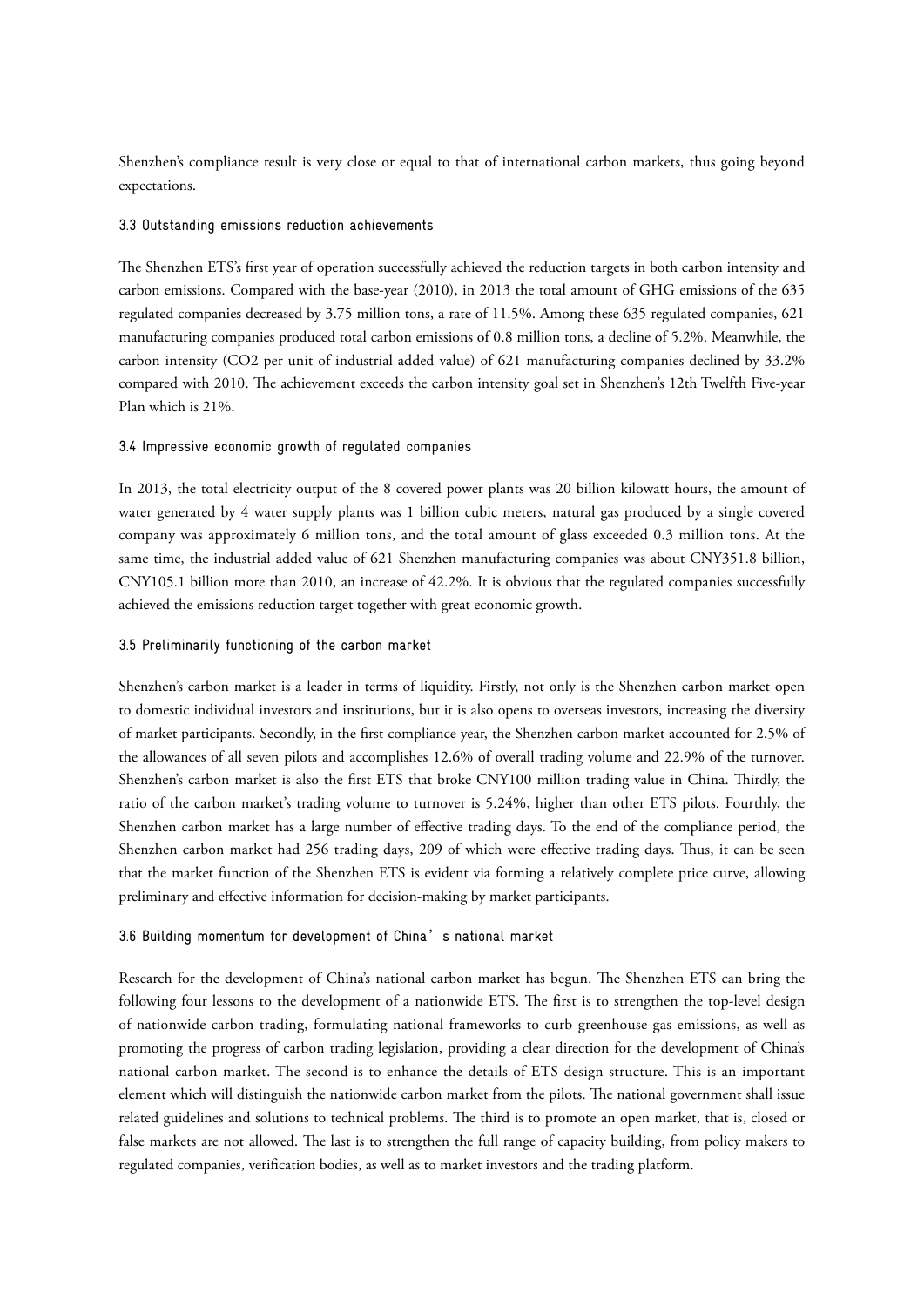# 4. The Shenzhen ETS faces common problems

#### 4.1 Further improvement of stability and transparency of policies

Due to limited time and a heavy workload, the formulation of relevant rules has lagged behind the issuance of policies during the pilot period. While Shenzhen is at the forefront in terms of formulating and promulgating major ETS regulatory rules, such as the Provisions and the Regulation, the issuance of detailed regulatory rules relevant to the Regulation has been delayed. Meanwhile, some regulated companies find it difficult to understand the theory and application of the allowance allocation method, as well as the large variation in some verification methodologies and requirements, thus bringing unnecessary anxiety to regulated companies in managing their carbon assets and participating in trading.

#### 4.2 Required improvement to the carbon market

Compared to other mature capital markets, such as the stock market, the Shenzhen carbon market did not function as well as it should have in the following four areas. Firstly, there is significantly low liquidity in the carbon market in terms of breadth, depth, flexibility and speed of transactions. Secondly, the carbon price cannot guide the investment decisions and emission reduction decisions of regulated companies. The liquidity is not enough to create a real price signal and does not reflect the real cost of emission reduction, meaning that emissions are not reduced in an optimal way. Thirdly, regulated companies cannot find good instruments to hedge the price risk. There is only spot trading in the Shenzhen carbon market, and regulated companies, therefore, lack financial instruments to manage their carbon market position and hedge the price risks. Last but not least, the trading model is less efficient. The non-continuous trading model cannot show the demand of the real-time market, but instead distorts the price forming mechanism. Also, since the time for delivery is four days longer than the stock market, carbon market participants show low willingness to trade. Therefore, the market function of the ETS has not completely come into play yet, and there is still a long way to go to enhance the functioning of the market.

#### 4.3 Greater efforts on carbon information disclosure

The timely and adequate disclosure of information is a prerequisite to improving the confidence of market participants and to promoting a well-functioning carbon market. Presently, Shenzhen has not established a sufficient information disclosure mechanism, which can be seen from the following three aspects: first, Shenzhen has not yet set specific rules on carbon market information disclosure. Secondly, the content of information disclosed is not complete. There is a large gap between market demand and the actual amount of information disclosed. Thirdly, the information is hard to collect because the methods to disclose information are dispersed.

### 4.4 Urgent requirement of capacity building for regulated companies

At the early stage of the carbon market, capacity building for all participants is urgent, especially for regulated companies. Though Shenzhen invested a large amount of resources into the capacity building of regulated companies after the launch of the carbon market, regulated companies have revealed that they still lack the professional knowledge to make the right determination on carbon asset management and carbon trading. The fact that some high-level managers and boards of directors did not have sufficient knowledge of the ETS has become a significant barrier for regulated companies to reduce emissions, implement MRV, and fulfil their compliance obligations.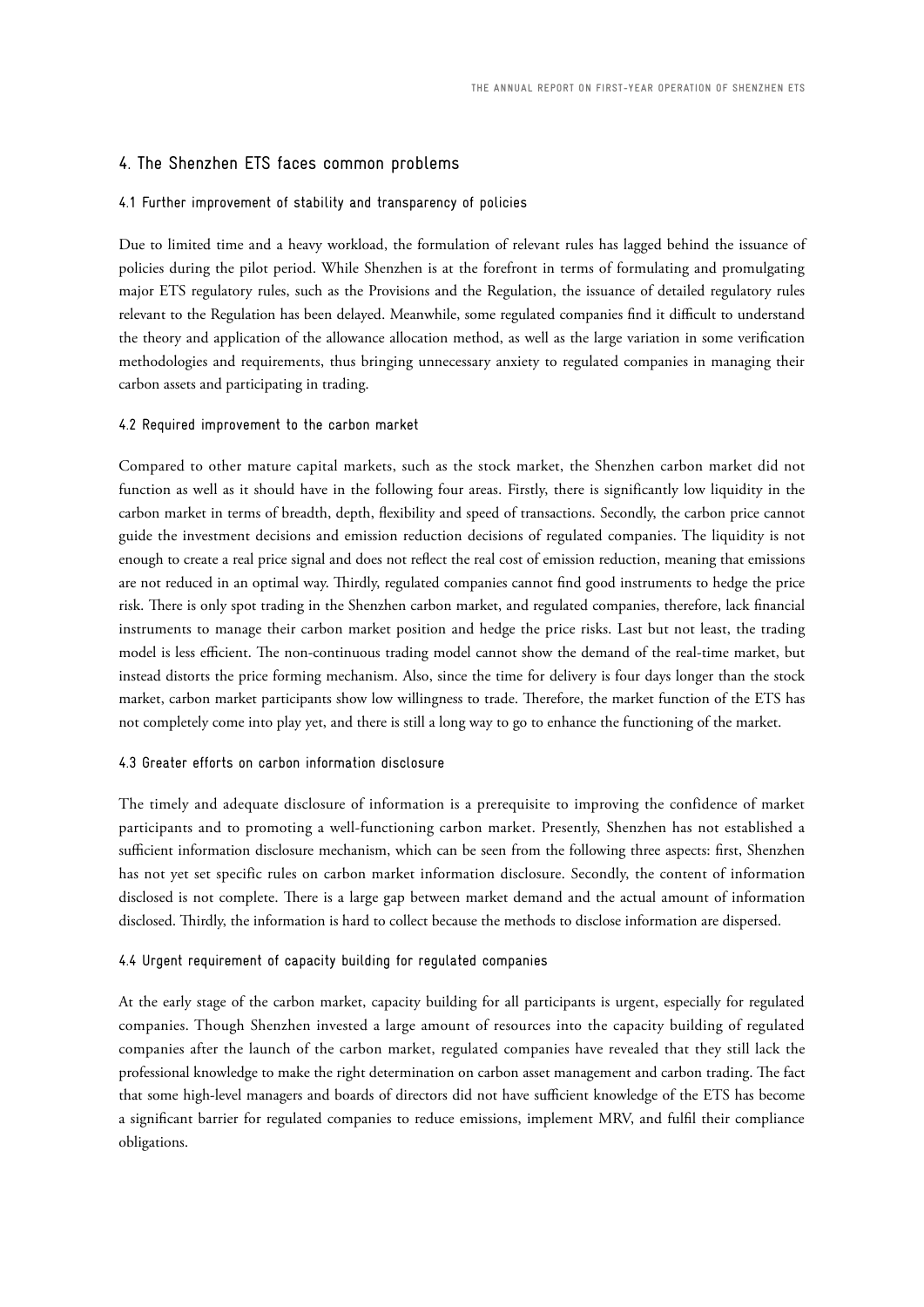# 5. The Shenzhen ETS needs refinement

### 5.1 Strengthen policy development

Shenzhen should establish and issue supplementary rules for the Regulation, including rules for allowance adjustment, allowance auction, the price containment reserve, allowance buy-back mechanism, carbon market stabilising funds, as well as the offsetting credits mechanism. Moreover, Shenzhen should improve rules for the Registry and GHG emissions Information Management System, and specify management for information infrastructure. Meanwhile, Shenzhen should develop rules for calculation of industrial added value and verification and strengthen the foundations of MRV. Last but not least, Shenzhen should explore the development of information disclosure mechanisms.

#### 5.2 Emphasise multi-party/multi-channel communications

To underline multi-party/multi-channel communications the competent authority should organise interdepartmental joint conferences at least twice a year. The participants should come from municipal government departments and district-level departments. The competent authority also needs to establish effective communication channels among Shenzhen carbon market stakeholders. For example, borrowing from EU ETS best practice, the competent authority could organise seminars and workshops for stakeholders, including industrial associations, regulated companies and market investors. Shenzhen should also support self-regulating industry organisations, such as Shenzhen Carbon Trading Association, to increase communication channels.

#### 5.3 Enhance market functioning

To enhance the market's function of efficiently allocating carbon resources and lowering the compliance cost of the regulated companies, the competent authority should work with relevant government departments to actively communicate with the national authority and financial regulators in order to establish the legal status of carbon trading platform. This will allow the trading platform to break through the restrictions on existing transaction models, and thus explore more effective market-based price forming mechanisms. Furthermore, Shenzhen should advise national financial regulators to approve the trading of carbon derivatives on the carbon trading platform and create a strict regulatory regime to increase market transparency, avoid market manipulation and guarantee market effectiveness.

#### 5.4 Development of a regional market

The scope of the Shenzhen carbon market is too small for its further development and maturation. In order to further enhance and improve the Shenzhen carbon market, expanding its scope is the only way forward. In concert with the policies on national carbon market development, Shenzhen should actively communicate and closely collaborate with other provinces and cities so as to establish a regional market and explore ways to establish a nationwide carbon market.

# 5.5 Explore information disclosure

The level of maturation of a carbon market depends on the level of richness and transparency of information disclosed. Competent authorities of Shenzhen should explore an information disclosure mechanism to satisfy the requirements of the carbon market, including who, when, what, where, how and how frequently to disclose.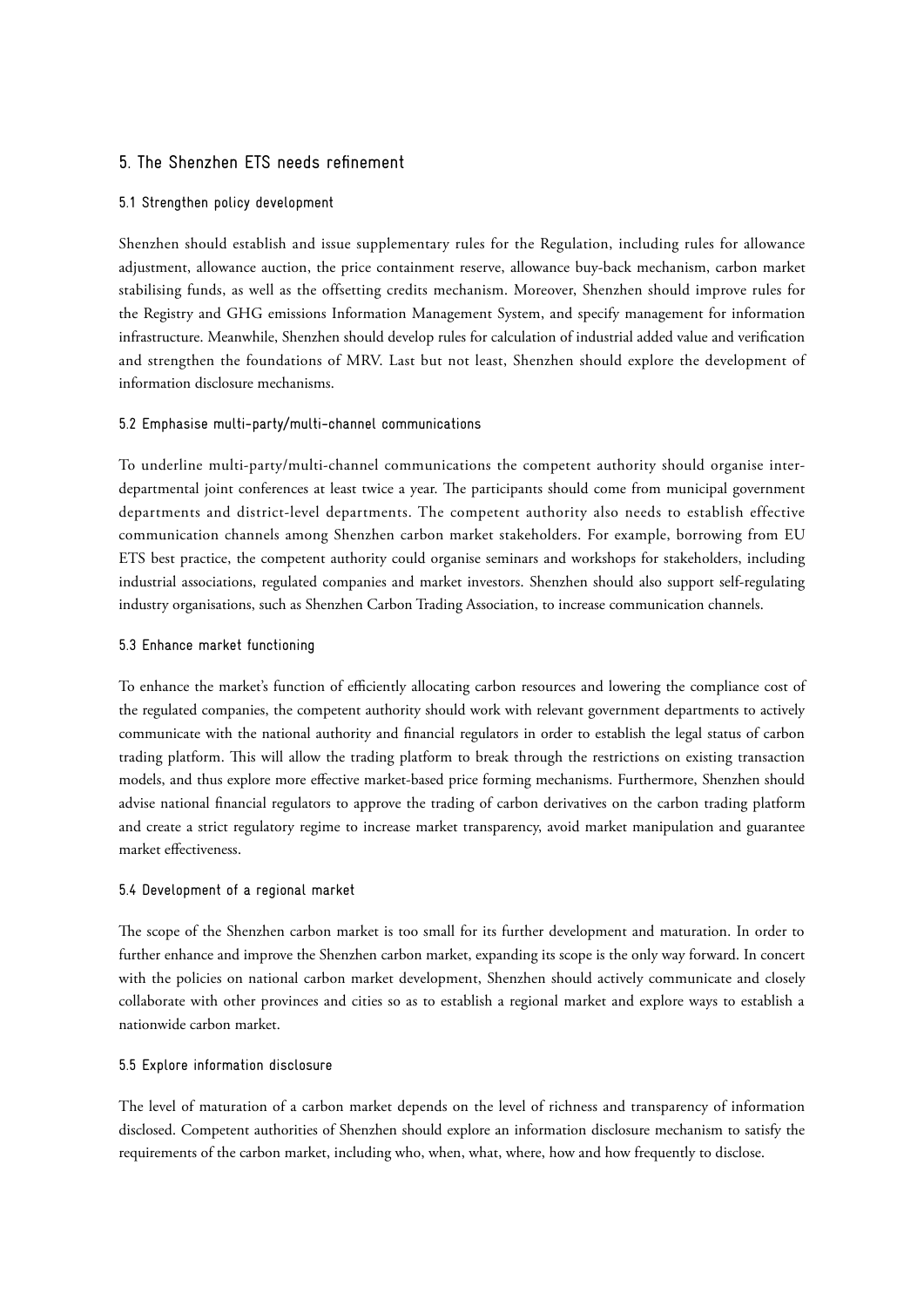# 5.6 Transition to a national carbon market

With the acceleration of the development of a national carbon market, the relationship between pilots and the national carbon market, and the transition process, have become key issues for the pilot carbon market. Competent authorities should conduct in depth research on the linkage between the Shenzhen carbon market and the national carbon market, bring forward strategies and measures to enhance the influence and projection of the Shenzhen market, and enhance market confidence both in the Shenzhen carbon market and the national carbon market.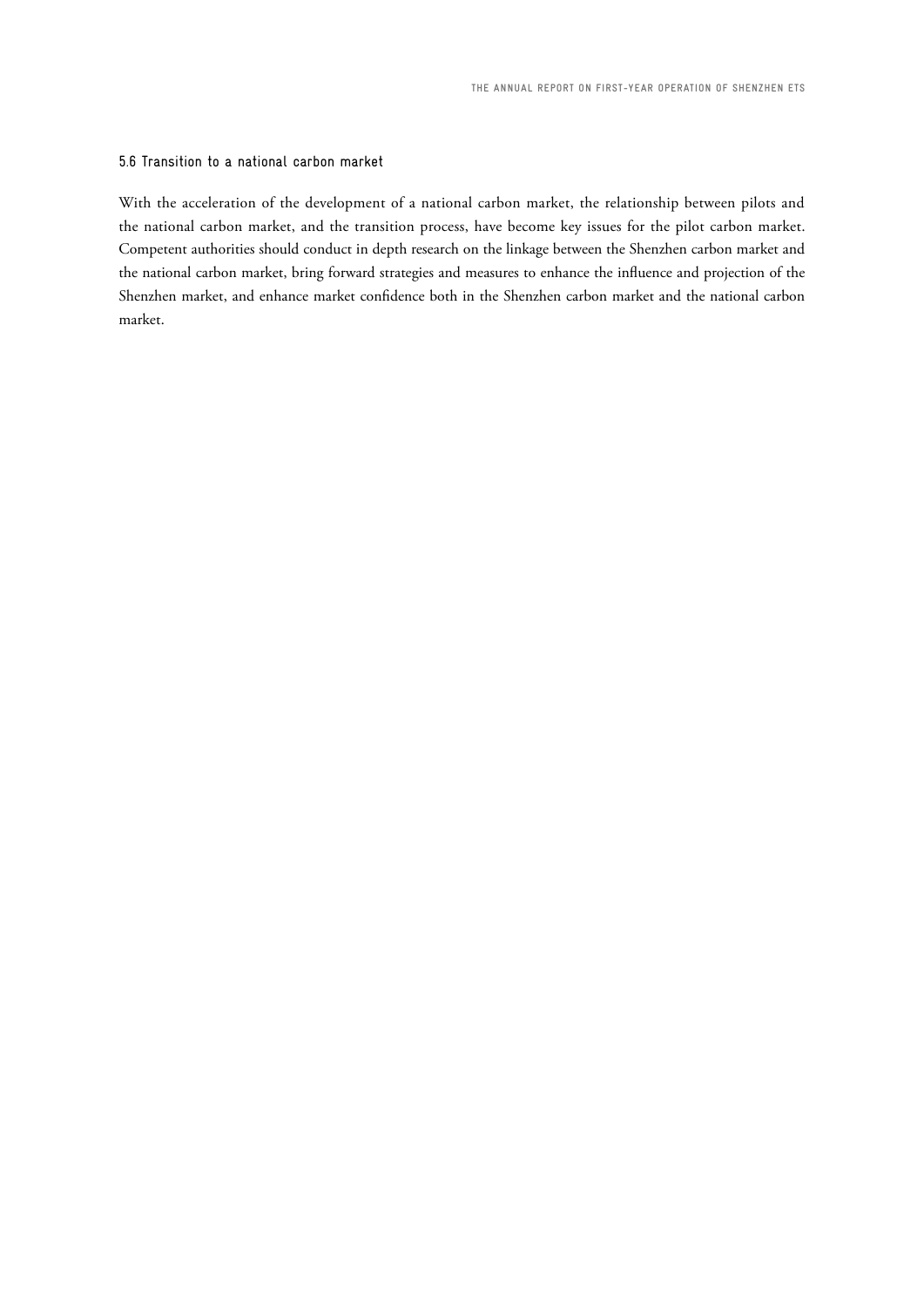# **CHAPTER ONE: EXPLANATION AND COMPARISON OF SHENZHEN ETS**

Guided by a spirit of openness and innovation, Shenzhen has developed a carbon emissions trading scheme with Shenzhen characteristics. The scheme draws on the experiences of the international carbon market, while adapting to China's national conditions and considering Shenzhen's particular economic and industrial structure and energy consumption.

# **1.1 Background of the Shenzhen ETS**

Shenzhen's socio-economic development, energy saving goals and emissions structure were all fully taken into consideration when setting up the emissions cap.

#### 1.1.1 Social and economic development

With economic development and upgrading of the industrial structure, high-tech industries, advanced manufacturing and high-end services have become the mainstay of the modern industrial system in Shenzhen. As can be seen from Graph 1.1, GDP has increased steadily. The proportion of the three industrial sectors has changed from 0.2:52.4:47.4 in 2005 to 0.1:47.2:52.7 in 2010 (Graph 1.2). The modern service industry accounted for 68% of tertiary industry. 70% of above-scale industrial added value was from the manufacturing industry.



Graph 1.1 Shenzhen GDP (2004 – 2013)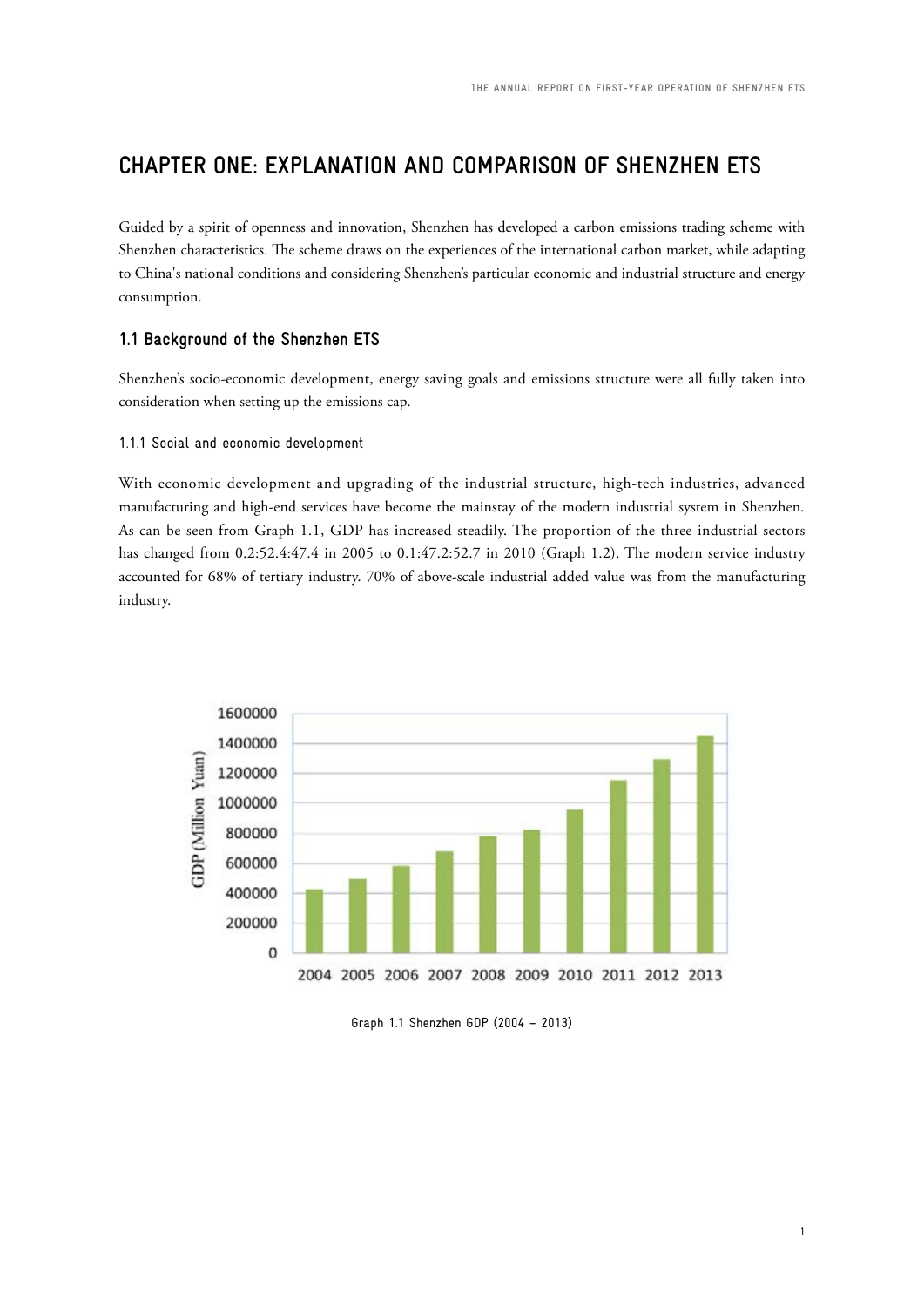

Graph 1.2 Industrial structure of Shenzhen

Shenzhen is in the latter stages of urbanization and industrialization. Shenzhen will see an increase in energy consumption and total GHG emissions in the foreseeable future as a result of urbanization, population growth and economic development. It is expected that total GHG emissions will not reach a peak prior to the inflection point where energy consumption reaches its highest level. Therefore, Shenzhen has applied a relative total emissions control target in order to adapt to rapid economic growth and continuous improvement in living standards. During the years 2005-2010, Shenzhen carbon emissions increased by only 26%, meaning that the emissions growth rate in Shenzhen has slowed down, providing the conditions for setting an absolute total GHG emissions control target.

#### 1.1.2 Total GHG emissions and emission structure

With the development of both the economy and society, living standards are improving, leading to an increase in the total amount of GHG emissions. At the same time, the growth rate of GHG emissions in Shenzhen has slowed and emissions per unit of GDP has been going down consistently as a result of efforts to tackle climate change, which can be seen from Graph 1.3.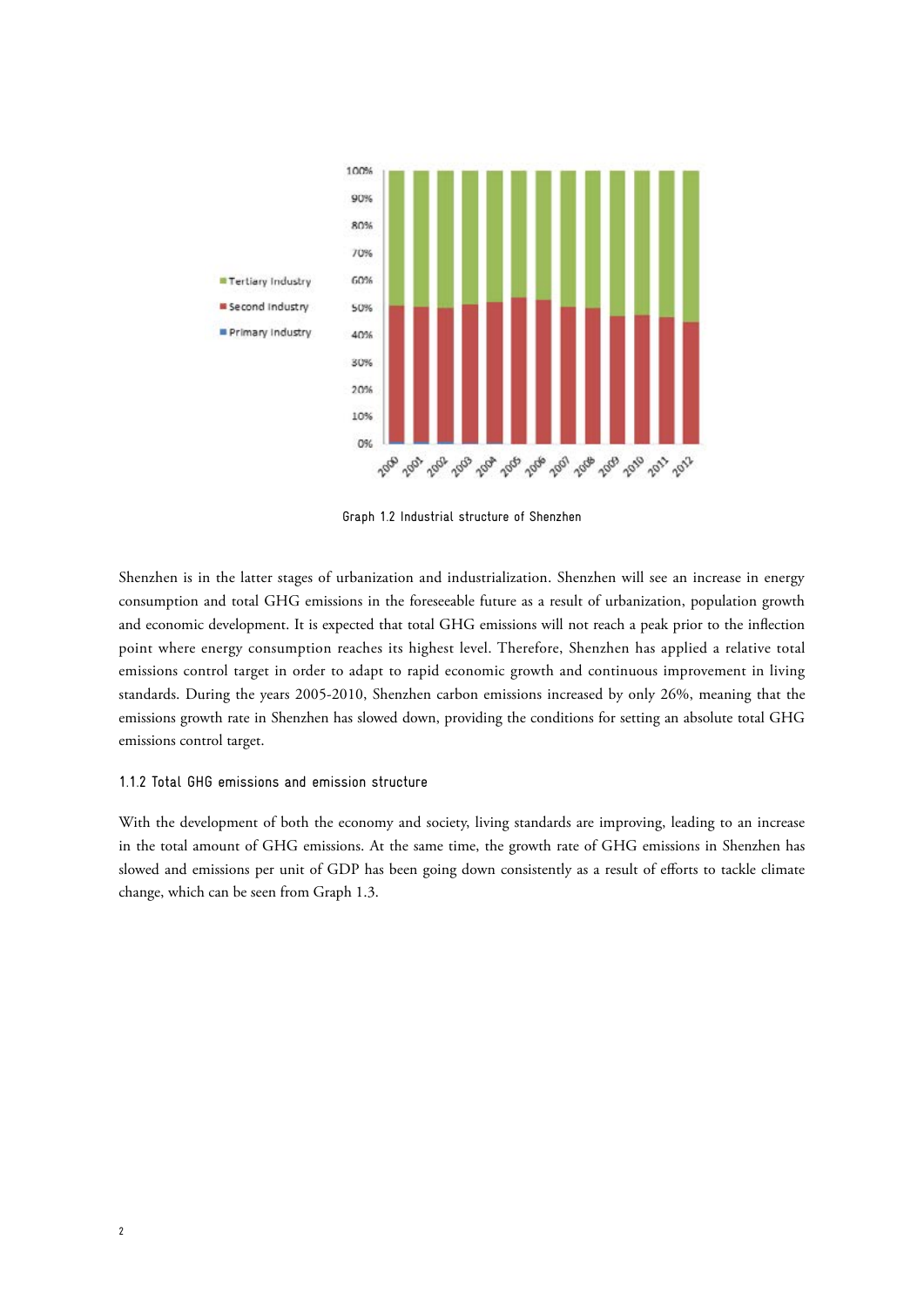

Graph 1.3 Energy consumption per CNY10,000 of GDP in Shenzhen

The total amount of GHG emissions increased by 26.3% from 60 million tons in 2005 to 80 million tons in 2010, with an annual growth rate of 4.79%. The growth of direct emissions was smaller, with an average growth rate of only 1.26%, while indirect emissions (imported power) doubled, with an average growth rate of 16.05%.

The quality of economic development has improved, with a continuous decrease in carbon intensity, which dropped by 34.7% from 2005 to 2010, with an average annual decline of 8.17%. Meanwhile, the level of GHG emissions per capita remained stable at around 6.5 tons per capita.

Regarding emission sources, the combustion of fossil fuels contributes the largest amount of GHG emissions, accounting for 92% of direct emissions. The rate kept constant between 2005 and 2010, but GHG emissions showed a small increase (6%) with an average annual growth of 1.16%.

From the perspective of the industrial structure, the emissions from primary and secondary industries decreased, whereas those from tertiary industries increased. The ratio changed from 2.9:51.8:39.9 in 2005 to 0.4:42.1:52.8 in 2010. The changes in GHG emissions of the three industrial sectors are in line with the restructuring of Shenzhen industry.

#### 1.1.3 Energy saving target

The main contributions to GHG emissions in Shenzhen come from the industrial sector, transportation, services and residential living. With rising living standards, the GHG emissions from transportation, services and residential living are expected to grow. Therefore, given the requirements of Shenzhen's carbon intensity target for the 12th Five-Year Plan period, the industrial sector needs to take a heavier burden in energy saving, with a reduction rate more than 21%. Industry in Shenzhen can be divided into two groups: one includes water-supply, electricity generation, and gas generation companies; the other includes manufacturing companies. Research findings show that the emission reduction potential from the former group (water-supply, electricity generation and gas companies) is less than 21%. After careful calculation, the carbon intensity target for manufacturing companies requires a decline of more than 25% in order to achieve the goal for the 12th Five-Year Plan period (21%).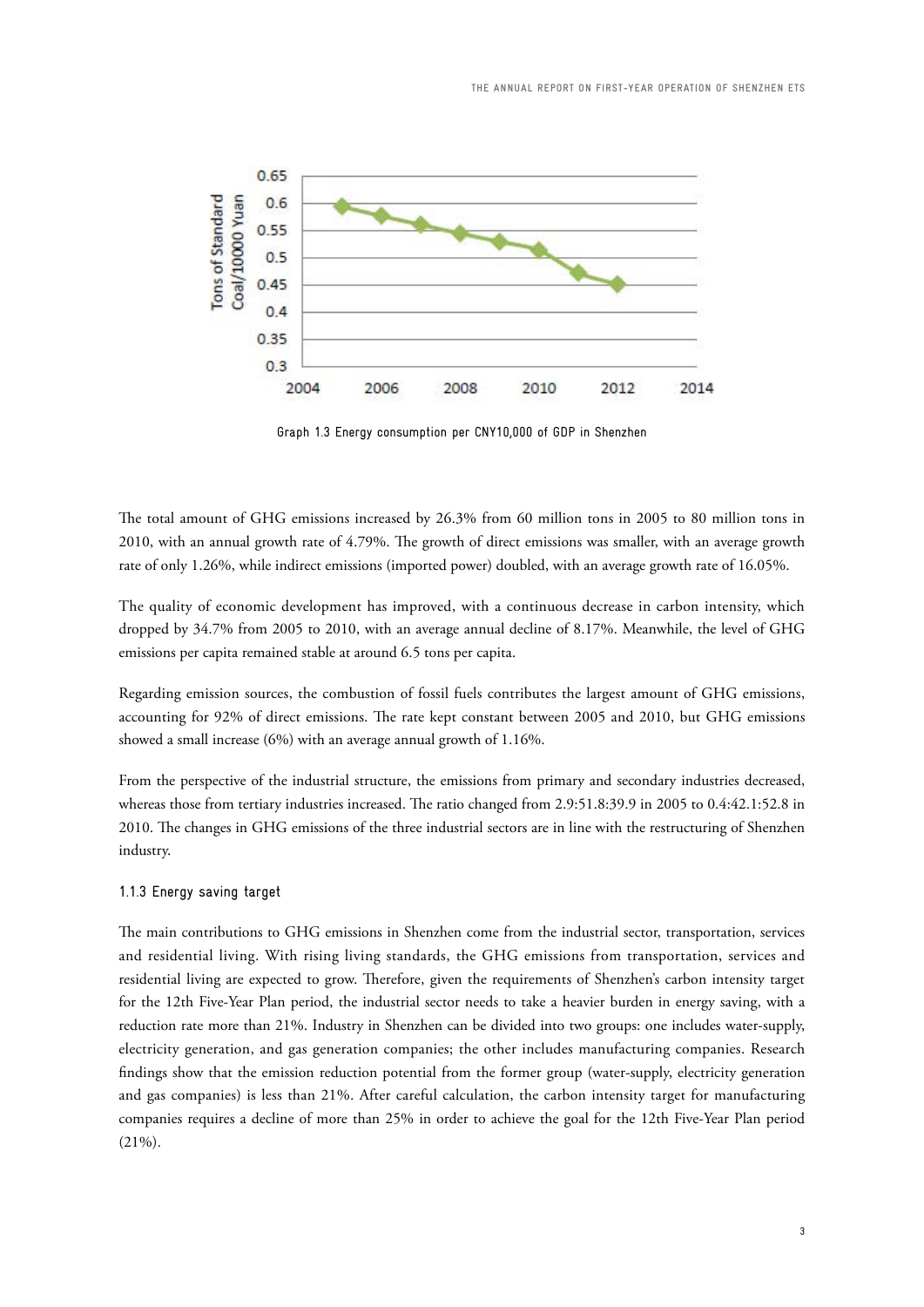# **1.2 Elaboration of the Shenzhen ETS**

#### 1.2.1 Cap setting

The Shenzhen ETS combines top-down with bottom-up to set an adjustable cap. Top-down refers to forecasting the carbon intensity goal for an industry and then separating the goal to different industrial sectors on the basis of the economic growth rate and the carbon intensity target for the 12th Five-Year Plan period. The Bottom-up approach refers to finding the carbon intensity goal for each regulated company via allowance allocation method by combining its historical emissions with the industrial carbon intensity goal, as well as calculating the preallocation allowances of each regulated company on the basis of its three-year (2013-2015) economic growth rate. The cap consists of the amount of pre-allocation allowances, reserved allowances set aside by the government at a fixed proportion, and carbon offsetting allowances. Finally, Shenzhen formulated the absolute emissions and allowances cap that must be met by the regulated companies combined, as well as the carbon intensity target that must be complied with by each individual regulated company.

When the external economy disturbs the market, adjustment is required. Shenzhen will keep the declining carbon intensity target and conduct regular adjustment of allowances in accordance with the difference between actual output and expected output during the compliance period.

Between 2013 and 2015, the total emission cap for the Shenzhen ETS is 118 million tons, including 107 million tons of allowances and 11 million tons of offset credits. The annual allowances in 2013, 2014 and 2015 are 33.2 million tons, 33.78 million tons and 34.78 million tons, respectively, accounting for 40% of total GHG emissions in Shenzhen.

The pros and cons of cap setting

#### Pros

The dual control on absolute carbon emissions and carbon intensity has unique advantages. On the one hand, Shenzhen sets the cap according to the economic development of regulated companies, ensuring the regulated companies' total carbon emissions do not exceed the absolute emissions target and limiting the growth of absolute emissions. On the other hand, Shenzhen sets carbon intensity targets for each sector and regulated company according to the historical carbon emission intensity of each regulated company and sector. It also adjusts the allowances for each regulated company based on its actual production or actual industrial value added. When there is a dramatic change in economic activity, adjustment of actual production or industrial value added may balance the demand and supply in the carbon market. This design has two advantages: First, in the boom years of the economy, the additional energy consumption and carbon emissions for regulated companies would not be restricted. Also, the design guarantees that the speed of growth and volume of emissions are lower than the business-as-usual situation. Second, in economic recession years, there would not be an excessive surplus caused by the decrease in output and energy consumption, ensuring a more balanced demand and supply and preventing negative impacts on long-term emissions reduction from sharp falls in allowance prices.

### **Cons**

The design of carbon intensity targets for each regulated companies increases the complexity of the emissions trading system, and brings extra management and administrative costs to regulated companies and the competent authority. Data for the industrial value added is requested in order to calculate the carbon intensity target, but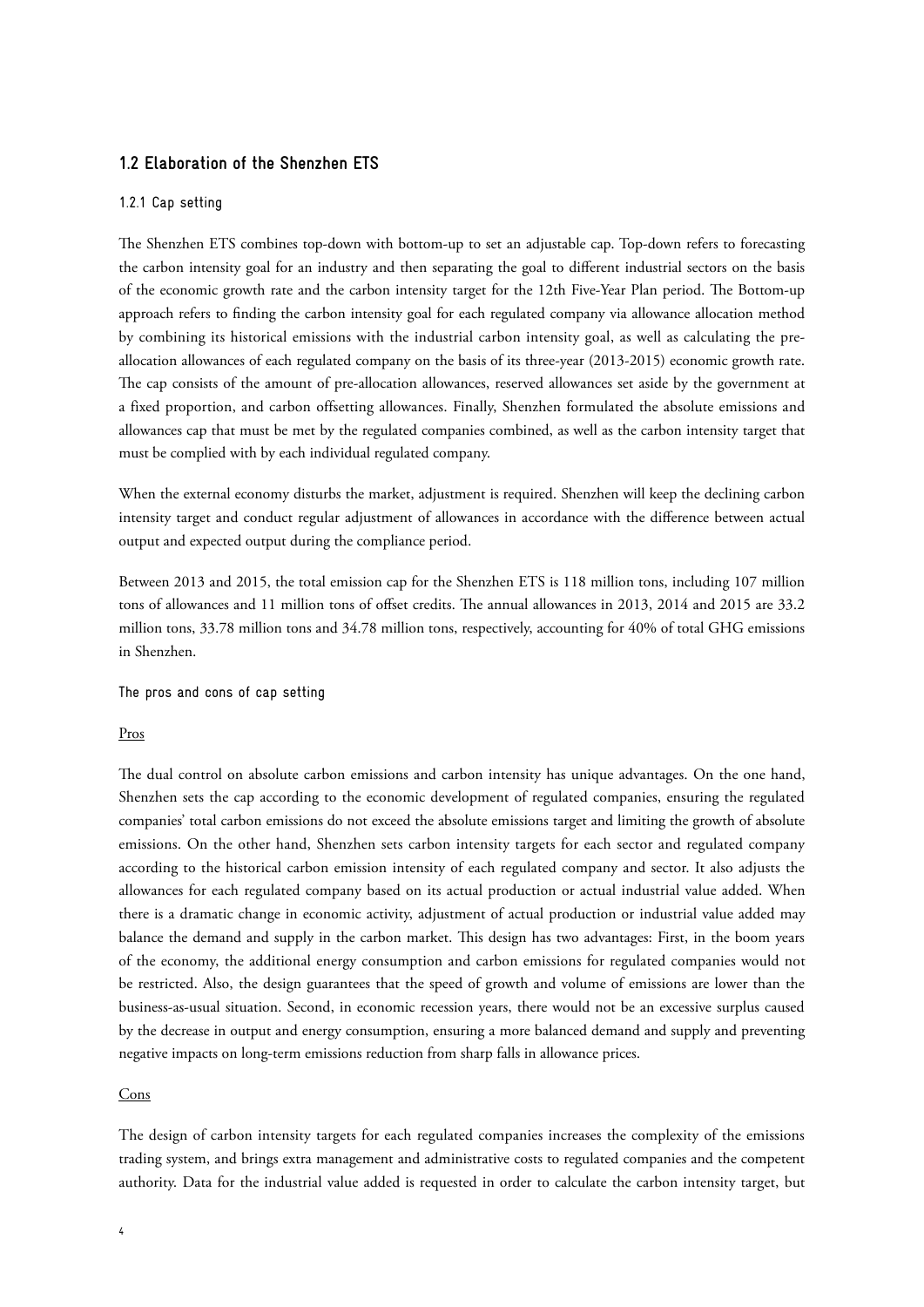regulated companies have often not attached great importance to industrial value added for a long time. The selection of method to calculate industrial value added also impacts on the results. Therefore, the Shenzhen ETS must establish an extra mechanism to standardise the measuring, reporting and verification of data for industrial value added. Meanwhile, regulated companies must learn and master the method so as to correctly calculate their industrial value added, submit it to the statistical office, and have it recognised, increasing the workload and time required of regulated companies.

#### 1.2.2 Scope and coverage

#### 1.2.2.1 Selection criteria

The establishment of the Shenzhen ETS follows a "step by step" principle. In general, there are "four emission types and three main sectors". The "four emission types" refers to direct emissions of regulated industrial companies, indirect emissions of regulated industrial companies, emissions from buildings and emissions from transportation. The "three main sectors" refers to major emitters in the industry, buildings and transportation sectors.

In the initial stage, the Shenzhen ETS covers industry and large public buildings. The reasons are as follows.

First, industry has the largest amount of energy consumption among all sectors, accounting for 33% of energy consumption in 2010. Also, the level of energy consumption and abatement cost differs considerably among industrial sub-sectors, meeting the theoretical requirements of a carbon emissions trading system.

Second, buildings account for 23% of energy consumption, and for 43% of the total electrical load. Meanwhile, the energy consumption per unit area of buildings in Shenzhen is over three times that in developed countries. In addition, due to the increasing number of new buildings, and extensive usage of glass wall and large windows, the trend of energy consumption for buildings is increasing.

In the selection of regulated companies, the Shenzhen ETS covers the companies whose emissions exceeded 3000 tons of carbon dioxide equivalent in any year between 2009 and 2011, and large-scale public buildings as well as large office buildings for government departments whose area comprises more than 20,000 square meters. Shenzhen plans to gradually incorporate more companies, buildings and the transportation sector into the Shenzhen ETS. In total, there are 635 industrial companies covered by the Shenzhen ETS. Their industrial value added, GDP and emissions account for 59%, 26% and 38% of Shenzhen's total, respectively.

#### 1.2.2.2 Steps to selection

Apart from power generation and processing industries, the industrial (manufacturing) sector has a large number of companies from a wide variety of industries. In many cases, there is a lack of GHG emissions data for each industry. However, establishing an effective carbon trading market (or achieving the emission reduction target via market mechanism) requires that total emissions from companies incorporated into the ETS account for a substantial proportion of total emissions in the region. Therefore, Shenzhen finally determined a list of around 800 industrial companies by cross-referencing name lists from five channels, and then conducted verification on historical emissions of key emitters. These five channels are: the top 800 companies according to the Shenzhen Municipal Statistical Bureau, based on their industrial added value calculated by both production approach and expenditure approach; the top 1000 companies according to the Power Supply Bureau, based on their electricity consumption; companies consuming a large amount of oil from PetroChina, Sinopec and CNOOC; the top 100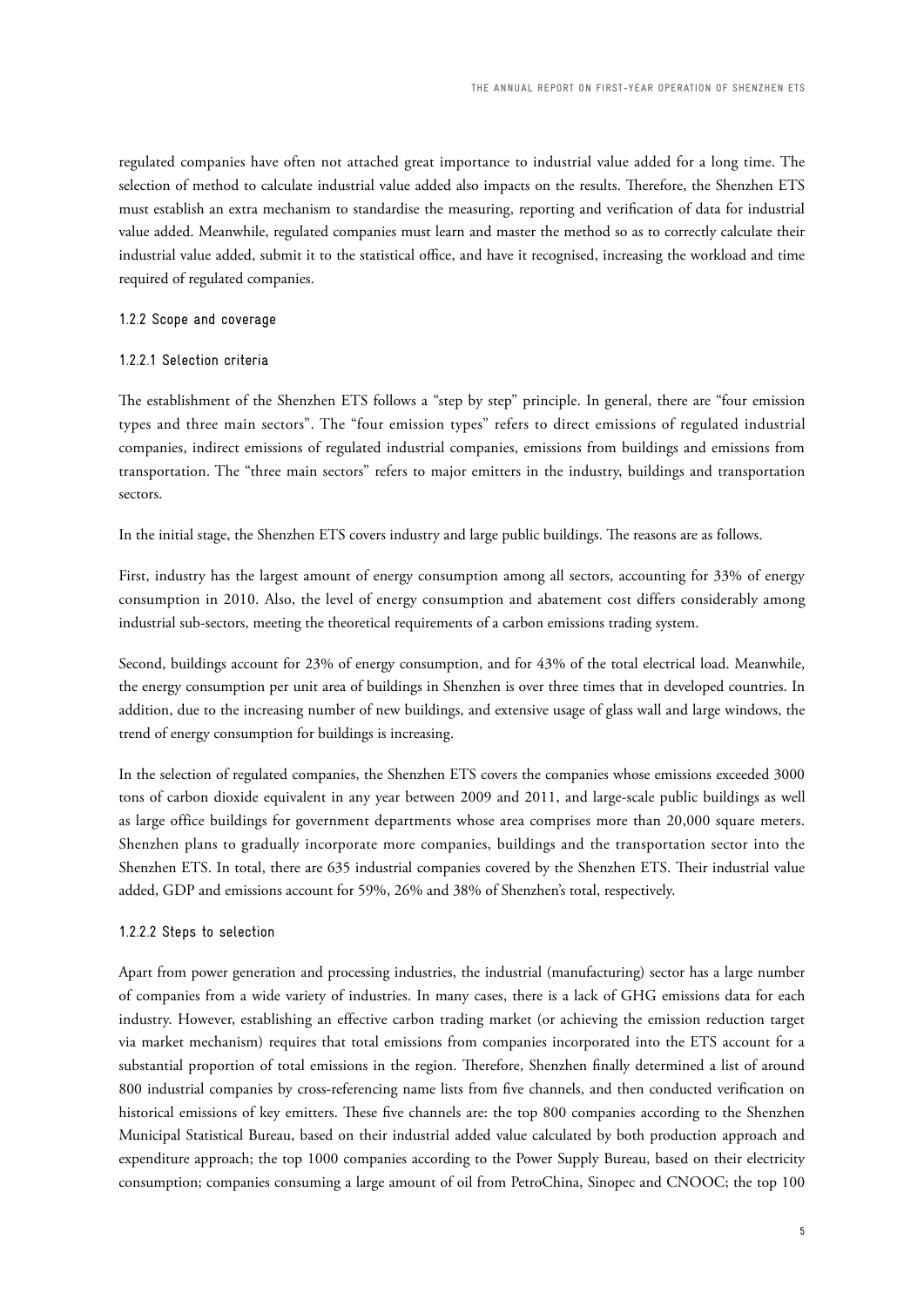companies consuming a large amount of gas according to the Shenzhen Gas Industry Association; and, the list of companies with furnaces according to the Shenzhen Market Supervision Commission.

During the process of actual investigation and verification, the names of companies which were not suitable to be incorporated into coverage were deleted from the list. This included companies that provided supporting documents and evidence stating that either their large-scale or all factories would leave the Shenzhen district, or companies that provided evidence of a large decrease in energy consumption via transforming the type of products. Finally, a total of 635 companies were selected as regulated companies under the Shenzhen ETS.

During Phase I of the Shenzhen ETS, a number of large public buildings needed to be incorporated in to the ETS in order to form a sizeable ETS for buildings. During the process of actual investigation and verification, emissions data for 350 large public buildings was examined, and coverage was determined via the following three criteria. First was to guarantee that the buildings fell above or below the threshold for energy consumption. Second was to delete the buildings that could not be contacted or were not suitable for verification from the list. Third was to delete the buildings with too many property owners and under a complex situation from the list. Through verification, a total of 197 buildings were covered by the Shenzhen ETS.

#### 1.2.3. Allowance allocation

#### 1.2.3.1 Allowance allocation method

Shenzhen adopted two methods for allocation. One is free allocation and includes allowances for pre-allocation, reserve allowances for new entrants and allowances for post-adjustment. The other method allows for allowances to be sold by auction or at fixed price.

# 1.2.3.2 Allocation methodology for pre-allocated allowances

Shenzhen uses a benchmark method to distribute pre-allocated allowances based on emissions structure and characteristics of sectors to make sure that both efficiency and equity are guaranteed.

For single-product sectors, including power generation and supply, water supply as well as gas supply, the preallocated allowances are a preliminarily determined amount calculated based on the sectoral carbon intensity benchmark and expected output. In other words, pre-allocation allowances equals the sectoral carbon intensity benchmark multiplied by expected output.

For non-single-product sectors, namely most manufacturing companies (such as telecommunication equipment, machinery & equipment manufacturing etc.), industrial value added is selected as a unified standard due to a wide range of products. The pre-allocated allowances is equal to the carbon intensity target (benchmark) of each regulated company multiplied by the expected industrial value added.

#### 1.2.3.3 Limited circulation game theory

To fully play the role of guiding a reduction in emissions, the manufacturing sector was incorporated into the ETS. The inclusion of the manufacturing sector means that the Shenzhen ETS features the following significant characteristics: Firstly, indirect emissions (from electricity purchased outside Shenzhen) are the principal component of emissions from Shenzhen's manufacturing sector. Secondly, a great variety of sectors and industries are incorporated into the ETS, leading to imperfect information. The Shenzhen ETS covers 26 industrial sectors and 515 industrial companies which have complex division between upstream and downstream systems and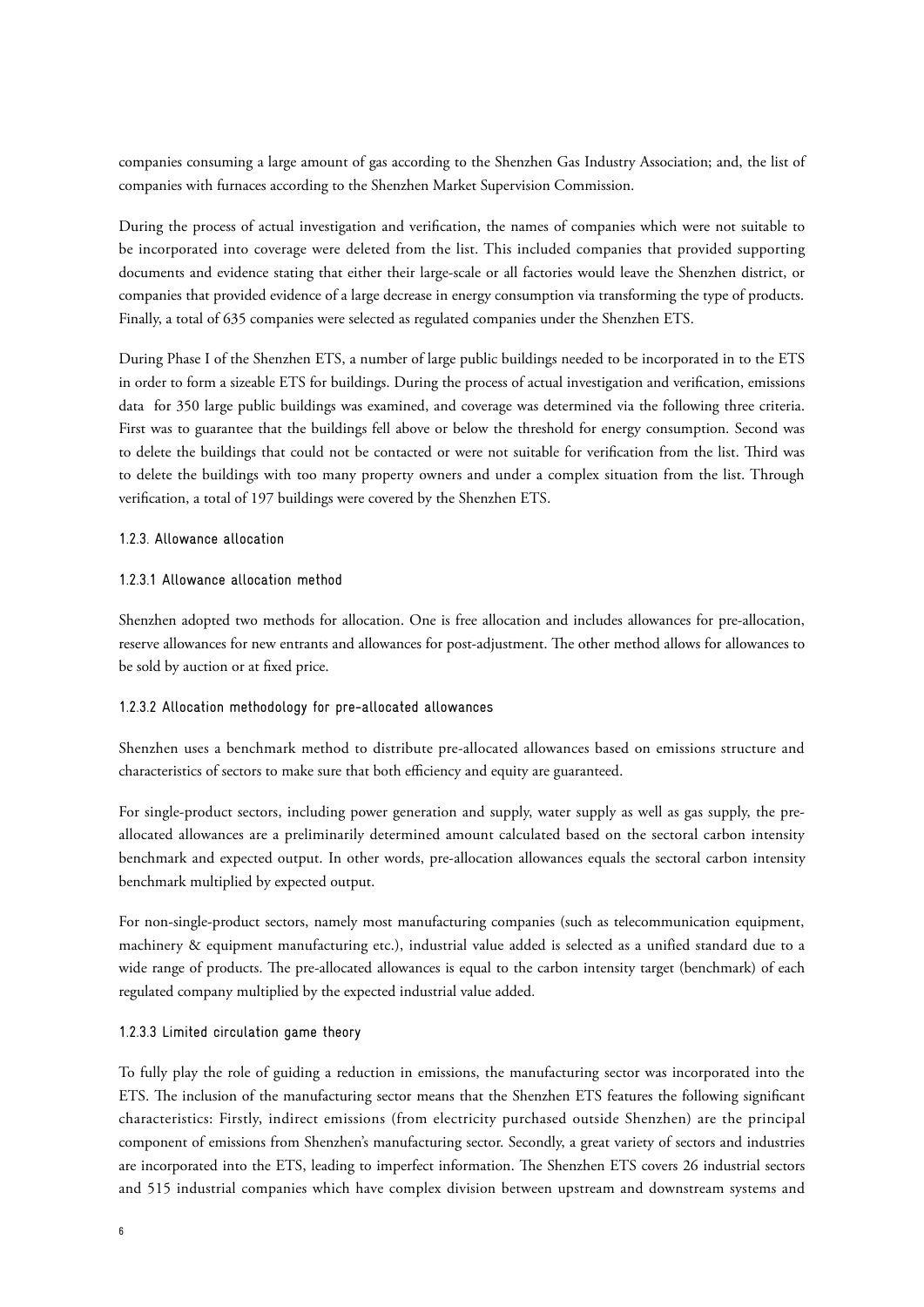diversified products, production technology, processes, and major energy consuming devices. Also, their energy statistical system is often unsound, and information relevant to GHG emissions is missing. Thirdly, in relation to allowance allocation, both government and companies lack comprehensive knowledge. In particular, the government does not have a clear idea on the distribution of carbon intensity in the manufacturing sector, and does not understand companies' internal information, while companies do not understand the distribution by sector, and internal information of other companies.

In view of reasons above, the core design of the allowance allocation mechanism of Shenzhen manufacturing sector is to fully allow, encourage and guide regulated companies to participate in allowance allocation and to let them know how they could affect the market equilibrium via taking an active strategy under uncertainties. In other words, the information could be delivered, shared and exchanged efficiently through repeated 'games' between the government and companies, and between companies themselves.

Therefore, Shenzhen uses an innovative method based on limited circulation game theory to identify the carbon intensity target for each manufacturing company. Manufacturing companies are grouped by sub-industry type, product type and their size. The government pre-determines the cap for each group based on its carbon intensity target, and then requests companies from the same group to submit their goals for 2013-2015 carbon emissions and industrial value added via game-theory software. Then, the allowances are pre-allocated according to the results from the game-theory software. The company can choose to accept or reject the result. If the company chooses to accept the results, it takes the allowances and quits the process. If the company chooses to reject, it may follow the same steps to re-submit and re-allocate until they stop changing the data they submit. The game-theory software will disclose the allowance allocation information to members in the same group during the process, to make sure that asset allocation can be effectively delivered to each company. The carbon intensity target for each company is calculated based on the carbon emissions and industrial value added eventually accepted by the company.

Between 2013 and 2015, the pre-allocation allowances for the Shenzhen ETS are equal to 101 million tons. In 2015, the total amount of allowances from sectors covered by the Shenzhen ETS will be 7.8% more than the emissions in 2010. However, carbon intensity will be 36.8% lower, an average drop by 8.8% annually. The carbon intensity of manufacturing companies will have declined by 37.81% whereas that of water, gas, and electricity sector will have declined by 5.43%.

#### 1.2.3.4 Post-adjustment of allowances

Shenzhen uses the actual output or actual industrial value added information to adjust allowances to alleviate impacts from allowance surplus or shortfalls caused by economic fluctuation. First, the competent authority will determine the actual free allowances for the previous year based on the actual output (for single-product sectors) or industrial value added (for manufacturing companies). Compared with the pre-allocated allowances for the previous year, the competent authority will then give more or deduct allowances accordingly. To guarantee that the total amount of allowances would not break the allowance cap due to allowance post-adjustment, the amount of extra allowances that are given to regulated companies shall not exceed the amount of allowances that are deducted from regulated companies.

1.2.3.5 Pros and cons of allocation method

#### Pros

Shenzhen uses a benchmark method to allocate allowances for regulated companies, which improves the fairness of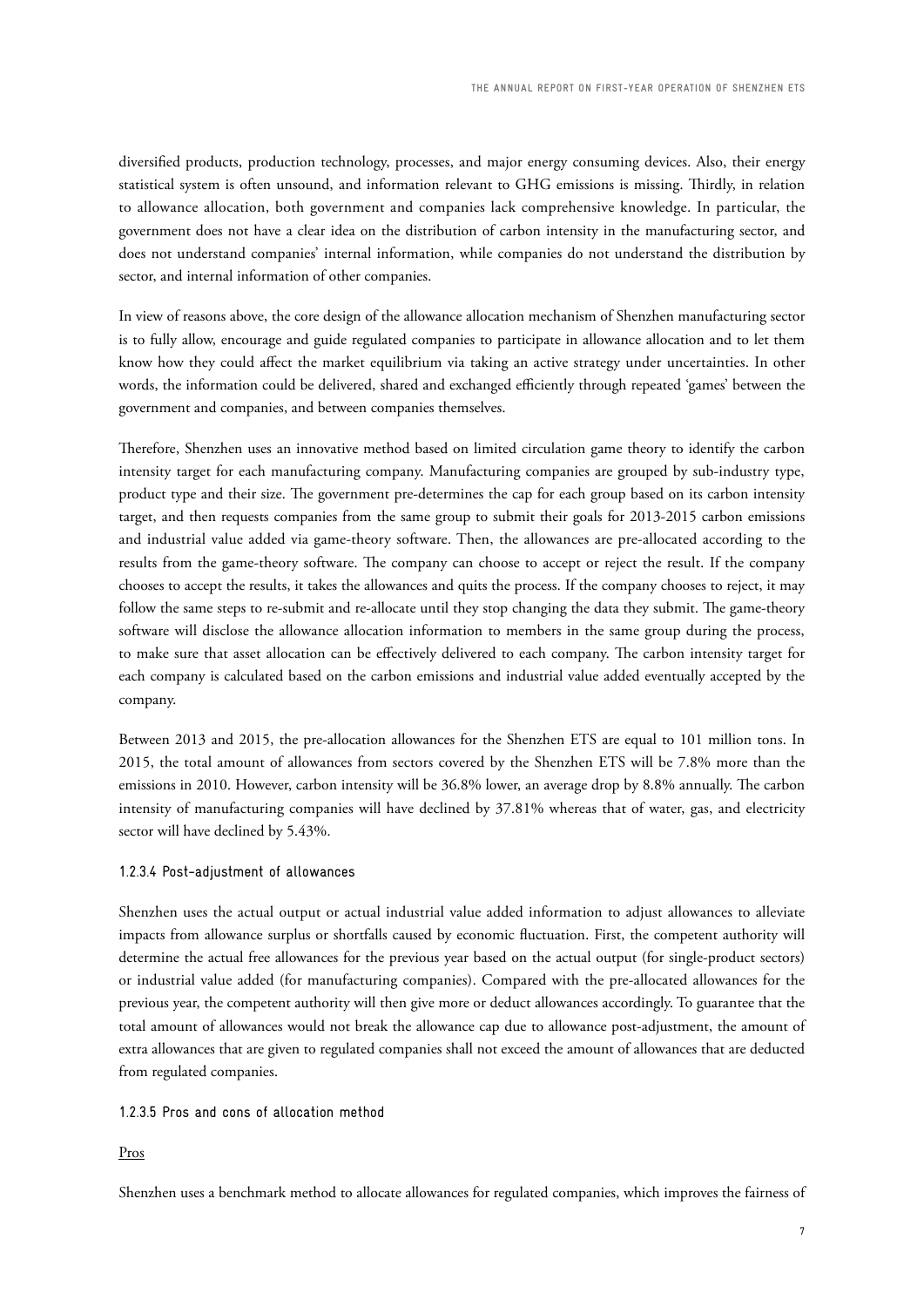allowance allocation for single-product sectors. For manufacturing companies, setting a carbon intensity target for each regulated company enhances the feasibility of reducing emissions. During the process to allocate allowances for manufacturing companies, Shenzhen developed software based on limited circulation game theory, which helps the competent authority to obtain a carbon intensity target for each company in the context of imperfect information, increases companies' participation during allowance allocation and enhances efficiency. Within one week, Shenzhen completed the allowance allocation for more than 600 manufacturing companies. Meanwhile, using electronic allocation software effectively avoids human interference during allowance allocation, and avoids potential rent-seeking behaviour.

#### Cons

Compared with grandfathering and other benchmark methodologies, it is difficult to explain and make the regulated companies fully understand the limited circulation game theory approach. Therefore, regulated companies may doubt the results of allocation. Also, this method requires a solid database including companies' historical carbon emissions and industrial value added, reasonable criteria for industrial classification and the industrial baselines. Therefore, it is hard to implement perfectly.

#### 1.2.4 MRV

#### 1.2.4.1 MRV rules and guidelines

Shenzhen Market Supervision Commission (SZ MSC) issued separate protocols and guidelines both for quantification and reporting, as well as verification of organisational-level GHGs, which specify relevant principles and requirements. The two sets of guidelines were developed based on international GHG protocols, such as ISO 14064-1 (Greenhouse gases - Part 1: Specification with guidance at the organization level for quantification and reporting of greenhouse gas emission and removal and Greenhouse Gas Protocol: Verification and Reporting Guideline). Shenzhen also issued quantification, reporting, and verification guidelines for buildings.

Shenzhen does not request companies to formulate and submit annual emission monitoring plans because the covered companies in the Shenzhen ETS are from a wide range of sectors, with a wide range of products and of various sizes, as well as experiencing large fluctuations in production.

#### 1.2.4.2 Accounting methodology

In terms of accounting methods, Shenzhen uses a computational method to account for carbon emissions from companies. Calculation methods include emission factors, material balance, modelling, and equipment-specific correlation. Currently, Shenzhen mainly uses emission factor and material balance methods to calculate carbon emissions.

#### 1.2.4.3 Content of reporting

In terms of content, industrial companies are required to submit a report on their production information or industrial value added in addition to annual carbon emissions. In terms of the frequency of reporting, carbon emissions reports are required to be submitted quarterly and annually, while production information and industrial value added reporting is required to be submitted annually. In terms of the mode of reporting, Shenzhen set up a GHG information management system, which allows the submission of both paper and electronic reports at the same time. In terms of the hierarchies of reporting, reports are requested to be submitted at enterprise level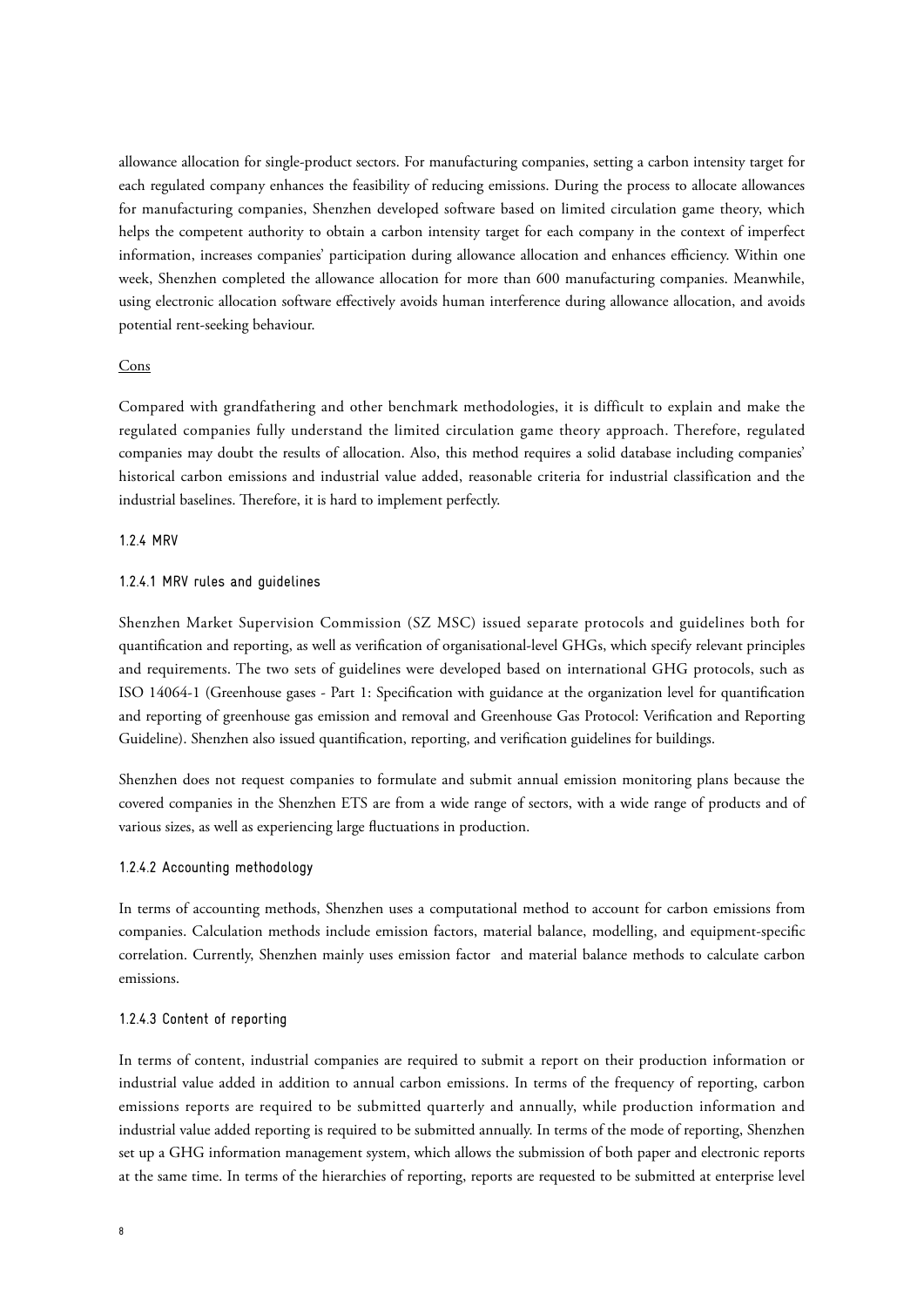because Shenzhen has a large amount of small and medium sized companies, large indirect emissions and low accuracy of monitoring at the facility level.

#### 1.2.4.4 Verification requirements

To guarantee the accuracy of emissions data, Shenzhen established a Greenhouse Gas Data Verification System which requires a 3rd party verification agency to verify the emissions data submitted by the regulated companies. The 3rd party verification agency shall ensure the accuracy and the scientific integrity of data. Shenzhen also set rules on verification agency administration, the date to submit verification reports and the organisation to submit verification reports in accordance with the characteristics of GHG emissions reports and statistical report of indicators.

#### 1.2.4.5 Key dates

Regulated companies formulate an annual report on carbon emissions based on quantification and reporting guidelines, and submit the report to Shenzhen Development and Reform Commission (SZ DRC) via the GHG Information Management System on 31st March each year. Regulated companies also formulate a report on production information or industrial value added and submit it to the Shenzhen Statistics Bureau by 31st March.

Once the annual report on carbon emissions is submitted, the regulated company should then invite verification agencies to check the report and submit the verified report to SZ DRC by 30th April. The verified report on actual output or industrial value added should be submitted to SZ DRC by 10th May once verified by the Shenzhen Statistics Bureau.



Graph 1.4 Compliance cycle

#### 1.2.4.6 Competent authorities and their responsibilities

SZ MSC and the Housing Construction Bureau (SZ HCB) provide accreditation services to the third-party verification agencies and their verifiers. The SZ MSC protocol and guideline on quantification and reporting, as well as verification, authorises verification activities for industrial regulated companies, as well as supervision and monitoring of the behaviour of verification agencies and their verifiers. The SZ HCB supervises and monitors the verification agencies and their verifiers for buildings.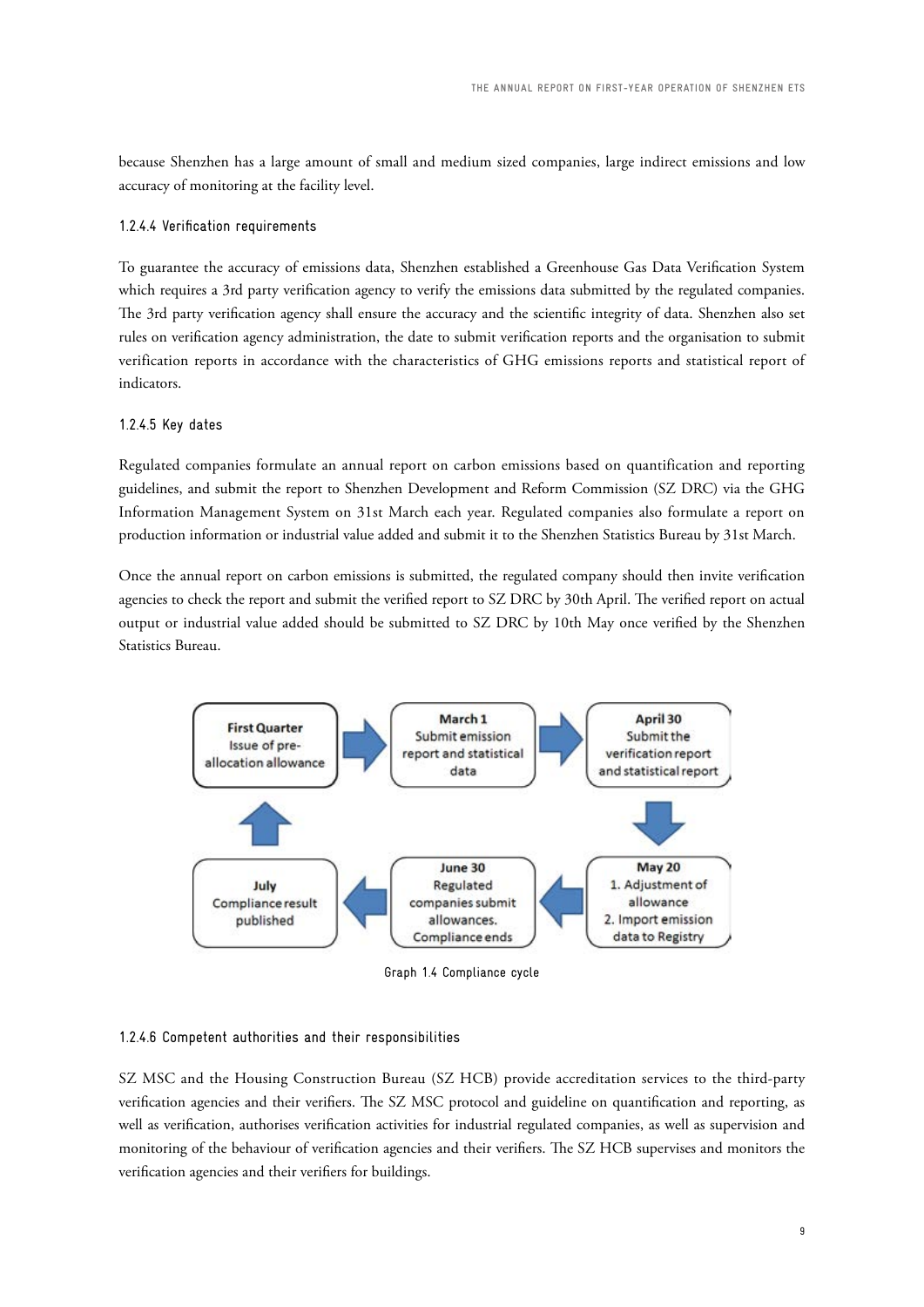SZ DRC supervises the verification process and checks the reports from third-party verification agencies, penalises unlawful acts, and advises SZ MSC to remove the names of verification agencies that conduct unlawful acts from the accreditation list. Meanwhile, it takes responsibility for managing the GHG Information Management System.



Graph 1.5 MRV: Competent Authorities

# 1.2.5 Market Adjustment Mechanism

# 1.2.5.1 Market adjustment mechanism

Shenzhen established an allowance reserve mechanism and an allowance buy-back mechanism in order to avoid significant price fluctuation and stabilise abatement cost.

The allowance reserve mechanism consists of two scopes. The first is to allow companies or buildings to bank allowances, in other words, allowances can be used during later compliance periods. The second is to establish a price containment reserve to stabilise the price. The reserved allowances can be sold when the price is higher than expected, and are sold at fixed price. The price is set above the expected average abatement cost of regulated companies; increasing in accordance with the annual inflation rate. These allowances can only be sold to regulated companies for compliance; other market participants are not eligible to purchase them.

The allowance buy-back mechanism allows the competent authority to buy allowances from the market at a pre-set proportion and price once the price drops below a certain level. The buy-back mechanism is designed to support the allowance price, that is, to stabilise the allowance price by reducing supply in the market.

To avoid excessive intervention from the government, Shenzhen imposes restrictions on the amount, frequency and triggering conditions for the price control reserve mechanism and allowance buy-back mechanism. For example, the price containment reserve consists of the combination of the set-aside allowances equal to 2% of annual allowance cap, unused allowances from the new entrants reserve, and the allowances bought back from the market by the government. The government can only buy back less than 10% of the allowances in circulation.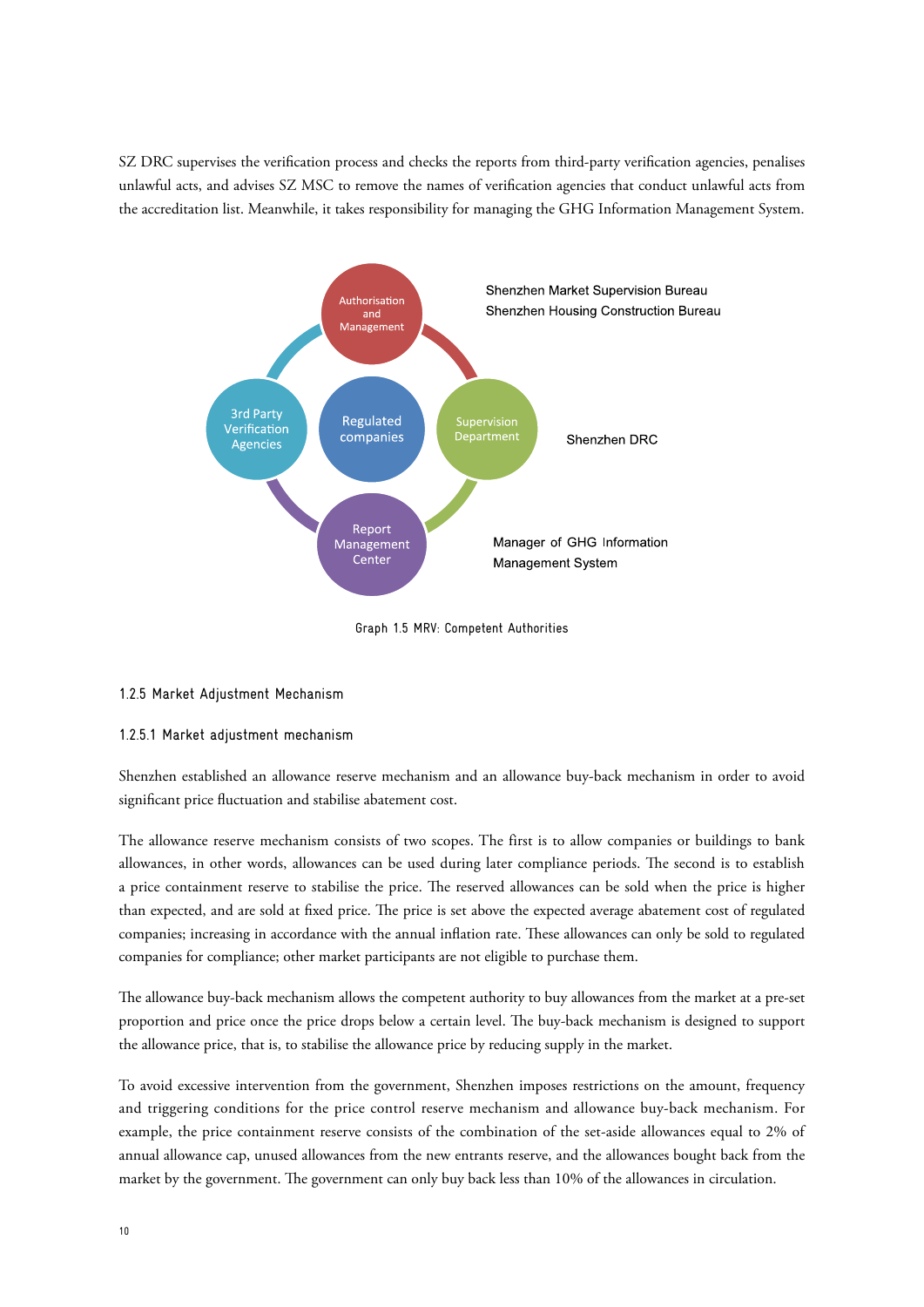#### 1.2.5.2 Benefits of the market adjustment mechanism

The Shenzhen market adjustment mechanism has the following three characteristics: First, it directly affects market demand and supply rather than market price. In other words, Shenzhen influences the price via regulating the balance between demand and supply, rather than directly regulating the fluctuation range of the market price. The advantage of this is that it allows for full use of the market mechanism to allocate resources and realise price discovery, meeting the intended purpose of a carbon emissions trading scheme. Second, it allows Shenzhen to undertake two-way market regulation, by either containing a significant rise in price by reducing market demand, or preventing a significant drop in price when supply exceeds demand. Third, Shenzhen imposes restrictions on the power for market adjustment from the government to ensure that the market function plays its role in balancing demand and supply. The Shenzhen market adjustment mechanism ensures that the government's intervention in the market is predictable and limited, preventing the possibility of unlimited intervention and guaranteeing that the market function comes into play.

#### 1.2.6 Offsetting mechanism

Shenzhen has introduced an offset mechanism and allows regulated companies to use China Certified Emissions Reductions (CCERs) to fulfil their compliance obligation. One CCER is equal to one allowance, and the regulated companies can use up to a maximum 10% of their annual actual emissions, in place of allowances.

In order to avoid double counting, regulated companies are not allowed to use CCERs generated within the verification boundary to fulfil their obligations.

#### 1.2.7 Enforcement and penalties

The Shenzhen ETS is built on a strong legal basis. In October 2012, the Standing Committee of the Shenzhen People's Congress passed the Provision, which was China's first local regulation specifically on carbon emissions management. It was voted as one of nine highlights in global climate change legislation by the Global Legislators Organisation (GLOBE). In March 2014, Shenzhen Municipal Government published the Regulation. Shenzhen was the first pilot to establish a comprehensive legal system for emissions trading.

The legal system on carbon emissions trading in Shenzhen has the following two highlights: First, it makes clear and detailed regulations on carbon emissions trading. The Regulation has 8 chapters and 84 articles, making it the most significant among the pilots, in terms of the length and depth of content. Second, it sets severe punishments for non-compliance. For example, the Provision requires the competent authority to fine regulated companies that do not submit sufficient allowances for compliance as much as three times the market price per ton of  $CO<sub>2</sub>$ of excess emissions, making it the heaviest penalty for non-compliance in China. Specific unlawful acts and corresponding legal liability are shown in Table 1.1.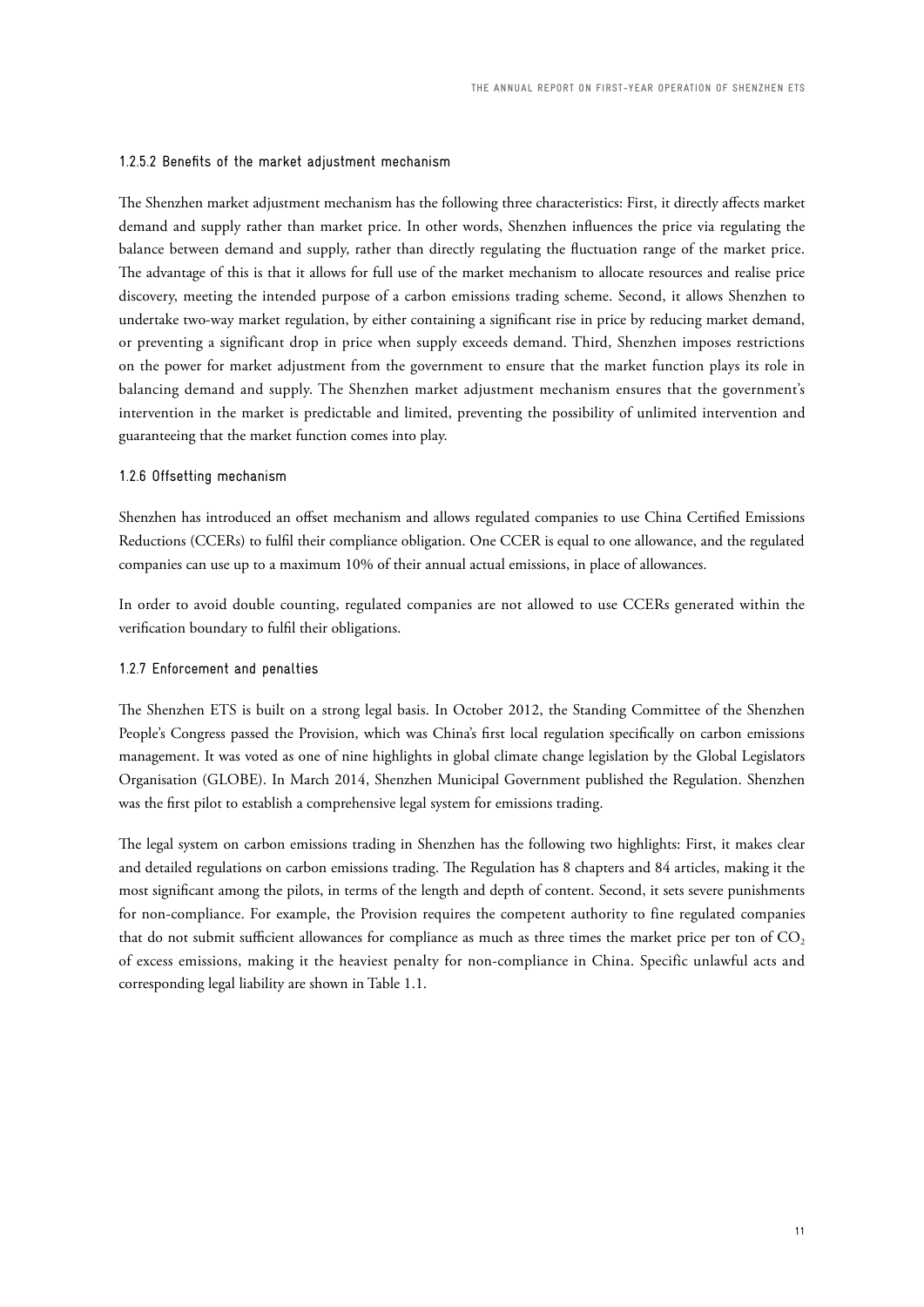# Table 1.1 Shenzhen ETS Penalty Rules

| Regulatory objects                   | Unlawful Act                                                                                      | Penalty Rules                                                                                                                |
|--------------------------------------|---------------------------------------------------------------------------------------------------|------------------------------------------------------------------------------------------------------------------------------|
| Regulated Companies                  | Failure to submit allowances on time                                                              | Forfeit the equal amount of<br>allowances, and fined three times the<br>market price per ton of $CO2$ of excess<br>emissions |
|                                      | Fictitious data                                                                                   | Corrections and fines                                                                                                        |
|                                      | Collusion with 3 <sup>rd</sup> party verification agencies<br>and providing fictitious data       | Corrections and fines                                                                                                        |
| Third Party<br>Verification Agencies | Collusion with regulated companies, and<br>providing fictitious data                              | Corrections and fines                                                                                                        |
|                                      | Fictitious or false reporting                                                                     | Corrections and fines                                                                                                        |
|                                      | Unfair competition                                                                                | Corrections and pay monetary penalty<br>equal to CNY50,000 - 100,000                                                         |
|                                      | Disclosure of confidential information of<br>regulated companies                                  | Corrections and pay monetary penalty<br>equal to CNY50,000 - 100,000;<br>compensation for losses                             |
| Market Participants                  | Illegal transactions                                                                              | Corrections and pay monetary penalty<br>equal to CNY50,000 - 100,000                                                         |
| <b>CEEX</b>                          | Failure to fulfil responsibilities                                                                | Corrections and pay monetary penalty<br>equal to CNY50,000 - 100,000;<br>Legal accountability                                |
| Government Officials                 | Abuse of authority,<br>dereliction of duty, playing favouritism and<br>committing irregularities. | Administrative penalties;<br>compensation for losses;<br>legal accountability                                                |

# **1.3 Comparison with other domestic pilots**

The ETSs in other domestic pilots are designed in accordance with their local level of economic development and industrial structures, meaning that the designs are quite different. This section will show the differences between the Shenzhen ETS and other domestic ETSs, especially Beijing, Shanghai, and Guangdong.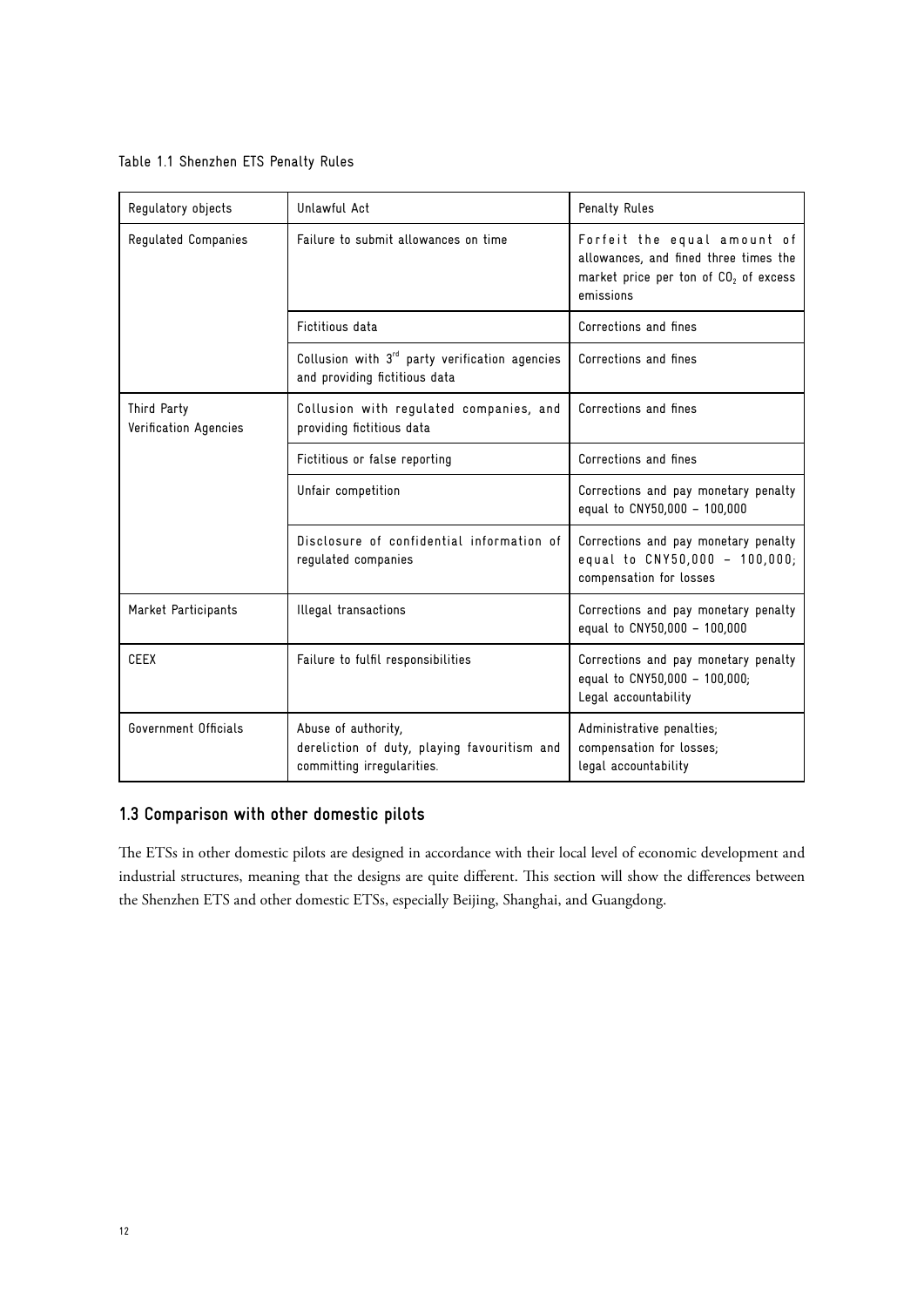| Key Issue                                  | Shenzhen                                                                                               | Shanghai                                                                                                                                                                                       | Beijing                                                                                                                                                          | Guangdong                                                                                                                                                                  |
|--------------------------------------------|--------------------------------------------------------------------------------------------------------|------------------------------------------------------------------------------------------------------------------------------------------------------------------------------------------------|------------------------------------------------------------------------------------------------------------------------------------------------------------------|----------------------------------------------------------------------------------------------------------------------------------------------------------------------------|
| <b>Emission Reduction</b><br>Target (2015) | (Compared to 2010)<br>21%                                                                              | (Compared to 2010)<br>19%                                                                                                                                                                      | (Compared to 2010)<br>18%                                                                                                                                        | (Compared to 2010)<br>19.5%                                                                                                                                                |
| GHG Gases                                  | ຕິ                                                                                                     | ຕິ                                                                                                                                                                                             | ຽິ                                                                                                                                                               | ຕິ                                                                                                                                                                         |
| Threshold                                  | 3,000 tons                                                                                             | 20,000 tons for industrial companies, 10,000<br>tons for non-industrial companies                                                                                                              | 10,000 tons                                                                                                                                                      | 20,000 tons                                                                                                                                                                |
| Regulated Companies                        | 197 public buildings<br>635 enterprises                                                                | 191 enterprises                                                                                                                                                                                | 490 enterprises                                                                                                                                                  | Y2013: 202 enterprises, 40 new<br>Y2014: 193 enterprises, 18 new<br>entrants<br>entrant;                                                                                   |
| Industry types                             | electricity, water, power,<br>26 industries including<br>manufacturing                                 | Industrial sectors: Steel, chemical, electricity;<br>harbour, airport, aviation sector<br>non-industrial sectors:<br>hotels, shopping mall                                                     | manufacturing,<br>cement etc.<br>Energy,                                                                                                                         | Electricity, cement, steel,<br>petrochemical                                                                                                                               |
| Total amount of<br>allowances              | 30 million tons per year                                                                               | 160 million tons per year                                                                                                                                                                      | 55 million tons per year                                                                                                                                         | 388 million tons per year                                                                                                                                                  |
| Allowance Allocation<br>Approach           | sell at fixed price,<br>Free allocation,<br>auction                                                    | Free allocation,<br>auction                                                                                                                                                                    | Free allocation                                                                                                                                                  | Free allocation,<br>auction                                                                                                                                                |
| Allowance Allocation<br>Method             | Benchmark: single-product<br>Competitive game theory:<br>sector and buildings;<br>manufacturing sector | electricity sector), shopping mall, hotel, and<br>Grandfathering: industrial sector (except<br>Benchmark: electricity sector, harbour,<br>aviation and airport sector<br>commercial buildings; | thermal sector, cement industry,<br>industrial sectors, and service;<br>Grandfathering: electricity and<br>Benchmark: new facilities<br>chemical industry, other | power plant, cement, petrochemical,<br>Grandfathering: combined heat and<br>Benchmark: electricity, cement,<br>and steel (short-term process)<br>steel (long-term process) |
| Compliance Period                          | Year-by-year                                                                                           | Year-by-year                                                                                                                                                                                   | Year-by-year                                                                                                                                                     | Year-by-year                                                                                                                                                               |
| Market Adjustment                          | Price containment reserve;<br>Buy-back mechanism                                                       | 5% reserve                                                                                                                                                                                     | Buy-back mechanism                                                                                                                                               | 5% reserve                                                                                                                                                                 |
| Offsetting Mechanism                       | <b>CCER 10%</b>                                                                                        | CCER 5%                                                                                                                                                                                        | CCER 5% (>50% from Beijing)                                                                                                                                      | CCER 10% (>70% from Guangdong)                                                                                                                                             |

Table 1.2 Comparison among domestic ETSs Table 1.2 Comparison among domestic ETSs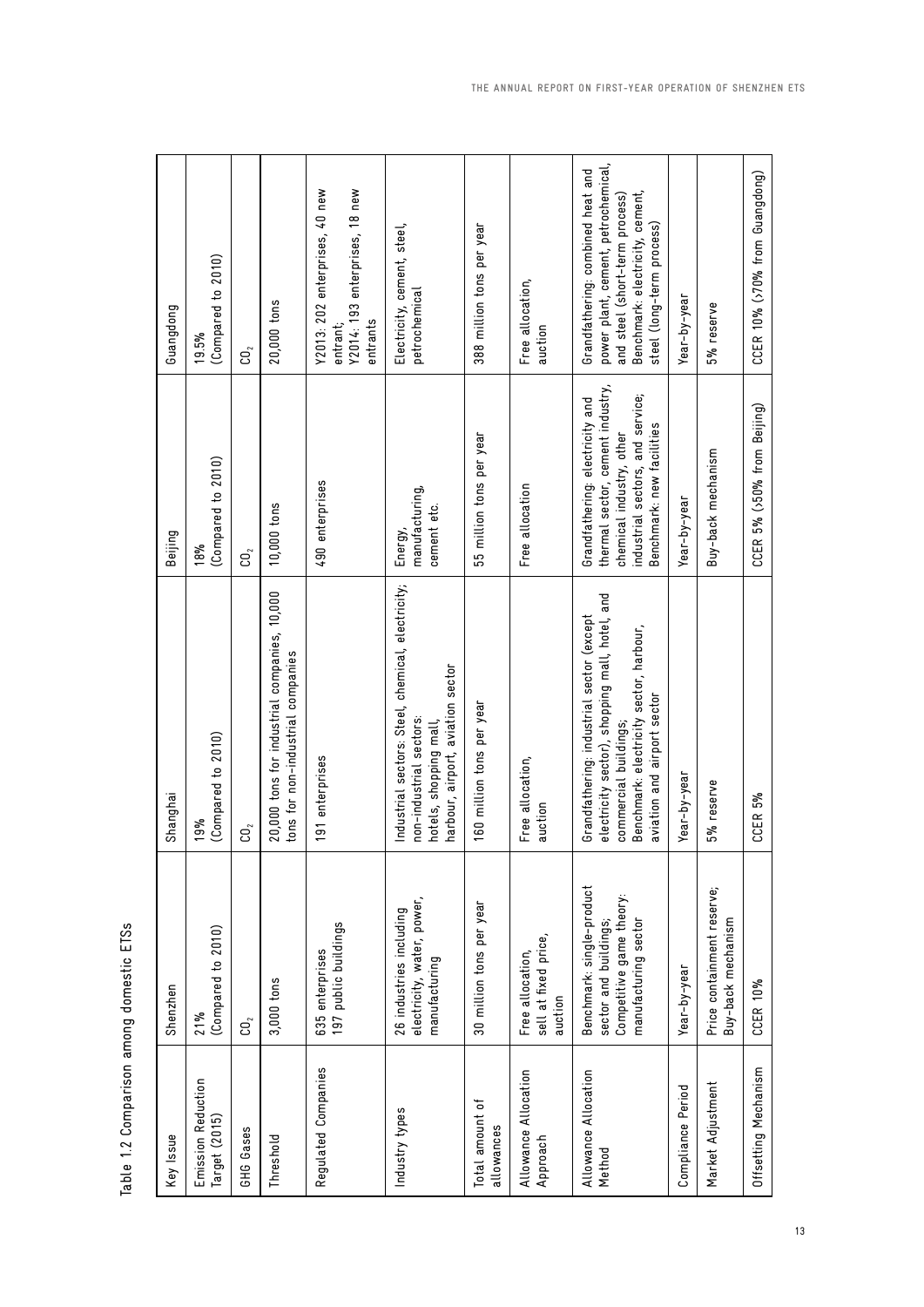| MRV                                   | competent authority before 30 <sup>th</sup><br>Submit verified report to<br>April                                                                                                                                                                   | Submit verified report to DRV before 30 <sup>th</sup><br>April                                                                                                                                                                                        | Submit annual emissions report<br>and 3 <sup>rd</sup> party verification to<br>competent authority | Submit verified report of previous<br>year's emission information to<br>competent authority                                                                                            |
|---------------------------------------|-----------------------------------------------------------------------------------------------------------------------------------------------------------------------------------------------------------------------------------------------------|-------------------------------------------------------------------------------------------------------------------------------------------------------------------------------------------------------------------------------------------------------|----------------------------------------------------------------------------------------------------|----------------------------------------------------------------------------------------------------------------------------------------------------------------------------------------|
| 3rd Verification agency<br>Management | Accreditation of verification<br>agencies and verifiers                                                                                                                                                                                             | Recording management                                                                                                                                                                                                                                  | ≶                                                                                                  | Recording management                                                                                                                                                                   |
| Penalty Rules                         | 2. Report to credit management<br>approval of future financial aid<br>Cancel all financial aid and<br>applications for five years<br>1. Pay a monetary penalty<br>equal to three times the<br>average market price of<br>allowances<br>institutions | future financial aid application for five years<br>2. Report to credit management institutions<br>1. Pay a monetary penalty equal to 50,000<br>3. Cancel all financial aid and approval of<br>+ qualification on energy saving<br>CNY and 100,000 CNY | Pay a monetary penalty equal to  <br>three to five times the average<br>market price of allowances | allowances, and pay a monetary<br>2. Report to credit management<br>penalty equal to 50,000 CNY<br>3. New entrants do not need<br>1. Forfeit twice as many<br>institutions<br>approval |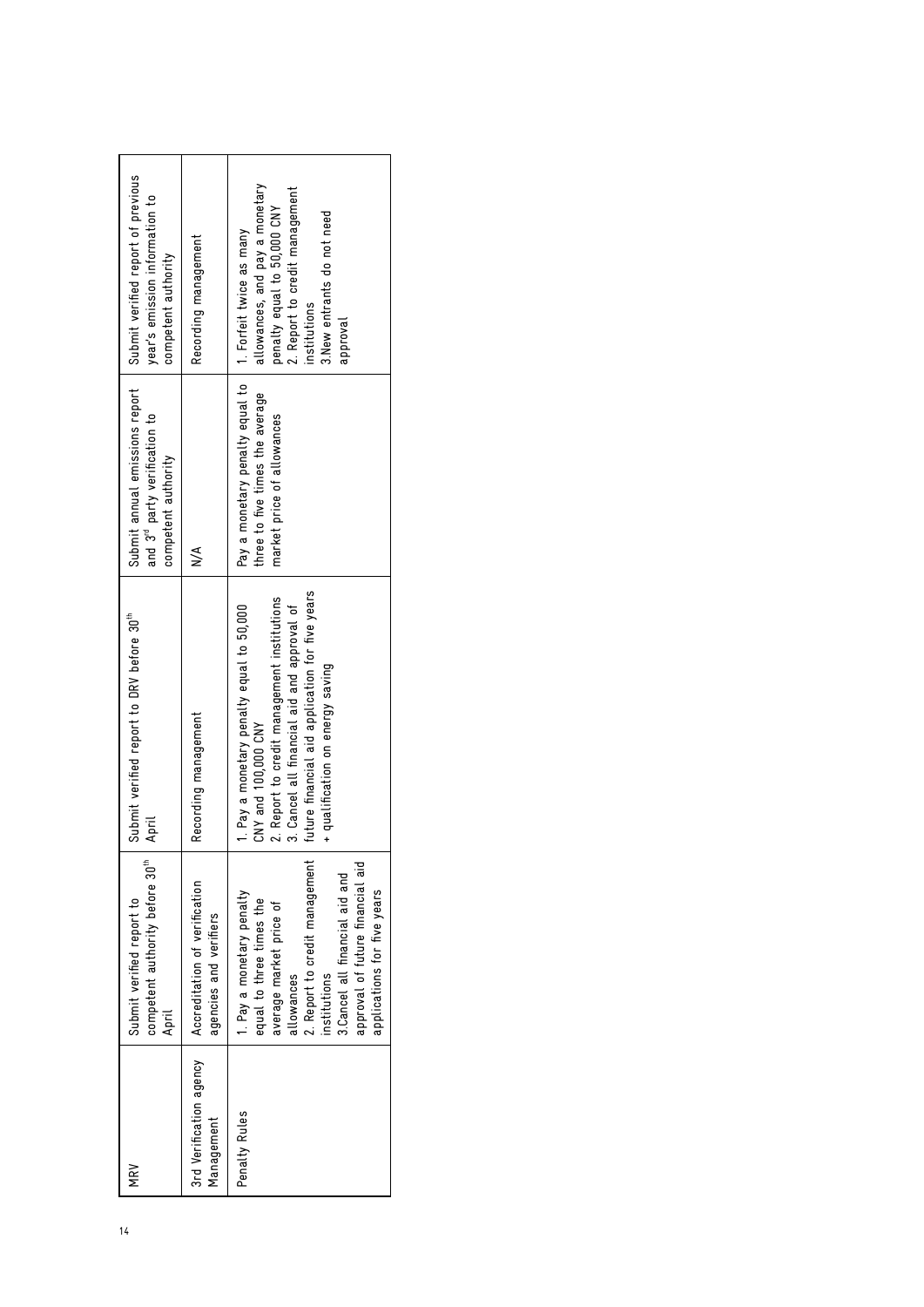# 1.3.1 Cap setting

All pilots have set intensity-based emission caps in accordance with total energy consumption and growth rate, their energy intensity target, carbon emission target, GDP growth rate, and historical emissions. Beijing, Shanghai, Guangdong and Shenzhen ETSs all combine top-down with bottom-up to set an emission reduction target.

The selection of the base year is different among pilots. Beijing selected 2005-2010 as its base years; Shanghai chose 2008-2010 as its base years; Guangdong does not clearly specify its selected base year. Shenzhen selected 2010 as its base year.

Shenzhen is the smallest region with the lowest amount of carbon emissions covered: about 30 million tons. The level of carbon emissions covered by Beijing, Shanghai and Guangdong are 55 million tons, 160 million tons and 388 million tons, respectively. Guangdong has the largest level of carbon emissions covered. The differences in the amount of carbon emissions covered reflects the differences in economic structure, industrial structure and energy consumption structure among the pilots. In terms of proportion of emissions covered under the ETS, 60% of emissions in Guangdong are covered by the Guangdong ETS, while Beijing, Shanghai and Shenzhen ETS each cover about 40% of total emissions, respectively.

#### 1.3.2 Scope and coverage

All pilots have followed a strategy of focusing on larger enterprises by incorporating energy-intensive industries into the ETS, i.e. power generation, petrochemicals, cement, and iron and steel etc. In terms of emission sources, all pilots involve both the direct emissions and indirect emissions of regulated companies from industrial sectors. It should be noted that Shanghai includes mobile sources such as aviation and Shenzhen is aiming to include the transportation sector in addition to stationary sources, whereas Beijing and Guangdong ETS only cover stationary sources.

In terms of the threshold, Guangdong covers the companies whose emissions exceed 20,000 tons of CO<sub>2</sub> per year because individual companies in Guangdong have a relatively large amount of carbon emissions. Beijing and Shenzhen both have advanced tertiary industry, and a single company from the tertiary sector has a relatively small level of carbon emissions. Therefore, the threshold in the Beijing and Shenzhen ETSs are low. For example, the Beijing ETS covers the companies whose emission exceeds 10,000 tons of CO<sub>2</sub> per year between 2009 and 2011. For Shenzhen, the threshold is only 3000 tons of CO<sub>2</sub>. It should be noticed that Shanghai sets different thresholds for companies from industrial sectors and non-industrial sectors. The threshold for industrial companies is 20,000 tons of  $CO_2$  in either 2010 and 2011 whereas the threshold for non-industrial companies is 10,000 tons of  $CO_2$ during the same period.

#### 1.3.3 Allowance allocation

The pilots are separated into two groups according to whether free allocation is employed. On the one hand, Beijing only uses free allocation; on the other, Shanghai, Shenzhen and Guangdong allow both free allocation and non-free allocation. In the second group, Shanghai and Shenzhen carry out irregular auctions to allocate allowances, while Guangdong is the only pilot that has carried out regular auctions. In 2013, regulated companies covered by Guangdong were obliged to follow a "ticket system" whereby they must buy 3% of their allowances so as to activate 97% of free allowances. In 2014, Guangdong cancelled the ticket system and introduced a postadjustment mechanism and gradually increased the auction floor price.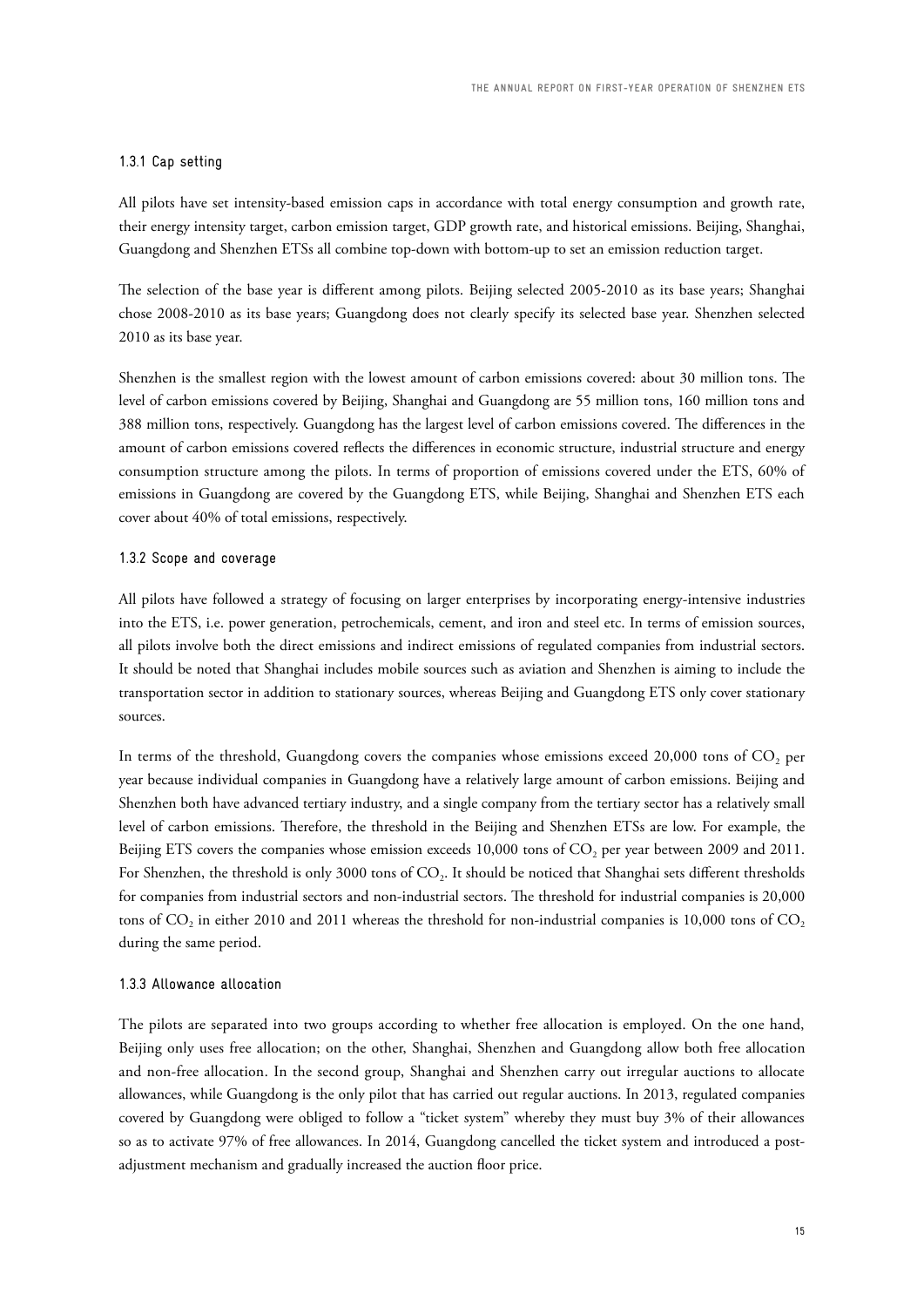In terms of allowance allocation approaches, most pilots combine grandfathering with the benchmark approach. Only Shenzhen makes sole use of the benchmark approach to allocate allowances.

In terms of the frequency of allowance allocation, Beijing, Guangdong and Shenzhen allocate allowances year-byyear. Shenzhen allowances are determined for three years but issued year by year whereas Beijing and Guangdong determine and issue the allowances year-by-year. Shanghai distributed and issued allowances for 2013, 2014 and 2015 during the first compliance period (2013).

In terms of allowance adjustment, some pilots set up allowance post-adjustment mechanisms in accordance with fluctuation in economic growth. Shenzhen is the first pilot to establish an allowance post-adjustment mechanism. Each year, the competent authority determines the actual amount of allowances for the previous year based on actual output or industrial value added, and adjusts the amount of pre-allocated allowances.

#### 1.3.4 MRV

Pilots have issued GHG quantification and reporting guidelines and emissions verification guidelines in accordance with their own characteristics. In terms of GHG calculations, all pilots use the emissions factor and material balance methods to calculate emissions. Beijing and Shenzhen only issued a general verification guideline applicable to all sectors, whereas Shanghai issued nine specific verification guidelines for the power sector, petrochemical sector, iron and steel sector etc. Guangdong issued four separate verification guidelines for its covered sectors.

All pilots have established third-party verification rules and guidelines to verify annual carbon emissions of regulated companies and ensure the accuracy of carbon emission data.

All pilots have established admittance criteria for third-party verification agencies, and operated strict supervision over their admittance. Beijing sets thresholds on the capital, the business activity and human resource capacity of verification agencies, as well as setting specific rules for the verifiers. Shanghai specified a process to select verification agencies. In Guangdong, CNY10 million is requested as registry capital. It also allows national organisations (such as CQC) to transfer experienced verification staff from other provinces to provide verification services for Guangdong province. But Guangdong does not set specific requirements on the qualification of verifiers. Shenzhen established a records system for both verification agencies and their verifiers. It imposes the most severe restrictions on the qualification of verifiers in terms of study major, age and length of work experience.

#### 1.3.5 Market adjustment mechanism

Shenzhen established a market adjustment mechanism, including a price containment reserve and allowance buy-back mechanism. To tackle price fluctuation in the carbon market caused by economic activity, Guangdong reserves 5% of allowances for market adjustment. Beijing also establishes an early warning mechanism regarding the trading price, namely, when the price of allowances fluctuates in a volatile way, the competent authority can use auctioning or the allowance buy-back mechanism to stabilise the price.

#### 1.3.6 Offsetting mechanism

All pilots have established an offsetting mechanism to reduce compliance costs. In terms of the proportion of CCERs that can be used for compliance purposes, the regulated companies in Shenzhen and Guangdong can use a maximum of 10% while companies in Shanghai and Beijing can use only 5%.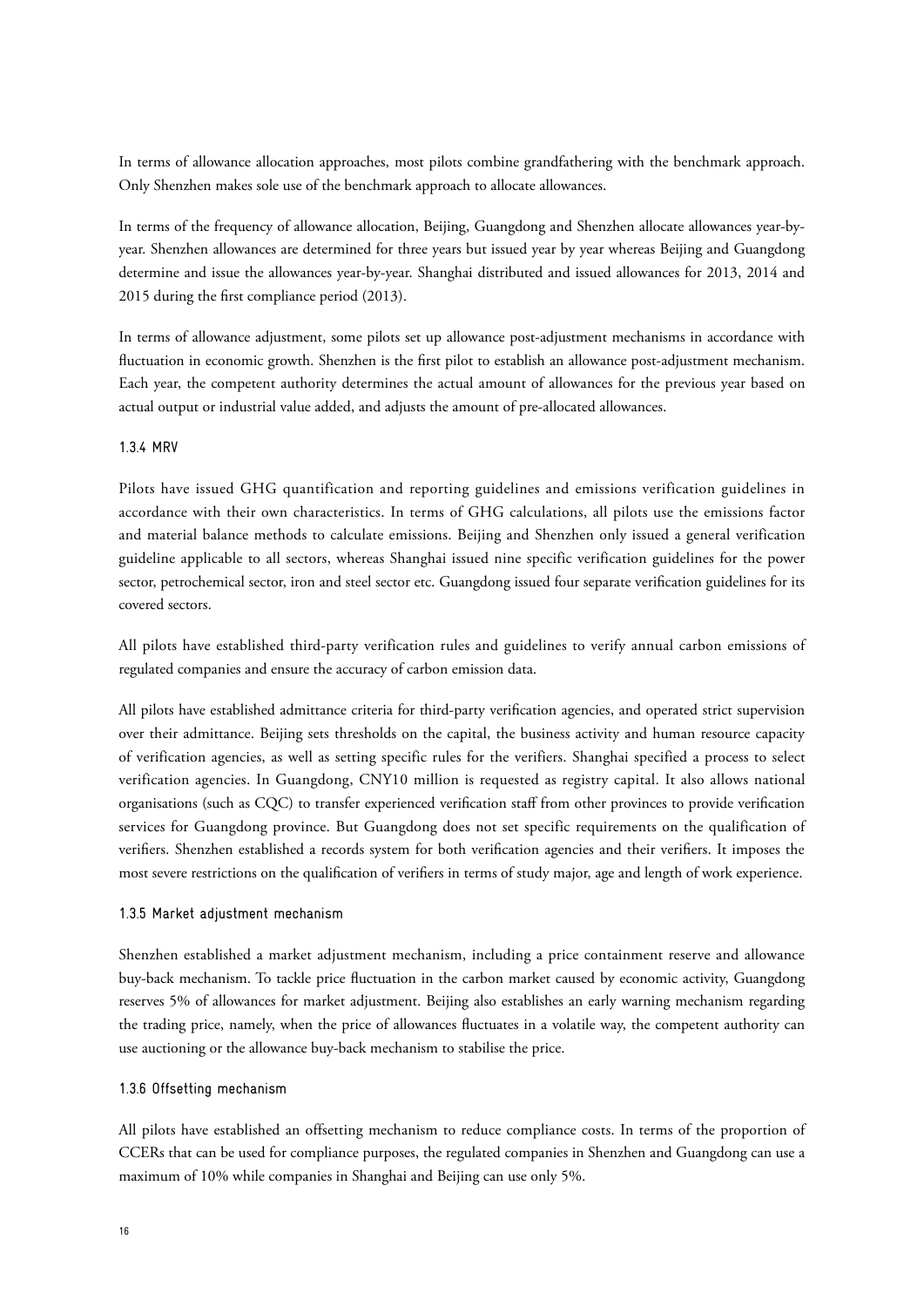In terms of the origin of CCERs, Guangdong requires at least 70% of CCERs to come from Guangdong Province. Beijing requires at least 50% of CCERs to be from Beijing. If CCERs are from outside Beijing, CCERs from western regions take priority.

In order to avoid double counting, regulated companies are not allowed to use CCERs generated within the verification boundary in order to fulfil their obligations.

# 1.3.7 Enforcement and penalties

The regulated companies that fail to comply with allowance management regulations, MRV rules and other regulations will be punished. The penalties fall into four main categories: paying a monetary penalty, forfeiting a certain quantity of allowances, published criticism through social media and government websites, as well as reporting to the Fiscal Department for cancelling of all financial aid and of future financial aid applications. The Shenzhen ETS is the only pilot that applies all four penalty types.

For the regulated companies that fail to submit sufficient allowances to the local DRC to offset their emissions for the previous year, Guangdong sets the most severe penalties. If enterprises emit more emissions than the quantity of allowances/CCERs, it must forfeit twice the quantity of allowances and pay a monetary penalty equal to CNY50,000. Guangdong, Shenzhen and Shanghai set specific rules on publishing criticism through social media and government websites. Regulated companies in Shenzhen or Shanghai which fail to comply with the rules will be reported to the Fiscal Department which will cancel all financial aid and approval of future financial aid applications. Beijing requires companies which fail to obey the rules to pay a monetary penalty equal to 3 to 5 times the average market price of allowances.

For regulated companies that fail to comply with MRV rules, Shenzhen sets the most severe penalty. The company has to make amends and pay a monetary penalty equal to three times the average market price of allowances. In Guangdong, the monetary penalty should not exceed CNY50,000. In Shanghai and Beijing, the penalty rules only allow for warning and mild punishment.

# **1.4 Comparison with international ETS**

# 1.4.1 Shenzhen ETS and the EU ETS

The cap setting of the Shenzhen ETS differs from that of the EU ETS. The EU ETS set an absolute emissions reduction target, and the cap is reduced each year by a certain percentage. Shenzhen sets an absolute emission reduction target for regulated companies overall, and sets a relative emission target (carbon intensity target) for each individual regulated company. Shenzhen's absolute cap can increase year by year, but the carbon intensity of each regulated company and the average carbon intensity of all regulated companies must decrease year by year.

The scope of companies covered by the Shenzhen ETS is different from that of the EU ETS. The entities covered by the EU ETS are direct emitters from high energy-consumption and high-emission industries, such as power generation, iron and steel, cement and chemicals. The EU ETS controls the emissions of CO<sub>2</sub> and other GHGs (namely, nitrous oxide and perfluorocarbons). In addition to the energy sector, Shenzhen predominantly covers manufacturing industries in its ETS. The Shenzhen ETS controls both direct and indirect emissions from covered industries. In the initial stage, Shenzhen only controls emissions of CO<sub>2</sub>. It is noteworthy that the EU ETS incorporates the aviation sector into its coverage, while the transportation sector will be gradually incorporated into the Shenzhen ETS. In addition, the liable entities within the EU ETS are individual facilities, whereas the liability in the Shenzhen ETS lies with companies.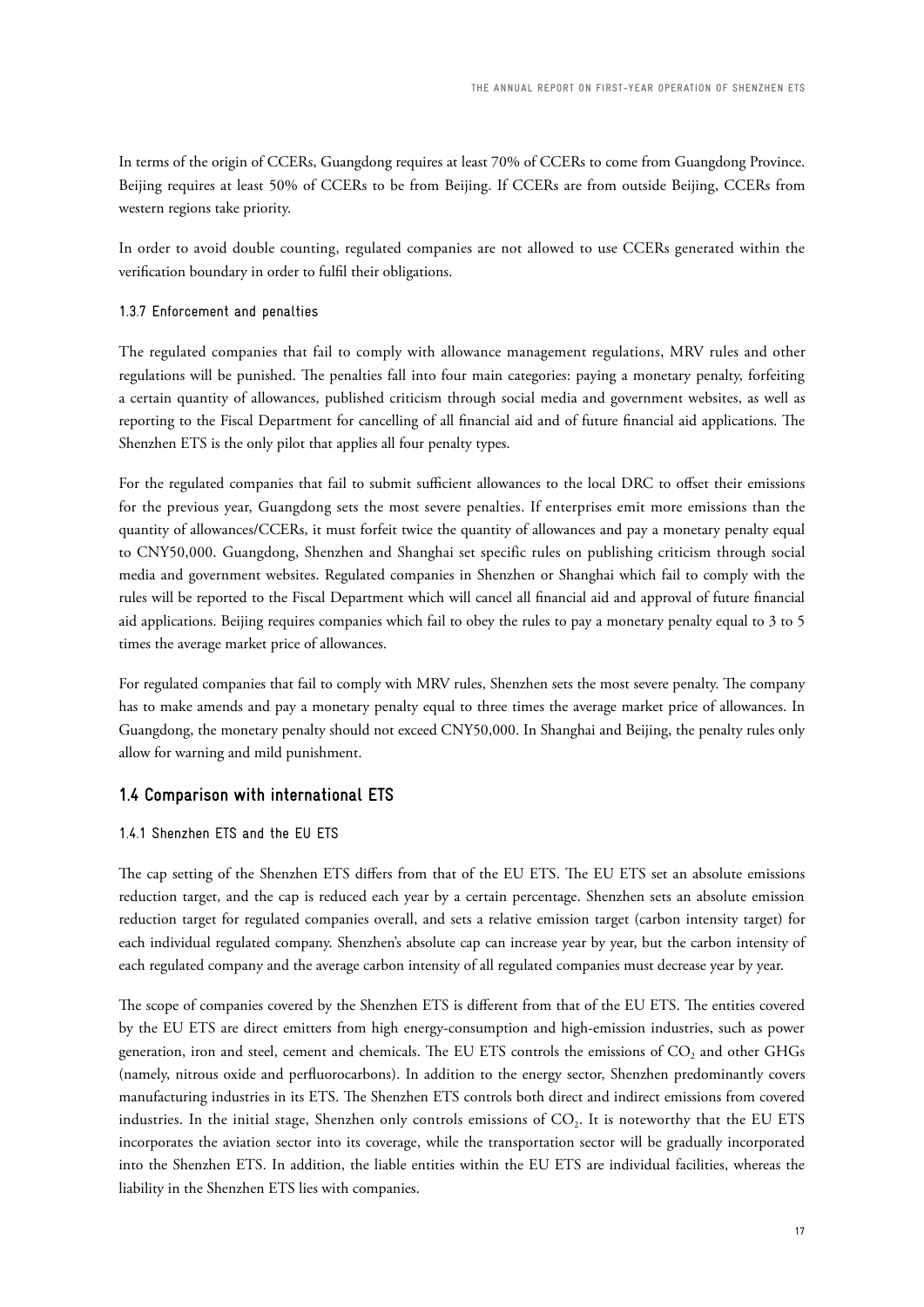From Phase III of the EU ETS, auctioning is the only approach used to allocate allowances for power companies (except eight countries in Eastern Europe). The benchmark method is adopted for allowances for non-power companies. Free allocation is the main approach used to allocate allowances in Shenzhen, but at least 3% of the annual SZAs must be auctioned. Shenzhen has already organised an auction to facilitate compliance. Both Shenzhen and the EU use the benchmarking method to allocate allowances for free, however the benchmarking in Shenzhen is based on the carbon emissions per actual output or industrial value added whereas the benchmarking in EU is based on the carbon emission per output of one product. Therefore, the EU sets the benchmark in accordance with product types whereas Shenzhen sets the benchmark in accordance with industrial value. In other words, the benchmark of the same type of product in EU ETS is consistent, but in the Shenzhen ETS, the benchmark for different regulated companies could be different.

In phase I and phase II, the EU ETS did not set a market adjustment mechanism. Therefore, it could not adopt measures to tackle excess surplus of allowances and its price faced a significant decline, removing the motivation for long-term emission reduction. Back-loading will come in to force, in order to adjust the amount of allowances to be auctioned during the early stage of Phase III. The EU has also explored the establishment of a reserve mechanism to stabilise the supply of allowances in the market. Shenzhen attaches great concerns to the problem of an allowance surplus faced by the EU ETS, and drew on the experience of the California ETS in setting up a price containment reserve mechanism to stabilise the price. The Shenzhen ETS also created an allowance buy-back mechanism to provide a relatively sophisticated market adjustment mechanism.

The EU ETS imposes restrictions on CDM products that can be used for offsetting. For example, large hydroelectric projects, re-afforestation and afforestation projects and industrial gas projects were no longer accepted from 2013. CDM projects must be registered by the end of 2012 and be from either least developed countries or countries that have a bilateral agreement with the EU. The regulated companies covered by the Shenzhen ETS can use a maximum of 10% for offsetting, but currently the source and type of the offsetting projects are not published.

In terms of the design of MRV, both Shenzhen and the EU take their local situation into consideration. The companies covered by the Shenzhen ETS are mainly from the manufacturing sector, and feature huge differences in terms of product types, technology processes and devices. Therefore, Shenzhen has only issued general guidelines and rules on monitoring, reporting and verification. The EU ETS operates across multiple nations and multiple industries. Therefore, the EU Commission sets specific guidelines, and each country establishes MRV based on its situation.

In the EU ETS, operators failing to submit enough allowances will face fines. Operators payed a fine of 40 Euros for each allowance they failed to submit during EU ETS Phase I. In Phase II, they had to pay 100 Euros per allowance. Since the price of EUAs faced a significant decline, the penalty is relatively high as it exceeds 10 times the market price. Within the Shenzhen ETS, regulated companies failing to submit sufficient allowances will face a monetary penalty equal to three times the average market price of allowances. Since the Shenzhen carbon price has been the highest among pilots over a long period, and is at times within the highest price range in the international carbon market, the penalty is very severe.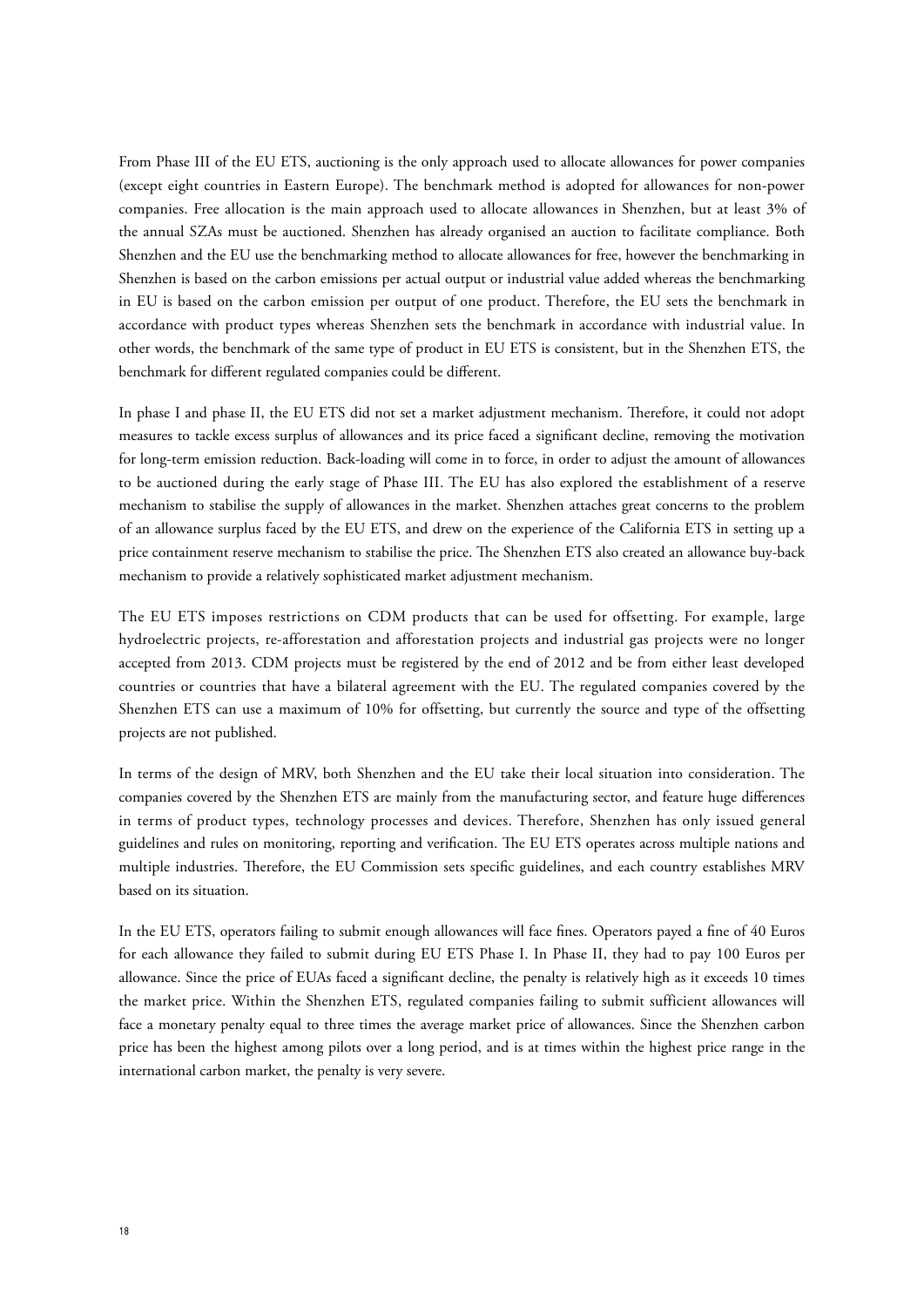# Table 1.3 Comparison with EU ETS

| Key Issues                       | Shenzhen ETS                                                                                                                                                                                             | EU ETS                                                                                                                                                                                                                                                                                                                                                                                                                                                                                                                                                                                                                                                                                                      |
|----------------------------------|----------------------------------------------------------------------------------------------------------------------------------------------------------------------------------------------------------|-------------------------------------------------------------------------------------------------------------------------------------------------------------------------------------------------------------------------------------------------------------------------------------------------------------------------------------------------------------------------------------------------------------------------------------------------------------------------------------------------------------------------------------------------------------------------------------------------------------------------------------------------------------------------------------------------------------|
| Emission Reduction<br>Target     | Absolute cap and relative cap, i.e. carbon<br>intensity                                                                                                                                                  | Absolute cap                                                                                                                                                                                                                                                                                                                                                                                                                                                                                                                                                                                                                                                                                                |
| GHGs                             | CO <sub>2</sub>                                                                                                                                                                                          | $CO2$ , N <sub>2</sub> 0, PFCs                                                                                                                                                                                                                                                                                                                                                                                                                                                                                                                                                                                                                                                                              |
| Main industries                  | Manufacturing,<br>transportation<br>electricity generation                                                                                                                                               | Electricity generation,<br>traditional heavy industries,<br>commercial aviation                                                                                                                                                                                                                                                                                                                                                                                                                                                                                                                                                                                                                             |
| Threshold                        | 3,000 t CO2e                                                                                                                                                                                             | 25,000 t CO2e                                                                                                                                                                                                                                                                                                                                                                                                                                                                                                                                                                                                                                                                                               |
| Transportation<br>Regulated      | Direct emissions from mobile sources                                                                                                                                                                     | Emissions from aviation industry                                                                                                                                                                                                                                                                                                                                                                                                                                                                                                                                                                                                                                                                            |
| Allowance<br>Allocation Approach | 1. Allocate year-by-year<br>2. Benchmarking<br>3. Game theory                                                                                                                                            | 1. 100% auction except electricity generation<br>sectors from 8 Eastern European countries<br>2. Benchmark for companies from non-<br>electricity generation sectors, free<br>allowances decrease year-by-year                                                                                                                                                                                                                                                                                                                                                                                                                                                                                              |
| Compliance Purpose               | Year-by-year                                                                                                                                                                                             | Year-by-year                                                                                                                                                                                                                                                                                                                                                                                                                                                                                                                                                                                                                                                                                                |
| Market adjustment<br>mechanism   | 1. Auction<br>2. Price containment reserve<br>3. Allowance buy-back                                                                                                                                      | 1. Back-loading<br>2. Structural reform, establish a reserve<br>mechanism to stabilise the market price                                                                                                                                                                                                                                                                                                                                                                                                                                                                                                                                                                                                     |
| <b>MRV</b>                       | 1. Accreditation of verification bodies and<br>verifiers<br>2. Submitted level-by-level<br>3. Report on carbon emissions and statistics<br>data<br>4. Quarterly and annual report on carbon<br>emissions | 1. EU ETS passed guidelines on MRV, each<br>member state sets up its own MRV<br>procedure via the guidelines<br>2. Made adjustments in 2007 and 2012<br>3. Adjustments are available depending on<br>the size of facility                                                                                                                                                                                                                                                                                                                                                                                                                                                                                   |
| Offsetting<br>Mechanism          | Up to 10% of emissions;<br><b>CCER</b>                                                                                                                                                                   | 1. CERs from CDM projects and ERUs from JI<br>projects<br>2. Companies which receive free allowances<br>from phase two between 2008 and 2020<br>cannot use 11% of offsetting credits or of<br>free allowances received between 2008<br>and 2012<br>3. The new entrants from phase three<br>between 2008 and 2020 can only use 4.5%<br>free allowances received from 2013 to<br>2030<br>4. Companies that have new facilities in<br>Phase Three between 2008 and 2020<br>cannot use the credits used from 2008<br>and 2012, the 11% of free allocated<br>allowances from 2008 to 2012, or the 4.5%<br>of emissions from 2013 to 2020<br>5. Airline businesses can use 1.5% of<br>emissions from 2013 to 2020 |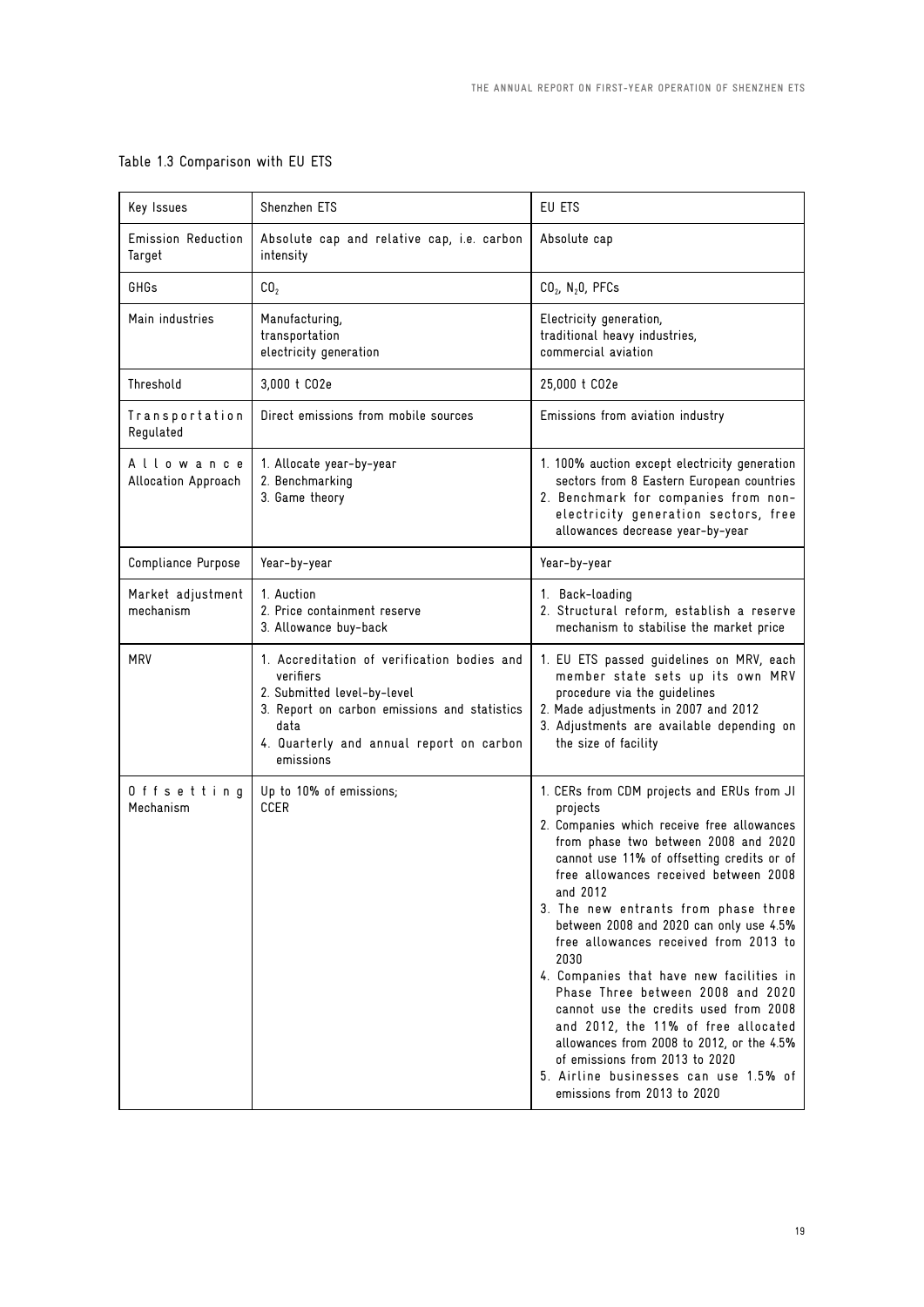| Penalty Rules | 1. Forfeit an equal quantity of allowances;<br>2. Pay a monetary penalty equal to three<br>times the average market price of<br>allowances;<br>3. Published notice of criticismthrough social<br>media and government websites;<br>4. Reported to credit management institutions;<br>5. Reported to Shenzhen Municipal Fiscal<br>Department to cancel all financial aid and<br>approval of future financial aid applications<br>for five years. | 1. Phase One: 40 Euros/ton<br>2. Phase Two: 100 Euros/ton<br>3. Phase Thee: 100 Euros/ton, forfeit an<br>equal quantity of allowance, name-calling |
|---------------|-------------------------------------------------------------------------------------------------------------------------------------------------------------------------------------------------------------------------------------------------------------------------------------------------------------------------------------------------------------------------------------------------------------------------------------------------|----------------------------------------------------------------------------------------------------------------------------------------------------|
|---------------|-------------------------------------------------------------------------------------------------------------------------------------------------------------------------------------------------------------------------------------------------------------------------------------------------------------------------------------------------------------------------------------------------------------------------------------------------|----------------------------------------------------------------------------------------------------------------------------------------------------|

# 1.4.2 Shenzhen ETS and the California ETS

Officially launched in January 2013, the Californian carbon market has a sound infrastructure, while having both differences and similarities with the Shenzhen ETS.

Like the EU ETS, the California ETS sets an absolute cap. Setting a goal for 2020, the California ETS distributes emission reduction targets between the 2013-2020 compliance years. Emissions should decline by 2% in 2013 and 2014, and by 3% afterwards each year to 2020.

In terms of coverage, the California ETS goes beyond both the EU ETS and the Shenzhen ETS, incorporating six types of GHGs. Besides traditional energy generation sectors and large industrial emission sources, California incorporates the suppliers and distributors of fossil fuels into its coverage so as to limit emissions from transportation, commercial buildings and residential houses.

Within the California ETS, two modes are adopted for allowance allocation: one is free allocation, the other is auctioning. For industrial companies, the allowances are allocated for free in accordance with an industrial benchmark. The allowances are distributed at 50% - 100% of the industrial benchmark. The free allowances received by the distributors of electricity must be auctioned by the government, and the profits are used to subsidise consumers' energy bills. Free allowances are not directly allocated to the electricity generators. Other allowances are allocated via auctioning.

California established an allowance price containment reserve (APCR) to stabilise the price of allowances, namely to avoid significant rises in price. The APCR is organised at three tiers. At each tier, allowances would be sold at fixed price. In 2012, the allowances from the first, second and third tier were set at 40 US Dollars, 45 US Dollars and 50 US Dollars respectively. The price will increase by 5%. Including the annual inflation cost, by 2020, the price of allowances from the first, second and third tiers will be 60 US Dollars, 67 US Dollars, and 75 US Dollars, respectively. Regulated companies can buy allowances from the APCR at a fixed price. The sources of APCR allowances include: a) a proportion of total allowances reserved at the beginning, including 1% of the total amount of allowances between 2012 and 2014, 4% of the allowances between 2015 and 2017, and 7% of the allowances between 2018 and 2020, accounting for about 5% of the total amount of allowances between 2012 and 2020; b) allowances unsold at auction; c) 75% of punitive allowances (4 times of excess emissions over the allowance). Shenzhen has drawn on the experience of California and established its price containment reserve mechanism to control the market price, as well as establishing an allowance buy-back mechanism to adjust supply in the carbon market.

In terms of MRV, California requires regulated companies to hire a verification agency to verify its emissions report once submitted. Once the verification agency finishes its task, it must submit the verification report to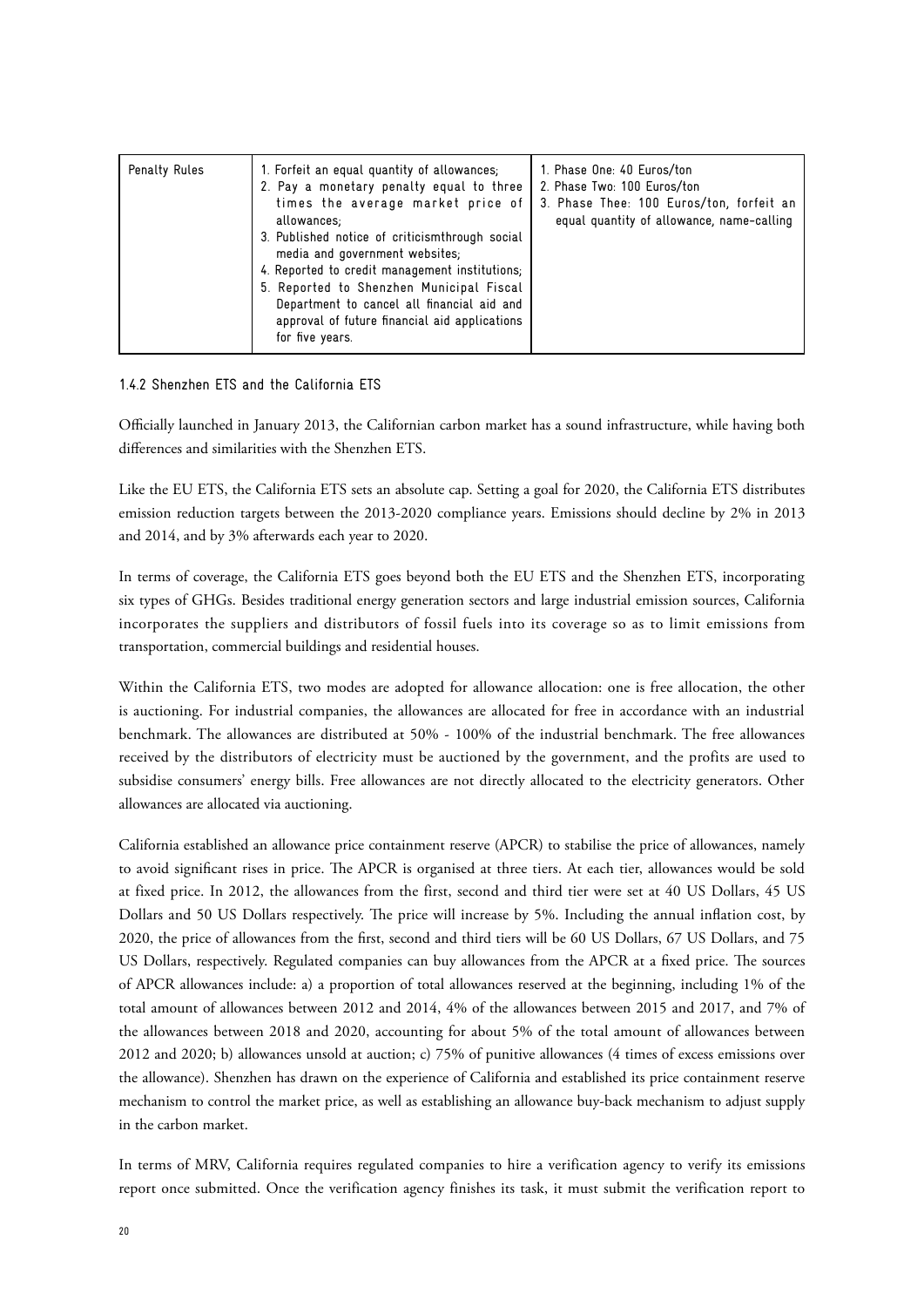the California Air Resource Board (CARB). Some companies can verify their emissions report annually; some must submit the complete verification report once during each compliance cycle and a simplified verification process during the other 2 years. Simplified verification means that these companies are not required to conduct on-site checking. The verification agency used must be changed after providing verification services for the same regulated company for 4 years. This verification agency only can be re-hired after three years. CARB attaches importance to preventing a conflict of interest between the verification agency and the regulated company. The verification agency must assess its conflict of interest and then submit an assessment report to CARB so as to receive permission from the latter. If the regulated company fails to provide regular reports, or doesn't submit the verification report in time, or does not agree with the opinion from the verification agency, it can file an appeal to CARB. If CARB finds problems when auditing the verified report, it can directly determine the emissions of the company and the amount of allowances that need to be submitted for compliance purposes. The verification agencies and their verifiers must receive approval from CARB. Drawing on the experience of the California ETS, Shenzhen has given the competent authority the power to supervise verification activities and does not allow the same verification agency to provide verification services to the same regulated company for three consecutive years.

The California ETS also introduced an offsetting mechanism to reduce compliance costs; offset credits can be used for at most 8% of compliance. It also imposes restrictions on the qualified project types. The methodology is developed and recognised only by CARB. By December 2014, five types of offset projects are recognised, including ozone depleting substance (ODS) projects, livestock projects, urban forest projects, forestry projects, and coal mine methane capture projects.

The California ETS specifies the penalties for companies which fail to comply with the obligations, that is, they emit more than their quantity of allowances or fail to submit the allowances on time. If the regulated companies fail to submit the allowances before June 30, they must forfeit four times as many credits as their extra emissions. In addition, if the regulated companies fail to submit the required amount of allowances 30 days after the penalty comes into effect, they must pay a monetary penalty equal to 25,000 US Dollars per unit of extra allowances every 45 days. CARB also has the authority to pause, cancel, or restrict the registry account of regulated companies.

| Key Issues                       | Shenzhen ETS                                                    | California ETS                                                             |
|----------------------------------|-----------------------------------------------------------------|----------------------------------------------------------------------------|
| Emission Reduction<br>Target     | Absolute cap and relative cap, <i>i.e.</i> carbon<br>intensity  | Absolute cap                                                               |
| GHGs                             | CO <sub>2</sub>                                                 | All six types of GHGs                                                      |
| Main Industries                  | Manufacturing,<br>transportation<br>electricity generation      | Manufacturing,<br>electricity distributors<br>suppliers of fossil fuels    |
| Threshold                        | $3000 + C02e$                                                   | $25,000$ t $CO,e$                                                          |
| Transportation<br>regulated      | Direct emissions from mobile sources                            | Upstream energy supplier                                                   |
| Allowance Allocation<br>Approach | 1. Allocate year-by-year<br>2. Benchmarking<br>3. Gaming theory | 1. Three-year's allowances at one time<br>2. Historical<br>3. Benchmarking |

|  | Table 1.4 Comparison with California ETS |  |  |
|--|------------------------------------------|--|--|
|  |                                          |  |  |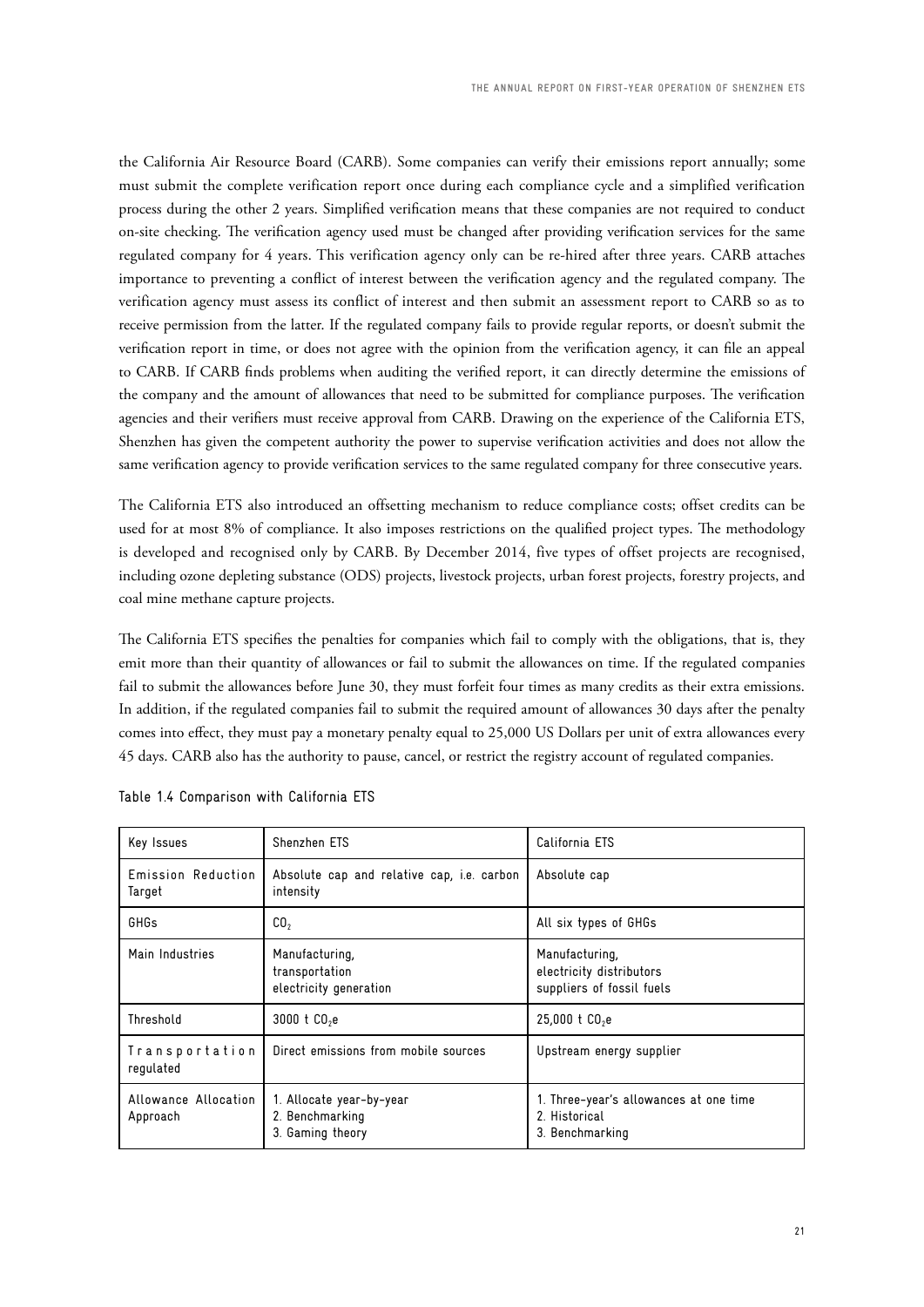| Compliance Purpose             | Year-by-year                                                                                                                                                                                                                                                                                                                                                                                                                              | 3-year period<br>Year 1: 30%<br>Year 2: 30%<br>Year 3: 40%                                                                                                                                                                                                                                                                                   |
|--------------------------------|-------------------------------------------------------------------------------------------------------------------------------------------------------------------------------------------------------------------------------------------------------------------------------------------------------------------------------------------------------------------------------------------------------------------------------------------|----------------------------------------------------------------------------------------------------------------------------------------------------------------------------------------------------------------------------------------------------------------------------------------------------------------------------------------------|
| Market Adjustment<br>Mechanism | 1. Auctioning<br>2. Price containment reserve<br>3. Allowance buy-back                                                                                                                                                                                                                                                                                                                                                                    | 1. Auctioning<br>2.An allowance price<br>containment reserve                                                                                                                                                                                                                                                                                 |
| <b>MRV</b>                     | 1. Accreditation of verification agencies and<br>verifiers<br>2. Submitted by hierarchy<br>3. Report on carbon emissions and<br>statistical index<br>4. Quarterly and annual report on carbon<br>emissions                                                                                                                                                                                                                                | 1. Approval mechanism for verification<br>agencies<br>2. Verification depends on emissions<br>3. 4-year cooperation allowed<br>4. Avoid the conflict of interest with<br>regulated company<br>5. Determined by CARB                                                                                                                          |
| Offsetting Mechanism           | Up to 10% of emissions;<br><b>CCER</b>                                                                                                                                                                                                                                                                                                                                                                                                    | 1. 8% usage limit, allowed offsets from US,<br>Canada, and Mexico, and early action<br>offsets<br>2. Early action offsets are allowed<br>3. Limited to 2% of a company's total<br>compliance obligation in the first<br>compliance period and 4% of a company's<br>total compliance obligation in the second<br>and third compliance periods |
| Penalty Rules                  | 1. Forfeit an equal quantity of allowance;<br>2. Pay a monetary penalty equal to three<br>times the average market price of<br>allowances:<br>3. Publish notice of criticismthrough social<br>media and government websites;<br>4. Report to credit management institutions;<br>5. Report to Shenzhen Municipal Finance<br>Department to cancel all financial aid<br>and approval of future financial aid<br>applications for five years. | 1. Forfeit four times of extra emissions<br>2. If failing to submit the required amount<br>of allowances 30 days after the penalty<br>comes into effect, they would pay a<br>monetary penalty equal to 25,000 US<br>dollars per unit of exceeded emissions<br>every 45 days.                                                                 |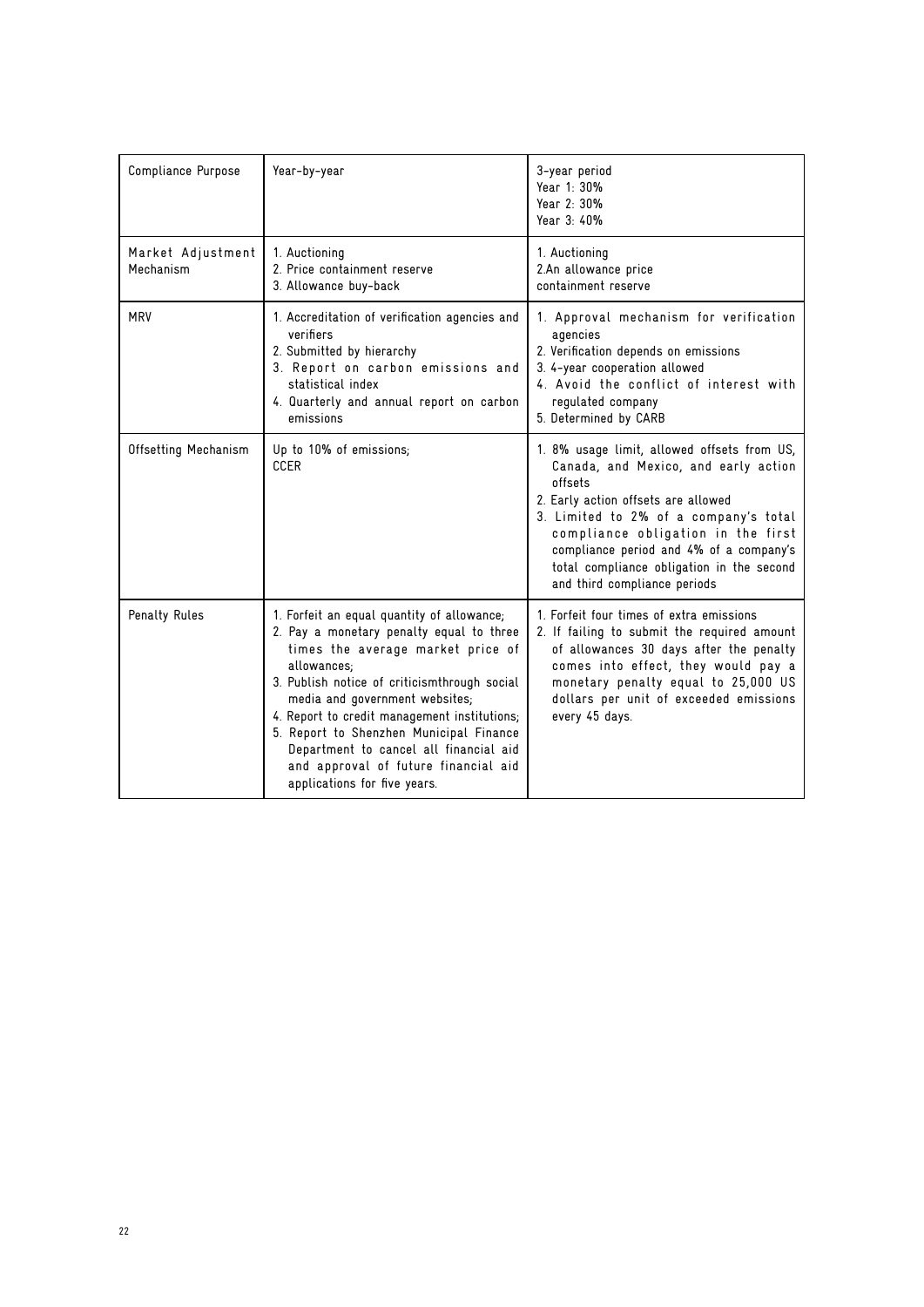# **CHAPTER TWO: PERFORMANCE OF THE SHENZHEN CARBON MARKET**

The Shenzhen carbon market has operated for its first full year. During the first compliance period (2013), the ETS succeeded in achieving its expected compliance results, emissions reduction target, economic growth of regulated companies and market transactions.

# **2.1 Compliance performance**

# 2.1.1 2013 Compliance result

By 1st July 2014, the Shenzhen ETS succeeded in completing its first compliance year. During the first compliance period (2013), 631 out of 635 regulated companies fulfilled their compliance obligation, with a compliance rate of 99.4%.

The four regulated companies which failed to fulfil their compliance obligations by 1st July 2014, still submitted their allowances before the legal due date (10th July) to accomplish their compliance obligations. However, according to the Regulation, these four regulated companies were labelled as non-compliance companies. According to the Regulation, the competent authority took the following actions to penalise the four noncompliance companies: (a) published a notice of criticism through social media and on the government website; (b) reported to credit management institutions, (c) reported to the Shenzhen Municipal Fiscal Department to cancel all financial subsidies and approval of future financial subsidy application for five years. Since these four regulated companies surrendered their allowances before the legal due date (10th July), they were not fined.

# 2.1.2 Reasons for successful compliance

# 2.1.2.1 The competent authority attaches great importance to compliance

A demonstrate determination to enforce the law. From May 2014, the competent authority released a notice on the government's official website and social media channels to urge regulated companies to actively participate in compliance. From 13th June 2014, the competent authority released a Notice on the Punishment of Non-Compliant Regulated Companies in the Shenzhen Economic Zone Newspaper for two consecutive weeks. The notice specified the rules, provisions and procedures of punishments for non-compliance, thus dispelling the hesitant and reluctant attitudes of some regulated companies.

Mobilise compliance from local district and street-level administrative agencies. Prior to compliance, the competent authority organised meetings to motivate the regulated companies to fulfil their compliance obligations. The meetings delivered the name list of regulated companies and other relevant information to each district, and called on the sub-district administrative office to proactively disseminate and promote carbon trading and compliance obligations to regulated companies. Each district also established a working team, led by the Deputy Head of the district in order to promote compliance. The working team visited each regulated company and communicated with them the rules and guidelines in accordance with the compliance obligation.

Actively utilise the force of media pressure. The competent authority released the status of compliance via government websites, the website of China Emissions Exchange, and other influential social media in order to exert pressure on the companies that did not fulfil their compliance obligations. After the compliance period,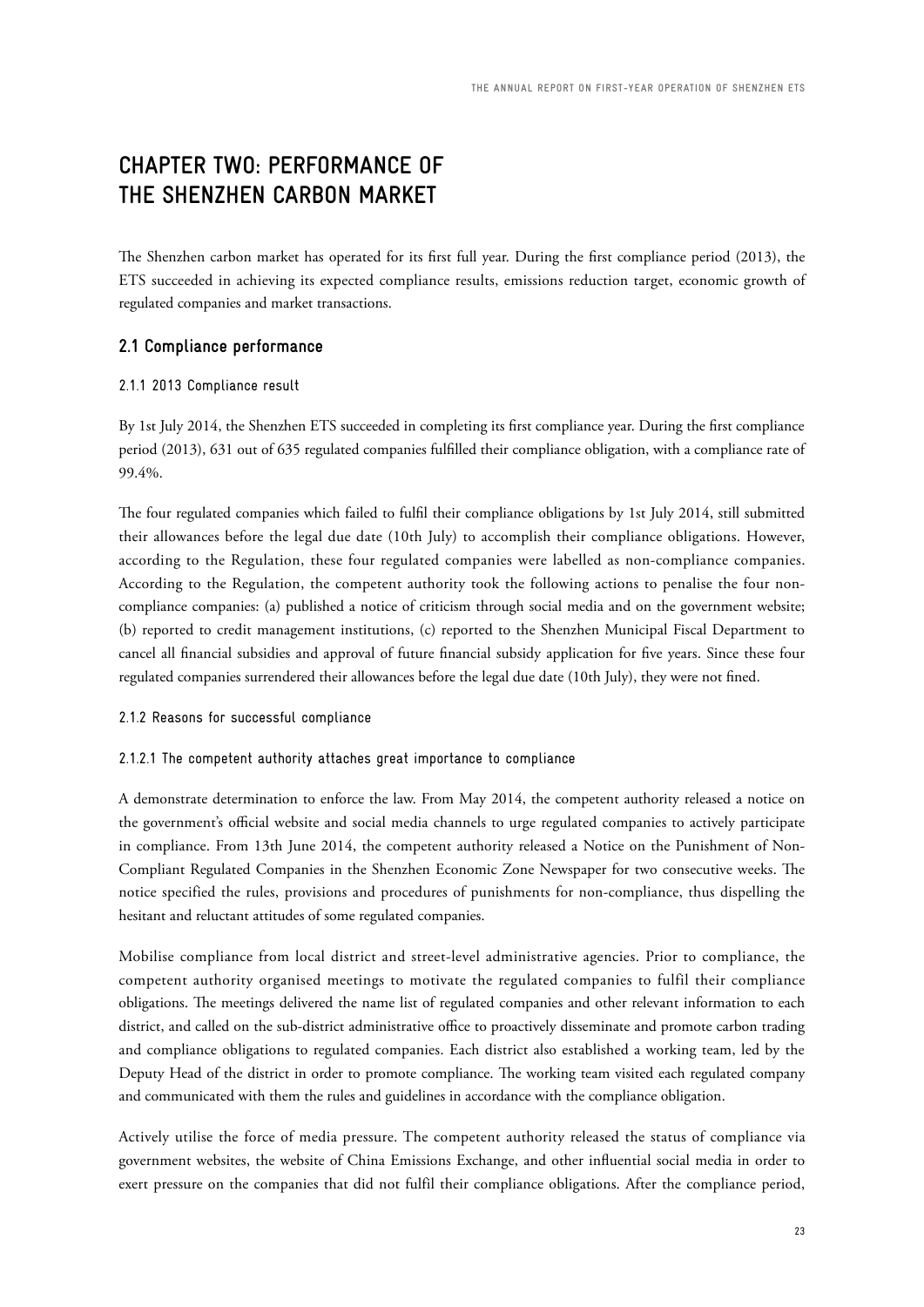the competent authority listed the names of regulated companies failing to surrender allowances on time on social media, as well as the names of regulated companies that successfully fulfilled the compliance obligations in time. Therefore, the regulated companies with a positive attitude toward compliance obligations gained public recognition through compliance.

Organised auctioning to help with compliance. The government organised an auction to allow the regulated companies which were short of allowances to make up the shortfall and accomplish their compliance obligation at low cost.

# 2.1.2.2 Full support from the China Emissions Exchange

Timely reminders on compliance deadline

Prior to compliance, China Emissions Exchange (hereafter referred to as CEEX) made use of information platforms, such as websites, WeChat and email lists to remind regulated companies off the approaching compliance deadline. CEEX provided continual remainders for regulated companies to prepare to surrender allowance at an early date.

Carry out training activities on compliance. From the launch of the Shenzhen ETS, CEEX carried out dozens of training activities for regulated companies. The training topics covered the use of the GHG Information Management System, the use of the Registry, the trading system, and notification on trading rules. When the compliance date approached, CEEX carried out several training activities on compliance. Nine training courses on compliance were organised between 19th and 21st June 2014. The content included the procedures of compliance, a summary of key dates as well as an introduction to using the trading system.

Extending the daily trading time. In order to provide more trading opportunities for regulated companies, CEEX extended the daily trading time and temporarily opened the market on the last weekend before the compliance deadline.

# **2.2 Emissions reduction**

#### 2.2.1 Actual total allowances

In 2013, the Shenzhen ETS issued 33 million tons of pre-allocated allowances, in which the energy sector accounted for 47%, and non-energy sectors accounted for the rest.

In early 2014, the competent authority adjusted the amount of pre-allocated allowances according to the actual output or industrial value added of regulated companies verified by third party verification agencies. The competent authority then issued actual allowances to regulated companies under the condition of keeping carbon intensity unchanged. According to the above principles, the actual allowances for 2013 consisted of 30.5 million tons in total. This is about 3 million tons lower than the amount of pre-allocated allowances. In other words, the Shenzhen ETS deducted the amount of pre-allocated allowances by 9% after the adjustment.

The reasons are as follows. On the one hand, there was a significant decline in coal-fired power generation in the energy sector. This lead to a reduction in the actual amount of allowances. On the other hand, non-energy sectors also saw a small decrease in the actual amount of emissions.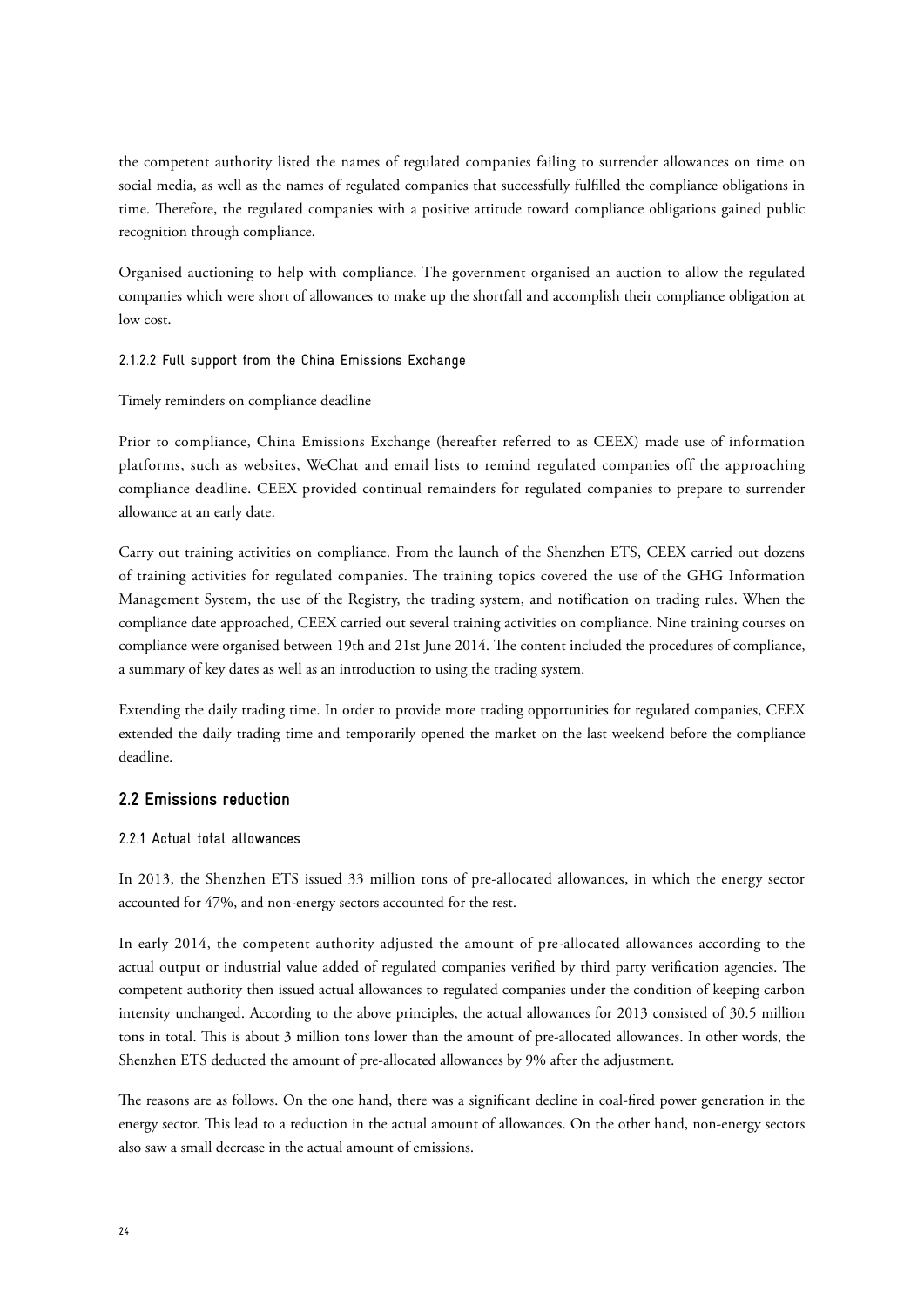## 2.2.2 Actual carbon emissions

In 2013, the actual carbon emissions of 635 regulated companies were slightly lower than their total allowances. The following graph shows the distribution of regulated companies based on their carbon emissions: 285 (44.88%) companies emitted less than 10,000 tons  $CO_2$ e; 292 (45.98%) companies emitted carbon emissions between 10,000 and 50,000 tons  $CO<sub>2</sub>$ e; 30 (4.72%) companies emitted carbon emissions between 50,000 and 100,000 tons CO<sub>2</sub>e; 25 (3.94%) companies emitted carbon emissions between 100,000 tons and 100 million tons CO<sub>2</sub>e; 3  $(0.47%)$  companies emit carbon emissions over 100 million tons CO<sub>2</sub>e.



Graph 2.1 Distribution of regulated companies based on carbon emissions in 2013

# **2.3 Economic growth of regulated companies**

In 2013, 621 manufacturing companies covered by the Shenzhen ETS had an industrial value added of CNY351.8 billion, up from 247.6 billion in 2010. This increase of CNY105.1 billion increase corresponds to an increase of 42.5%.

Table 2.1 Analysis of the industrial value added of 621 manufacturing companies

| Types of Business                                                                                     | Number | Industrial value<br>added (2010) | % of Industrial<br>value added | Industrial value<br>added (2013) | % of Industrial<br>value added |
|-------------------------------------------------------------------------------------------------------|--------|----------------------------------|--------------------------------|----------------------------------|--------------------------------|
| Communication equipment,<br>computers and other<br>electronic equipment<br>manufacturing              | 196    | 1601.083                         | 64.9%                          | 2487.2                           | 70.7%                          |
| Machine manufacturing<br>industry,<br>instrument Industry,<br>non - ferrous metal rolling<br>industry | 160    | 328.111                          | 13.3%                          | 341.25                           | 9.7%                           |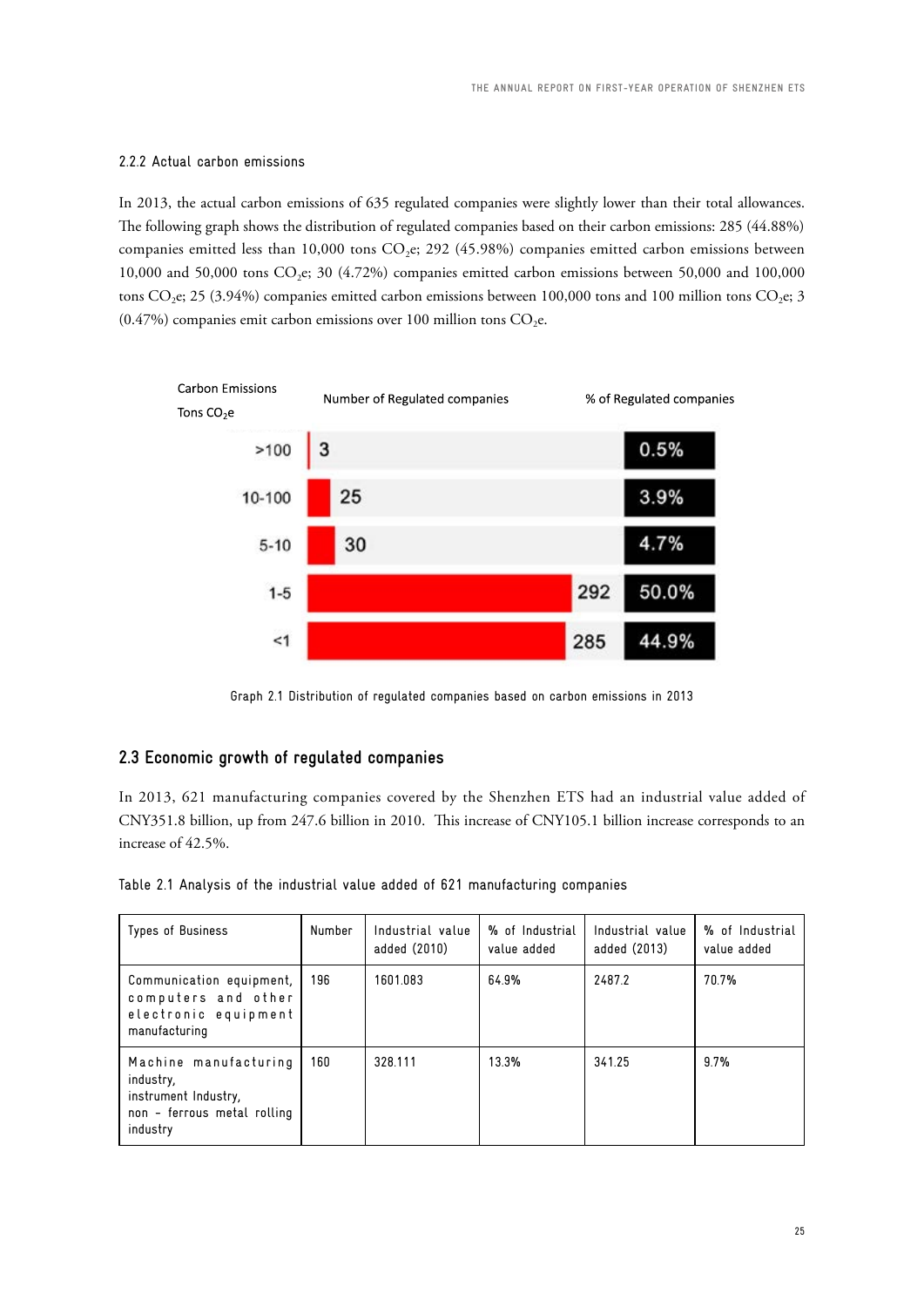| Chemical fibre, textile, metal<br>and non-metallic mineral<br>manufactures and rolling<br>industry | 162 | 138.152 | 5.6% | 182.94 | 5.2% |
|----------------------------------------------------------------------------------------------------|-----|---------|------|--------|------|
| Paper, printing and chemical<br>products industry                                                  | 32  | 39.472  | 1.6% | 45.734 | 1.3% |
| Textile, leather, handicrafts<br>and other industries                                              | 9   | 37.005  | 1.5% | 31.662 | 0.9% |
| Manufacture of cultural<br>products/items, furniture<br>manufacturing                              | 24  | 22.203  | 0.9% | 24.626 | 0.7% |
| Food, beverage, agro-food<br>industry                                                              | 24  | 27.137  | 1.1% | 35.18  | 1.0% |
| Pharmaceutical and tobacco<br>industry                                                             | 9   | 61.675  | 2.5% | 94.986 | 2.7% |
| Others                                                                                             | 5   | 214.629 | 8.7% | 277.92 | 7.9% |
| Total                                                                                              | 621 |         |      |        |      |

# **2.4 Emission reduction achievements and reasons**

# 2.4.1 Emissions reduction achievements

During the first compliance period (2013), the Shenzhen ETS successfully catalysed a reduction in both carbon intensity and carbon emissions overall. In particular, the total amount of emissions for the 635 regulated companies decreased by 3.75 million tons, representing a decrease of 11.5% from 2010. Meanwhile, Shenzhen reduced its carbon intensity by 33.2 percent, finishing the mission set by the 'Twelfth Five-year Plan" of a 21% reduction ahead of time. Apparently, the 635 covered companies maintained economic growth while reducing carbon intensity at a faster than expected pace. Shenzhen, therefore, is on the path to low-carbon development, decoupling economic growth from carbon emissions.

Table 2.2 Comparison between 2013 and previous years regarding the decreased rate of carbon emissions and carbon intensity

| Base year | Decreased rate of carbon emissions | Decreased rate of carbon intensity |
|-----------|------------------------------------|------------------------------------|
| 2009      | 4.27%                              | 32.9%                              |
| 2010      | 11.5%                              | 33.2%                              |
| 2011      | 12.5%                              | 27.8%                              |

# 2.4.1 Reasons for emissions reduction achievements

In terms of economic growth and carbon emissions, the Shenzhen ETS succeeded in helping entities achieve emission reductions through energy structure optimisation and industrial transformation. These are two key contributors to the reduction of both total carbon emissions and carbon intensity.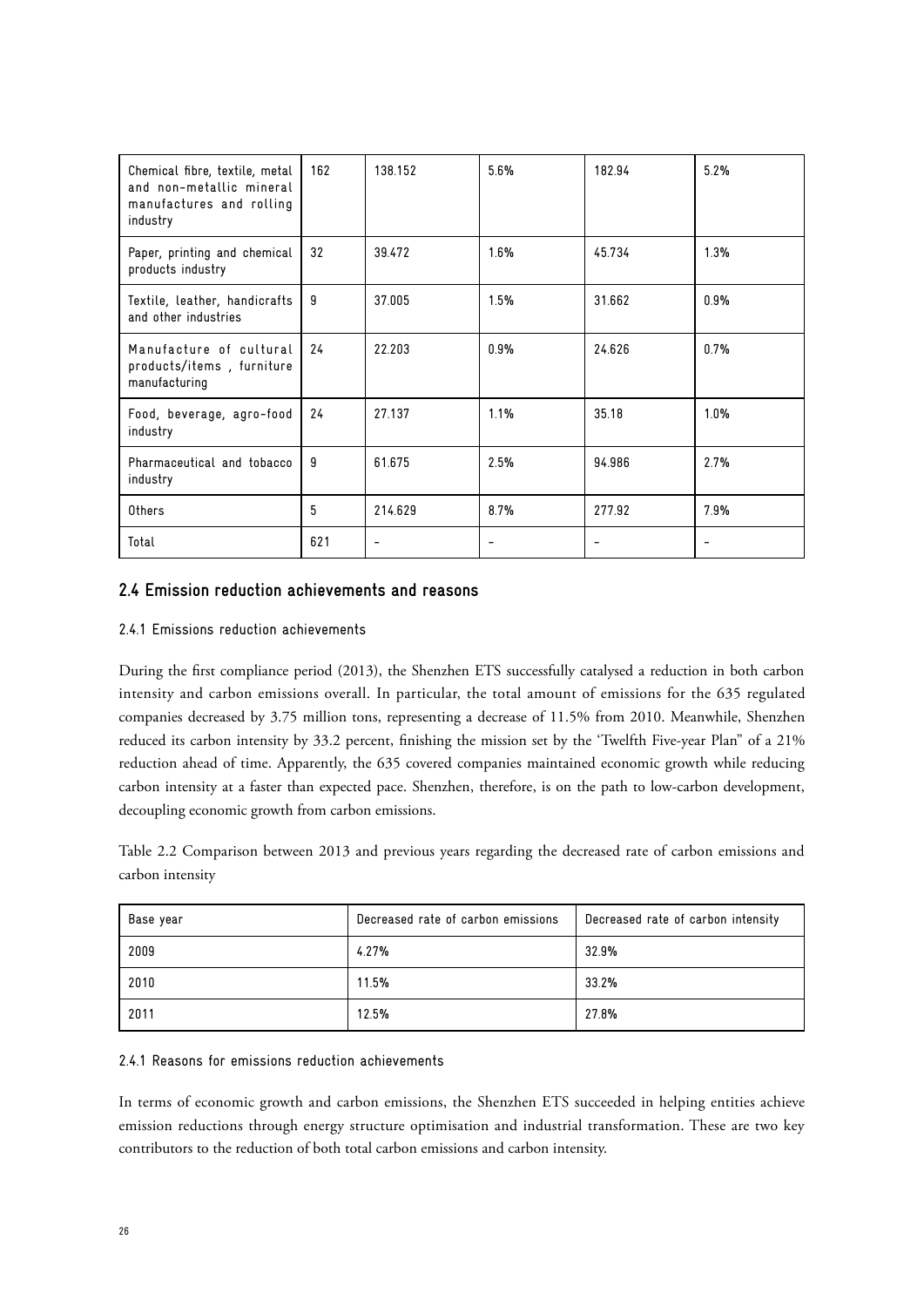Compared with 2010, eight covered power companies decreased their carbon emissions by 2.95 million tons in 2013.This corresponds to a decline of 18.2%. Meanwhile, their carbon intensity per unit of electricity generated declined by 0.32 ton/kilowatt-hour, equivalent to a decline of 4.6%. The reduction of both the total carbon emissions and carbon intensity is due to two main reasons. First, the proportion of imported electricity has increased. Second, there has been a continuous optimisation of the energy structure. This is shown by a decrease in the proportion of coal-generated electricity and an increase in the proportion of gas-generated electricity. Meanwhile, the proportion of advanced 9F generators increased while the proportion of 9E generators decreased, thus reducing the carbon intensity per gas-electricity generated. In addition, Shenzhen built several new solar PV projects to generate electricity, which increased the proportion of electricity generated from renewable energy.

In 2013, 621 manufacturing companies reduced their carbon emissions by 0.8 million tons, corresponding to a decline of 5.2% compared with 2010. Their industrial value added saw an increase of CNY105.1 billion, an increase of 42.5%. Accordingly, their carbon intensity, declined by 33.2%. In the following table (Table 2.4), communication equipment, computers and other electronic equipment in the manufacturing sector showed a decrease in the proportion of carbon emissions, while experiencing a significant increase in their industrial value added. Their carbon intensity declined sharply, by 39.4%. The proportion of carbon emissions from the machine manufacturing, instruments, and non-ferrous metal rolling sectors stayed about the same, whereas their industrial value added showed a slight decrease. The proportion of carbon emissions from chemical fibres, textiles, metals and non-metallic mineral manufactures and rolling industry sectors increased, whereas their industrial value added suffered from a small decrease. The paper, printing and chemical products sectors as well as textile, leather, handicrafts and other sectors, showed a decreasing trend in both their carbon emissions and industrial added value. In general, within the manufacturing sector, the proportion of low carbon intensity and low energy consumption industries increased, thus promoting a decline in carbon intensity.

The reasons for the decline in GHG emissions and carbon intensity are shown as follows. On the one hand, the industrial transformation and upgrading improved the added value of products, thus largely increasing the industrial added value. On the other hand, the degree of energy saving and emission reduction continues to grow through energy saving reforms, the promotion of advanced energy saving technology, and the elimination or transition of high energy consuming and high emission sectors based on direct fossil fuel consumption. The reform and upgrading of obsolete technology and processes gradually reduce the amount of GHG emissions from the manufacturing sector.

| Types of Business                                                                             | Number | Change in carbon intensity (2013) |
|-----------------------------------------------------------------------------------------------|--------|-----------------------------------|
| Communication equipment, computers and other<br>electronic equipment manufacturing            | 196    | $-39.4%$                          |
| Machine manufacturing industry,<br>instrument industry,<br>non-ferrous metal rolling industry | 160    | $-9.0%$                           |
| Chemical fibre, textile, metal and non-metallic mineral<br>manufactures and rolling industry  | 162    | $-24.1%$                          |
| Paper, printing and chemical products industry                                                | 32     | -26.6%                            |
| Textile, leather, handicrafts and other industries                                            | 9      | 5.9%                              |

| Table 2.3 Analysis of emission reduction achievements by the 621 manufacturing companies |  |  |  |  |
|------------------------------------------------------------------------------------------|--|--|--|--|
|                                                                                          |  |  |  |  |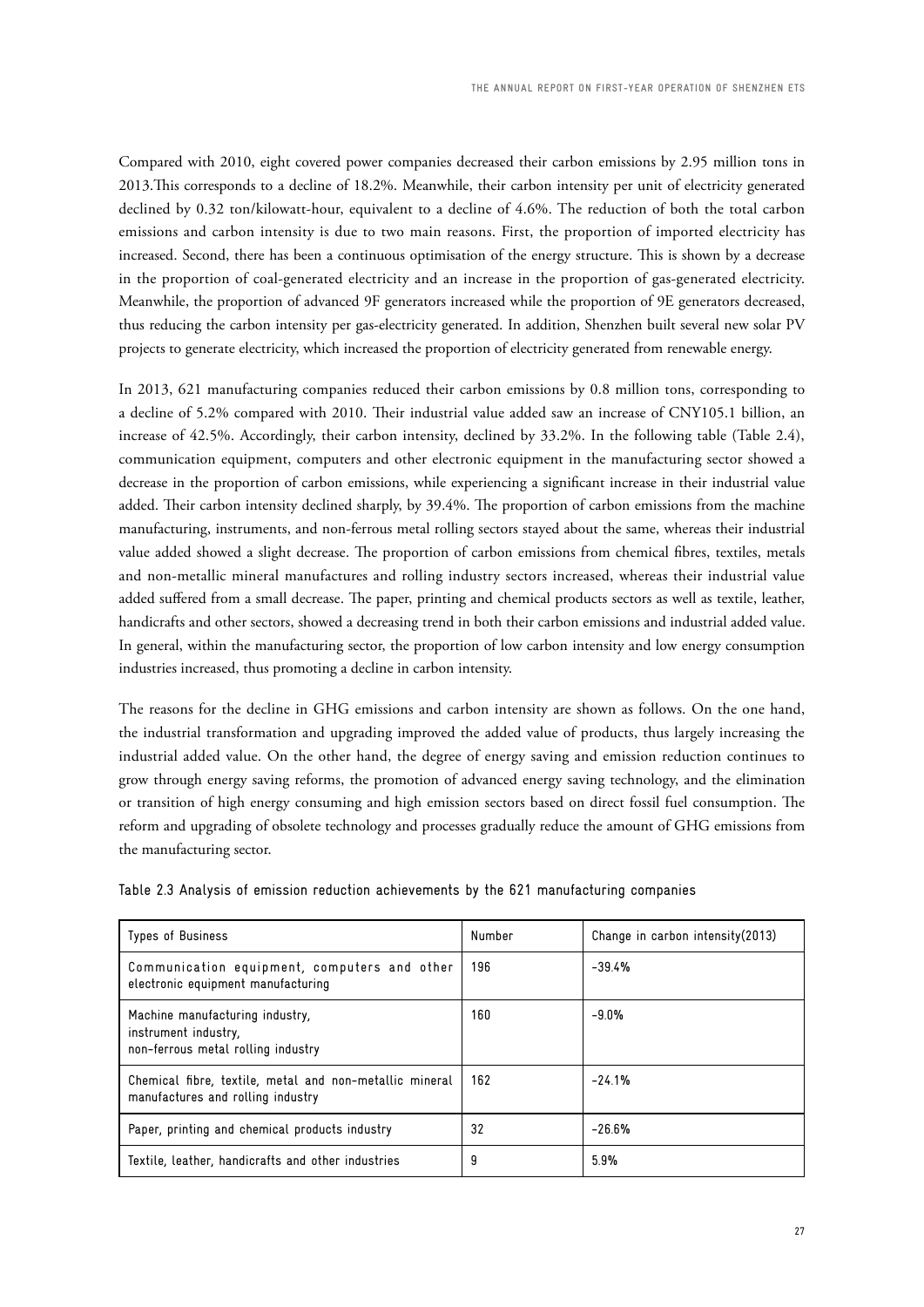| Manufacture of articles for culture, furniture<br>manufacturing | - 24 | $-20.4%$ |
|-----------------------------------------------------------------|------|----------|
| Food, beverage, agro-food industry                              | 24   | $-41.7%$ |
| Pharmaceutical and tobacco industry                             | 9    | $-32.6%$ |
| Others                                                          | 5    | $-42.4%$ |
| Total                                                           | 621  | $-33.2%$ |

# **2.5 Market transaction performance**

## 2.5.1 Primary market - allowance auctions

## 2.5.1.1 Initial auction

In accordance with the arrangement from the Shenzhen DRC, the CEEX organised an auction in June 2014 for those regulated companies that were short of allowances to make up the shortfall and accomplish their compliance obligation at low cost.

The auction participants were regulated companies which had shortfalls in their 2013 allowances, namely those companies whose actual carbon emissions exceed allocated allowances. Other regulated companies or investors were not allowed to participate. The maximum amount of bidding was not allowed to exceed 15% of the difference between the actual carbon emissions and the actual allowances in 2013. Otherwise, the bidding would be invalid. The allowances won by bidding were directly transferred to the winner's compliance account. The competent authority froze the allowances to guarantee that they are used specifically for the purpose of compliance obligation. The winning bidder is not allowed to trade this part of the allowances in the market.

The auctioned allowances are labelled as 2013 Shenzhen carbon emission allowances (SZA-2013). The total number of auctioned allowances came to 200,000 tons. The reserve price of one ton was set at 35.43 CNY, which was half the average price of allowances since the market launched in June 2013.

During the auction, bidders were only allowed to offer one bid during the process. Even so three bids were allowed in one offer. The total quantity of bids was not allowed to exceed the maximum allowable quantity. Once submitted, bidders could not withdraw their bids.

Regarding the bidding rules, the following was applied: a) if the number of valid bids is greater than or equal to the number of auctioned allowances, the valid bidding prices will be sorted from high to low. The price that fulfils the auction amount is the settlement price; b) if multiple bidders offer a price equal to the bid price, and if the bidding quantities exceed the remaining quantities, the bidding number will firstly be divided by the number of total bidders, then it will be multiplied by the remaining quantity on the basis of the settlement price. c) if the valid bidding quantity is lower than the number of auctioned allowances, the settlement price will be the lowest and valid bidding price.

The successful bidder pays the auction fees in accordance with 5% of the value of the amount of the winning bids. The unsuccessful bidder does not need to pay any auction fee.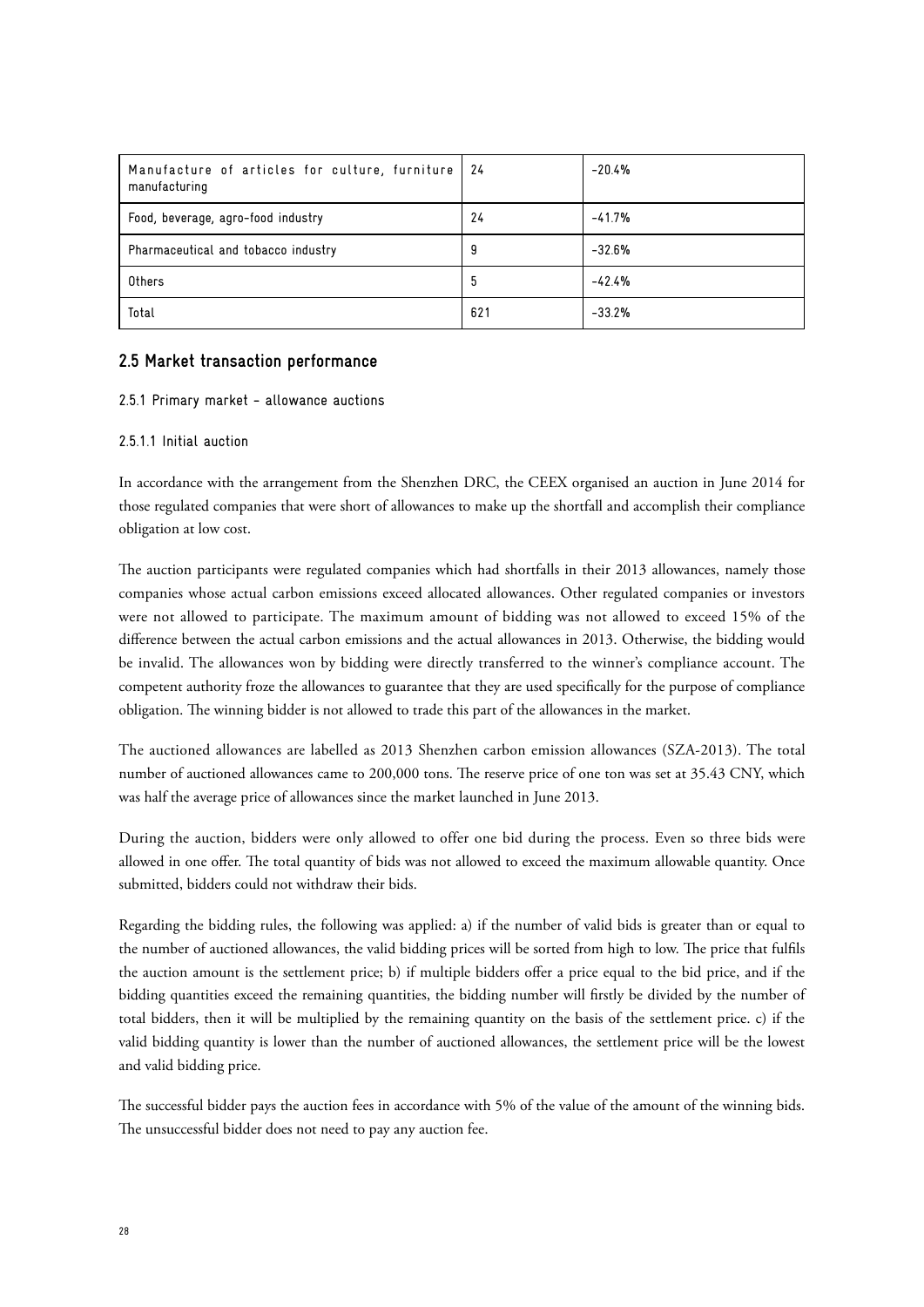## 2.5.1.2 Auction results

The auctioning started on June 6 from 9:30 a.m, and lasted for 2 hours. The number of allowances sold amounted to 74,974 tons, accounting for 37.4% of the number of allowances for auction. The auction reserve price was 35.43 CNY per ton. The highest bidding price was 80 CNY per ton. The total turnover was CNY2.65 million. The auction represents a first attempt by the Shenzhen ETS. Overall there were 94 enterprises attending this auction. Only 37% of the allowances were sold, therefore the results were below expectations.

#### 2.5.2 Secondary market - open transactions

#### 2.5.2.1 Trading volumes and turnover

During its first compliance period (from June 18, 2013 to June 30, 2014), the Shenzhen ETS reached a trading volume of 1.57 million tons. The trading value was about CNY109 million. The average trading price was around 69.11 CNY per ton. Of this, the open continuous trading volume was 1.39 million tons and trading turnover was CNY99.77 million; the average price was 71.82 CNY/ton. The bulk trading volume was 110 thousand tons, and the turnover was CNY6.29 million; the average price was 59.88 CNY per ton. The auction volume was 74,974 tons, with turnover of CNY2.65 million, and an average price of CNY35.43 per ton.



Graph 2.2 Proportions of online transactions in value and volume

## 2.5.2.2 Valid trading days

There were 256 trading days in total. The average daily trading volume was 6,146 tons. There were 209 valid trading dates, with an average daily trading volume of 7,528 tons. From September 6 2013 to June 30 2014, the valid trading dates in the Shenzhen ETS reached 195 days. This represents the longest stretch of valid trading days among China's ETS pilots.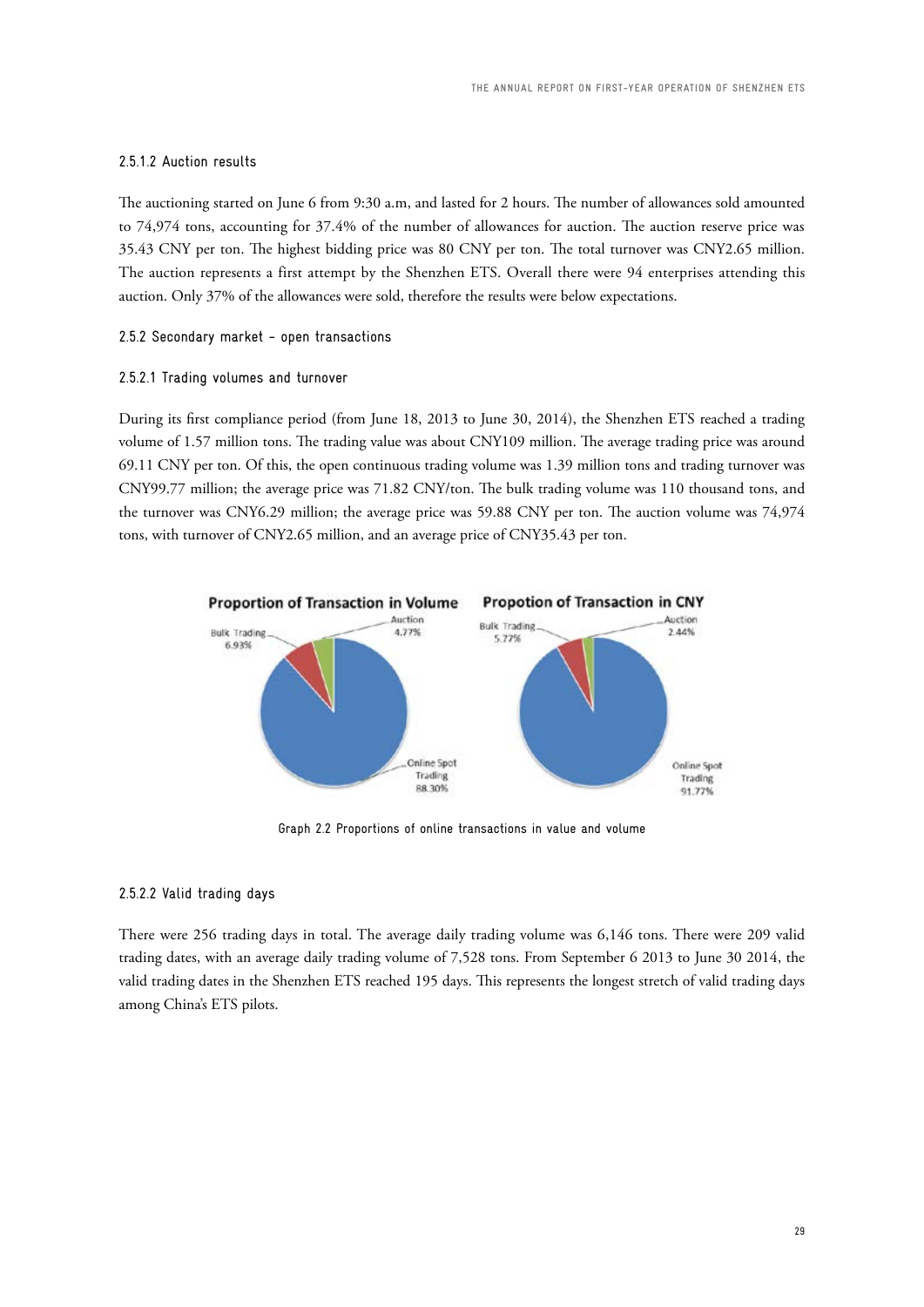

Graph 2.3 Daily transactions

#### 2.5.2.3 Market participants

As of June 30, 2014, 635 regulated emitters, 197 buildings, 6 institutional investors, and 640 individual investors hold transaction accounts at the CEEX. Regulated companies purchased 1.33 million tons, and sold 1.37 million tons, accounting for 90.20% of the total transaction volumes. Individual investors purchased 141 thousand tons, and sold 104 thousand tons, accounting for 8.21% of the total transaction volumes. Institutional investors purchased 25,110 tons, and sold 22,402 tons, accounting for 1.59% of the total transaction volumes. Voluntary participants purchased 115 tons, accounting 0.004% of the total transaction volumes.



Graph 2.4 Proportions of Different Market Participants

#### 2.5.2.4 Turnover rate of allowances

The turnover rate refers to the ratio of total allowances gained through transaction. By June 30th 2014, total transaction volumes in the Shenzhen carbon market amounted to 1.57 million tons. This amount was third among the pilot schemes, lower only than the transactions in Hubei and Beijing (1.61 million tons). Nevertheless, Shenzhen carbon market has clearly the highest turnover rate (5.24%) regarding the ratio of transactions to the total amount.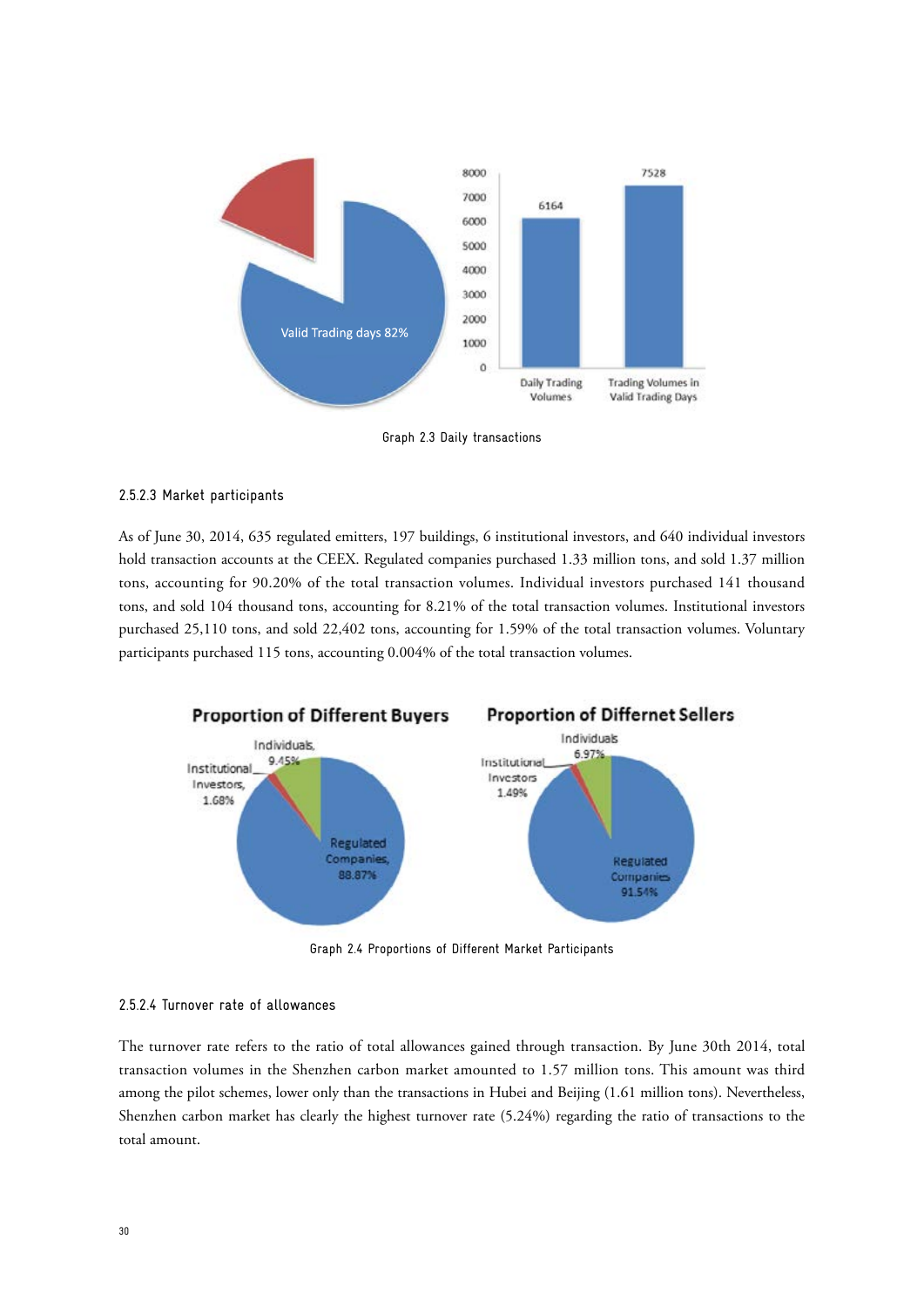| Carbon Market | <b>Transaction Amount</b> | Total Amount | $\%$  |
|---------------|---------------------------|--------------|-------|
| Shenzhen      | 157.33                    | 3000         | 5.24% |
| Shanghai      | 155.34                    | 16000        | 0.97% |
| Beijing       | 161.11                    | 5000         | 3.22% |
| Tianjin       | 20.08                     | 16000        | 0.12% |
| Guangdong     | 57.80                     | 38800        | 0.15% |
| Hubei         | 404.90                    | 32400        | 1.25% |

Table 2.4 Ratio between the transaction amount and the total amount of allowances on June 30<sup>th</sup> 2014

## 2.5.2.5 Price range of allowances

In the first compliance period, Shenzhen developed a complete price curve within the carbon market. On the one hand, it encouraged regulated companies to fulfil their compliance obligation at the lowest cost via market mechanism. On the other hand, the price curve could be used as a reference for investment decisions.

| Price Range | Volume    | Proportion |
|-------------|-----------|------------|
| (28, 30)    | 21,102    | 1.34%      |
| (30, 40]    | 82,984    | 5.27%      |
| (40, 50]    | 22,500    | 1.43%      |
| (50, 60]    | 69,215    | 4.40%      |
| (60, 70]    | 275,757   | 17.53%     |
| (70, 80)    | 1,025,903 | 65.21%     |
| (80, 90]    | 70,176    | 4.46%      |
| (90, 100]   | 5,141     | 0.33%      |
| (100, 150)  | 522       | 0.03%      |

Table 2.5 Proportion and price range of allowance transactions by June 30<sup>th</sup>, 2014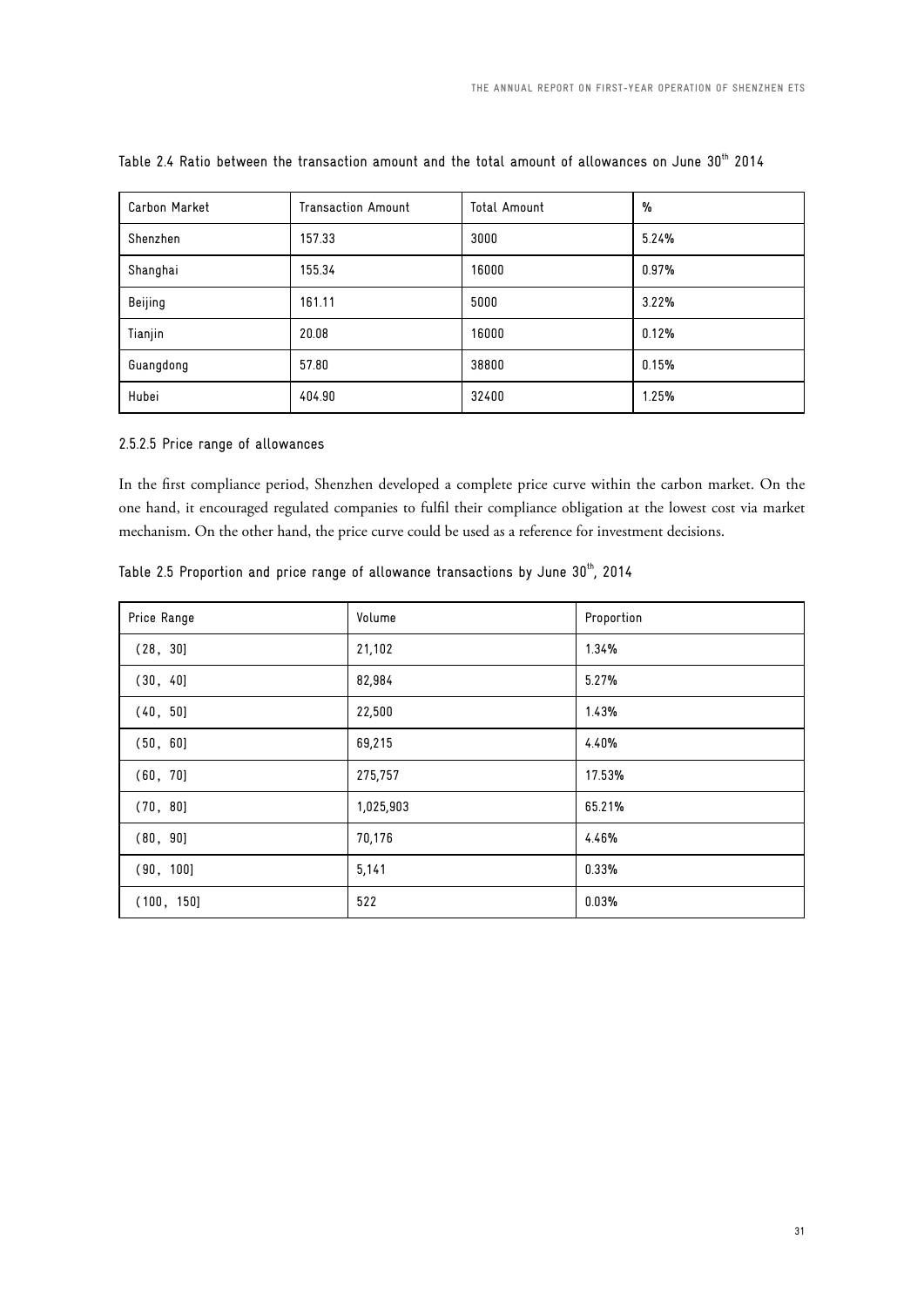

Graph 2.5 Proportions and price range of allowance transactions by June 30<sup>th</sup>, 2014

As can be seen from Table 2.5 and 2.6, 87% of the transactions fall mainly in the price range of 60 to 90 CNY by June 30<sup>th</sup> 2014. 65% fall in the price range of 70 to 80 CNY. In June 2014, the percentage of transactions falling in the price range of 80 to 90 CNY declined significantly from 25% to 4.5%. Auctioning was the main contributor to the transactions falling to the price range of 30 to 40 CNY whereas bulk trading is mainly responsible for transactions falling within the price range of 50 to 60 CNY. According to the electronic trading platform, the Shenzhen carbon market to date has had a minimum price of 28 CNY and a maximum price of 143 CNY.





Graph 2.6 Trends of average price and volume in Shenzhen ETS (2013.6.18-2014.6.30)

With the help of open bidding and the electronic trading platform with a range of market participants, the Shenzhen carbon market has demonstrated the capability for price discovery in the first compliance period, according to expectations. Initially, from the time of the launch of the market until mid-December 2013, the market experienced a period of price discovery. During this period, a lack of historical price data as a reference meant that price volatility was more intense.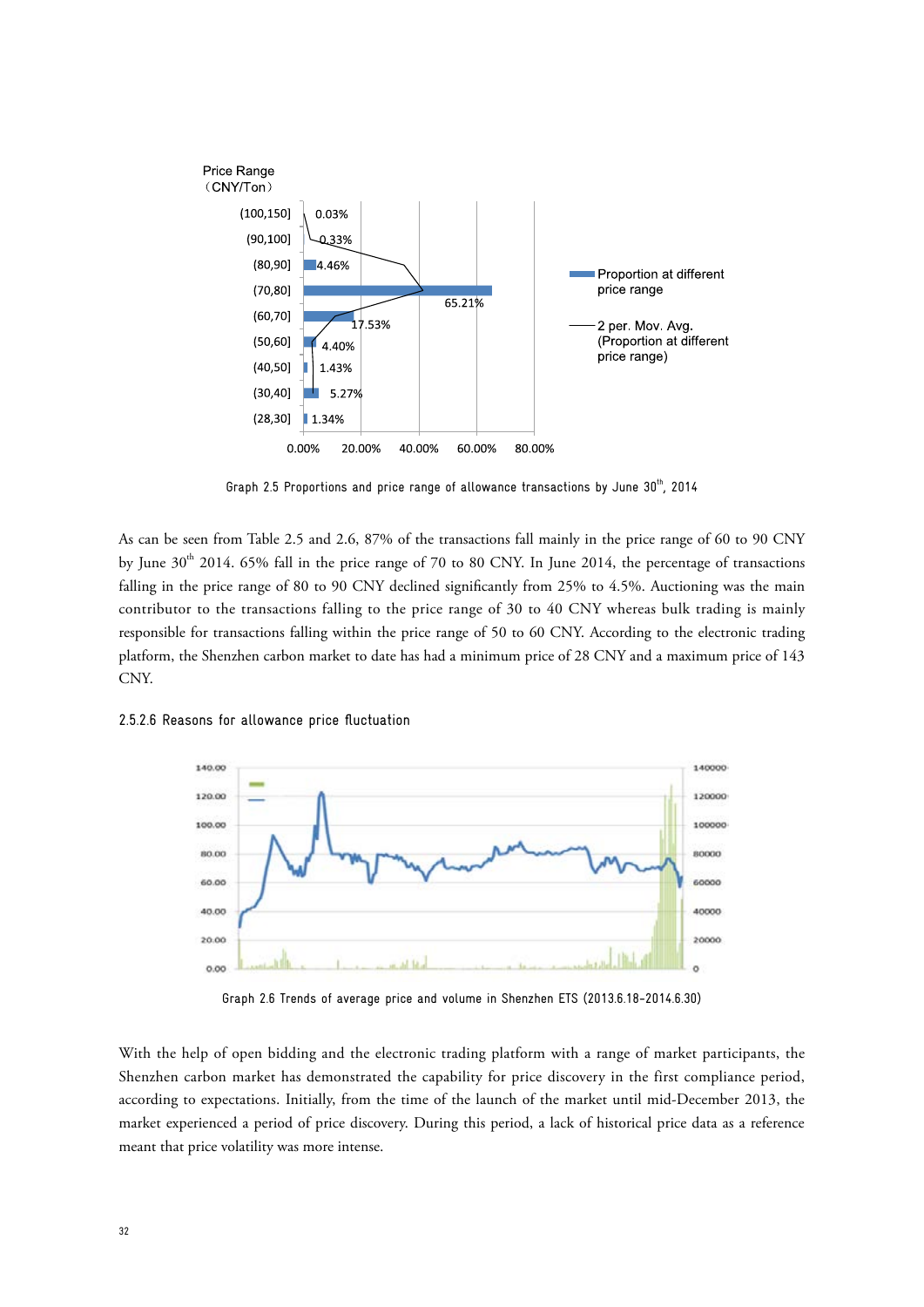The main reasons for price fluctuation after December  $20<sup>th</sup>$ , 2013 were as follows.

At the end of December 2013, the allowance price was in a slump, reaching a minimum of 60 CNY/ton, caused by requirements to give the appearance of increased performance in annual financial statements. A lot of allowances were sold to the market, leading to a significant price decline due to oversupply.

The price started to rise from mid-February, and remained stable till mid-April. Regulated companies started to pay great attention to compliance obligations from February. Some companies with a shortfall in allowances had started to purchase allowances from the market, leading to a price rise. The price finally stabilised at 80-90 CNY/ ton.

In late April 2014, the price decreased significantly. The main reason is that after verification, some companies realised that they owned excessive allowances. Selling of some of these carbon assets, led to a price decrease from 90 CNY/ton to 60 CNY/ton.

May and June were the last two months before compliance. They were also the two months with the largest transaction volumes. The price remained stable at 60-70 CNY/ton, Suggesting that this price range to some extent accurately reflected compliance costs.

At the end of June the price declined. The main reason is that some companies which participated in the carbon market finally sold excess allowances after finishing their internal approval process. Regulated companies with a shortage of allowances purchased the required allowances so as to avoid penalties. At that moment, demand was greater than supply, leading to a decrease in the price. After the compliance deadline (June 30<sup>th</sup> 2014), there were 1 million tons of SZA-2013 available in the secondary market, demonstrating a slight surplus of SZA-2013.



Graph 2.7 K-line in Shenzhen carbon market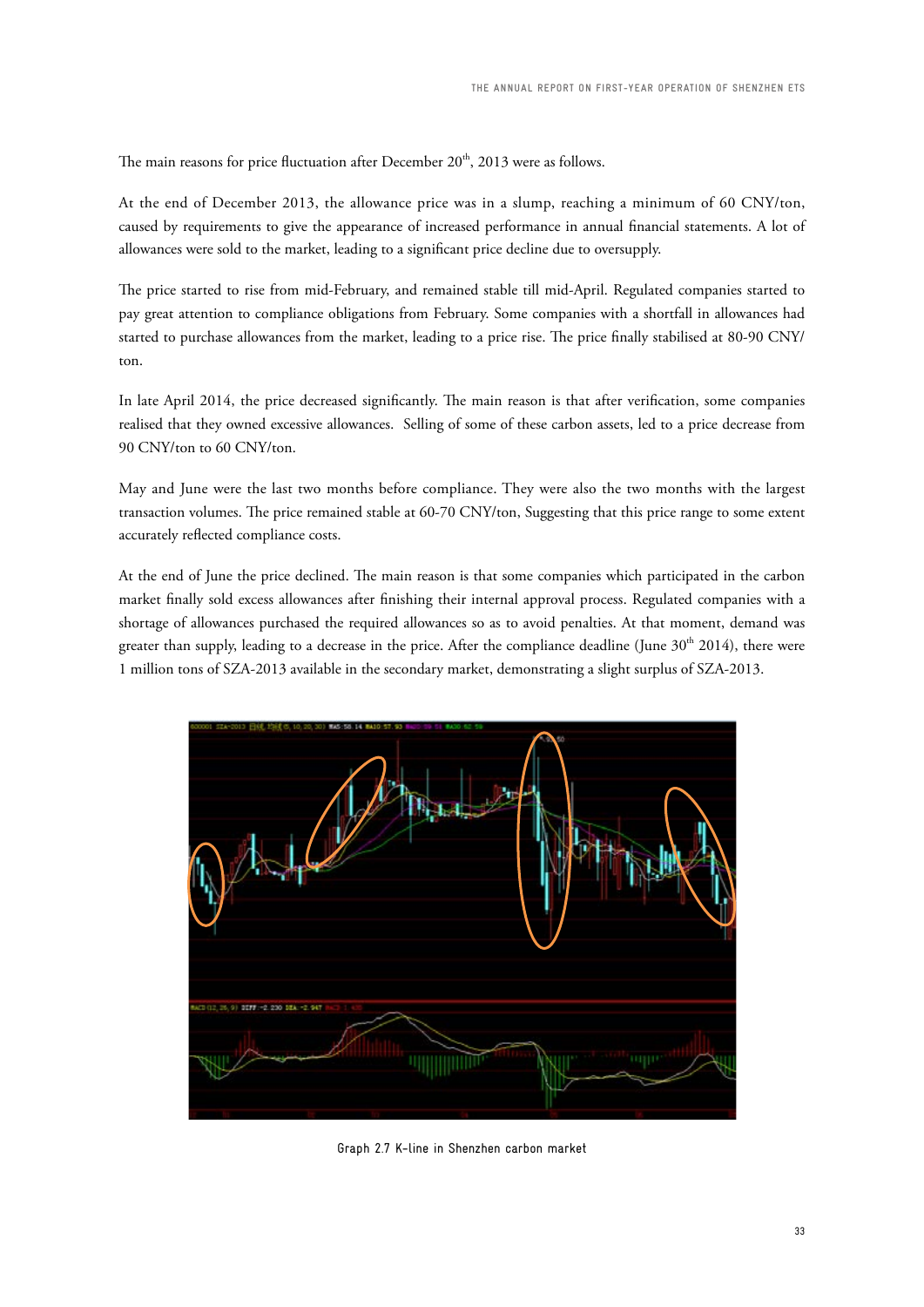# **CHAPTER THREE: EXPERIENCE FROM THE FIRST YEAR OF OPERATION**

Shenzhen ETS is the domestic ETS with the longest operational period in China. Therefore the annual summary on its first operation year is especially significant. It is necessary to conduct in-depth research on all stakeholders of the Shenzhen ETS by fully listening their comments and suggestions in order to thoroughly evaluate the experiences and problems emerging from the first year of operation.

# **3.1 Feedback and comments of Shenzhen ETS stakeholders**

## 3.1.1 Stakeholder survey

The project team designed targeted questionnaires for different stakeholders. The stakeholders are divided into eight groups, including the national competent authority, the municipal competent authority, other government departments, regulated companies, domestic and international research institutions on emissions trading, carbon asset management companies, financial institutions, third party verification bodies and investors. In addition to inviting regulated companies to fill in the questionnaire online, the project team conducted face-to-face interviews with a total of 40 representatives of other stakeholders. . Moreover, the project team visited 30 regulated companies, from which it chose representative enterprises to formulate case studies. The regulated companies can gain valuable experience from these case studies in order to improve their carbon assets management and trading. The composition of all stakeholders is shown in Table 3.1.

| Types of Stakeholder                                             | Total Number in Survey | Samples Recovery | <b>Effective Samples</b> |
|------------------------------------------------------------------|------------------------|------------------|--------------------------|
| National Competent Authority                                     |                        |                  |                          |
| Municipal Competent Authority and<br>Other Government Department | 3                      | 3                | 3                        |
| Regulated Companies                                              | 635                    | 98               | 98                       |
| Research Institutions                                            | 2                      | 2                | 2                        |
| Carbon Assets Management Companies                               | 2                      | 2                | 2                        |
| Financial Institutions                                           | 2                      | 2                | 2                        |
| Third Party Verification Bodies                                  | 3                      | 3                | 3                        |
| Investors                                                        | 4                      | 4                | 4                        |
| Investors                                                        |                        |                  |                          |

## Table 3.1 Composition of samples

## 3.1.2. Key feedback from government departments

## 3.1.2.1 Shenzhen ETS received satisfactory results from its first year of operation

Strictly enforced the law to ensure compliance. Shenzhen strictly enforced the ETS law during the compliance period. Shenzhen kept the compliance date unchanged and made the full use of media to disseminate information about penalty rules, dispelling the hesitant and reluctant attitudes of some regulated companies. These measures effectively guaranteed the high level of compliance in the Shenzhen ETS. The Shenzhen ETS pilot became one of only two pilots which did not defer the compliance deadline.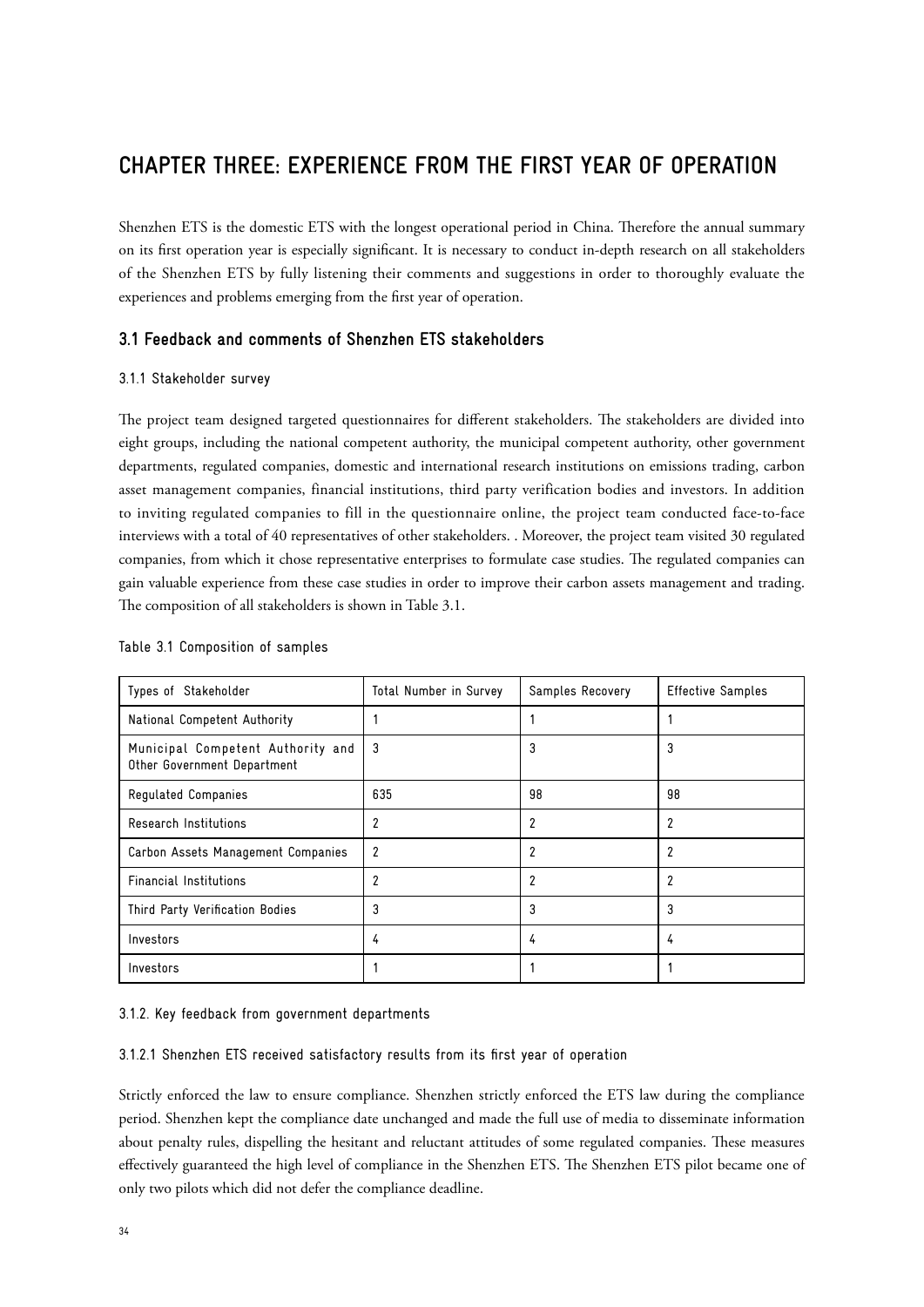Compliance results were beyond expectation. By July  $1^{st}$ , 2014, 631 out of 635 regulated companies in the Shenzhen ETS successfully surrendered their allowances and fulfilled their compliance obligations on time. This was the highest rate among the seven pilot ETSs. The compliance rate of the companies reached 99.4%, while the compliance rate of allowances reached 99.7%. This makes Shenzhen's compliance results very close to, or even equal to that of the international carbon market.

Regulated companies achieved outstanding emission reductions. During the first compliance period (2013), the Shenzhen ETS successfully catalysed a reduction in both carbon intensity target and absolute emissions. In particular, the total amount of greenhouse gas emissions for 635 regulated companies decreased by 3.75 million tons. This corresponds to a decline of 11.5% between 2011 and 2013 (the total amount was 33.64 million tons in 2011, and 29.94 million tons in 2013). Meanwhile 621 regulated emitters in Shenzhen decreased their carbon intensity by 33.2%, accomplishing the mission set by 'the  $12<sup>th</sup>$  Five-Year Plan" of a 21% reduction ahead of time.

Regulated companies achieved impressive economic growth. In 2013, the total amount of electricity generated from 8 power companies was around 20 billion kilowatts. Water supply plants generated around 1 billion cubic meter. Gas plants generated around 6 million tons of natural gas. Glass factories generated over 0.3 million tons of glass. Meanwhile, 621 manufacturing companies covered by the Shenzhen ETS had an industrial value added of CNY351.8 billion, corresponding to a CNY105.1 billion increase from 2010, or 42.5%.

The Shenzhen ETS became a functioning market mechanism. Shenzhen's carbon market is a leader in terms of liquidity. Firstly, the Shenzhen ETS is not only open for domestic individual investors and institutional investors, but also for oversea investors. In this way it is increasing the diversity of investors. Secondly, while accounting for 2.5% of allowances of all the pilots, the Shenzhen ETS accomplisheds 12.6% of the overall trading volumes as well as 22.9% of turnover in its first compliance year. Shenzhen was also the first carbon market to break CNY100 million of trading value. Thirdly, the turnover rate is 5.24%, much higher than in the other ETS pilots. Fourthly, Shenzhen has a large number of effective trading days. By the end of the compliance period, the Shenzhen carbon market had 256 official trading days, 209 of which saw effective trading. Thus the market function of the Shenzhen ETS can be considered as having emerged through the forming of a relatively complete price curve as well as providing preliminary and effective decision-making information to the market participants.

#### 3.1.2.2 Highlights of the Shenzhen ETS include its openness and innovation

#### Design Innovation

Shenzhen created a dual adjustable caps, an allowance allocation mechanism based on dynamic game theory, a sophisticated market adjustment mechanism, and MRV with diversified monitoring reports. Furthermore, it sets strict penalties on regulated companies not fulfilling their compliance obligations. These features have in turn been adopted by some other pilot regions.

## Legalisation Innovation

In October 2012, the Standing Committee of Shenzhen People's Congress passed the Provisions, which represents China's first local law specifically on GHG emissions management. It has been voted as one of nine highlights of global climate change legislation by the Global Legislators Organisation (GLOBE). In March 2014, Shenzhen Municipal Government published the Regulation, which stands out among the administrative measures of other pilots due to its length and depth of content.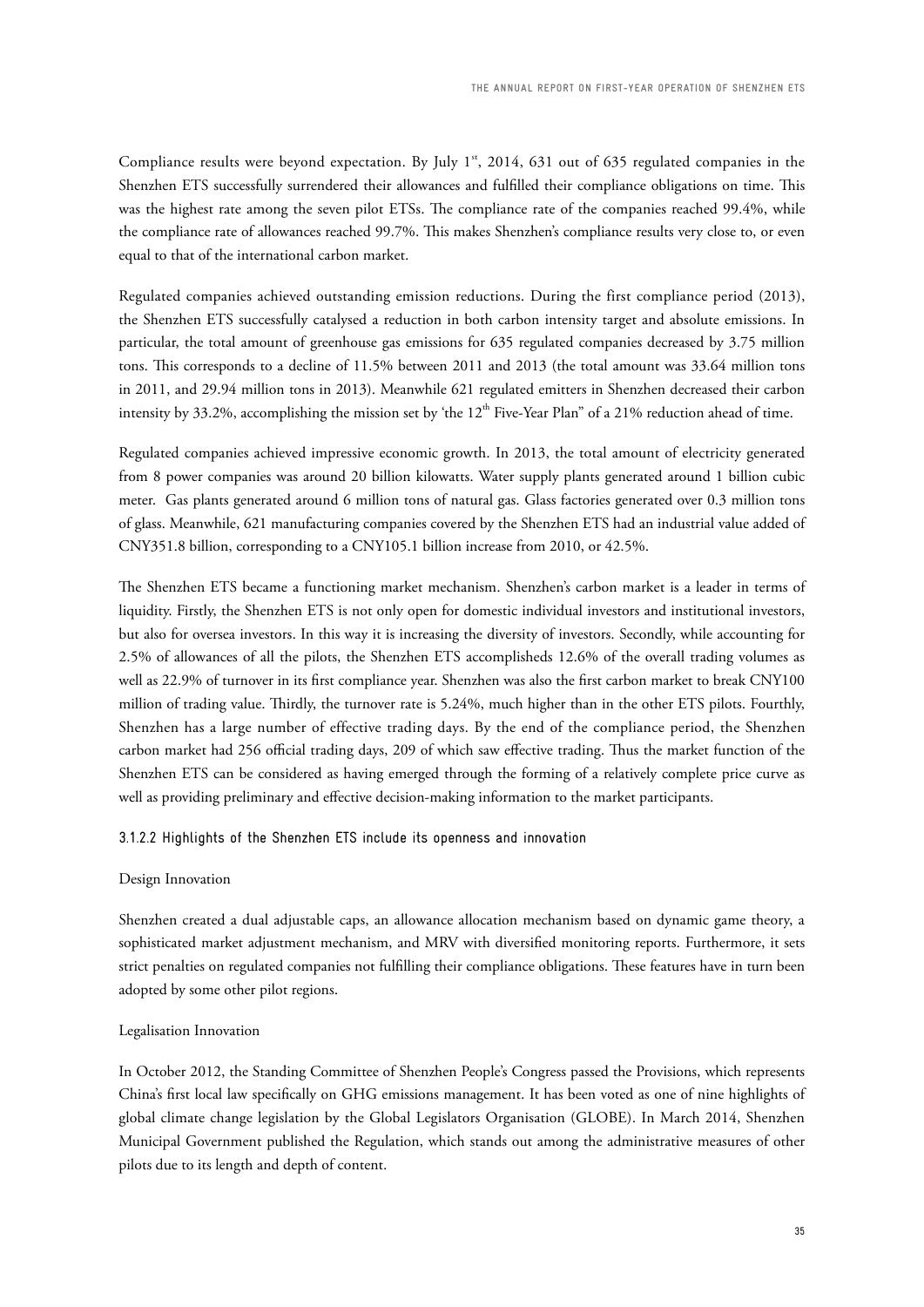## Market Innovation

Shenzhen carbon market was the first domestic market that opened to individual investors and institutional investors. On August 8<sup>th</sup>, 2014, it became the first carbon market to opens to foreign investors. To date, it is the domestic carbon market with the largest number of members and clients, as well as the highest turnover ratio of allowances.

## Financial Innovation

Shenzhen carbon market is the only carbon trading partner of the International Finance Corporation of the World Bank in China as well as China's leader in carbon financial innovation. Its key achievements include succeeding in making the following financial innovations possible: issuing the first carbon bond, launching the first carbon fund, starting the carbon pledge, as well as performing a structured deposit of allowances. It is also actively involved in the in-depth research and exploration of other innovative trading products.

## 3.1.2.3 The Shenzhen ETS has contributed to the establishment of the domestic carbon market

The Shenzhen ETS can bring the following four lessons to the development of a nationwide ETS. The first is to provide strong guidance on the design of a national ETS, to formulate nationwide policies on curbing greenhouse gas emissions, as well as to promote the progress of carbon trading legislation, providing a clear direction on the development of China's national carbon market. The second is to enhance the details of the structural design of the ETS. This is an important point of distinction between the national carbon market and the pilots. The national government will need to issue relevant guidelines and solutions regarding technical issues. The third is to promote an open and genuine market, rather than a closed and false market. The last is to strengthen a full range of capacity building, from policy makers to regulated companies, verification bodies, and market investors.

## 3.1.2.4 Work to promote the development of the Shenzhen ETS

The future development of the Shenzhen ETS mainly focuses on the following three areas. The first is to expand the scope and coverage. Shenzhen shall continue expanding the number of regulated companies from the industrial sector. 500 new entrants are currently undergoing a process of historical emissions data verification. Shenzhen will also gradually incorporate the transportation sector into the ETS. Currently, public transport and taxi companies are already being incorporated into the ETS in accordance with the standard and procedure for industrial companies. The progress to incorporate private automobiles into the ETS is under discussion. The second is to accelerate the improvement of rules and guidelines on emissions trading. In other words, Shenzhen shall develop supporting rules and measures associated with the Regulation. Shenzhen shall also issue guidelines, standards and rules for the transportation sector. The third is to develop a regional carbon market. Shenzhen shall develop a regional carbon market with other provinces which are willing to participate in the ETS, and help other provinces regarding capacity building so as to explore the path towards a national carbon market.

3.1.3. Key feedback from domestic and international research institutions on carbon trading

The project team conducted face-to-face interviews with three domestic and international research institutions on carbon trading. Their key views on the Shenzhen ETS are as follows.

First, all agree that the first year of operation of the Shenzhen ETS was successful.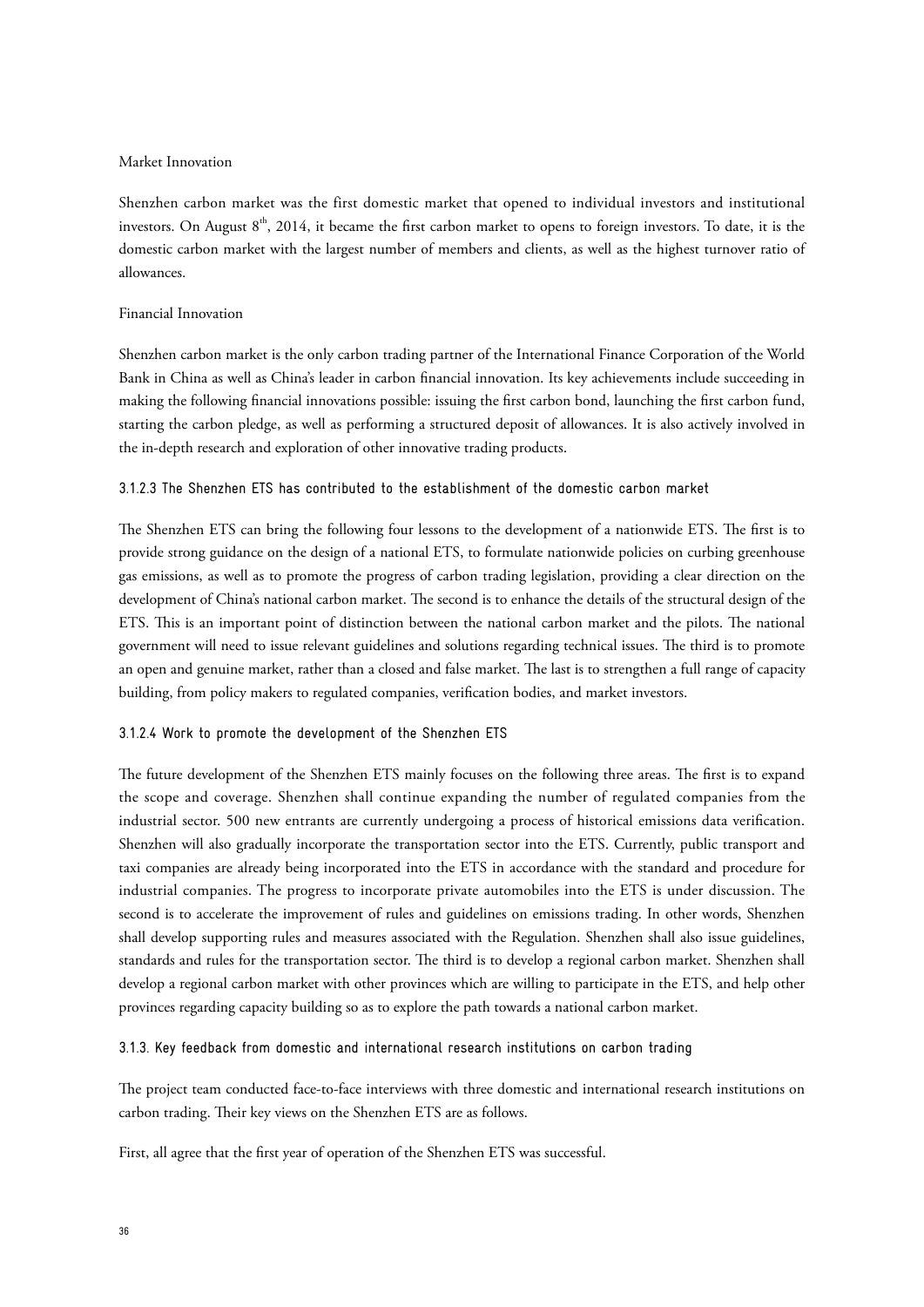Second, they all share the opinion that the most successful design components in the Shenzhen ETS are the legislation, compliance mechanism, and cap setting, in that order.

Third, all consider Shenzhen's features of innovation and openness as an advantage while the scale of allowances are seen as a disadvantage.

Forth, they suggest that the Shenzhen ETS should improve information transparency regarding the methodology protocol and procedures for free allowance allocation, as well as the annual GHG emissions of each regulated company.

Fifth, they all of support Shenzhen in further exploring carbon financial products, and believe that such products could improve the liquidity of the secondary market.

#### 3.1.4 Key feedback from carbon asset management companies

The project team interviewed two Shenzhen carbon asset management companies, both of whom are private enterprises. The size of staff of these two companies ranges from a dozen of two dozens employees. In addition to providing services to the Shenzhen carbon market, they also provide services to other pilots. Their views on the Shenzhen ETS are as follows.

## 3.1.4.1 Sound business environment and moderate supervision

The Shenzhen carbon market offers a sound business environment since the level of competitors is quite close and the market itself is relatively fair and equitable. They support encouraging market competition among carbon asset management companies according to the principle of survival of the fittest.

#### 3.1.4.2 Small scale and limited business volume

All carbon asset management companies consider the scale of allowances to be small, thus the business volume is limited. Since all the pilots are lacking in liquidity, interviewees worried that the national carbon market could face the same problem.

#### 3.1.4.3 Wide variety of factors affecting profitability

There are a wide variety of factors affecting the profit outook. Ranked by importance, the first is that regulated companies lack awareness in carbon asset management and lack confidence to invest much. The second is that the carbon market is not liquid and the trading products are only spot products. The last is that the government support for carbon asset management companies is insufficient.

#### 3.1.4.4 Future business types

Currently, the main services provided by carbon asset management companies include carbon funds, low-carbon training, carbon auditing, consulting services on energy management contracts (EMC), CCER development, brokerage on carbon trading accounts, GHGs verification etc. Carbon asset management companies consider that their future income is mainly dependent on the custody of carbon assets and the operation of carbon funds. Carbon asset project development (CDM, CCER, VER etc.) will face fierce competition in the future, in other words the profit margin will be small and the future prospects do not seem very optimistic.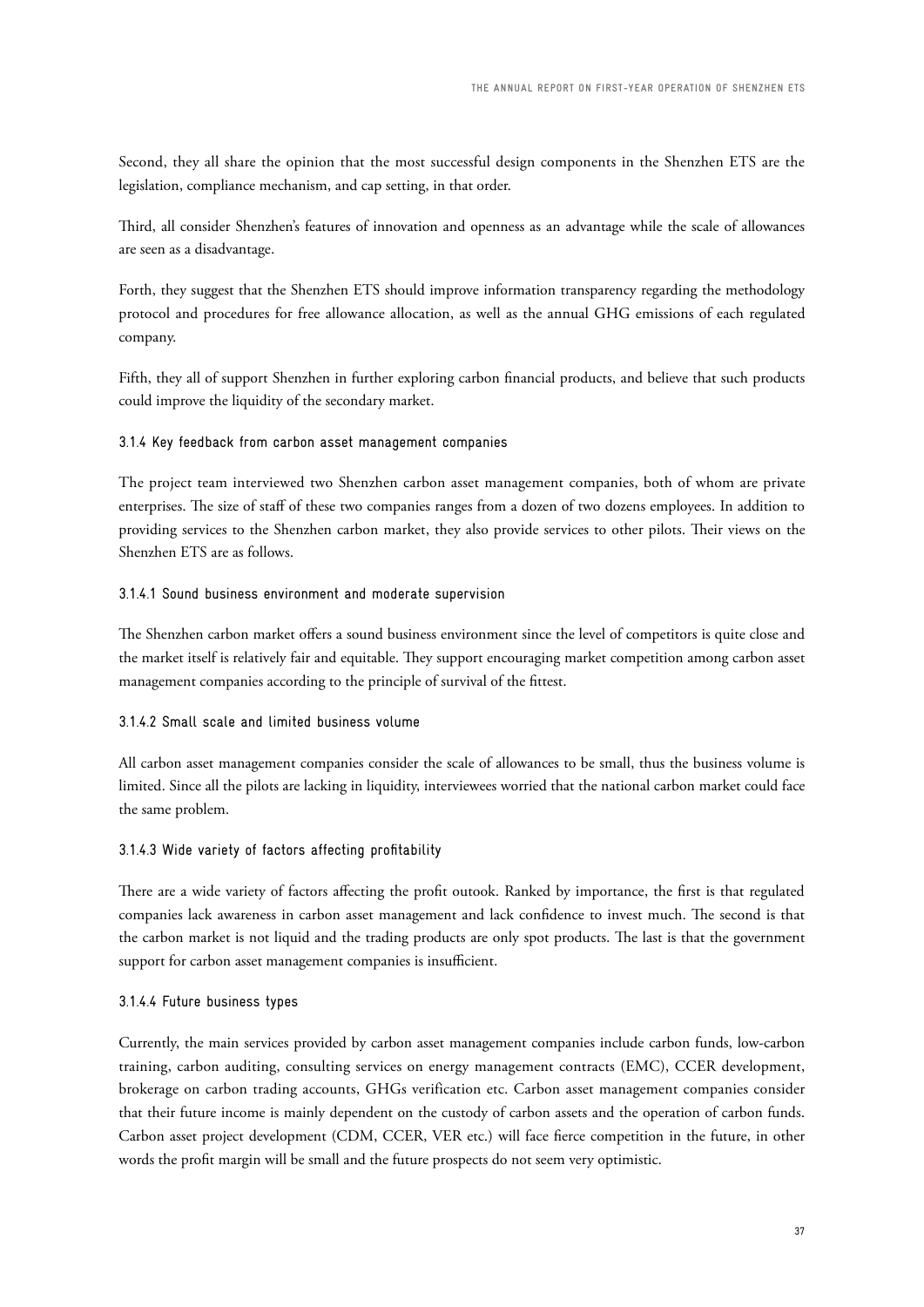#### 3.1.4.5 Comments on the core components of the Shenzhen ETS

The respondents scored the design components of the Shenzhen ETS with scores ranging from 0 to 10, where 10 represents the highest score. According to the rating of the carbon assets management companies, the four components with the highest scores are the ETS legislation, coverage and scope, the compliance mechanism and MRV. The three components with the lowest scores are information disclosure, allowance allocation approach, and cap setting.



Graph 3.1 Scores on the design components of Shenzhen ETS from carbon asset management companies

#### 3.1.4.6 Improvements to the Shenzhen ETS

The interviewees consider that the dual control of both carbon emissions and carbon intensity brings high management costs to the regulated companies. There is also a conflict in the accuracy of the industrial value added. Therefore, the Shenzhen ETS is expected to be further simplified in the future. The carbon asset management companies suggest that the industrial value added should be submitted directly to the competent authority by the Municipal Bureau of Statistics in order to ease the burden on regulated companies. They also suggest improvements to increase certainty in the market and improve trading efficiency and liquidity. Moreover, they suggest enhancing information disclosure to help investors make appropriate investment decisions.

#### 3.1.5 Key feedback from third party verification bodies

The project team conducted surveys with three third-party verification bodies. Currently, Shenzhen has 21 recorded third-party verification bodies, as well as 413 recorded verifiers affiliated to verification bodies. The thirdparty verification bodies are mainly private companies, and differ in number of employees, ranging from dozens of employees to thousands of employees. Their main businesses include providing services on ISO related certificates and trainings. Their views on the Shenzhen ETS are described here.

#### 3.1.5.1 Profits from the carbon verification business are low

The verification of GHG emissions accounts for a small proportion of the total business of the verification bodies.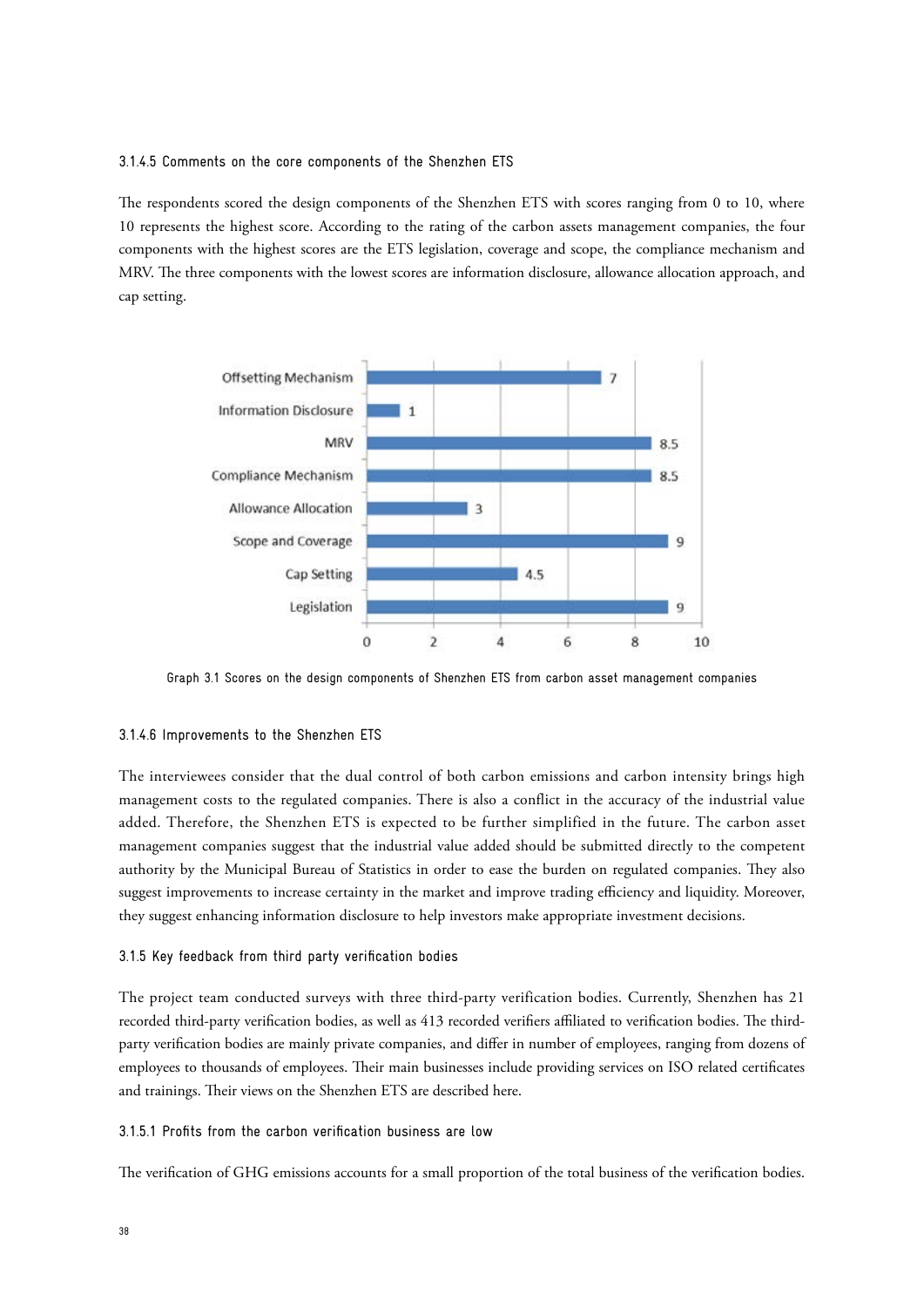At the same time it promotes other business, such as GHG-related trainings. 67% of the interviewees said that although the workload of verification has increased, profits are still low due to fierce market competition. 33% of them consider the workload as sufficient.

### 3.1.5.2 The government should pay for verification fees

Third-party verification bodies believe that if the government assigns the verification business of regulated companies to the verification bodies in accordance with their qualification and size, and pays the verification fees instead of the regulated companies, the quality of verification would increase.

#### 3.1.5.3 The market environment needs improvement

According to the respondents, one considered that the market environment for verification is not ideal, technical skill levels are uneven and there is excessive competition. The remaining two consider that the market environment is poor, skill levels vary considerably, and competition substantially unfair. Therefore, they suggest the government issue policy guidance on verification for reasonable competition among the verification bodies.

## 3.1.5.4 Comments on the core elements of the Shenzhen ETS

The respondents score the design elements of the Shenzhen ETS in order of quality as follows: the ETS legislation, coverage and scope, the compliance mechanism and MRV.



Graph 3.2 Average scores on the design elements of the Shenzhen ETS from third -party verification bodies

#### 3.1.6 Key feedback from financial institutions

The project team surveyed two banks that were deeply involved in the Shenzhen ETS. In addition to the Shenzhen ETS, these two banks also provide services to other pilots. Currently, their main business includes settlement service on carbon trading, brokerage on account opening, and carbon pledges. For the following three years, both banks show a positive attitude and plans to introduce carbon funds, carbon asset management service, and carbon trading consulting service. Their views on Shenzhen ETS are described below.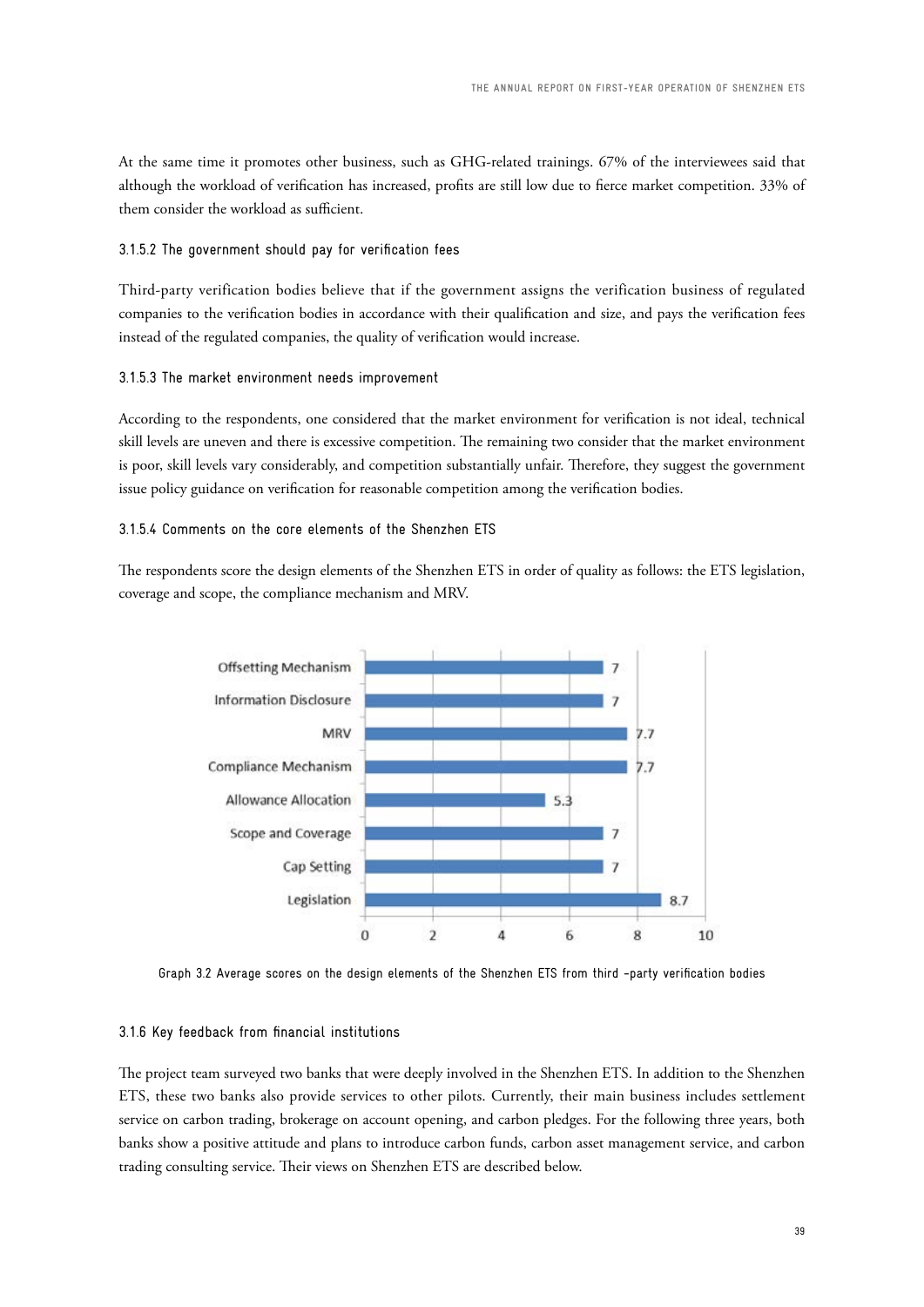#### 3.1.6.1 Satisfied with the environment and opportunities of the Shenzhen carbon market

The main drivers in carbon trading business for banks is their optimistic view on the future development of the carbon market and the position of green finance business. Both financial institutions are satisfied with the achievements of the Shenzhen carbon market, and consider the Shenzhen carbon market as providing them with a sound market environment and sufficient business opportunities.

## 3.1.6.2 Success and weakness

Both banks consider the most successful elements in the Shenzhen ETS as being the legislation and offsetting mechanism. In their view a key weakness lies in the level of information disclosure.

## 3.1.6.3 The biggest problem is market liquidity

Both banks agree that the biggest challenge is the lack of liquidity of the market. They also note that the traded products currently only currently only consist of spot products. Under this condition, the benefits from investment cannot cover costs.

## 3.1.6.4 Call for support for carbon finance from government

Both banks hope for more support from the government regarding carbon finance. They agree on the desirability of the establishment of a unified carbon market, and setting unified guidelines and rules for the carbon market. They also suggest the development of carbon finance derivatives to activate the carbon market, as well as the issuance of supportive rules on energy saving. They also suggest enhancing the supervision of the carbon market.

## 3.1.6.5 Positive attitudes towards a national carbon market

Both financial institutions have seen the huge potential and future opportunities from a national carbon market. Both banks express continuous interest in this field and plan to promote financial innovation in accordance with national policies to maintain their leading position in carbon trading.

#### 3.1.7 Key feedback from investors

The project team had interviews with four investors in the Shenzhen carbon market, including two individual investors and two institutional investors. Their views on the Shenzhen ETS are shown as follows.

#### 3.1.7.1 Views on the design of Shenzhen ETS

The investors expressed that confidence in participation in the carbon market could be affected by the allowance allocation approach, offsetting mechanisms, compliance mechanisms, legislation, the scope and coverage as well as information disclosure mechanisms. The Shenzhen ETS needs further improvement in its trading model and information disclosure. More specifically, many investors consider that the delivery requirement of T+5 affects their trading frequency.

#### 3.1.7.2 Improve the degree of information disclosure and the channels to access it

The institutional investors expect to gain more information on the emissions of regulated companies. This information could better assist them in understanding the needs for carbon asset management. They also hope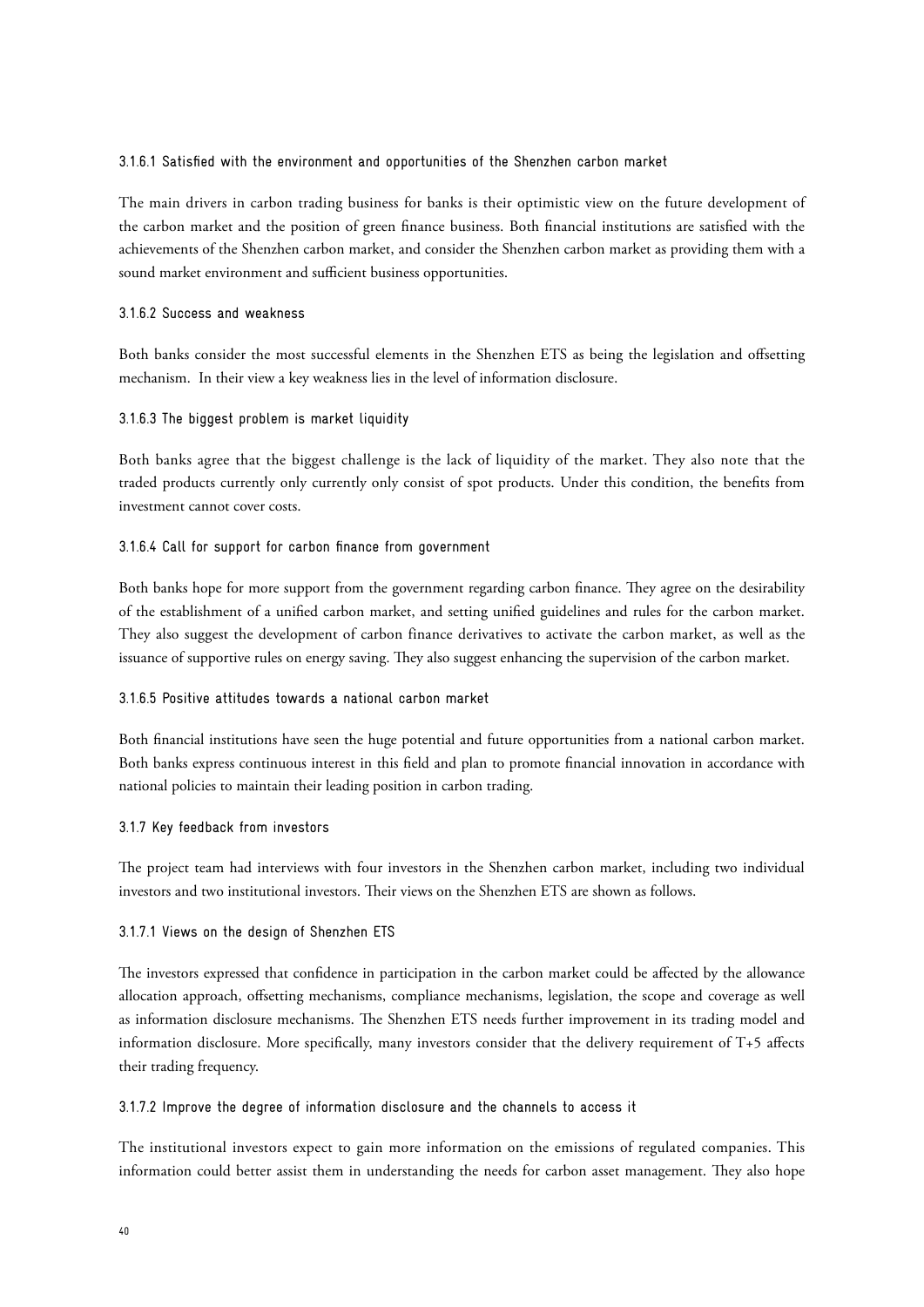that they could have face-to-face communication with regulated companies to further understand how to manage carbon assets.

The individual investors are willing to adopt the trend on the rules and guidelines associated with energy saving, emission reduction and carbon trading because the trends would affect the carbon price as well as decision making. Individual investors also want to receive more information via SMS and seminars/workshops to understand the trends of the carbon market more quickly and to make early investment decisions.

## 3.1.7.3 Comments on the Shenzhen carbon market

The scores from most investors on the Shenzhen carbon market are higher than 80%, showing that investors have a positive attitude towards the operation and future of the carbon market. Furthermore they are willing to conduct long-term and continuous investments in the Shenzhen carbon market.

## 3.1.8 Key feedback from regulated companies

The project team sent online questionnaires to all regulated companies, and received a total of 98 valid responses. Among them, over half are wholly foreign owned enterprises. Chinese-foreign joint enterprises and private enterprises account for around 10% each.

## 3.1.8.1 Internal carbon asset management

Over half of the respondents have full-time employees in carbon asset management, but still 24% of them neither have nor plan to have full-time employees in carbon asset management. 33% of the respondents have set up a department specialised in carbon asset management; 33% have not done so but have full-time employees dedicated to carbon asset management. 7% plan to set up a department specialising in carbon asset management, and 26% have no plan to do so.

| Options                     | Proportion |
|-----------------------------|------------|
| Have done                   | 53.06%     |
| Have not done but have plan | 24.49%     |
| Have not done and no plan   | 22.45%     |

#### Graph 3.3 Full-time staff in carbon asset management

| Options                     | Proportion |
|-----------------------------|------------|
| Have done                   | 32.65%     |
| Have not yet but plan to    | 26.53%     |
| Have not and do not plan to | 7.14%      |
| Have not, but do have staff | 33.67%     |

Graph 3.4 Departments specialising in carbon asset management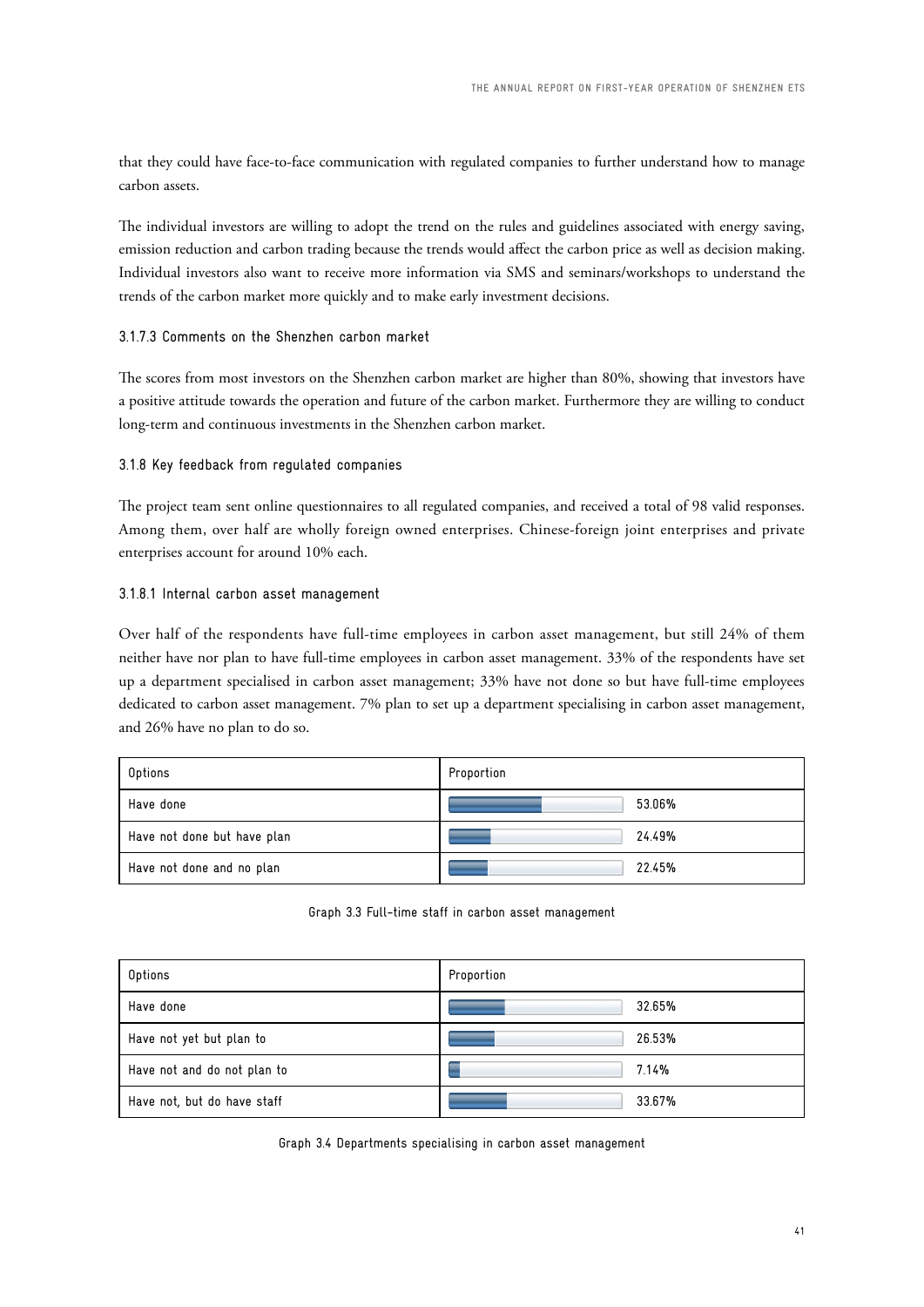3.1.8.2 Energy saving and emission reduction activities

92% of the respondents carry out energy saving and emission reduction activities annually; 65% of the respondents carry out energy saving and emission reduction activities with the purpose to accomplish a carbon trading target.



Graph 3.5 Proportion of companies that carry out annual energy saving and emission reduction activities



Graph 3.6 Proportion of companies that carry out annual energy saving and emission reduction activities in order to accomplish a carbon trading target

#### 3.1.8.3 KPI on carbon asset management

40% of the respondents have not set a KPI specific to carbon asset management; 39% have set the total amount of annual carbon emissions as a KPI; over 10% have chosen the profit or loss form annual carbon trading as a KPI.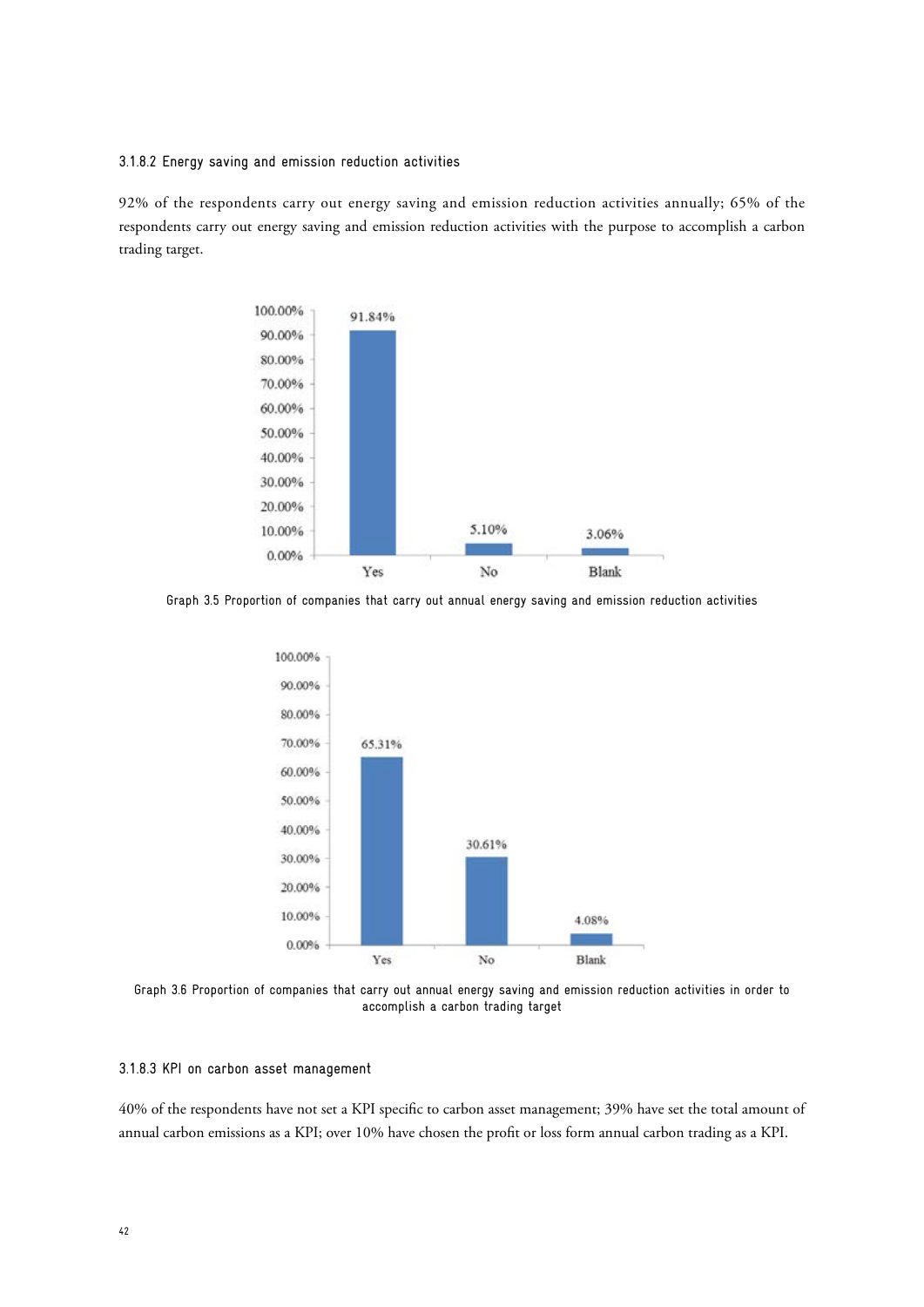

Graph 3.7 KPI for carbon assets management

## 3.1.8.4 Transaction frequency in the carbon market

19% of the respondents have never participated in carbon trading; 43% of them participate in carbon trading once per year; 17% participate in carbon trading every half year, showing that the transaction frequency in the carbon market is still low. However, although the frequency of trading in the carbon market is not high, 37% of them have established complete internal authorisation on carbon trading, and 34% of them have not set but plan to set staff specified for carbon trading.



Graph 3.8 Trading frequency by regulated companies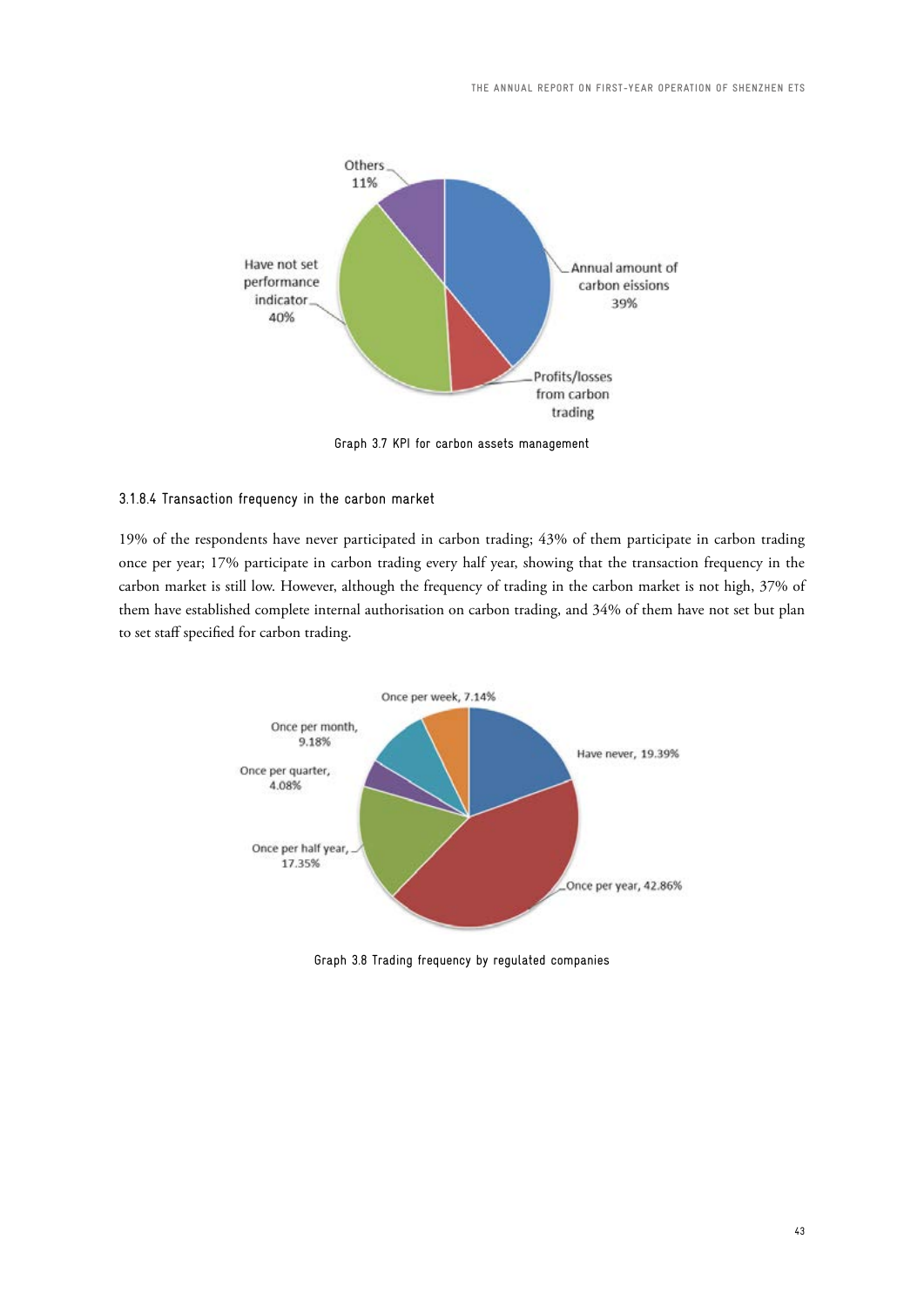

Graph 3.9 Establishment of complete internal authorisation mechanism to participate in carbon trading

## 3.1.8.5 Perceived appropriate price range of allowances

53% of the respondents think the price of allowances should be lower than 40 CNY; 32% of them think the reasonable price range should be between 40 and 70 CNY; 14% think the price should be higher than 70 CNY. Considering that the respondents include companies with both a shortage and surplus in allowances, the result reflect the expectations of both buyers and sellers.



Graph 3.10 Perceived approprate price range of allowances

## 3.1.8.6 Challenges to participating in carbon trading

The challenges faced by enterprises to participate in carbon trading, ranked from highest to lowest in accordance with the degree of difficulties are as follows: inability to forecast allowance price, insufficient information from the market, lack of professionals in carbon asset management and carbon trading, difficult procedures on internal approval, as well as unskilled operation in the trading system.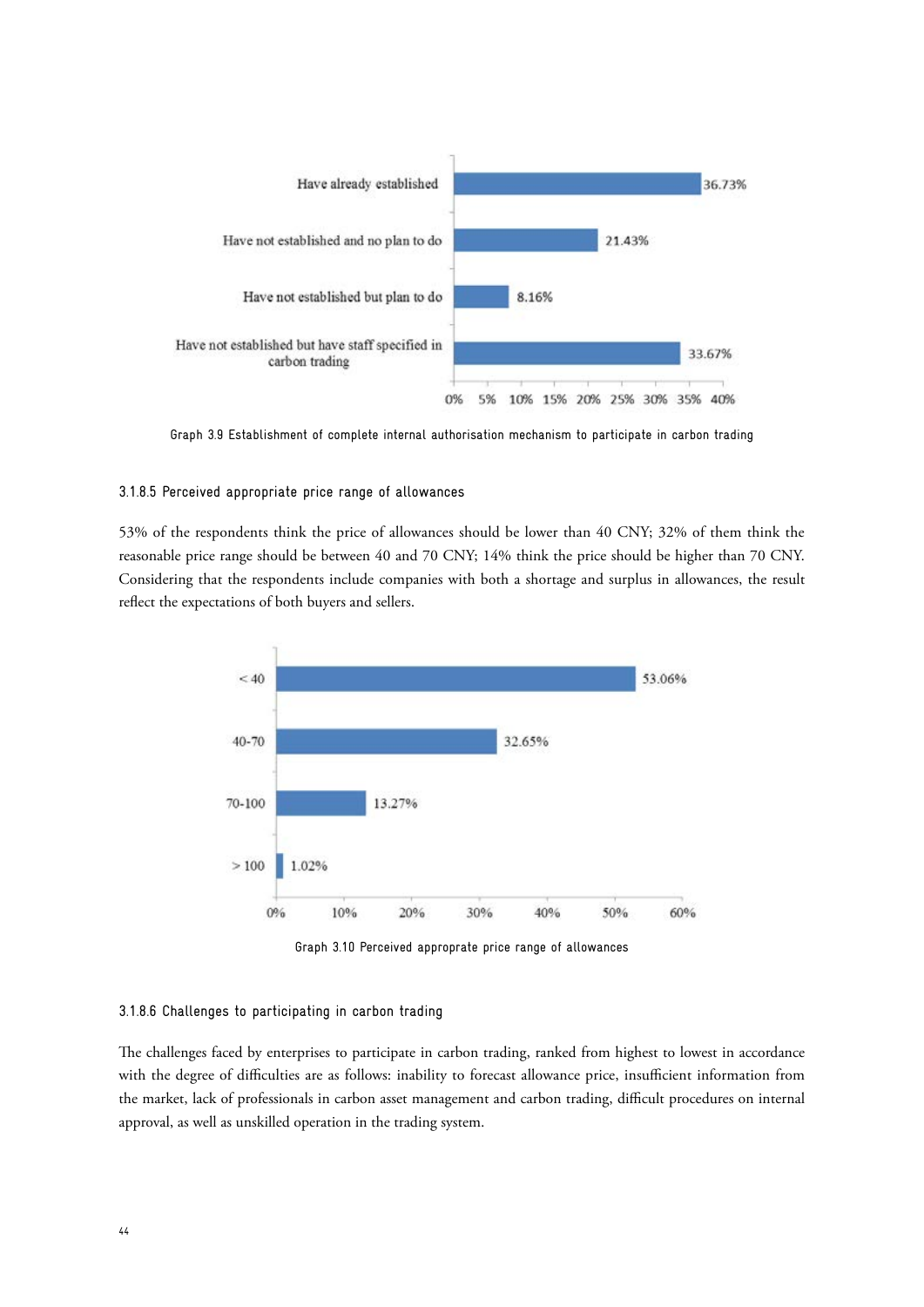

Graph 3.11 Challenges to participate in carbon trading

#### 3.1.8.7 Comments on the Shenzhen carbon market

Most regulated companies have a supportive attitude towards carbon trading, and believe that carbon trading can reduce their abatement cost, help them to make profit from selling surplus allowances, improve their image and reputation as well as help them to receive green finance.

Among the eight design elements of the Shenzhen carbon market (legislation, cap setting, scope and coverage, allowance allocation approach, compliance mechanism, MRV, information disclosure, and offsetting mechanism), regulated companies are most satisfied with legislation (34.69%), cap setting (24.49%), and offsetting mechanism (11.22%). Around 44% of the regulated companies think the allowance allocation approach is somewhat difficult. In addition, 15.31% of the regulated companies suggest enforcing the establishment of an information disclosure mechanism to protect the reasonable interests and rights of market participants.

Regulated companies hold different opinions on the submission of emissions reports each quarter. Half of the respondents think that it helps the company to develop their energy saving and emission reduction strategy as well as to manage the allowances. The remainder consider the reports as extra workload.



Graph 3.12 Benefits from carbon trading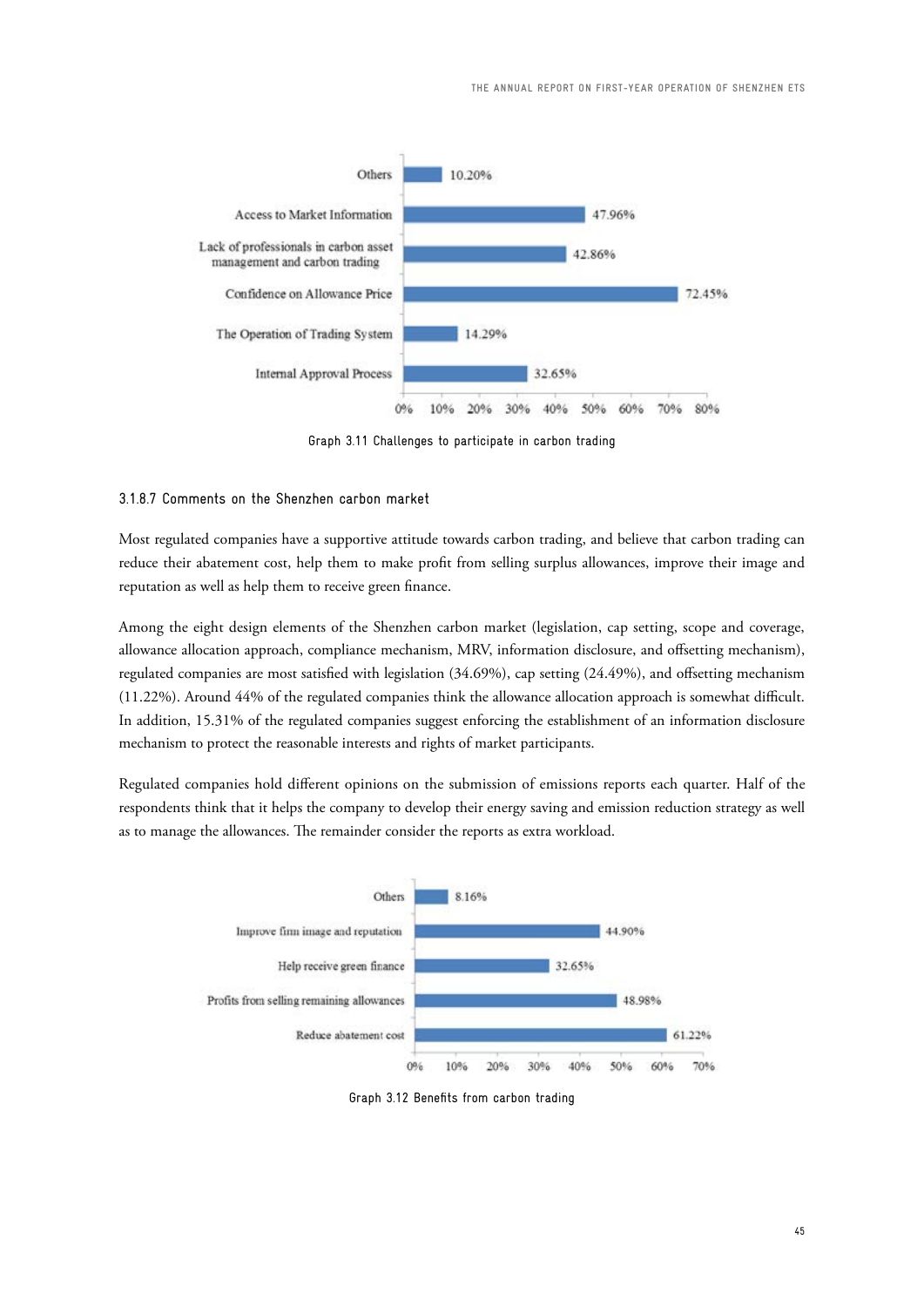| Option                                                                               | Proportion |
|--------------------------------------------------------------------------------------|------------|
| Help the compliance company develop energy saving<br>and emission reduction strategy | 48.98%     |
| Manage the allowances and achieve breakeven point                                    | 35.71%     |
| Increase workload for administrative officers                                        | 58.16%     |
| Inconvenient operation in GHGs Information<br>Management System                      | 31.63%     |

Graph 3.13 Companies' attitudes towards the submission of quarterly emissions reports

# **3.2 Successful experiences from the Shenzhen ETS**

This section summarises the successful experiences of the Shenzhen ETS in its first year of operation by referring to research on the Shenzhen carbon market, deep analysis of the market's performance, as well as consideration about the future direction of the Shenzhen carbon market and the move towards a national carbon market.

# 3.2.1 Create resilient laws and strict enforcement

Following the design principle of "legislation first", Shenzhen created a sound legal basis for the development and smooth operation of the Shenzhen ETS.

# 3.2.1.1 Legislation from the Shenzhen People's Congress

In October 2012, the Standing Committee of Shenzhen People's Congress passed the Provisions, which was China's first local law specifically relating to GHG emissions management. It was voted as one of nine highlights of global climate change legislation by the Global Legislators Alliance (GLOBE). The Provisions set down the principle rules for carbon trading such as the cap setting, allowance management, GHG emissions reporting, emissions trading mechanism, offsetting mechanism and penalties for excess emissions.

## 3.2.1.2 Local rules on carbon trading

In March 2014, Shenzhen Municipal Government published the Regulation, which stands out among the administrative measures of other regions due to its length and depth of contents which refines the Provisions and details the specific rules and guidelines on emissions trading.

## 3.2.1.3 Normative documents from government departments

The Shenzhen MSC issued two key documents: the Notice on Guidance for Quantification and Reporting of Organizational Greenhouse Gas Emissions and the Notice on Guidance for Verification of Organizational Greenhouse Gas Emissions, which together specify the principles and requirements for GHG emissions measuring, reporting and verification and wer implemented from December 1st 2012. On May 21st 2014, the Shenzhen DRC and Shenzhen MSC issued the Administrative Measures on Third-Party Verification Bodies and Verifiers, providing the legal basis for regulating third-party verification bodies.

## 3.2.1.4 Rules and supportive measures on carbon trading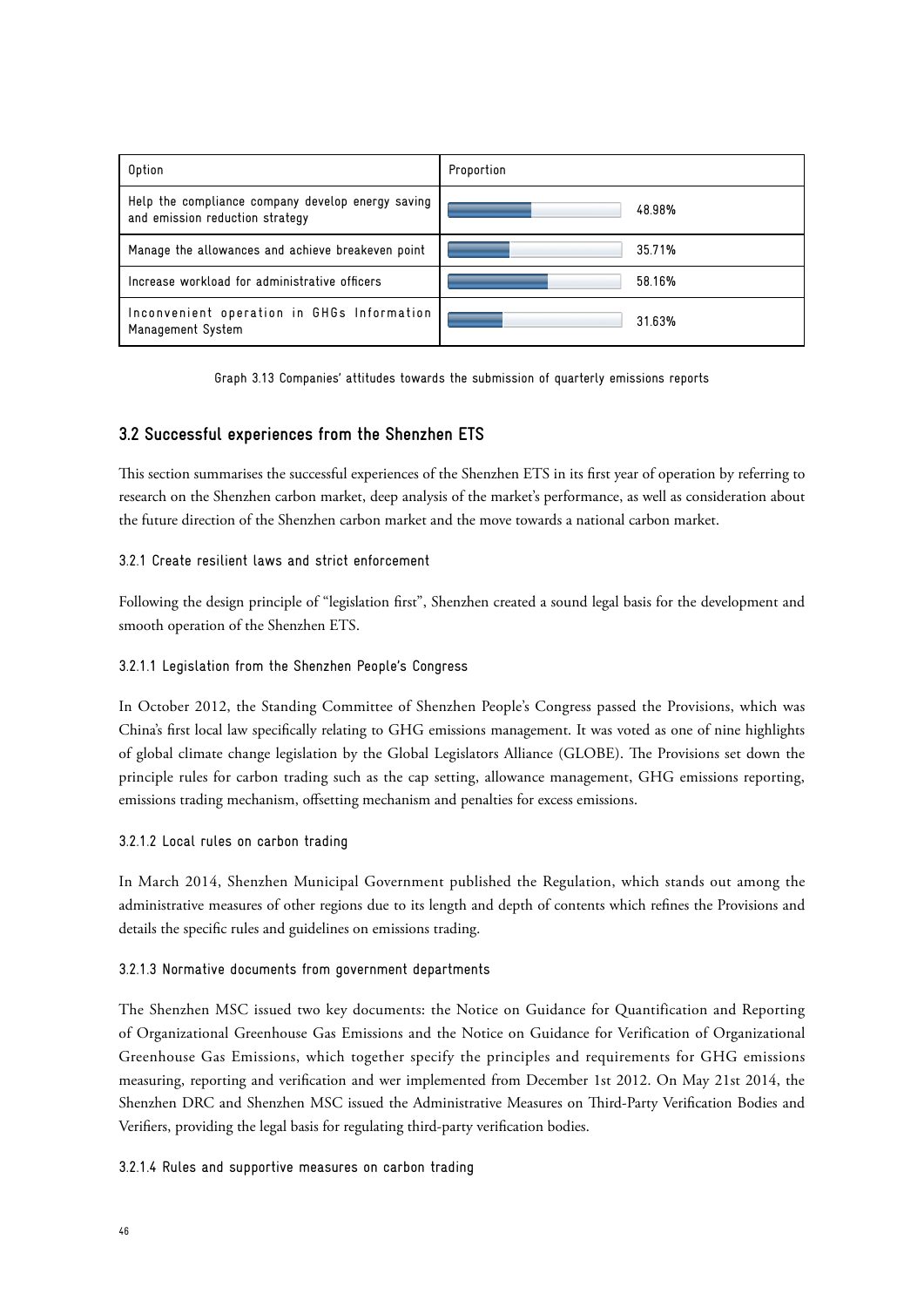In 2013 and 2014, CEEX announced rules on spot trading, member management, risk control and management, brokerage members, custodian members, abnormal circumstances and penalties for illegal acts etc.. They provided comprehensive trading rules and regulations for market players in the Shenzhen carbon market.

Shenzhen not only established a strong legal basis for ETS, but also enforces laws strictly during its operation, thus supporting the success of the scheme in its first year of operation.

## 3.2.2 Forging synergy between multiple government departments

Effectively integrating and utilising the force of multiple government departments and from all sectors of the community has been a significant contributor to the successful development and operation of the Shenzhen ETS.

# 3.2.2.1 Municipal government attaches great importance to ETS and works closely with relevant government department

The establishment of the Shenzhen ETS could not happen without the leadership of the Shenzhen municipal government. Shenzhen's government has attached great importance to the ETS and established the Shenzhen ETS Leading Group to direct work. The government also set up a specific division – the Shenzhen ETS Office – which is in charge of the establishment of the Shenzhen ETS under the Shenzhen DRC. Its key responsibilities are to implement and promote the ETS pilot and to conduct the day-to-day work, relying on relevant professional organisations.

More specifically, the Legislative Affairs Office of Shenzhen's municipal government pushed the legislation for emissions trading. The Foreign Exchange Bureau of Shenzhen and the People's Bank of China Shenzhen Branch promoted the Shenzhen ETS to be the first domestic carbon market that allows participants from overseas to trade in Shenzhen with foreign currency or overseas RMB. The Shenzhen Market Supervision Bureau issued guidelines for MRV and regulation of third-party verification bodies. The Shenzhen Municipal Statistics Bureau verifies the statistical data submitted by the regulated companies. The District Departments and other functional departments such as the Finance Bureau, the Transport Bureau and the Water Supply Bureau, support the emissions trading scheme within their respective areas of responsibility.

#### 3.2.2.2 Full support from Shenzhen's supporting institutions

The design of the Shenzhen ETS integrates human talent from several organisations. The Shenzhen Research Centre for Urban Development, the China Emissions Exchange, and the Shenzhen Institute of Environmental Science worked together to complete the Shenzhen city inventory. The Peking University Shenzhen Graduate School, Tsinghua University Shenzhen Graduate School, Shenzhen University, Shenzhen Architectural Scientific Research Institute and other organisations participated in the cap setting and allowance allocation. 19 thirdparty verification bodies conducted verification of the historical carbon emissions for around 800 companies. Accounting firms verified the industrial value added of 621 regulated companies from the manufacturing sector.

#### 3.2.2.3 Support from international organisations

The development and implementation of the Shenzhen ETS received valuable support from international organisations. In particular, GIZ (Deutsche Gesellschaft für Internationale Zusammenarbeit) and the Embassy of the United Kingdom provided Shenzhen with experience regarding the design, administration, and operation of the EU ETS. EDF organised several seminars/workshops on the Shenzhen emissions trading scheme, and provided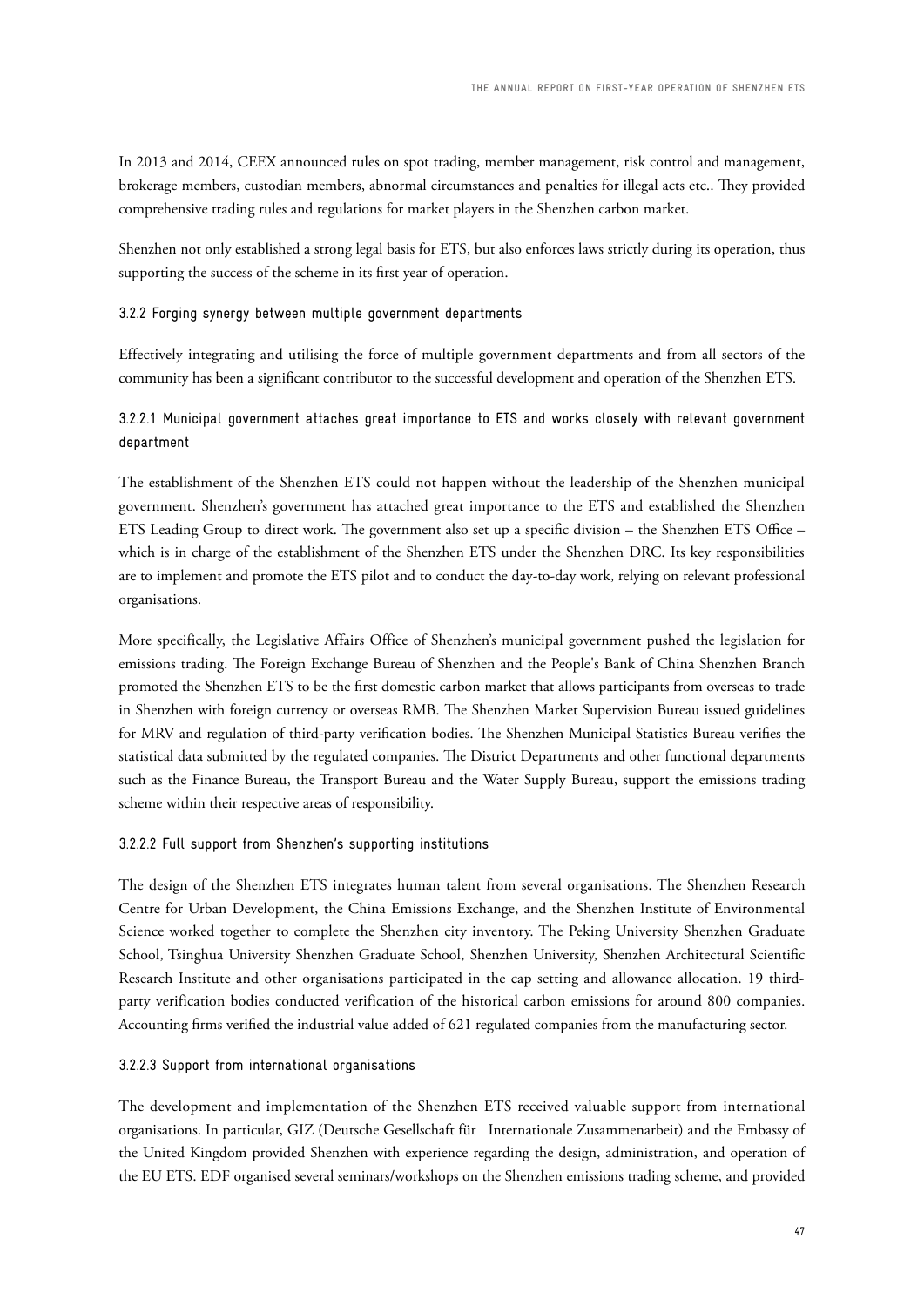valuable comments. IETA organised the 'Business Partnership for Market Readiness', a training workshop with the clear objective to support the development of good business practices in the operation and design of market based instruments to reduce GHGs. The World Bank and IFC assisted Shenzhen in implementing innovative research on carbon financial products.

## 3.2.3 The innovative character of Shenzhen

As a city-wide ETS, the Shenzhen ETS has its own drawbacks, such as the small size of total allowances, the light industrial structure, few large emission sources (steel, cement, paper, and metal smelting etc.). Therefore, Shenzhen presents a very innovative and unique ETS.

## 3.2.3.1 Positive cooperation with international carbon markets

Along with the growing pressure regarding international emissions reduction, a gradual deepening of cooperation among countries is taking place regarding emissions reduction and the development of international carbon markets. Close cooperation is therefore essential and unavoidable. The establishment of the EU ETS and the linkage between California and Quebec are role models for international cooperation in tackling climate change. As the first ETS pilot launched in China, Shenzhen attaches great importance to international cooperation, and has signed a MOU with the California ETS. In September 2014, Shenzhen had active exchange with California and Quebec on carbon trading cooperation, and agreed on cooperation and research on carbon trading in public transportation with California.

#### 3.2.3.2 Relatively sophisticated market adjustment mechanism

In order to stabilise the carbon price and safeguard an orderly carbon market, Shenzhen boldly created a relatively sophisticated market adjustment mechanism, including the selling of allowances at fixed price, as well as an allowance buy-back mechanism. These two mechanisms, on one hand emphasise moderate regulation of the market; on the other hand, it sets constraints on market intervention by the government, such as the intensity, frequency, and objectives of intervention to avoid market failure from excessive government intervention. Wellrounded and multi-layered carbon market adjustment mechanisms not only restrain excessively high prices from arbitrage, but also avoid damage to market participants due to excessively low prices. In other words, market adjustment mechanisms can balance the demand with supply and stabilise the market price.

#### 3.2.3.3 Actively involved individual investors

Shenzhen carbon market was the first carbon market in China to open to individual investors. It has been shown that individual investors play an important role in boosting the liquidity of the Shenzhen carbon market. Tianjin, Hubei and Guangdong adopted this strategy from Shenzhen and subsequently opened to individual investors.

## 3.2.3.4 Actively involved foreign investors

Introducing foreign investors into the Shenzhen carbon market also boosts its liquidity. On August 8th 2014, CEEX became the first domestic carbon market exchange to receive approval from the Foreign Exchange Bureau of Shenzhen to introduce foreign investors to participate in the carbon market via foreign currency or overseas RMB. With the introduction of more foreign institutional investors, the Shenzhen carbon market may gain further experience for the internationalisation of China's carbon market.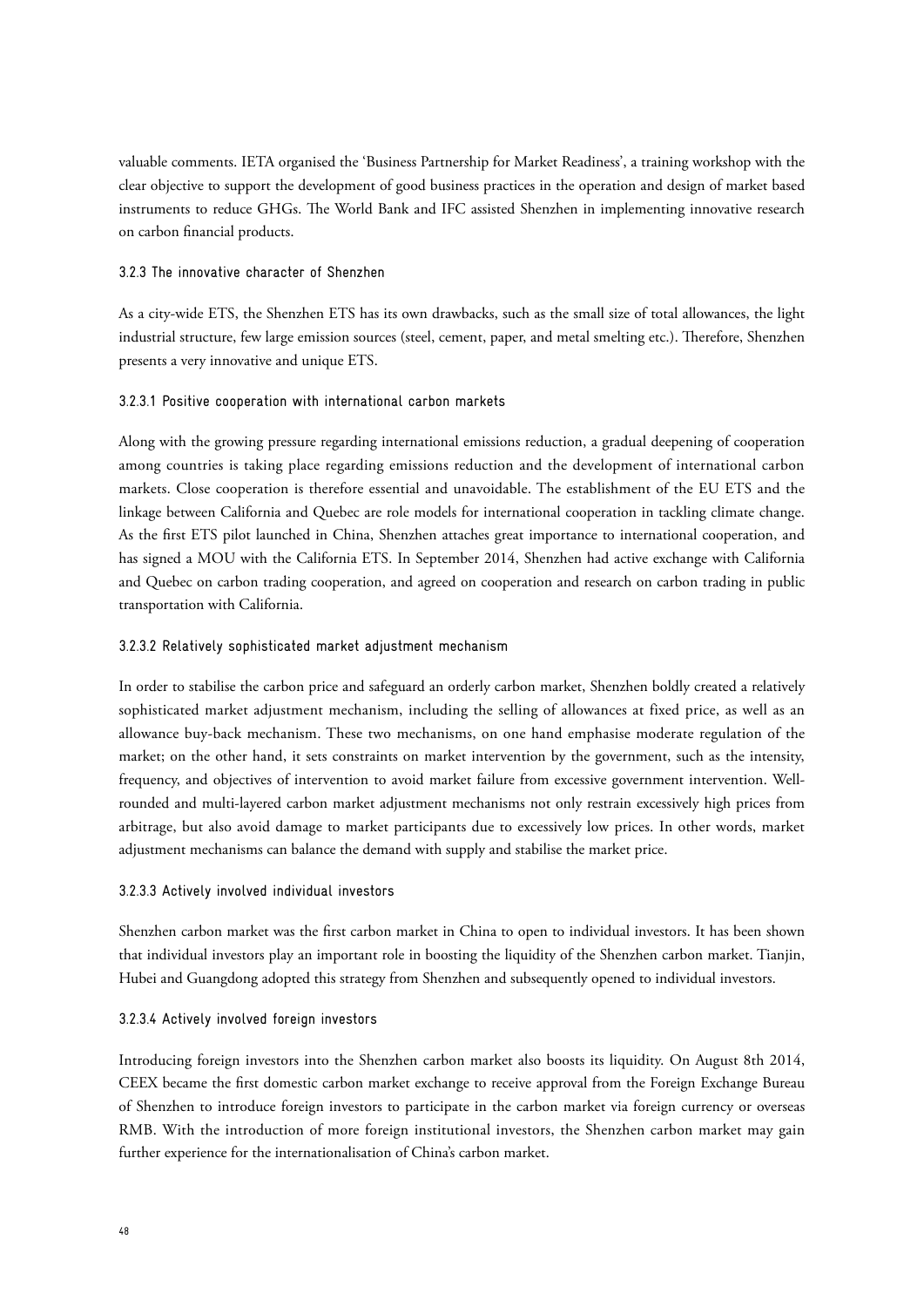# 3.2.3.5 Actively promoting carbon financial innovation

Carbon finance is the future of the carbon market. Shenzhen continues to actively promote the development of carbon finance and has achieved breakthrough results.

The first was to succeed in issuing the first domestic carbon bond. In May 2014, the China Guangdong Nuclear Power Holding Co., Ltd (CGNP) issued CGNP mid-term notes with carbon benefits (hereinafter referred to as carbon bonds) via the National Association of Financial Market Institutional Investors (NAFMII). CCEX, SPD Bank, National Development Bank, and the CGNP financial company were fully engaged in preparation for the carbon bond issuance. This was a milestone in the development of the domestic carbon market.

The second was the research of innovative carbon financial products. On April 22nd, 2014, CEEX signed an MOU with IFC on the cooperative development of innovative carbon financial products, and has already finished a draft design for the first products.

The third was to support the establishment of the first private carbon fund directly invested in the carbon market in China. On October 11th, 2014, the first carbon fund - GDR Carbon Fund was created in Shenzhen. This fund launched a standardised carbon asset development business and a secondary carbon market trading business. The emergence of the first carbon fund can further enrich the carbon finance sector in the future, and guide the flow of capital.

The fourth was the launch of the first carbon-related green-structured deposit business. On November 27th, 2014, CEEX, Industrial Bank of China Shenzhen Branch, and China Huaneng Group Asset Management Company jointly launched the first carbon-related green-structured deposit business. The innovation mainly consists in rearranging the composition of interest on the basis of conventional savings products. Regulated companies apply for this service so as to receive both conventional cash interest and over 1,000 tons of allowances at the end of the deposit date. Evidently, green saving is a key structural innovation in the field of carbon finance, following on from green bonds.

# **3.3 Common problems faced by the Shenzhen ETS**

#### 3.3.1 Further improvement regarding stability and transparency of policies

Due to limited time and a heavy workload, the formulation of relevant rules lagged behind the issuance of the main regulations during pilot period. Shenzhen is at the forefront in terms of formulating and promulgating major regulation, such as the Provisions and the Regulation. However, the issuance of rules relevant to the Regulation has lagged, such as supporting measures on allowance auctioning, price reserve mechanism, allowance buyback mechanism, and carbon offsetting mechanisms etc. Allowance auctioning affects the supply in the market, and is important for regulated companies and market participants to predict price trends. The carbon offsetting mechanism is regarded as a flexible compliance instrument to help regulated companies reduce their compliance costs. The special rules on types and origins of projects directly affect the profits of regulated companies. The uncertainty around rules presents challenges to decision-making for the carbon market participants (regulated companies, individual and institutional investors), especially for those who make long-term decisions to implement their emissions reduction plan.

Meanwhile, some regulated companies find it difficult to understand the principles and application of allowance allocation, as well as the variation in some aspects of verification methodologies and requirements, thus bring unnecessary anxiety to carbon asset management and carbon trading.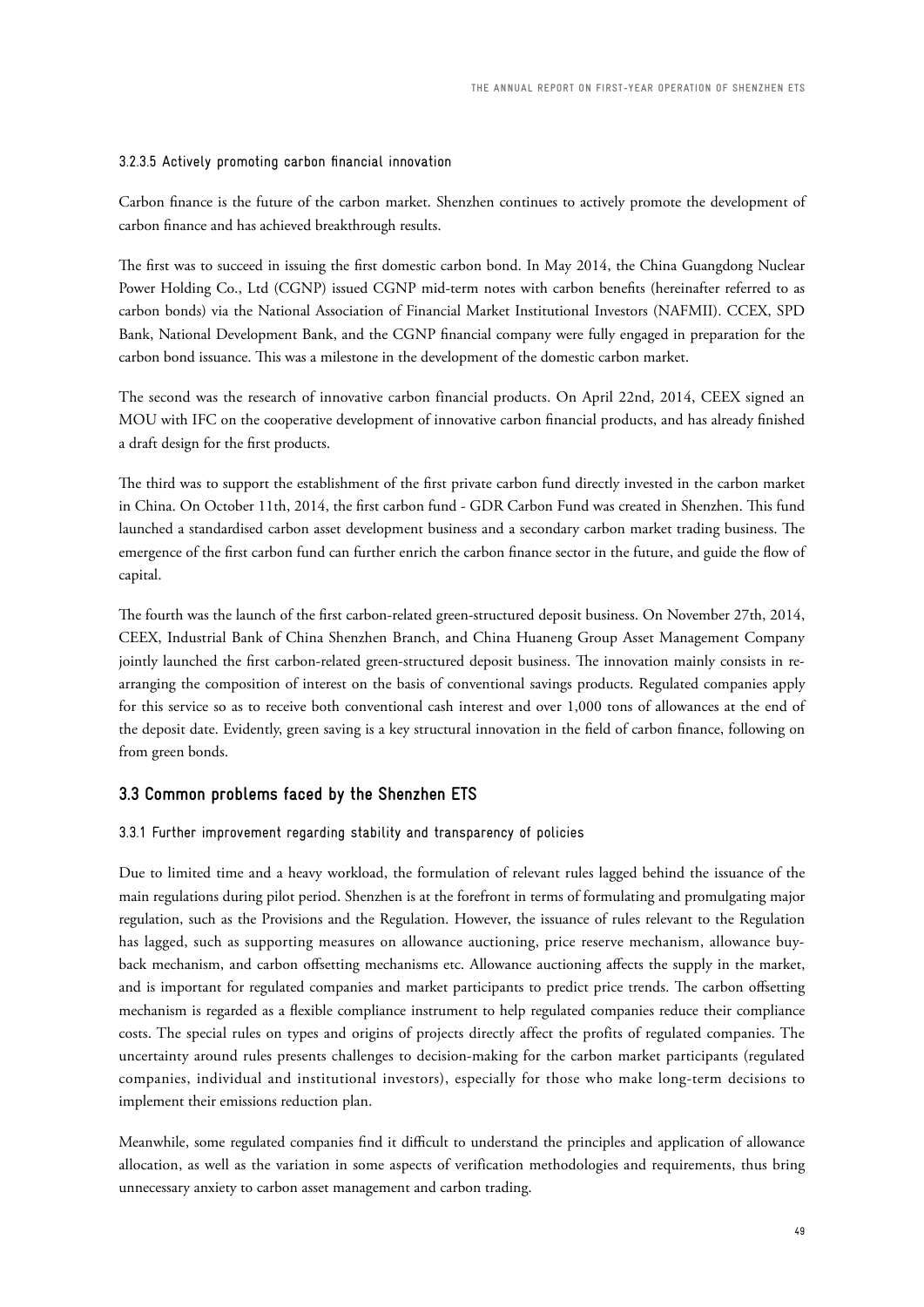## 3.3.2 Enhanced performance of market functions

Compared to other mature capital markets such as the securities market, the Shenzhen carbon market still lacking full market functionality, mainly in the following four areas.

## 3.3.2.1 Serious shortage of liquidity in the carbon market

In terms of breadth, depth, flexibility and speed of transactions, the carbon market is seriously short of liquidity. In addition, at present the number of participants (regulated companies and investors) is relatively limited and the participants that are active are even fewer.

## 3.3.2.2 The carbon price signal is not accurate

The liquidity is not enough to create a real price signal and does not reflect the real cost of emissions reduction, thus cannot guide the investment decisions and emission reduction strategies of regulated companies. This means that emissions are not reduce in an optimal way.

# 3.3.2.3 Price risk not manageable for regulated companies

There is only spot trading in the Shenzhen carbon market. Therefore the regulated companies, lack financial instruments to hedge the carbon price risk and fix the emissions reduction cost.

# 3.3.2.4 The trading model is not efficient

The most efficient trading model - continuous trading - is not currently possible, on any of the carbon trading platforms. The current trading model - non-continuous trading - not only is not able to show the demand of the real-time market, but also distorts the pricing forming mechanism. Furthermore, because of the long delivery time (T+5) the participants have a low motivation to trade. Therefore, the market function of the carbon market is not completely brought into play. There is still a long way to go to enhance the performance of the market's functionality.

## 3.3.3 Greater effort on carbon information disclosure

The uncertainty and imperfect nature of the rules and regulations enhances the requirement for information disclosure. Disclosing information, both adequately and timely, is an important prerequisite for improving the confidence of market participants and to promote an orderly carbon market. Shenzhen has not yet established a sufficient information disclosure mechanism, especially in the following three respects:

## 3.3.3.1 Information disclosure lacks specific rules

Although currently Shenzhen has fixed channels and content on information disclosure, it has not set unified and comprehensive rules and guidelines to specify information disclosure.

## 3.3.3.2 The content of information disclosure is too short

Except for the Provisions, the Regulation, the trading rules, and daily transaction data, other information such as historical emissions data of regulated companies, the amount of pre-allocated allowances, the actual amount of allowances, and actual GHG emissions have not been disclosed yet. There is a large gap between the market demand and the actual amount of information disclosed.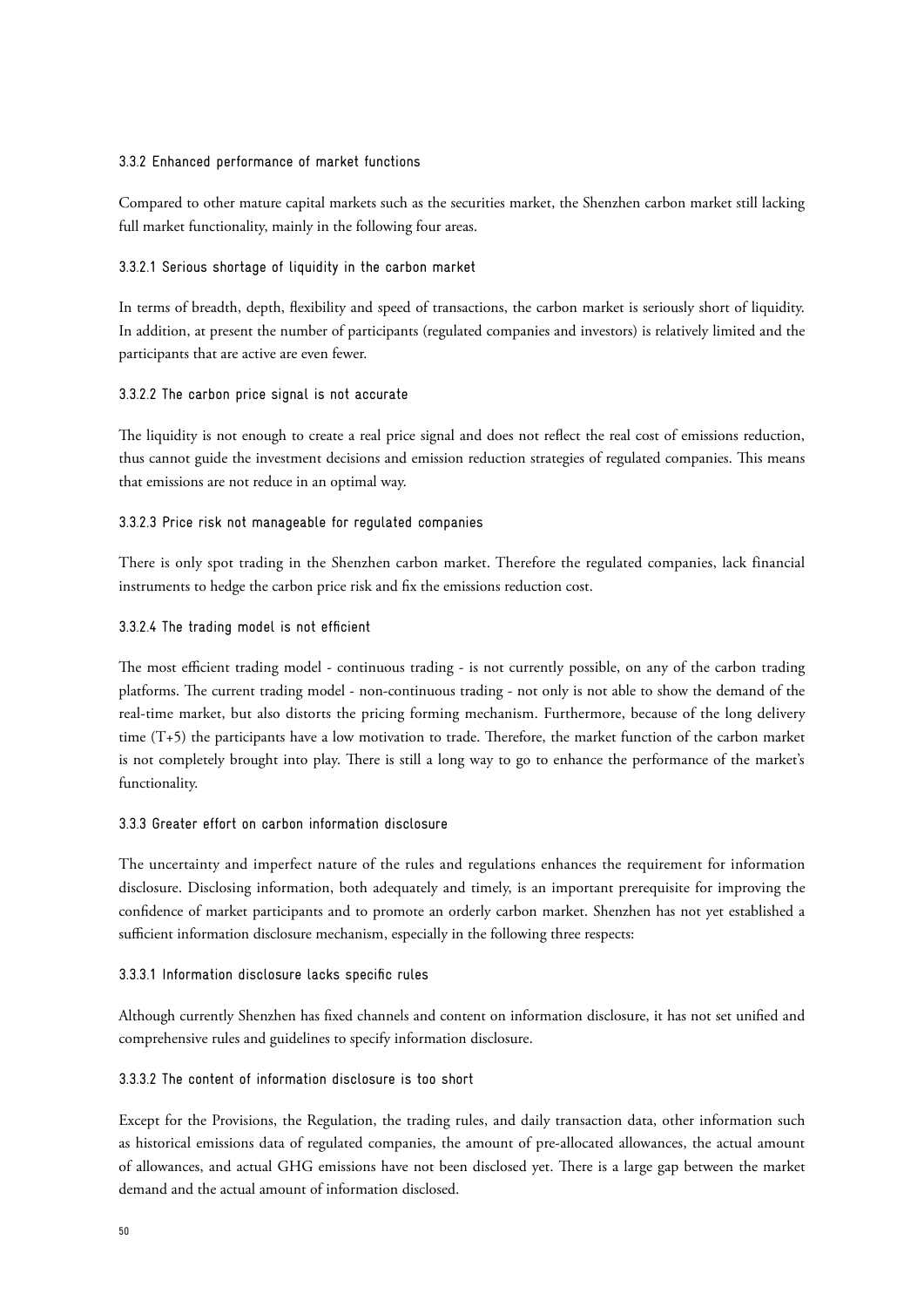# 3.3.3.3 Channels to disclose information are highly fragmented

The Shenzhen carbon market has many channels to disclose information, including public social media, government websites, CEEX website, Microblogs, WeChat, email, etc. However, the information disclosed through most channels is limited, so information is highly fragmented and hard to collect.

## 3.3.4 Capacity building for senior managers and boards of directors urgently required

At the early stage of the carbon market, capacity building is necessary, especially for regulated companies. Though Shenzhen has invested a large amount of resources into capacity building for regulated companies after the launch of the carbon market, some regulated companies have revealed that they still lack of professional knowledge to comply with the requirements of regulation during the compliance process. This represents a significant barrier for companies to reduce emissions, implement MRV, fulfil their compliance obligations and participate in trading.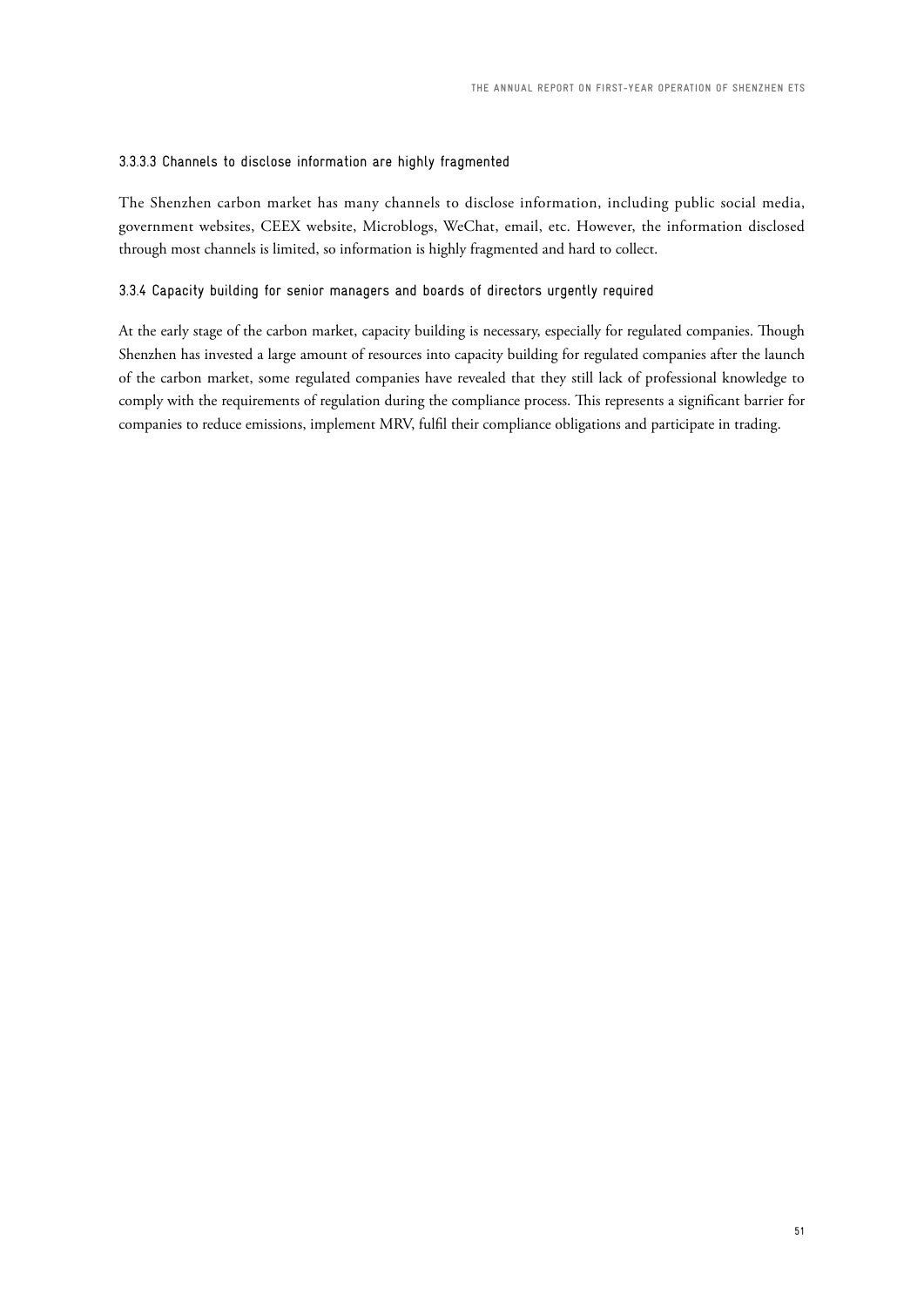# **CHAPTER FOUR: SUGGESTIONS TO REFINE THE SHENZHEN ETS**

During the first-year's operation, the Shenzhen ETS accomplished the desired goals, but was facing big challenges at the same time. In order to speed up the establishment of a national ETS, to enhance cooperation between the regional carbon markets and reinforce Shenzhen's carbon market, stakeholders in Shenzhen have expressed strong concerns on the refinement and improvement of the Shenzhen ETS.

## **4.1 Refine the internal mechanisms of the Shenzhen ETS**

## 4.1.1 Strengthen policy development

Shenzhen attaches great importance to policy development. Shenzhen's carbon market is situated at the forefront of the policy nationwide. Shenzhen became the first ETS pilot that established a legal foundation for emissions trading via the Provisions passed by Shenzhen People's Congress in 2012, as well as the first ETS to be supported by legal Provisions Regulations. Thus, the project team strongly suggests that Shenzhen continues to strengthen the policy development on ETS to formulate a more comprehensive and sound ETS legal system which includes local rules, government regulations, normative and standardised documents, which will provide valuable experience to the establishment of a legal system for a national ETS.

Policy development plays an important role in the construction of an ETS. Internationally, emissions trading schemes are usually accomplished through the establishment of legislation and the issuance of normative documents, including detailed content from cap setting and allowance allocation with rigorous policy features, to registry management, MRV of regulated companies with strong technical specifications, to supervision and penalty rules in the form of law, and rules related to carbon trading such as transaction rules and member rules with strong commercial properties. These documents cover a wide range of areas including policy, law, technology, commercial and management, and are required to support and co-ordinate with each other. The establishment of a comprehensive and sound legal system for ETS is difficult and time-consuming, and requires significant resources and effort.

Therefore, Shenzhen should formulate and issue policies and regulations in accordance with the Regulation, including specified rules on allowance adjustment, allowance auction, price containment reserve, allowance buyback, market stabilising funds and carbon offsetting mechanism. Shenzhen should also issue normative documents such as administrative rules on the registry and GHG information management to detail the management of the informational infrastructure. In addition, Shenzhen should issue regulations on the calculation and verification of industrial value added as normative documents to strengthen the foundations of MRV. Moreover, Shenzhen should explore the development of rules on carbon trading information disclosure, aiming to blaze a new trail on carbon market information disclosure.

#### 4.1.2 Emphasise multi-party communication

Communication via clear channels, at a reasonable pace, among government departments as well as between government departments and regulated companies plays an important role in alleviating management pressure in an emissions trading scheme. It helps smooth the operation of the ETS, and motivate market participants to trade in the carbon market. Therefore, Shenzhen should establish communication mechanisms both among government departments, and between government department and market participants by using different approaches, at an appropriate pace and with different frequency. Such communication mechanisms could also be used in the national carbon market.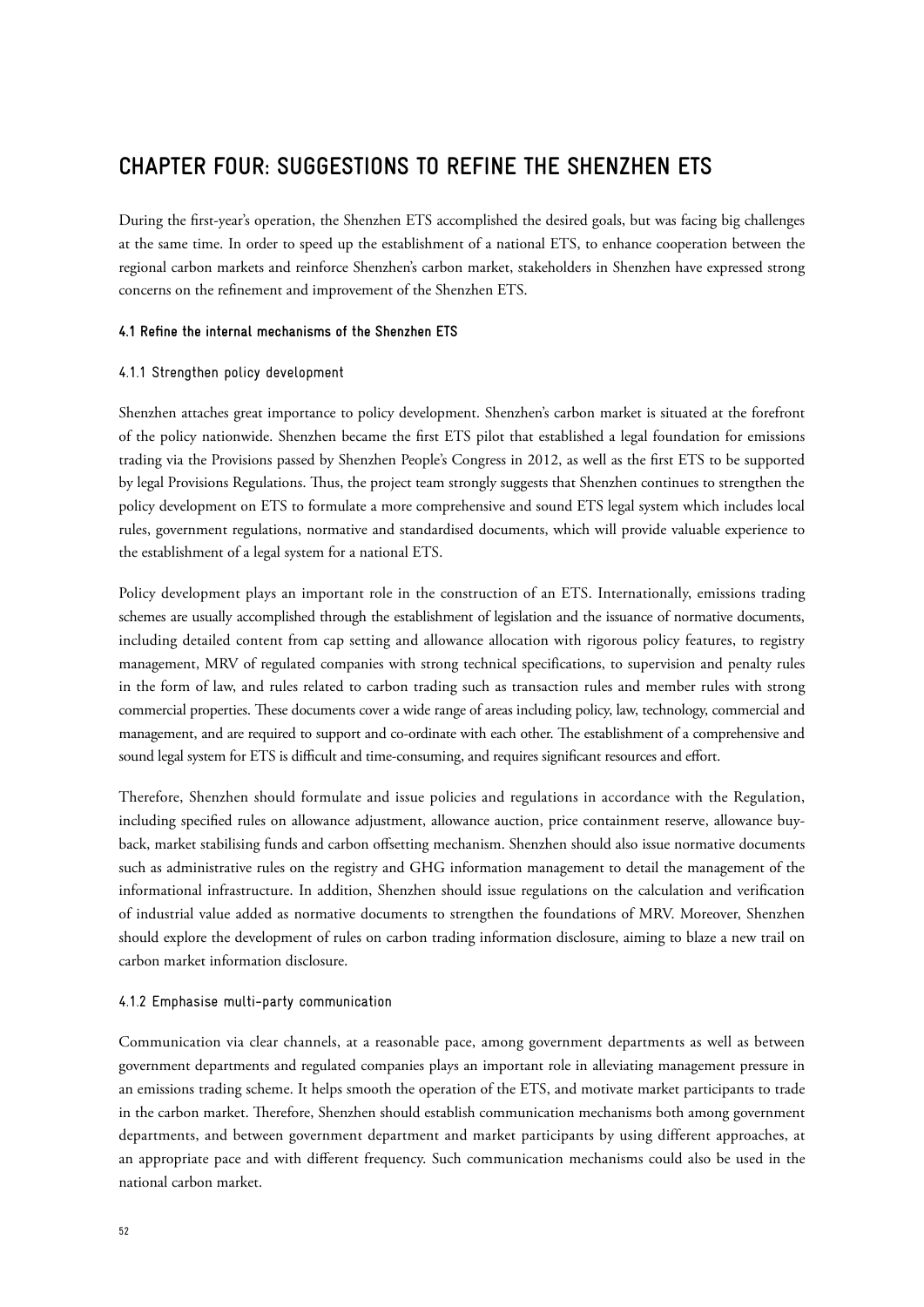Government departments and market participants need to spend time and effort in establishing a smooth communication mechanism. They should establish fixed communication channels, clarifying the frequency of communication and carry out the communication earnestly. More specifically, the establishment of interdepartmental joint conferences should be held at least semi-annually and convened by the competent authority. The participants should come from the municipal authority, district-level authority and ground-level authority. Shenzhen should also establish an effective communication channel among Shenzhen carbon market stakeholders. For example, the competent authority could organise seminars and workshops for stakeholders, including industrial associations, regulated companies, and market investors. Shenzhen should also support industrial selfregulatory organisations, such as Shenzhen Emissions Trading Association, invite stakeholders throughout the supply chain of the carbon market to participate in the conferences, and push forward policy proposals on the development of the Shenzhen carbon trading supply chain. They should also have proactive communications with relevant government departments to reflect the aspirations of the entire carbon trading supply chain.

Moreover, launching workshops, seminars or symposiums with international organisations is another effective way to strengthen communications. Considering that regulated companies are lacking in capability for carbon assets management and carbon trading, Shenzhen should organise small-size, multi-layer and multi-frequency workshops, seminars and symposiums for regulated companies based on their actual performance in carbon asset management and carbon trading in 2013 and 2014. Shenzhen should avoid 'one-size-fits-all' training activities in order to make the workshops, seminars and training more effective for targeted companies.

#### 4.1.3 Enhance market functioning

The role of the market function is crucial in whether emissions trading mechanisms can improve carbon resource allocation, reduce abatement costs, and accelerate emission reduction behaviour. At an early stage, when the market function plays a weak role, Shenzhen could make a useful contribution to the establishment of a national carbon market by finding out the reasons for weak market functioning, researching measures to enhance the market function and implementing these measures to test their effect.

The enhancement of the market function is guided by the principle of allowing the market to play a decisive role in resource allocation, which was mentioned in the Eighteenth Party Congress of the CPC. Shenzhen shall keep in mind the speech made by President Xi in January 2015, and learn from other mature or emerging capital markets to let the carbon market fully discover the price while maintaining and increasing the value of carbon assets. As a pioneer, Shenzhen is helping to find the path to set up a national carbon market and to break through the limitations of existing mechanisms. Shenzhen shall use effective price signals to guide the long-term emissions reduction measures of regulated companies. This will help keep the total social cost of abatement at the lowest level possible, while at the same time achieving the emission reduction targets. Shenzhen shall also aim to reduce the rising costs caused by emissions reduction, and its negative impacts on national economic growth and regulated companies' growth. Furthermore Shenzhen shall create cleaner, greener and more sustainable jobs to promote the economic transformation and the low-carbon development.

Since carbon trading currently holds a special position in the fields international and national politics and economics, the competent authority in Shenzhen, in alliance with other relevant government departments, should communicate actively with national authorities and financial regulators in order to ensure the legal status of the emissions trading platform, to take separate supervision on the emissions trading platform as well as to distinguish it from other regional trading platforms. Similarly, Shenzhen should work with national authorities and regulators, to allowing the carbon market to break through the limitations of existing trading models, and explore a more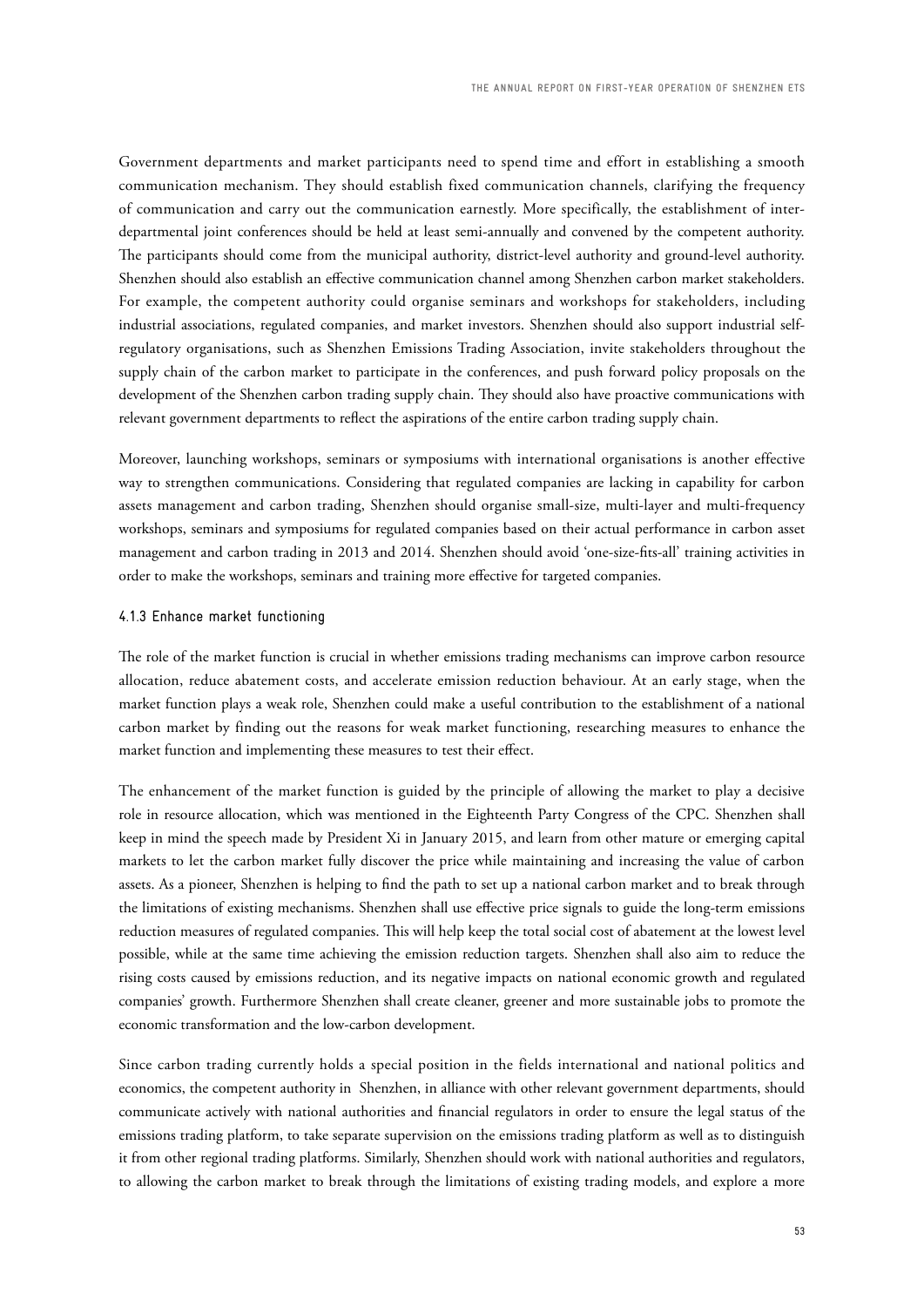efficient price forming mechanism. The Shenzhen competent authority should advise the national competent authority and financial regulators to allow Shenzhen to develop even more innovative carbon financial products/ trading, and to formulate strict supervision mechanisms, thus guaranteeing the stability, safety and effectiveness of the carbon market.

## 4.1.4 Explore information disclosure

Information disclosure refers to a system that aims to have market participants report their financial statement, their operating statement and other information to the competent authority and trading platforms. Subsequently the information will be released to the public in order to help the market investors fully understand the situation of their operation. Information disclosure is able to guarantee the interests of market investors since the public is able to supervise the companies in accordance with the legal requirements.

Information disclosure represents an instrument to help market investors master and understand the information affecting the targeted market participants and other stakeholders in a timely, complete and equitable way. It can avoid negative behaviour which would have adverse impacts on the market, such as fraud or manipulation from targeted market participants or other market investors via informational advantage. Meanwhile, information disclosure can provides important information sources for decision making. Therefore, information disclosure is extremely important for the establishment and operation of the market. In other words, the establishment and operation of the market not only needs a cash flow, but also an information flow. Without the guidance from this information flow, the cash flow will lose its direction and be diverted from the objectives and intention of the market. To a certain extent, the diversity and the transparency of information disclosed determines the level of maturity of the market. For the competent authority of the carbon market it is important to establish an information disclosure mechanism regarding the rules and developments in the carbon market. Furthermore it is necessary to build market confidence for the market participants, if the competent authority wishes to establish a mature, healthy, and sustainable carbon market. Thus, the competent authority should attach great importance to information disclosure and explore an information disclosure mechanism adapted to the needs of the development of the carbon market.

There is no mature precedent on information disclosure satisfying the needs of the current carbon market. Both domestic and international carbon markets are exploring ways to establish an effective information disclosure mechanism. From the market investors' perspective, the types of information available can affect investment decisions. Therefore they should be firstly determined, and separated into different groups in accordance with the types of information and their degrees of impact on the market. The origin of the information should be researched and judged, including but not limited to government departments, regulated companies, trading platforms, consulting agencies, third party verification bodies and market investors, etc. Once the source of information is clear, the internal mechanism for collecting the information from different sources and its impact on different source should be analysed, including the frequency, date or time to generate information, and whether the information relates to business secrets or has a significant impact on production and management. The feasibility to disclose this information and the approach of disclosure should also be clarified. If possible, further research on the information content, internal management process, the frequency and time to disclose, the depth and breadth of information, the format and rules on disclosure, as well as penalty rules should be established. If part of the information cannot be disclosed, further research on the alternative information including its type and sources are required, in other words, this information should be disclosed in an indirect way.

The final information disclosure mechanism should be issued from the competent authority via normative documents to regulate the behaviour of the carbon market in relation to information disclosure.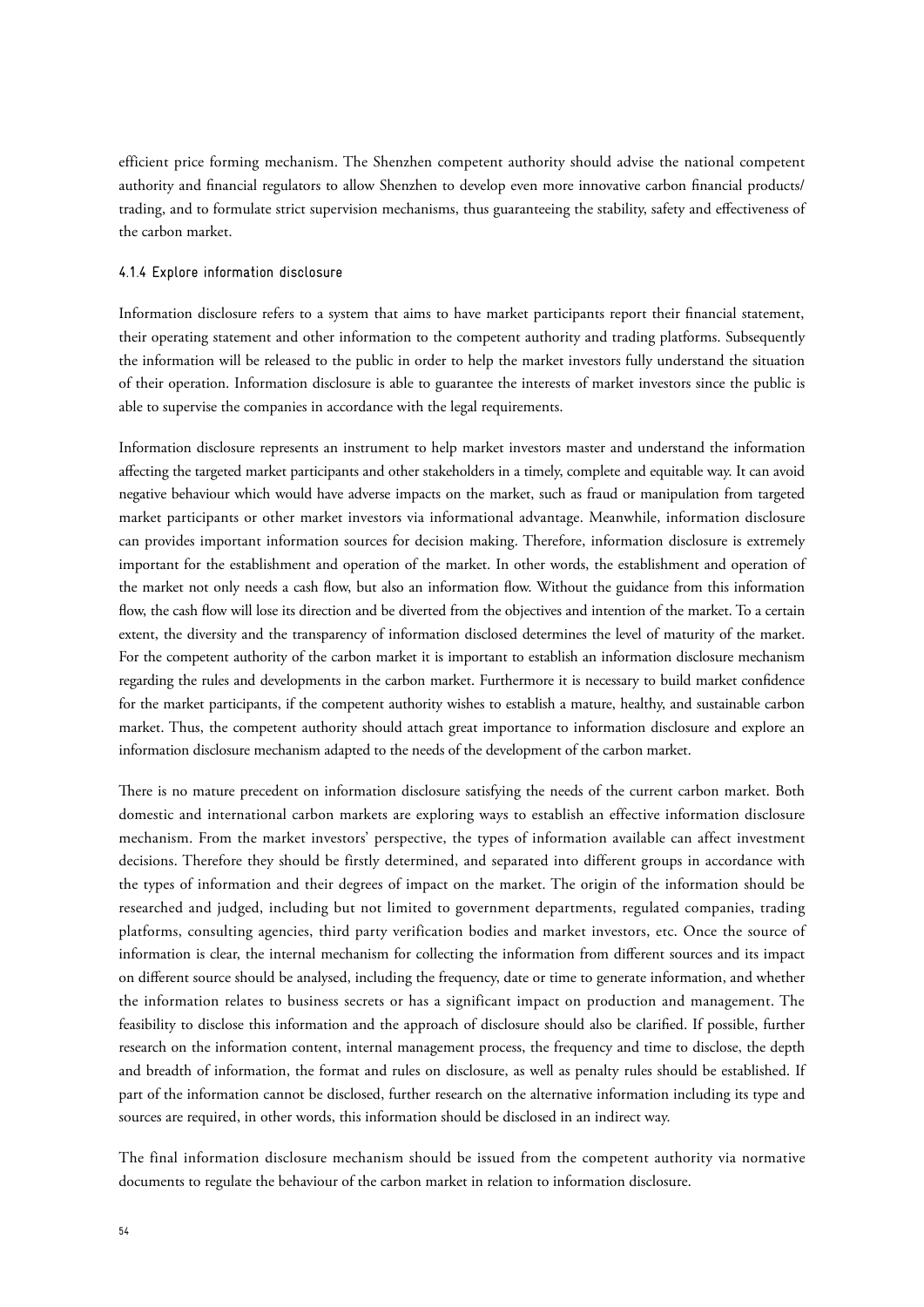## **4.2 Accelerate the establishment of a national carbon market**

#### 4.2.1 Necessity to develop a regional carbon market

Explore approaches for the establishment of a national carbon market. Although the goal to establish national carbon market has been confirmed, the specific roadmap, approaches, and tasks are not clarified yet. The pilot areas have more experience in the construction, operation and management of ETS than the areas which have not yet established a carbon trading pilot. Therefore, in order to smoothly transition to a national market, Shenzhen should launch regional cooperation with non-pilot areas via developing a regional carbon market in order to accelerate the carbon trading capacity of governments and companies in non-pilot areas. This could be a good contribution to the establishment of a national carbon market.

Improve the liquidity of the carbon market. In its first compliance year, the Shenzhen ETS accounted for 2.5% of all allowances among the seven pilots, but accomplished 12.6% of the transaction volumes and 22.85% of the turnover. However, Shenzhen has the inherent disadvantage of a small volume of allowances. It severely limits its carbon market liquidity and carbon financial innovation. Through regional cooperation, Shenzhen could expand the scale of the market, thus laying the foundation for the improvement of liquidity.

Enhance the capability of price discovery. Different sectors and companies have different emissions reduction capacities and costs. The effective balance of these differences could help to discover a more accurate price, in other words, could serve as a foundation for emission reduction strategies in different sectors and companies. Enhancing regional cooperation could expand the scope and coverage of Shenzhen's carbon market, and make price discovery work in a more effective way.

Reduce abatement costs of regulated companies. Like the differences in the overall abatement costs for different sectors, the overall abatement costs for different geographic areas are different. Compared with central and western areas of China, Shenzhen's regulated companies face greater pressure in emission reduction. That is because the scope for energy saving and emission reduction is smaller but the costs are higher.

Regional cooperation and expansion of the scope and coverage of the Shenzhen carbon market could assist in incorporating regulated companies with more room for energy saving and emission reduction but lower emission reduction costs, thus providing more opportunities for Shenzhen's regulated companies to reduce emissions at low cost.

#### 4.2.2 Suggestions on the development of a regional carbon market

The development of a regional carbon market faces many challenges, especially with respect to cap setting, allowance allocation approaches, the scope and coverage of regulated companies, as well as harmonization of MRV rules and guidelines, supervisory mechanism and relevant legal liability etc. Full consultations among governments are required. In concert with the policies on national carbon market development, Shenzhen should collaborate actively with other areas so as to explore a path towards establish a nationwide carbon market. In the process of regional cooperation, Shenzhen shall continuously pay attention to the national assessment and direction towards establishing the national carbon market, and constantly adjust its measures of regional cooperation, in order to keep regional cooperation coherent and consistent with the development of the national carbon market.

#### **4.3 Implications from the Shenzhen ETS Pilot Experience for the National Carbon Market**

On December 10th, 2014, the National Development and Reform Commission (NDRC) issued the Provisional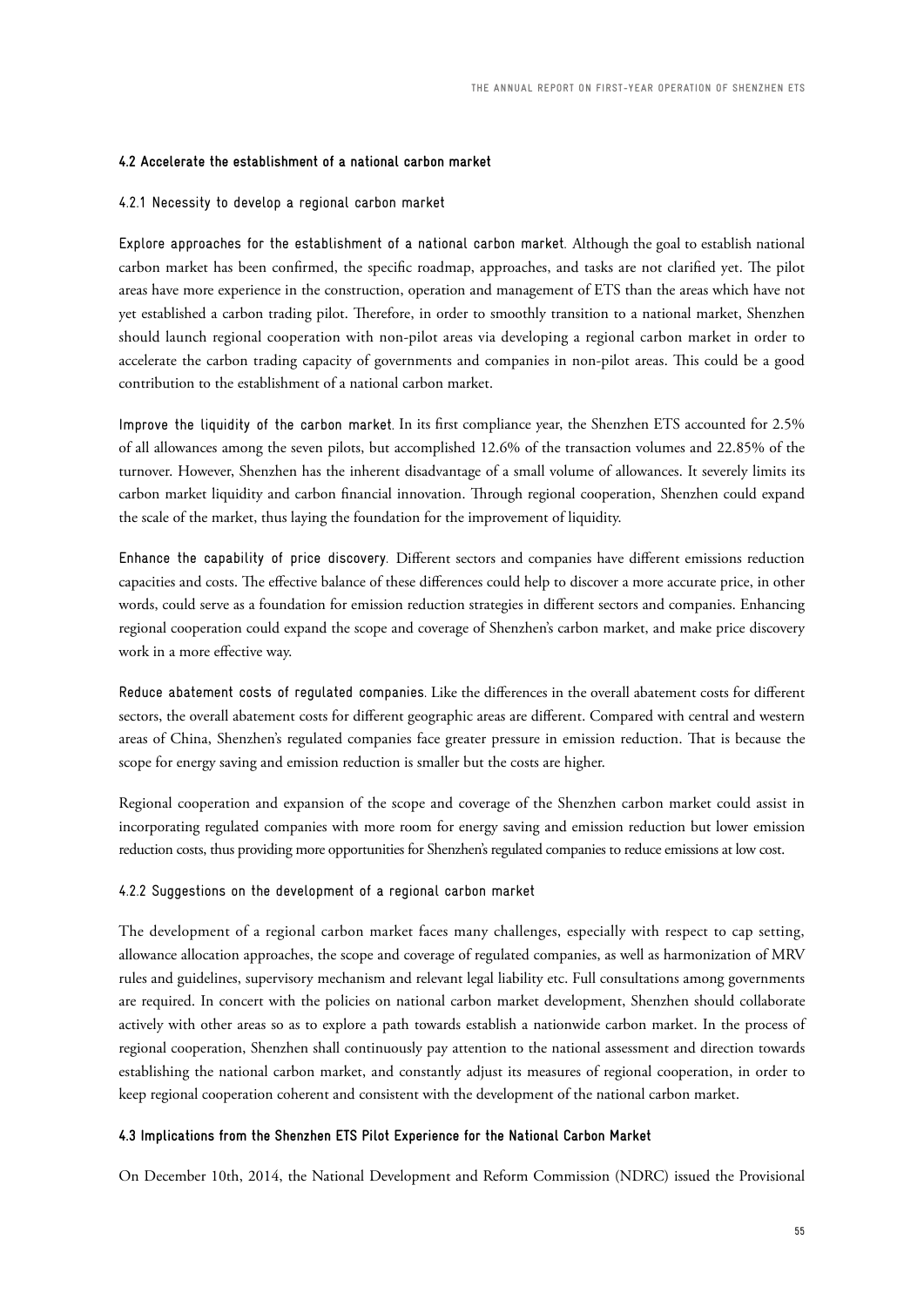Regulation on Carbon Emission Trading System, which clarified the two-level management system between the NDRC and provincial DRCs. It also explained the framework and principles for setting the total amount of allowances, covered sectors and companies, allowance allocation approaches, registry and carbon emission trading platforms, as well as for developing MRV, market supervision, penalty rules and legal liabilities, which provides important support for the construction of a national carbon market. With the development of the national carbon market accelerating, questions about how to sum up their experience and to provide suggestions for the national market have becomes an important concern for each pilot area during the process of self-evaluation and refinement of their ETS. Following are suggestions for the development of the national carbon market, in accordance with Shenzhen's experience of ETS,.

#### 4.3.1 Developing the foundation of the National ETS

#### 4.3.1.1 Legislation

A strong legal basis is one of the important guarantees for the smooth functioning of the Shenzhen ETS and successful compliance. For the development of the national ETS, the enforcement of law as a binding force is vital. Therefore, Shenzhen suggests the acceleration of legislation to underpin a national ETS. This will set a strong bases for the establishment of a national carbon market and will help smooth its implementation.

#### 4.3.1.2 Comprehensive supporting rules

For the top-level design of an emissions trading scheme, in addition to strict legal enforcement, there should be comprehensive supporting rules, regarding specifications and guidance to guarantee that the eight essential elements of ETS i.e. scope and coverage, cap setting, allowance allocation, MRV, registry, trading system, compliance mechanism, and market adjustment, are defined in a clear and transparent way. The supporting rules, specifications and guidance should ensure that supporting elements and the top-level design both complement and reinforce each other.

The Shenzhen ETS design fully takes into account the industry structure, and adopts a dual control on total emissions and carbon intensity. Its design satisfied on the one hand the requirements of the cap, and on the other hand ensured regulated companies' need for economic growth. Therefore, setting a scientific cap and coverage, which balances the economic growth among the provinces, by combining national carbon intensity goals with medium-term and long-term goals, will be key to a successful national ETS. Secondly, establishing a nationwide unified MRV mechanism, supporting rules, as well as certification, accreditation and regulatory requirements for third party verification bodies provide the cornerstone of real, accurate and reliable data.

#### 4.3.1.3 Deregulate trading methods

The ETS pilot has been hard hit by the No. 37 and No. 38 central government documents, which place curbs on trading methods and delivery, thus affecting the pricing mechanism, liquidity and activity. The project team suggests active negotiation among different departments on policy and management to deregulate the trading method and delivery restrictions to ensure the healthy and effective operation of the national carbon market.

#### 4.3.1.4 Set up a resilient information disclosure mechanism

Healthy and mature markets, no matter if it is a commodity market, financial market or carbon market, require that the market participants can obtain all relevant information in a timely, comprehensive and fair way. Currently, neither the ETS pilots nor the national carbon market have established a systematic information disclosure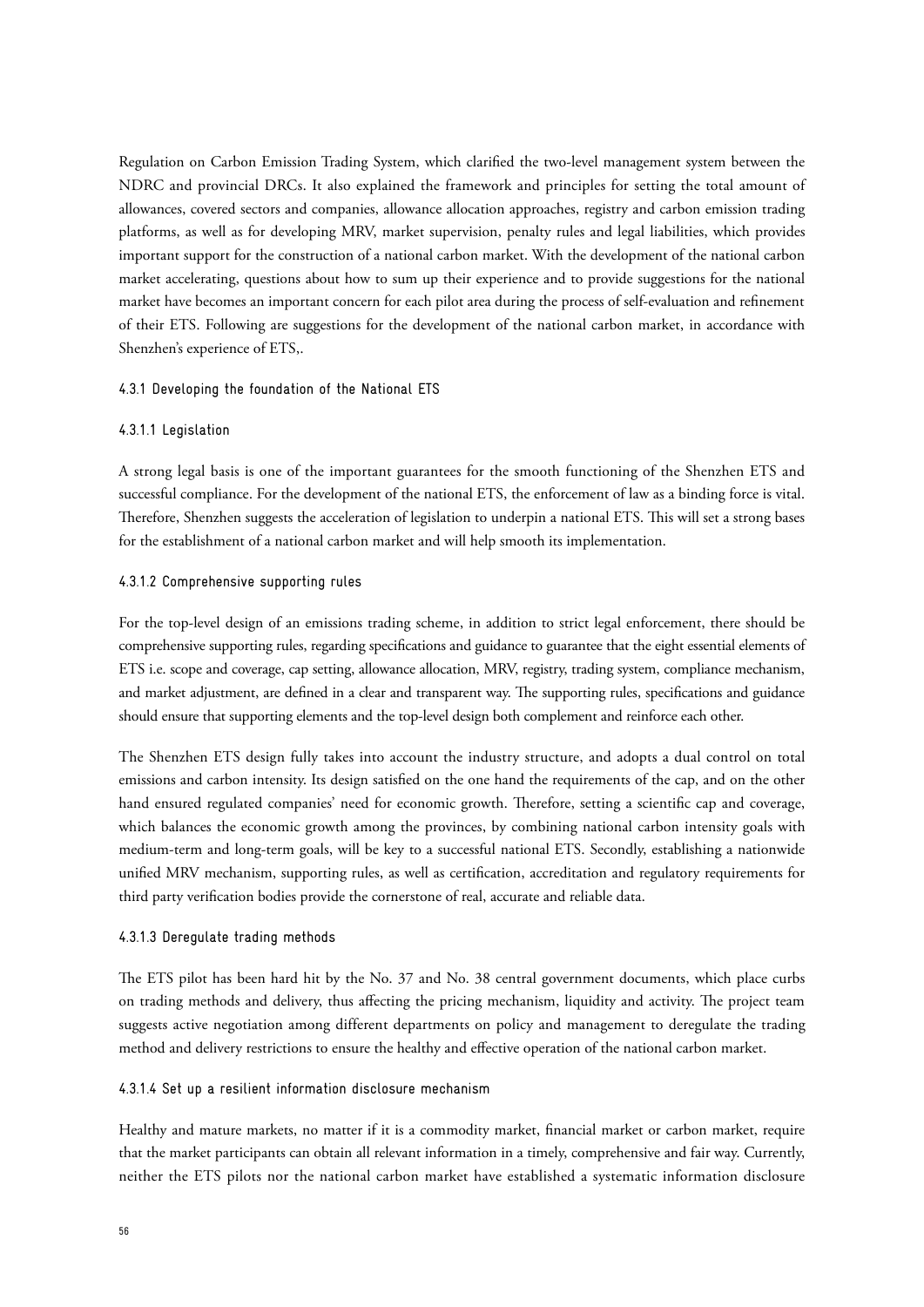mechanism. Regardless, efforts are being made to explore and refine current information disclosure mechanisms. Therefore, during the preparation for a national carbon market, the national competent authority should analyse the types, origins, degree of impacts and market requirements for information based on current ETS pilot experience. It should establish the content, format, requirements, process, channels and penalties for unlawful acts in relation to information disclosure in the future in order to achieve a comprehensive nationwide carbon information disclosure mechanism.

## 4.3.2 National Carbon Market Cultivation and Capacity Building

## 4.3.2.1 Capacity building for companies

During the operation of the Shenzhen ETS, the companies' awareness, knowledge and capacity have long-term and significant impacts on the operation and development of the carbon market, which is one of the significant factors regarding the degree of participation, activity and compliance results. Therefore, during the development of a national ETS, it should place great importance on market cultivation and capacity building, and carry out long-term promotion, education and training for the key regulated companies in terms of climate change, ETS market mechanisms, energy saving technologies as well as carbon asset management and carbon trading in order to give the national carbon market a broad base of social recognition and corporate support, thus guaranteeing the effective implementation of the national ETS.

## 4.3.2.2 Cultivate market service institutions

Within the system of a national carbon market, in addition to the regulated companies, carbon market service institutions, such as carbon asset management and consultancy firms, energy saving service companies, carbon market service companies and financial institutions assume major responsibilities for market cultivation in order to promote the maturity of the emerging carbon market. Therefore, during the development of a national ETS, the relevant departments should attach great importance to the cultivation and policy support for service companies in order to establish a mature industrial chain throughout the ETS via strengthening the power of service companies. The mature supply chain of the ETS could then better service market participants, and jointly foster a national carbon market.

#### 4.3.2.3 Step up market openness

The limitation of the pilot carbon markets and the deficiency of trading activity and liquidity are highly related to the openness of the current pilot carbon market. The project team advises the national competent authority and financial supervision department to set up a regular communication and negotiation mechanism among different governmental departments, and strive for an open policy for the carbon market, to break through the limitations in terms of transaction methods, increase the types of trading products, and expand the scope of market participants.

#### 4.3.3 Supervision of the national carbon market

#### 4.3.3.1 Establish a supervision function and supervision mechanism

A mature and efficient carbon market is inseparable from a sound and systematic supervision mechanism. The national carbon market will cover a large volume of emissions overall, and is expected to follow a graded management system. Since provincial competent authorities display huge differences in terms of administrative ability, self-regulation and the degree of compliance with rules, the national competent authority must carefully design the supervision mechanism from top to bottom, build an infrastructure of functional departments, determine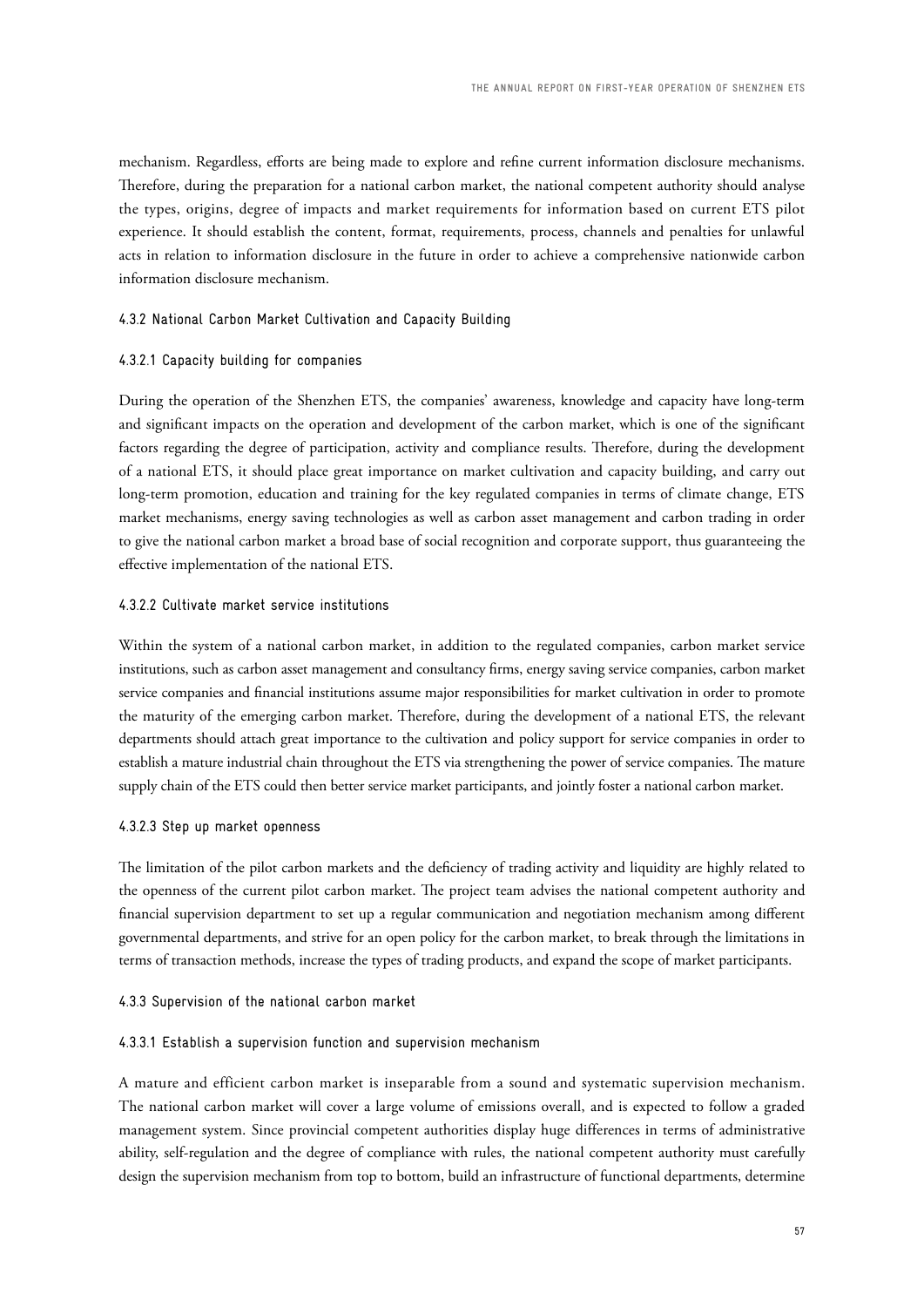the workflow between the superior and the subordinates and the communication mechanism, as well as introduce unified legal rules on market supervision in order to reduce the low accuracy of emission data, the differences in terms of data quality and verifiable levels and the risks from unlawful acts due to irregular transaction behaviour.

## 4.3.3.2 Establish effective communication mechanisms

During the preparation phase, Shenzhen set up communication mechanisms via different channels, and fully understood the companies' opinions, feedback and requirements in relation to rules and regulations, thus effectively guaranteeing information sharing between the government and regulated companies. During the development of the national carbon market, the project team advises to set up regular communication mechanisms, smooth communication channels, deterministic communication efficiency and involve industry associations in order to refine the regulations of national carbon trading and political balance in terms of the cap setting and allowance allocation, improve the registry, MRV, trading behaviour as well as clarify the supervision and legal liability. Fully balancing the interests among competent authorities, market participants and stakeholders along the value chain can effectively promote the operation of the national ETS.

## **4.4 Research on the national market**

With the accelerated pace of the establishment of a national carbon market, pilots have gradually come to attach great importance to the relationship between themselves and the national carbon market, and in particular the ways and methods to move toward a national carbon market. On December 10th, 2014, the National Development and Reform Commission (NDRC) issued the Provisional Regulation on Carbon Emission Trading System, which provides important support for the development of the national carbon market. In this context, exploring the transition from the pilot carbon market to the national carbon market is very important.

Three issues characterise the process of transition, in which are as follows. The first is the path and approach to establish a national carbon market, namely whether ETS pilots would be pulled down or be linked together to establish the national carbon market. The second is whether the ETS pilots would continue or stop, namely whether ETS pilots would still exist after the establishment of a national carbon market. This question is closely related with the first question. The third is how the ETS pilots would react to the establishment of the national carbon market under different paths and approaches. For example, if the national carbon market is built upon ETS pilots and its expansion via regional carbon markets, pilots should proactively conduct regional cooperation and take full advantage of their experience to build a more active, healthy and sustainable regional carbon market as required by NDRC. If the sectors covered by the national carbon market partly coincide with sectors coved by the pilots, it is important for the pilots to coordinate with the national carbon market. Pilots could continue their carbon trading for sectors not covered by the national carbon market, or stop completely. If the pilots continue to run, there should be a careful consideration on whether the pilots would connect with the national ETS, how to connect, and the effects and impacts from this connection. If the pilots stop, the competent authority should consider a "withdrawal mechanism" in advance, including the measures to deal with excessive allowances, MRV and supervision, transformation of the trading platform in order to protect the interests of the market participants and to accomplish a smooth stop.

Therefore, Shenzhen's competent authority should conduct in-depth research on the linkage between Shenzhen's carbon market and the national carbon market, and bring forward strategies and measures to stabilise the market, guarantee the legitimate rights and interests of market participants in Shenzhen's carbon market, and enhance the market participants' confidence in the national carbon market.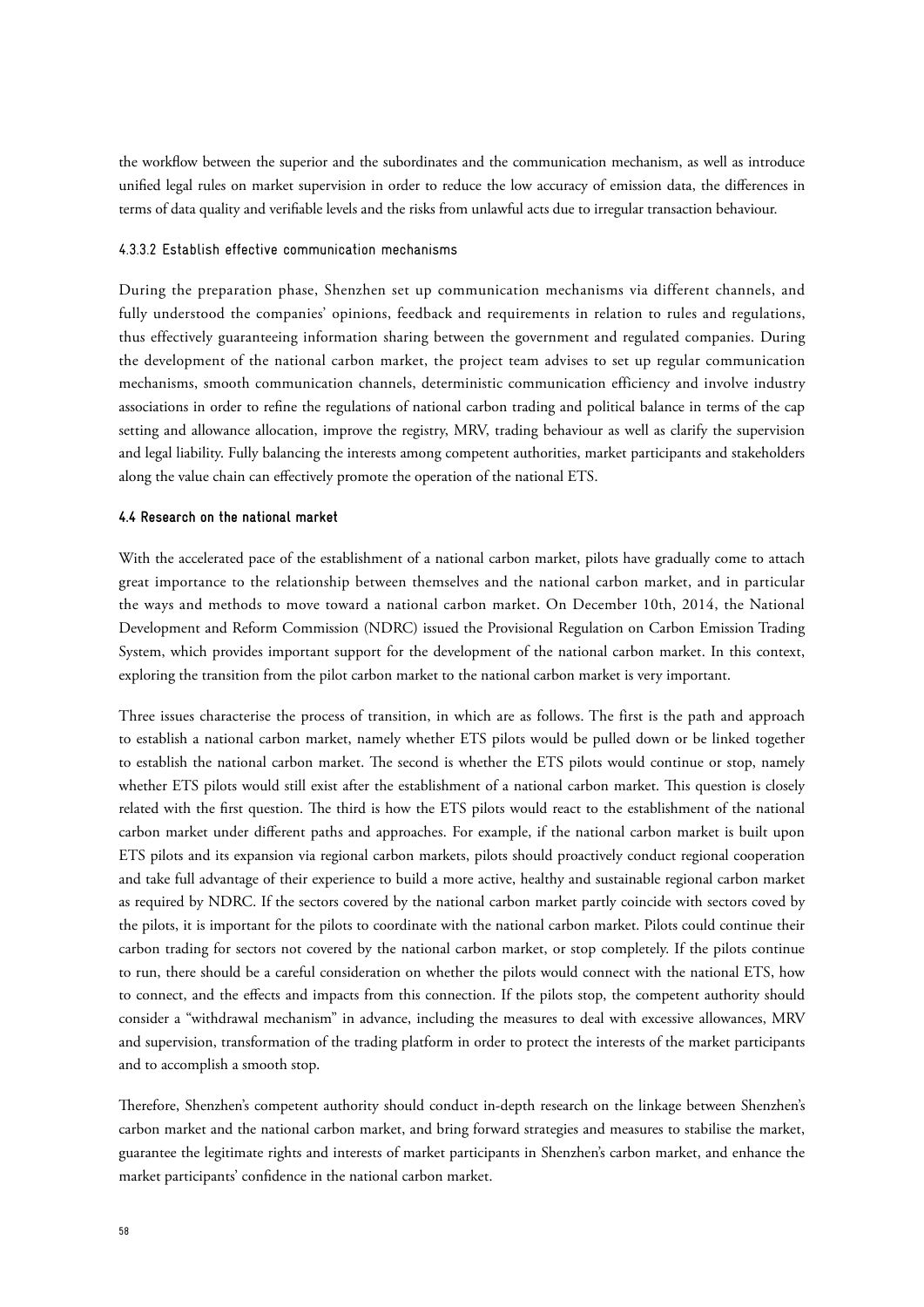# **Appendix: Case studies on Shenzhen's Regulated Companies**

In-depth research about the performance of regulated companies is an important way to observe the operation of an emissions trading scheme. During the operation of this project, the project team investigated the carbon asset management and trading situation of 30 regulated companies through online surveys. Faced with newly introduced emissions trading mechanisms, regulated companies adopt different and flexible measures. In order to promote good practice from regulated companies, to avoid repeating historical mistakes and lessons, as well as to provide the best practices for other participants, the project team provides typical case studies for the Shenzhen ETS to help better accomplish the emission reduction target and carbon asset management**.** 

# **CASE STUDY ONE**

Company A: Uses KPI to examine emissions reduction, boosts re-investment through carbon trading.

Company A has its main business in grain and oil production and about 700 employees. The company's total asset in 2013 were CNY3.07 billion, its industrial value added was CNY0.9 billion; it achieved a profit of CNY0.24 billion, and paid taxation of CNY0.34 billion.

Company A had a high awareness on energy saving and emission reduction, and invested huge amounts in technical innovation of energy saving. By linking KPI assessment, the company encouraged employees to create innovative measures for energy saving and emission reduction, and take full advantage of early energy saving and emission reductions effects to further invest into energy saving under the influence of the carbon trading mechanism.

High investment in energy saving technical innovation

Company A regards energy saving not only as a requirement from government and society, but also as an inevitable choice to improve its competitive ability. Therefore, between 2011 and 2013, company A invested CNY0.1 billion to boost productivity, CNY50 million was directly spent on energy-saving technological innovations. There were 12 main energy saving projects which saved a total amount of 6,700 tons of standard coal annually, and saved a large amount of fees on electrical charges and gas. Some projects significantly reduced production costs. Thus, the company can reclaim the cost of investment in 3 years.

#### Attaches great importance to energy saving innovation within teams

Company A is dedicated to training their staff in their capability and activities in energy saving and emission reduction projects. On one hand, it raises the employees' sense of being creative and continuing to improve work efficiency via a series of energy saving and emission reduction activities. On the other hand, company A incorporates energy saving and emission reduction targets into the annual KPI assessment, and applies the examination of KPI's index to the technical processes, types of energy and control points. Company A examines and reports the KPIs each month, and links the results with the performance evaluation assessment at the end of the year.

## Carbon trading profits boost further investment into energy saving and emission reduction

Company A achieved benefits from energy saving and emission reduction quickly during the 2013 compliance period. Thanks to early preparation for energy saving and emission reduction results, company A has 40,000 tons of allowances remaining. By selling 40,000 tons of allowances, company A has made around CNY2.8 million in gains. After receiving benefits from the energy saving and emission reduction technical transformation, in 2014 the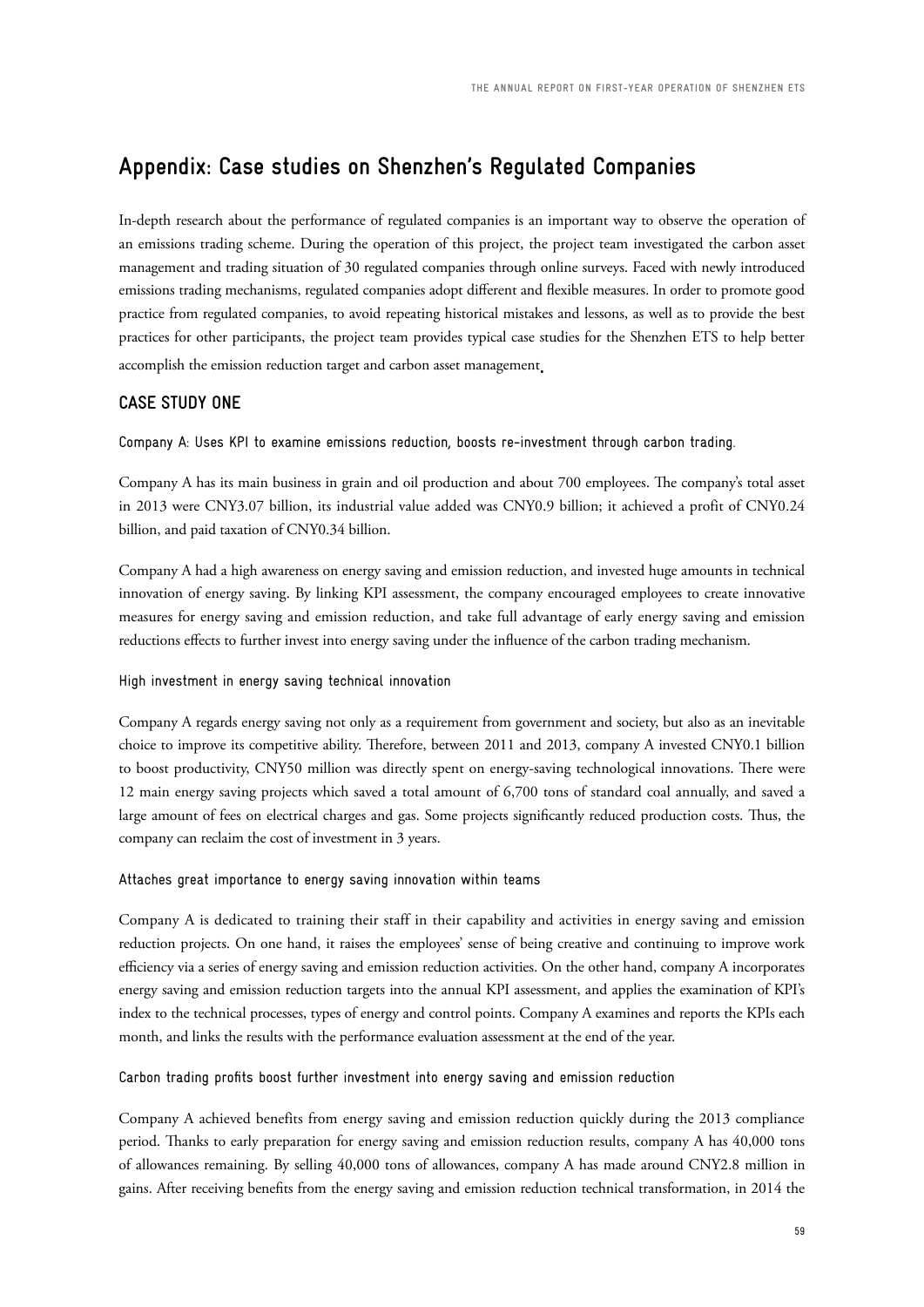company re-invested 18 million CNY to expand a wider range of technical transformation. In accordance with its calculation, company A can reduce costs significantly (up to CNY18 million in one year). If profits from carbon trading were added, the cost recovery period would decreased by 2 months.

# **CASE STUDY TWO**

Company B: Established a carbon asset management team; implemented control of procedures in carbon trading

Company B, with its main business in the production of plastic components of larger copiers and printers, has registered capital of CNY0.15 billion, and annual sales revenues over CNY0.2 billion.

Company B set up a carbon asset management team, an energy saving and emission reduction improvement team and a carbon trading management team by convening the heads of related departments to attend. The aims were to effectively assist the company in energy saving and emission reduction and to accomplish the targeted goal and upgrade and adjust the industrial structure. The process of participating in carbon trading was adapted to the management process and was given great importance by senior leaders. They accomplished full communication between superiors and subordinates, in order to help the company grasp the appropriate trading time. Moreover company B pursued a 'buy low and sell high' trading strategy to utilise its surplus in carbon allowances as an asset to invest in the carbon market, thus achieving a profit of about CNY0.1 million.

The energy saving and emission reduction team ensures the company accomplishes its emission reduction target with surplus in allowances.

Company B set up an energy saving and emission reduction improvement team. In the team, the General Manager served as the team leader, and the Head of Equipment Department and Financial Department served as viceteam leader. The Heads of six other manufacturing departments and the General Affairs Department served as team members. The company also established a suggestions box on energy saving and emissions reduction to collect the employees' opinions, which were used to make regular improvements accordingly. Since 2005, the company has taken several measures, such as adopting energy saving facilities, industrial upgrading and equipment automation to reduce emissions and to achieve industrial upgrading. Pushed by these activities, in 2013, its carbon intensity declined by 0.2 tons per CNY10,000 of GDP, and the carbon intensity is expected to reach 1.3 tons per CNY10,000 of GDP in 2014 (a decline of 0.3 tons per CNY10,000 of GDP). The expected reduction in carbon intensity was 0.39 lower than the 2014 target goal, thus achieving a surplus in allowances.

#### Master the emission reduction data accurately through the dedication of a carbon trading management team

Company B has appointed responsible persons for carbon trading management. The team consists of 5 people: 1 from the General Affairs Department, 1 from the Financial Department, 1 General Manager Assistant as well as 1 Principal Account Representative and 1 General Account Representative for the registry. The team could acquire accurate financial and operational data, and use these data to estimate monthly GHG emissions and industrial value added, thus mastering the difference between the annual actual allowances and actual emissions in advance, and ensuring sufficient allowances remain.

## Implementing control of process to attain the proper trading time

Company B set up processes in carbon trading management. First, the General Account Representative and Principal Account Representative apply to the company for the intention and amount to buy or sell. Then, the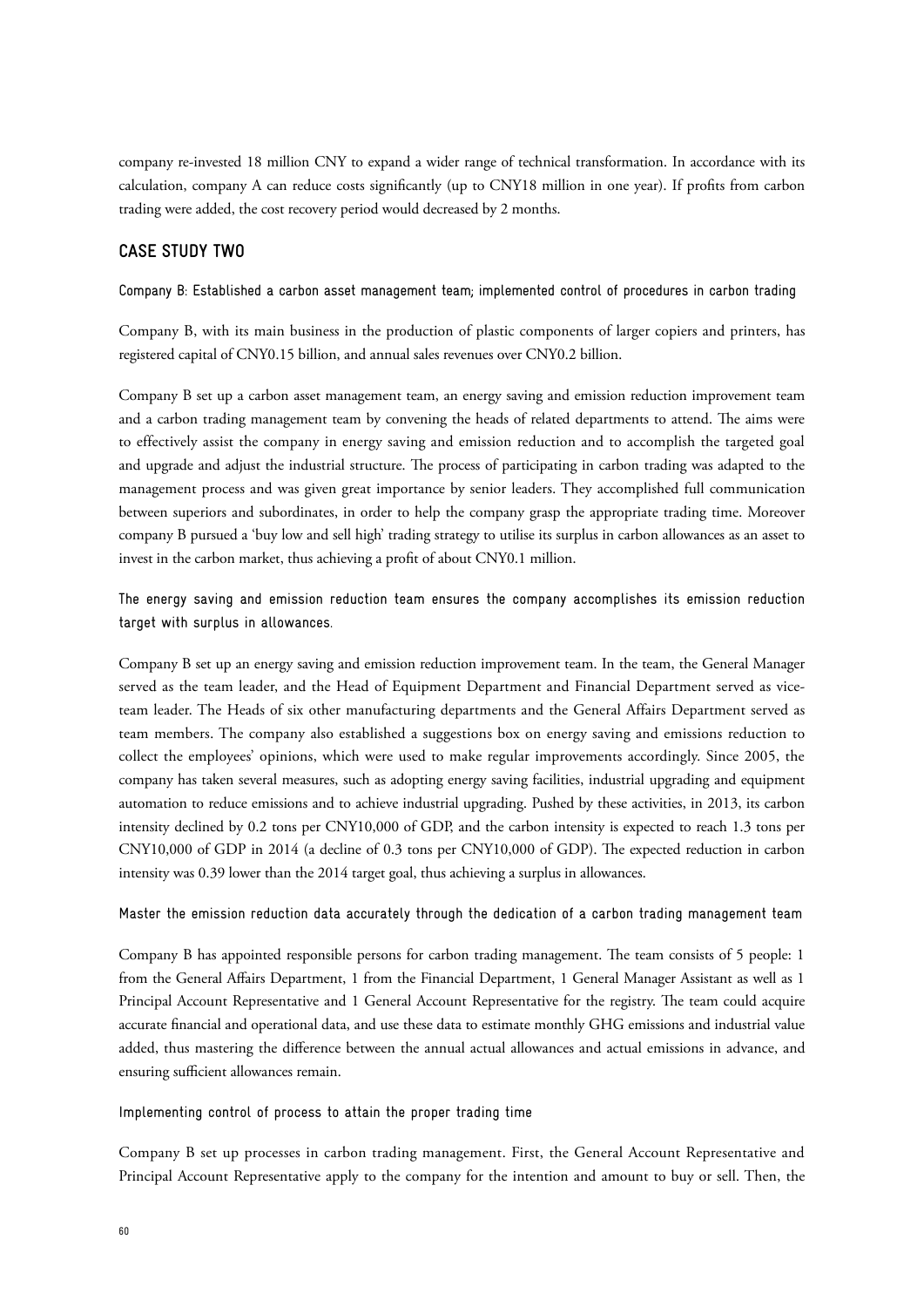competent authority examines and approves the intention, and sends it to the CEO for final approval. Finally, the company should send an email to the headquarters in Japan for notification of the deal. This management process makes all departments understand their division of work and responsibilities. Once the trading strategy has been agreed, the progress of approval and implementation is fast. Therefore, the company can grasp the appropriate trading time, and achieve the 'buy low and sell high' trading strategy, thus receiving a profit of dozens of RMB.

# **CASE STUDY THREE**

Company C, with its main business in plastic products, plastic moulds, and household appliances etc., has around 1000 employees. Its total assets in 2013 were CNY50 million, achieving sales revenues of CNY0.16 billion and paying taxation of CNY1.75 million.

Company C continues to enhance its energy infrastructure and technical transformation, as well as carefully calculate investment, energy saving, emission reduction results and profits from energy conservation activities. The company also takes full advantage of the carbon trading to improve overall revenues from energy saving and emission reduction to enhance the competitiveness of enterprises.

### Enhanced the management of energy infrastructure

The company set up an Energy Management Committee at enterprise level, which consists of technical managers from the Electrical and Mechanical Department, Administration Department, Financial Department and Production Department etc. The Committee is in full charge of implementing energy saving projects, energy statistics, energy management, monitoring emissions from main energy-consuming appliances and improving their efficiency, calculating the amount of energy consumption etc.

### Carefully calculated the costs and outputs from energy saving

From July 2014 to December 2014, company C accumulated investment of CNY7.66 million in energy saving, and achieved 40%+ energy saving from its main energy-consuming appliances.

During the implementation process of the energy saving and emission reduction, company C carefully calculated the project investments, energy saving rate, annual savings in amount of electricity and electricity charge, as well as the savings in amount of energy (tons of standard coal) and the amount of carbon emissions (tons of CO2 equivalent). The company, therefore, could clearly understand the costs and profits from each energy saving they made, and guide further investment decisions in energy saving and emissions reduction.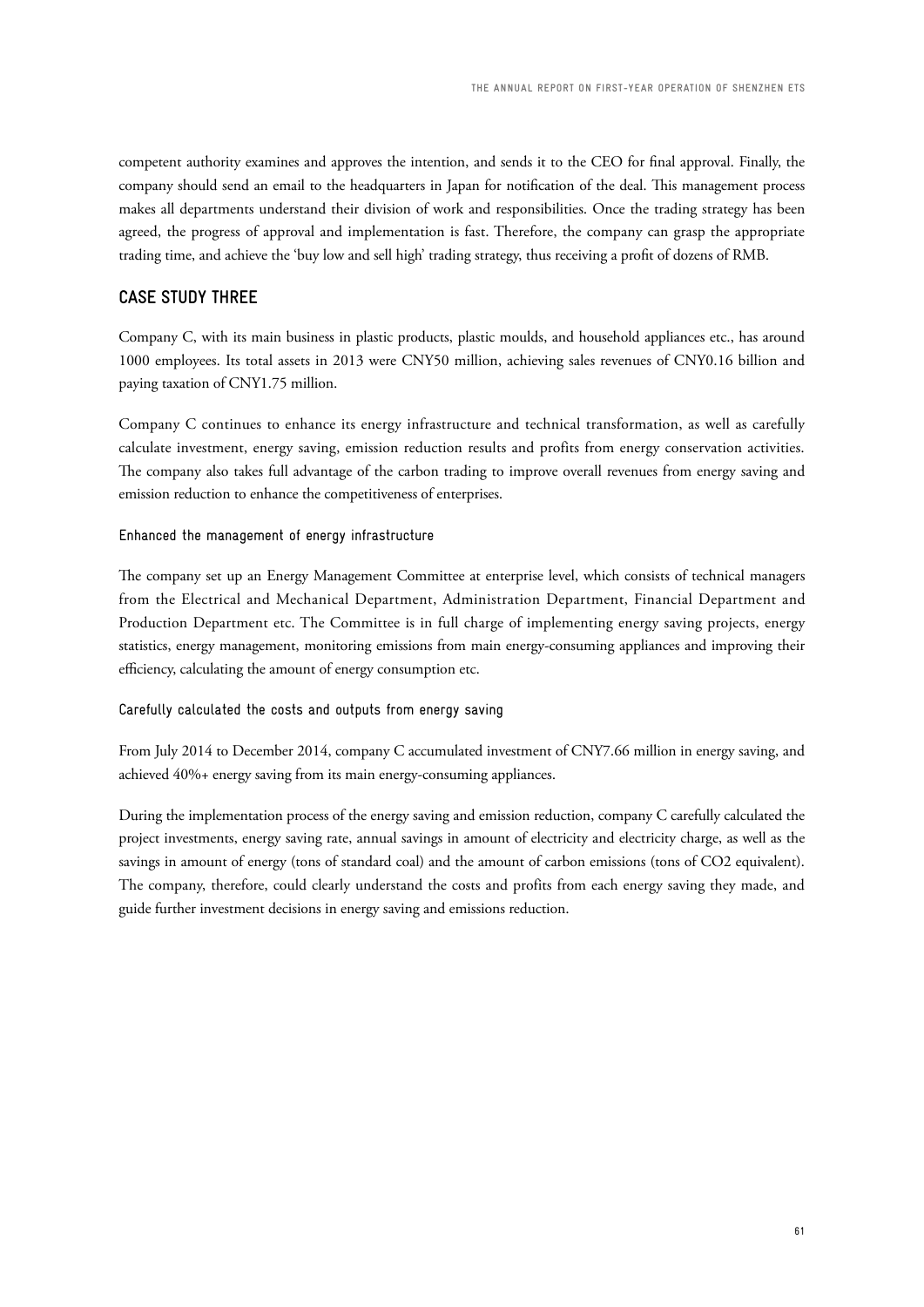| reductions (t)<br>Annual CO <sub>2</sub><br>emission  | 1503.8                                                              | 212.1                                                            | 23.9                                                       | 409.9                                                        | 156.5                                                            | 27.5                                                     | 77.1                                                             | 2410.8  |
|-------------------------------------------------------|---------------------------------------------------------------------|------------------------------------------------------------------|------------------------------------------------------------|--------------------------------------------------------------|------------------------------------------------------------------|----------------------------------------------------------|------------------------------------------------------------------|---------|
| Coal Saving<br>Standard<br>Annual<br>(tce)            | 527.9                                                               | 74.5                                                             | 8.5                                                        | 145.8                                                        | 55.6                                                             | 9.8                                                      | 27.4                                                             | 849.5   |
| Bills Saving<br>(10,000 CNY)<br>Electricity<br>Annual | 144.8                                                               | 20.4                                                             | 2.3                                                        | 40.0                                                         | 15.3                                                             | 27                                                       | 7.5                                                              |         |
| Saving (kWh)<br>Electricity<br>Annual                 | 1609428                                                             | 227016                                                           | 25920                                                      | 444420                                                       | 169632                                                           | 29832                                                    | 83544                                                            |         |
| Saving (kWh)<br>Electricity<br>Month                  | 134119                                                              | 18918                                                            | 2160                                                       | 37035                                                        | 14136                                                            | 2486                                                     | 6962                                                             |         |
| Saving Rate<br>Energy                                 | 51%                                                                 | 42%                                                              | 10%                                                        | 63%                                                          | 43%                                                              | 18%                                                      | 46%                                                              | $40% +$ |
| $(10,000$ CNY)<br>Investment<br>Amount of             | 265                                                                 | 203                                                              | $\frac{1}{10}$                                             | $\frac{6}{5}$                                                | 52                                                               | ₽                                                        | 80                                                               | 766     |
| Size of Construction                                  | 52 Injection machines                                               | 10 Haitian injection machine                                     | 1 coating line on baking and spray                         | LED lights in 3 workshops                                    | 54 injection machines                                            | I granulating machine (90KWH)                            | 2 injection machine (280 tons)                                   |         |
| Content of Construction                               | Energy-saving transformation on Servo<br>Injection Moulding Machine | Elimination and Upgrading of Servo Injection<br>Moulding Machine | Frequency conversion system for automatic<br>painting line | Renovation in Energy-Saving Workshop LED<br>Lighting Systems | Energy-saving renovation on Infrared heat<br>compression machine | Upgrading granulator with Frequency<br>conversion system | Elimination and Upgrading of Servo Injection<br>Moulding Machine |         |
| Year of Construction                                  | Sep 2012 - Nov 2012                                                 | July 2012 - 0ct 2013                                             | Feb 2013 - Aug 2013                                        | Jan 2014 - March 2014                                        | May 2014 - June 2014                                             | Aug 2014                                                 | Dec 2014                                                         |         |

Table I: Investments and Revenues of Energy Saving Projects Table I: Investments and Revenues of Energy Saving Projects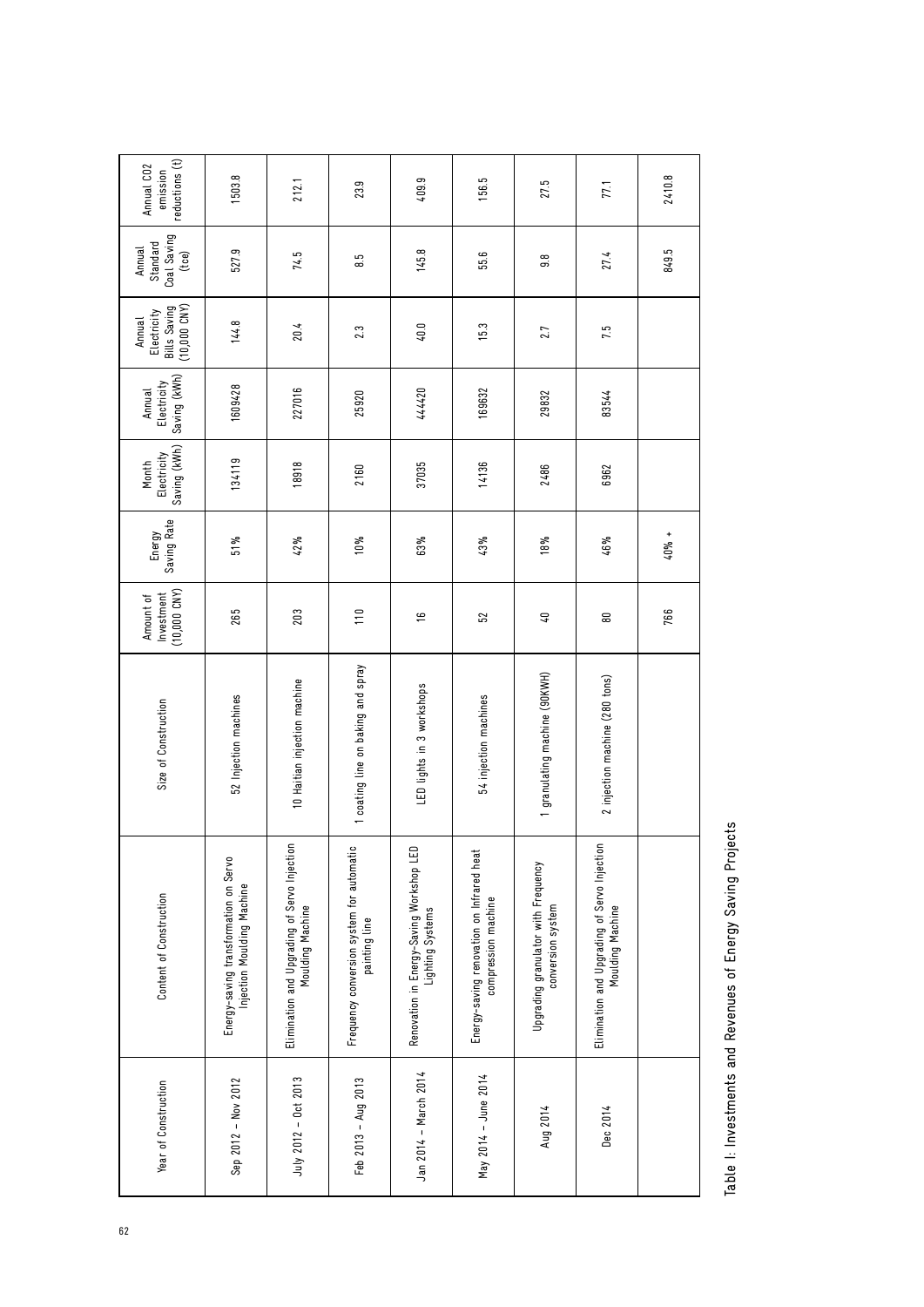Took full advantage of the carbon market to realise gains from energy saving and emission reduction

The launch of the carbon market provided good opportunities for companies to accelerate gains from energy saving and emission reduction. In its 2013 compliance period, the company sold surplus allowances of 8,700 tons (contributes to 27% of energy saving and emission reduction) and received gains of CNY0.66 million. Sticking to its 2012 and 2013 total investment in energy saving and emission reduction as a baseline, the company could retrieve its investment in energy-saving measures in 3.5 years. Instead, with the profit from emission trading, the company retrieved its investment in 2.9 years, which is 7 months earlier than expected. The company believes that with the approach of 2014 compliance date, carbon trading could help the company retrieve its costs in energy saving and emission reduction in a more convenient way.

## **CASE STUDY FOUR**

Company D: Purchased allowances in multiple time periods to remedy shortages and to meet its compliance obligation at low abatement cost

Company D has its main business in the production of plastic components for copiers, printers and projects. It has 1000 employees in total with a sales revenues over CNY0.2 billion per year.

This company has a shortage in allowances. Therefore it develops an energy management system to pre-calculate carbon emissions and accurately define the gaps between actual emissions and allowances. It also attaches great importance to the trend of the carbon price, and to purchase a certain amount of allowances in several time periods in order to reduce abatement cost and meet its compliance obligation.

#### Exploiting carbon emissions benefits from an Enterprise Energy Management System

First, they established a team specifically for energy saving and emission reduction. The company set up an enterprise energy management team, which develops and implements energy saving plans. The team is led by the chief of the factory, the chief of the environmental commission acts as deputy leader, and the chiefs of the Production Department and Administration Department act as committee members. Second, they established an energy management system. The company should continue to improve its energy management system as outlined in its energy management system documents. Through organising regular conferences on environment and energy management, the company will self-check the targets and indicators set by the existing environment and energy management plan, as well as follow up on implementation. Third, they implemented monthly collection of statistics. The department for semiconductor manufacturing is responsible for energy statistics, energy analysis and energy management, in alliance with the quality department, management department and purchasing department. The department of semiconductor manufacturing collects monthly energy consumption data of the entire factory and each workshop. Once the statistical reports have been verified by the department managers, the department of facilities will collect the reports and formulate the monthly report on energy consumption. These reports provide the foundation of cost calculation for each department and the amount of energy consumption from outside. Each department will analyse the relevant data to identify problems. Fourth, they established a reporting system. As the request of the Guangdong Energy Conservation Supervision Centre, the company should register on the Guangdong Energy Information Online Management Platform for energy-intensive companies, and download the reporting software. Once finished reporting, the company could submit the status of its energy consumption.

To take these measures, the company should have a complete record of data, and an effective management method that helps the company estimate its carbon emission situation effectively, and to gain a clear understanding of the shortage or surplus in allowances in order to develop effective coping strategies.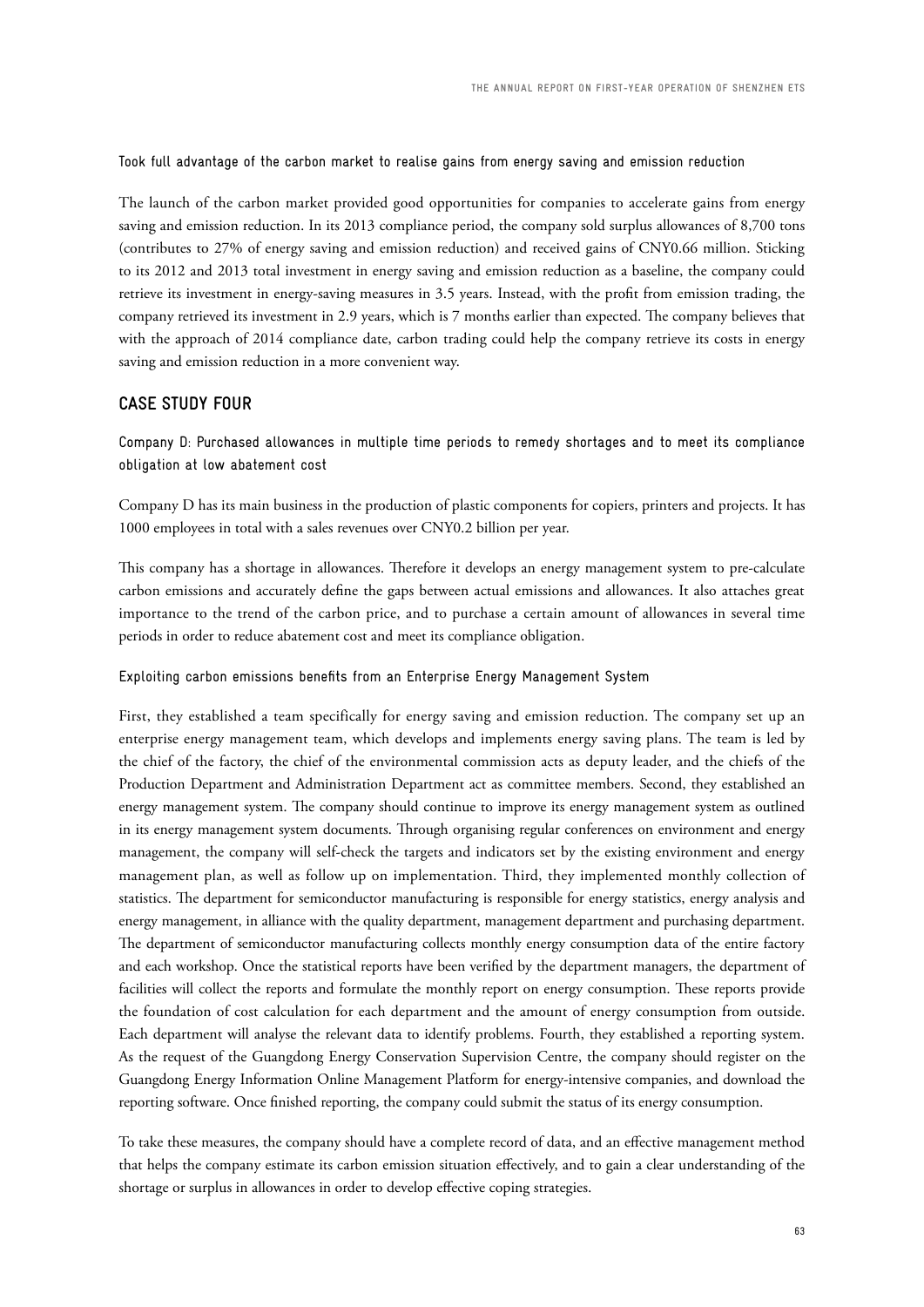Trading strategy in multiple time periods to reduce abatement cost

After gaining a clear understanding of the emissions and surplus or defict in allowances, company D develops an allowance buying strategy based on the fluctuation in price. In May 2014, the market price of allowance declined slightly from 77 CNY/ton, and company D began to pay constant attention to the market price trend. When the price fell back to 75 CNY/ton, company D set the purchasing volume for different periods: it bought a small amount within the price range of 72-75 CNY/ton; it bought a medium amount within the price range of 68- 72 CNY/ton; it bought a large amount within the price range of 68 CNY/ton and under. Finally, it bought an amount of allowances for compliance purpose at a cost lower than the average trading price of May and June.

Higher awareness on carbon trading, and proactively face compliance risk

Company D pays close attention to policy dynamics and information from the carbon market. It proactively participated in the first allowance auction organised by the government and purchased allowances at lower cost, thus further reducing its compliance cost and compliance risk.

## **CASE STUDY FIVE**

Company E: Confronted with significant losses due to negative response; exposed to high risks due to concentrated trading

Company E specialises in the production of blow-moulded articles and offers fluoride treatments on the surface coating of plastic. It has 1000 employees, and generated CNY0.232 billion sales income in 2013 with annual taxation of CNY5 million.

Company E responded negatively to the first compliance period, and therefore the verification time lagged and the GHG emissions report failed to reflect the real situation. Meanwhile, since the company does not have a plan for purchasing allowances, the cost of compliance became artificially high.

Missed business opportunities due to a negative response on verification

Company E neglects the risk from policy change, and responds to the task on carbon market verification reporting negatively. Therefore, the verification task was completed 3 months later than the required time, thus missing the time to appeal and adjust the allowances. The amount of allowances required to submit was 10,000 tons over the actual emissions, leading to a significant loss from allowance allocation. Later it responds to the policy, and on the one hand faced a tight trading period prior to compliance, missing the chance to buy allowances cheaply; on the other hand, due to time pressure, the company could not transfer the costs to its products via cost pass-through, and finally missed the business opportunity.

Concentrated trade before the compliance period; high cost to fulfil compliance obligation

Company E has attached low importance to carbon trading. It continued trading allowances in spite of a shortage in allowances at an early stage. The company therefore had to purchase allowances before the compliance period. During that period, the market price increased significantly due to increased demand in a short period and uncertainty over the amount of allowances; therefore, the company had higher costs for carbon trading. Compared with the average price of allowances (50-60 CNY/ton) at the earlier stage, the allowance price rose to 75-80 CNY/ton with the approaching compliance period. Therefore, the company had to pay extra compliance costs.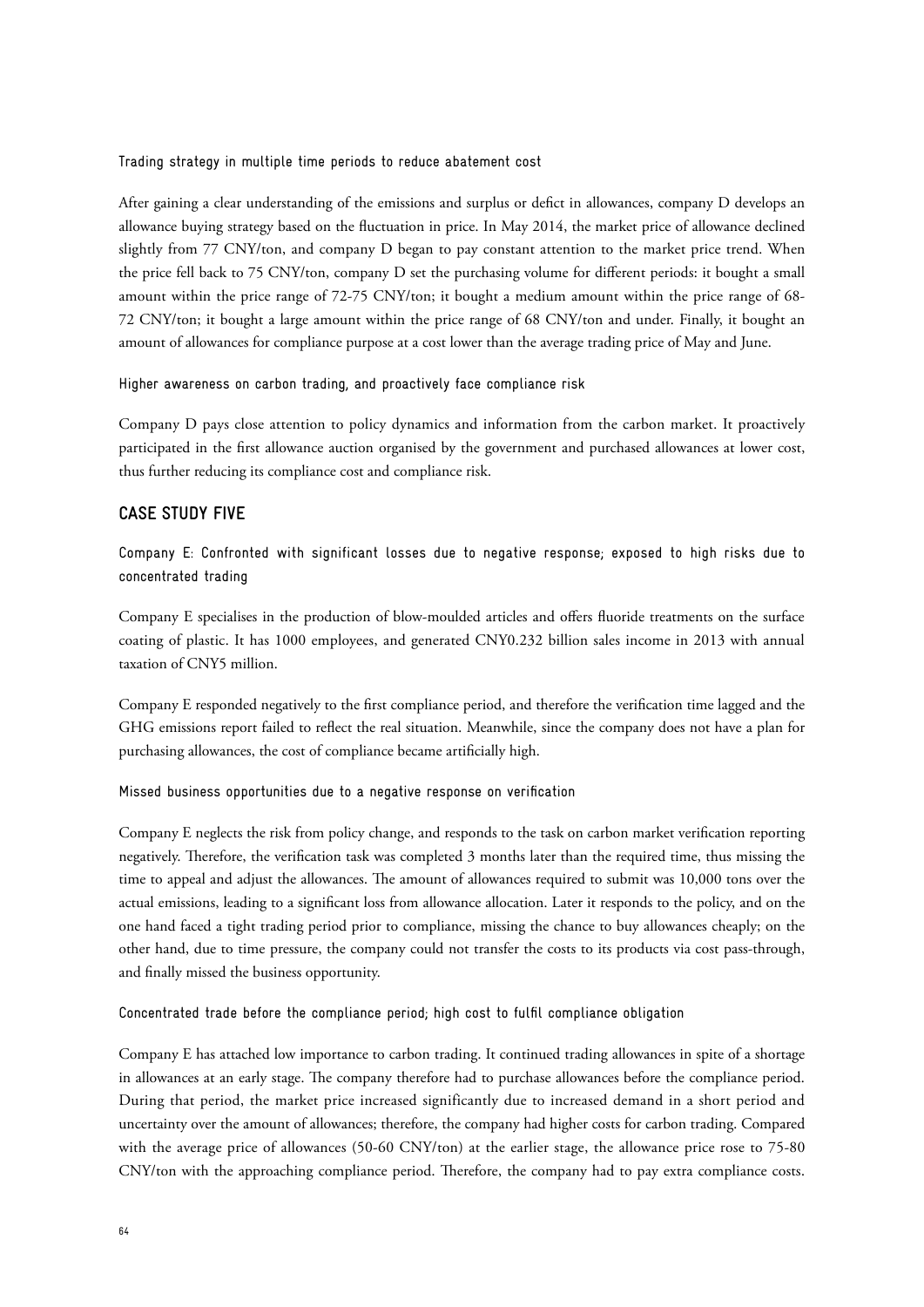The concentrated trading led to the difficulty to discover abatement cost, as well as the difficulty to assess risk, therefore, the company had to bear the risk of a rising price (over CNY0.3 million).

#### 'Remedy measures' include exploiting the space for emissions reduction immediately after the compliance period.

The company has gradually come to attach importance to emission reduction responsibilities after the experience of reducing emissions via the market mechanism. It further exploits the space for emissions reduction. In 2014, it plans to invest CNY2.5 million in emissions reduction, and expects to save 1.843 million Kwh of electricity per year. The cost could be retrieved in 1.8 years. Meanwhile, the company plans to invest CNY4 million in the next two years to develop new energy saving techniques. Once exploiting the space for emissions reduction, the company expects to reduce the annual amount of excess emissions for 2013, and predicts it will reduce its amount of allowances used by 65%. Compared to the amount of allowances received by the company, the emission reduction could evidently be beneficial for the company in order to reduce abatement costs and trading cost, as well as reduce effectively the pressure on passive trading and provide more space for trading.